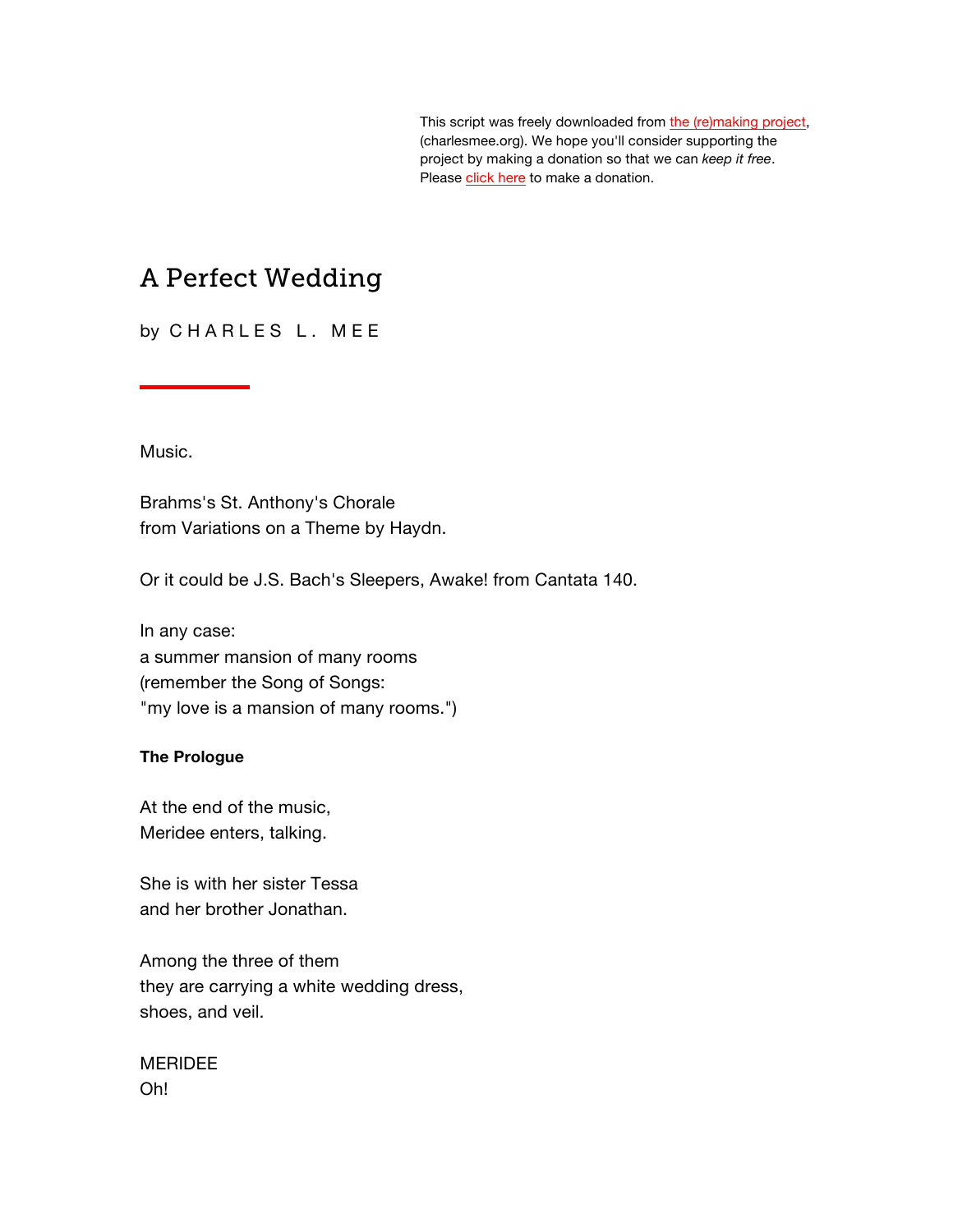This is the perfect place for a wedding **TESSA** if you have to get married at all, although, for the life of me I don't see why anyone ever does any more. What could be the point?

**MERIDEE** Love would be the point, Tessa: love.

**TESSA** Oh, right, love, right. Because you can't love someone unless you marry them.

# MERIDEE

And commitment.

## **TESSA**

Commitment. Right. Why not just a handshake then and say, OK, it's a deal? Why make a thing out of it with a crowd of people you wish you never had to even talk to?

## MERIDEE

It's not as though I don't know that everyone thinks marriage is an old fashioned sort of thing

JONATHAN and pointless

## **TESSA**

and pointless and people have priests and rabbis get up at a wedding and say all sorts of things that no one believes any more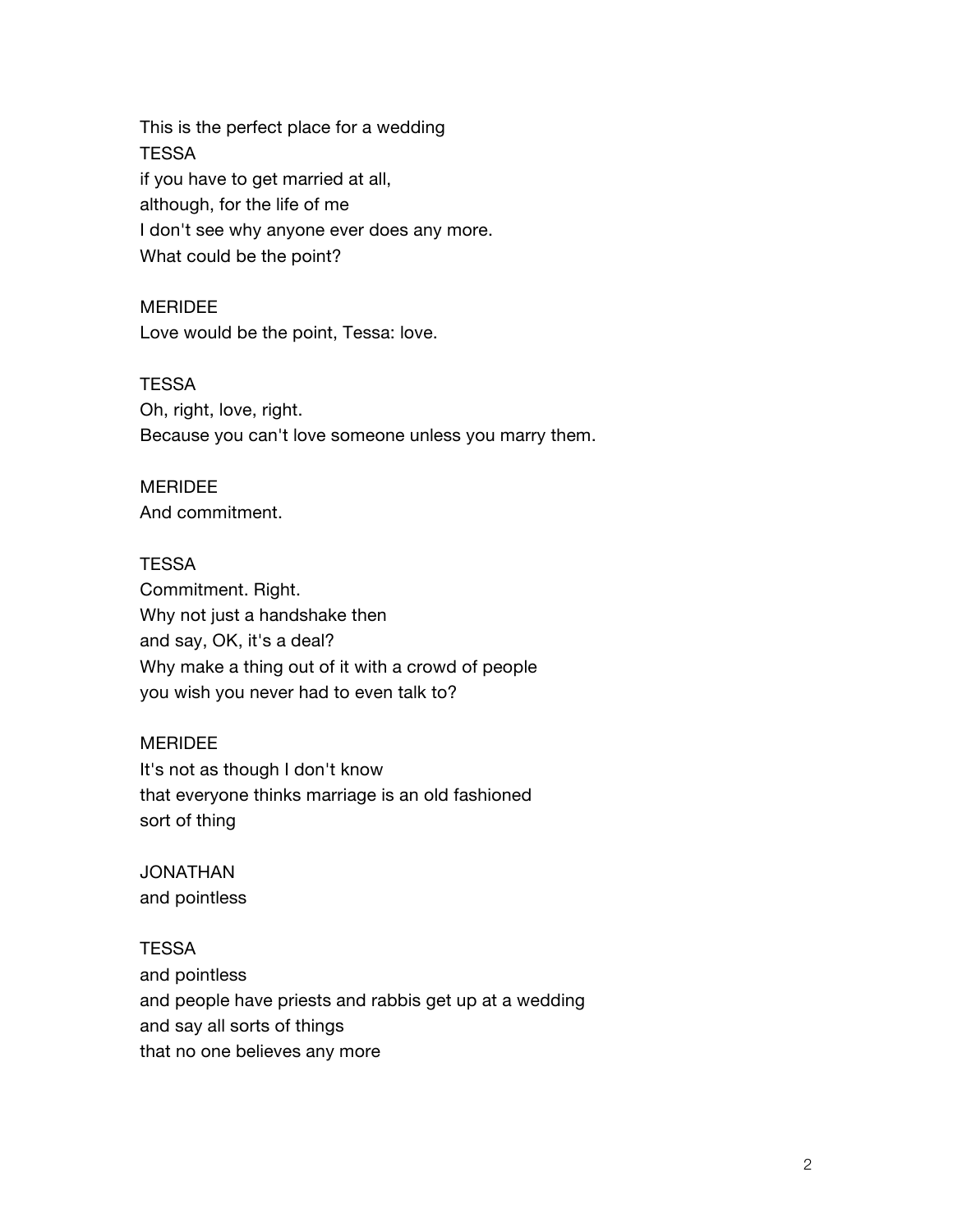#### JONATHAN

so that a bride and groom start out in life with their whole marriage, the whole center of their lives from then on, based on things they think are a total lie

#### **TESSA**

so that how can they expect to stay together if they've been such total hypocrites at what they believe is the most solemn beginning moment of their lives

#### JONATHAN

and so or else they try to write their own vows and they end up saying all these things about growing together and respecting one another and letting one another's trees be free to grow

#### **TESSA**

and they never say till death do us part any more so it seems they're not promising much of anything to anyone these days

#### MERIDEE

still there are people who still want to love each other and be together and not just halfway, not just keeping one foot out on the river bank ready to say at any moment ok, forget it, I guess we grew apart save yourself, I'm out of here but they want to say no, I'm going all the way with you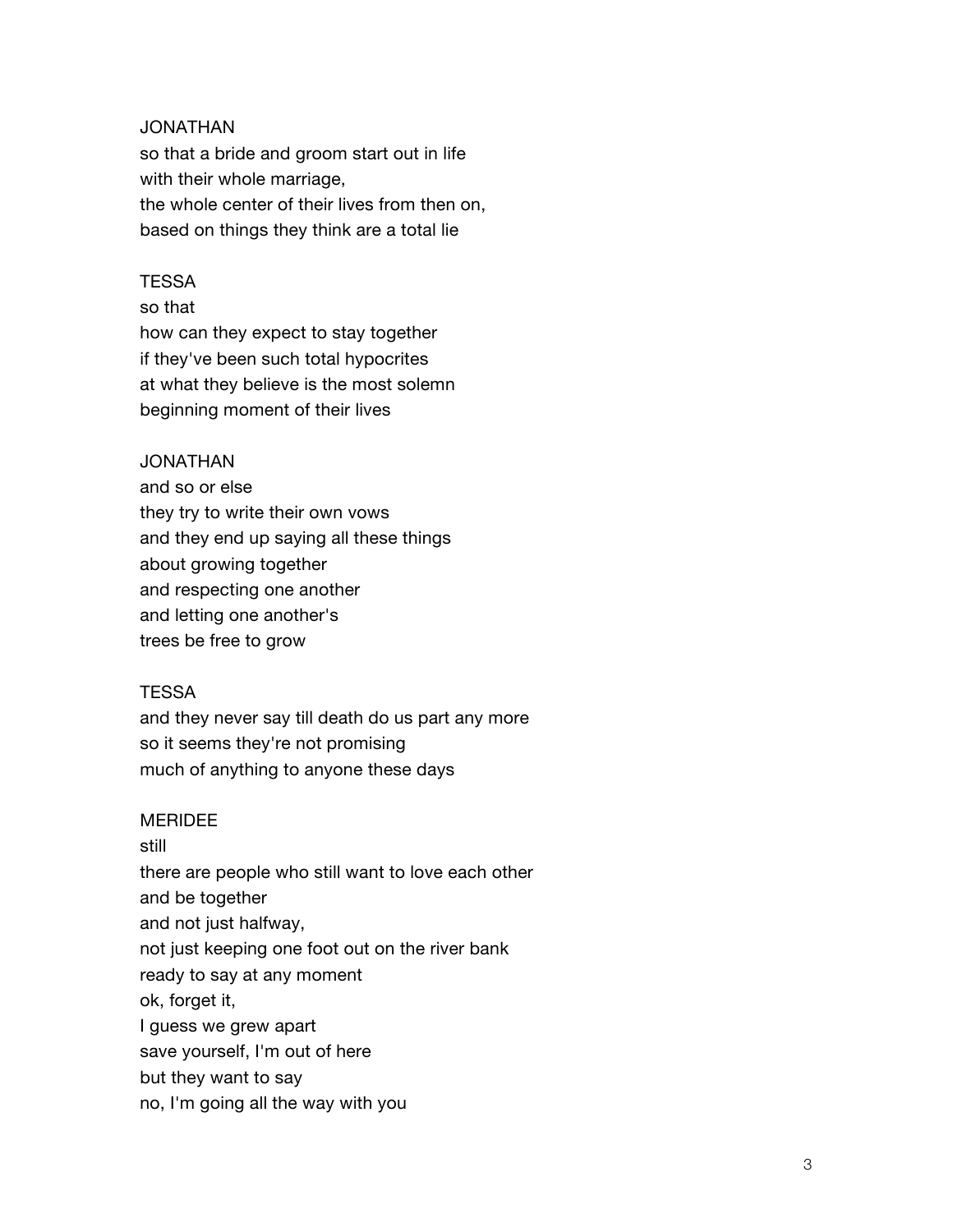I'm here with you forever I want to make this commitment to you people still want to do this because no matter what we've seen in our lifetimes this is still a universal human desire the desire for love forever and people still want to give themselves to that and notice it and mark it with a special occasion so that when they die it doesn't seem like the most important thing in their lives was—what?—having their appendix out? because everyone made such a big deal about that? and love IS an important thing it may be a necessary thing even for the world to go on

[Tessa and Jonathan can't believe Meridee goes on and on]

and so, the wedding guests are there because when people make this promise to one another it's a happy occasion and the most important one and people like to share it.

**TESSA** And leave town before the misery begins.

## **Act I**

[The family comes out of the walls talking: Maria, carrying an armful of white linens, who speaks with a trace of an Italian accent and her lover Francois, carrying a half-dozen champagne glasses.]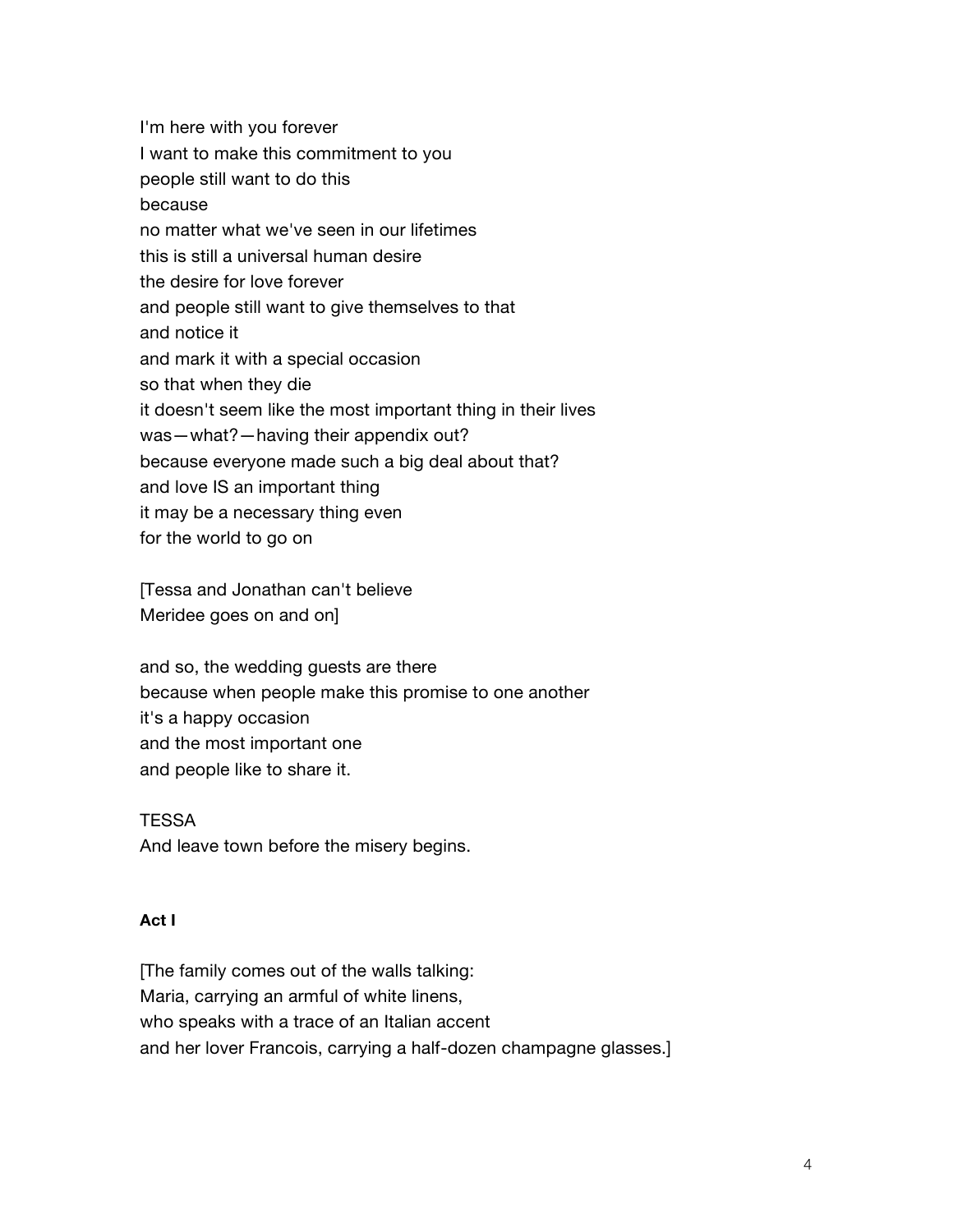MARIA Of course a white dress! And a bouquet. Because.... Meridee, dear!

## MERIDEE

Mother!

#### MARIA

Oh, my, you look lovely, absolutely lovely! Doesn't she look lovely, Francois?

## FRANCOIS

Absolutely lovely. Hello, Meridee. Tessa.

## MARIA Jonathan! Thank God you're here!

FRANCOIS Hello, Jonathan.

#### MARIA

There's not a moment to lose! Now everyone has a special job to do. Francois, will you help Meridee with her veil?

**FRANCOIS** Here. Let me take that.

#### MERIDEE

It's OK. I've got it.

JONATHAN I have it.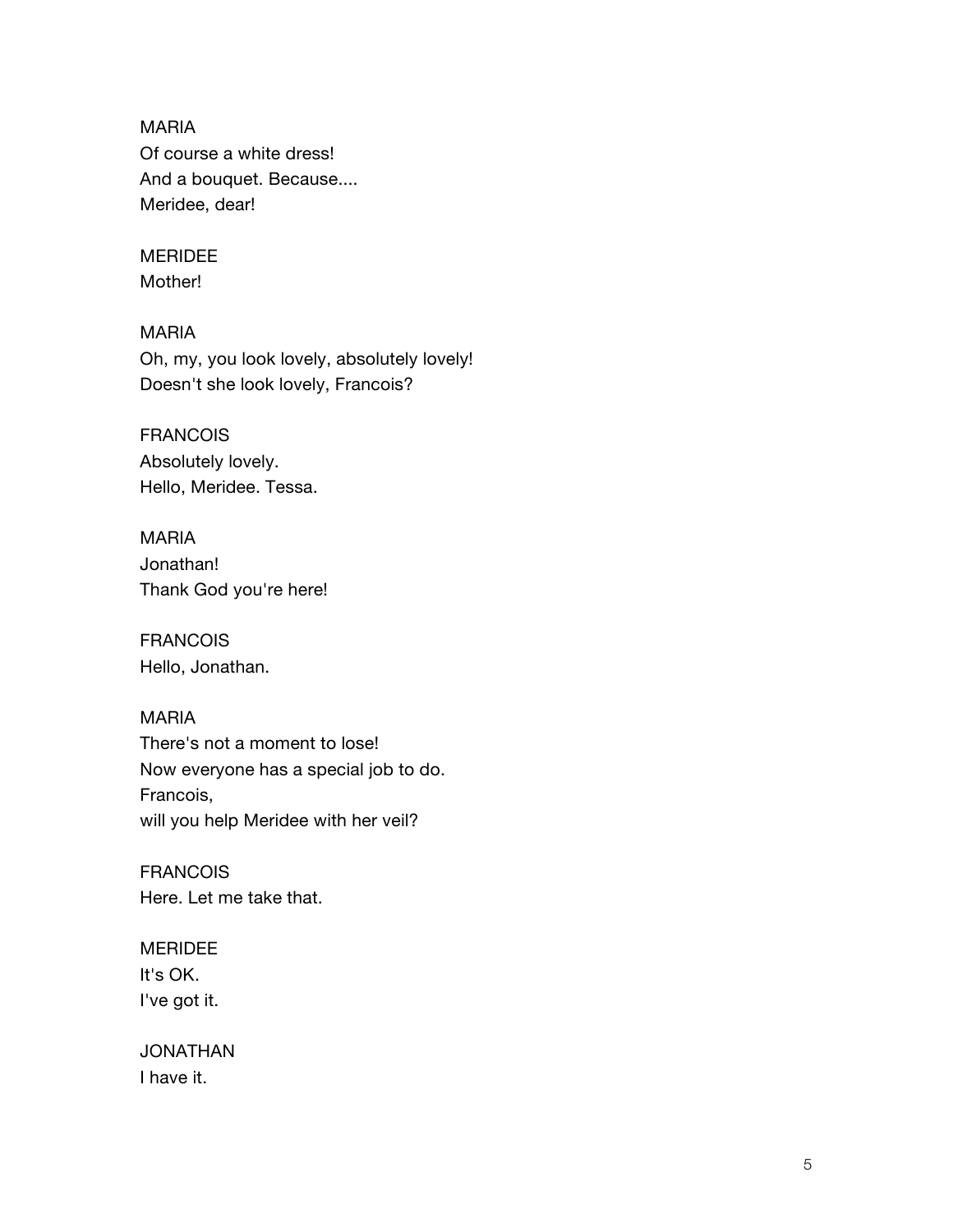FRANCOIS I'll take it.

MERIDEE Don't bother. I have it.

# JONATHAN

I've got it.

[the veil is taken from her]

# MARIA

But where is the groom, darling? You can't have a wedding without a groom!

# MERIDEE

He's bringing the suitcases from the car.

## MARIA Excellent. Excellent.

Now, children, we need everybody's help.

MERIDEE, TESSA, AND JONATHAN Yes, mother.

# MARIA

Just because you're not a girl, Jonathan, doesn't mean you shouldn't be pitching in to help your sister on her wedding day.

# JONATHAN

Well, I think I am pitching in, mother.

# MERIDEE

He's been carrying things in from the car.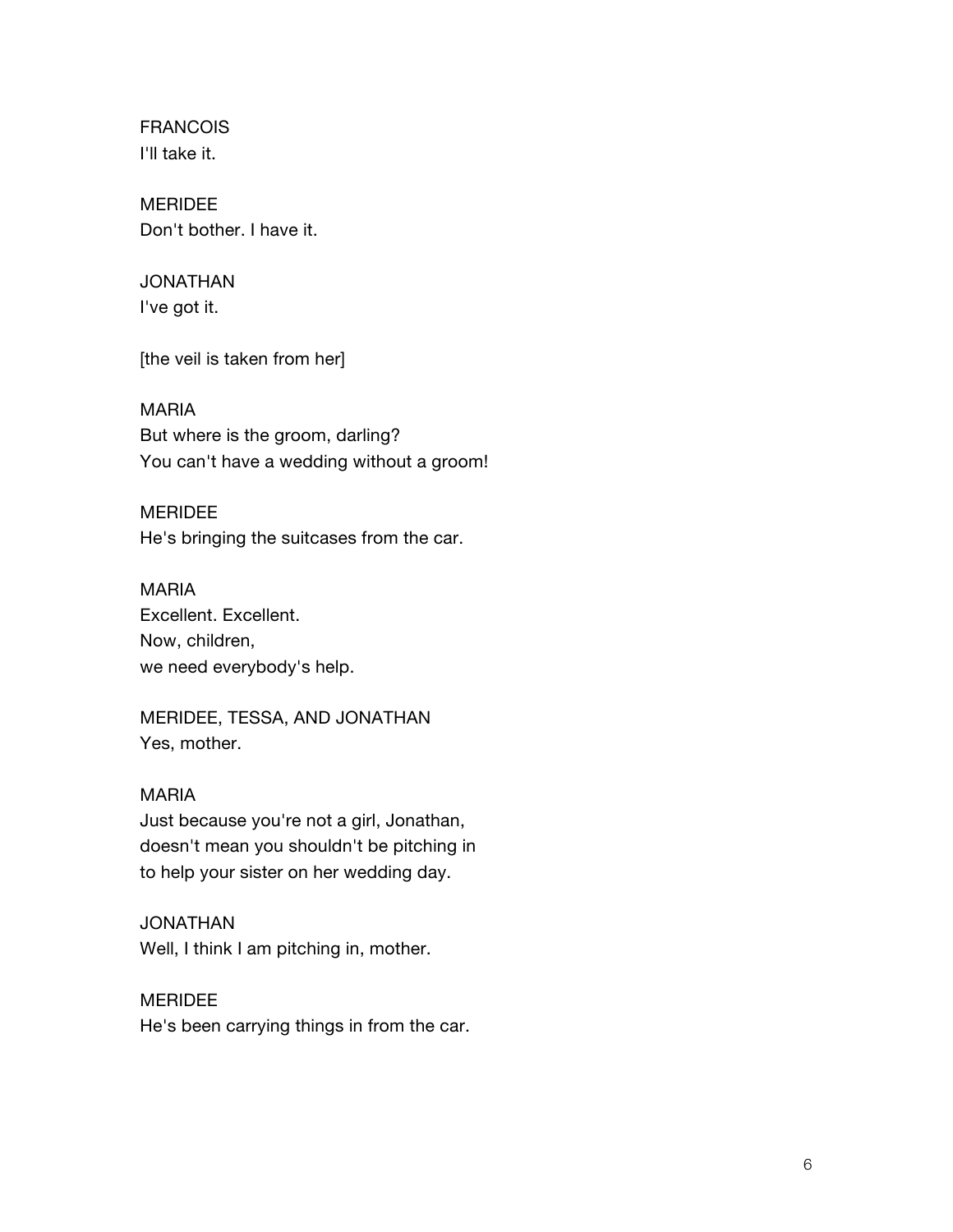MARIA Good. Good. I didn't say you weren't helping, Jonathan. I'm only saying....

FRANCOIS Only that you should.

[the groom, Amadou, enters with suitcases, followed by Ariel and James, also carrying armfuls of things]

JONATHAN I am! I am!

**FRANCOIS** There's no reason to be upset with your mother, Jonathan.

JONATHAN I'm not! I'm not!

MARIA Ah! But is this the groom?

AMADOU Yes. Yes, I am.

MARIA Amadou! Amadou! I'm so happy to meet you. Meridee never stops about what a wonderful person you are generous and tender and open hearted [with a glance back at Jonathan] and considerate

MERIDEE This is my mother.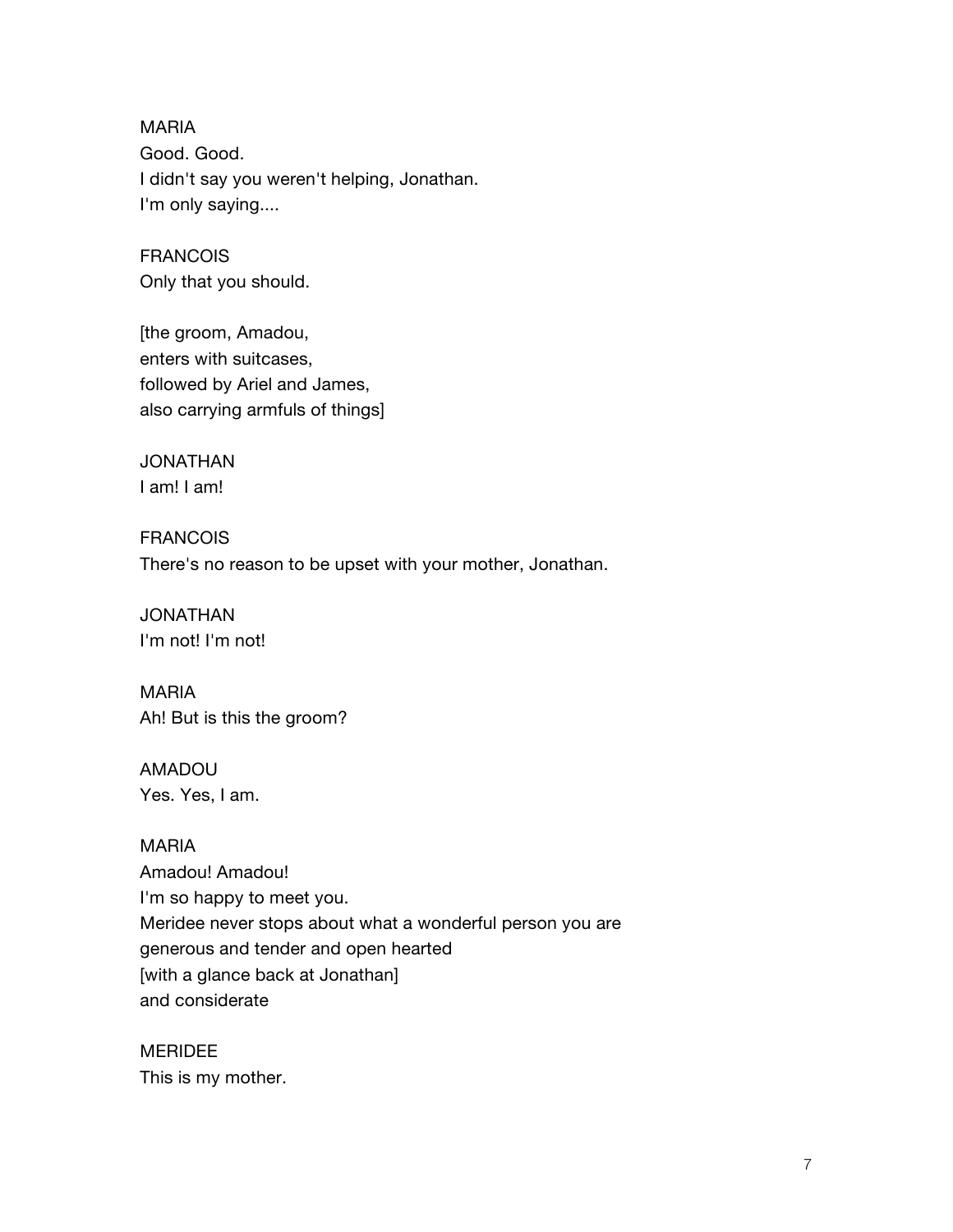AMADOU I'm happy to meet you.

[as they speak, Ariel goes to Jonathan, puts her hand in his; and James goes to Tessa, hands her a dress he has had over his arm and stays with her]

AMADOU And this is your father?

FRANCOIS Ah, no. I am Francois.

AMADOU Francois....

**TESSA** Our mother's lover.

AMADOU Ah.

FRANCOIS Tessa! So delightfully open and and completely open! What usually we say is I am her mother's very special friend.

AMADOU Ah.

JONATHAN We don't need to lie to Amadou, Francois. He is a member of the family now.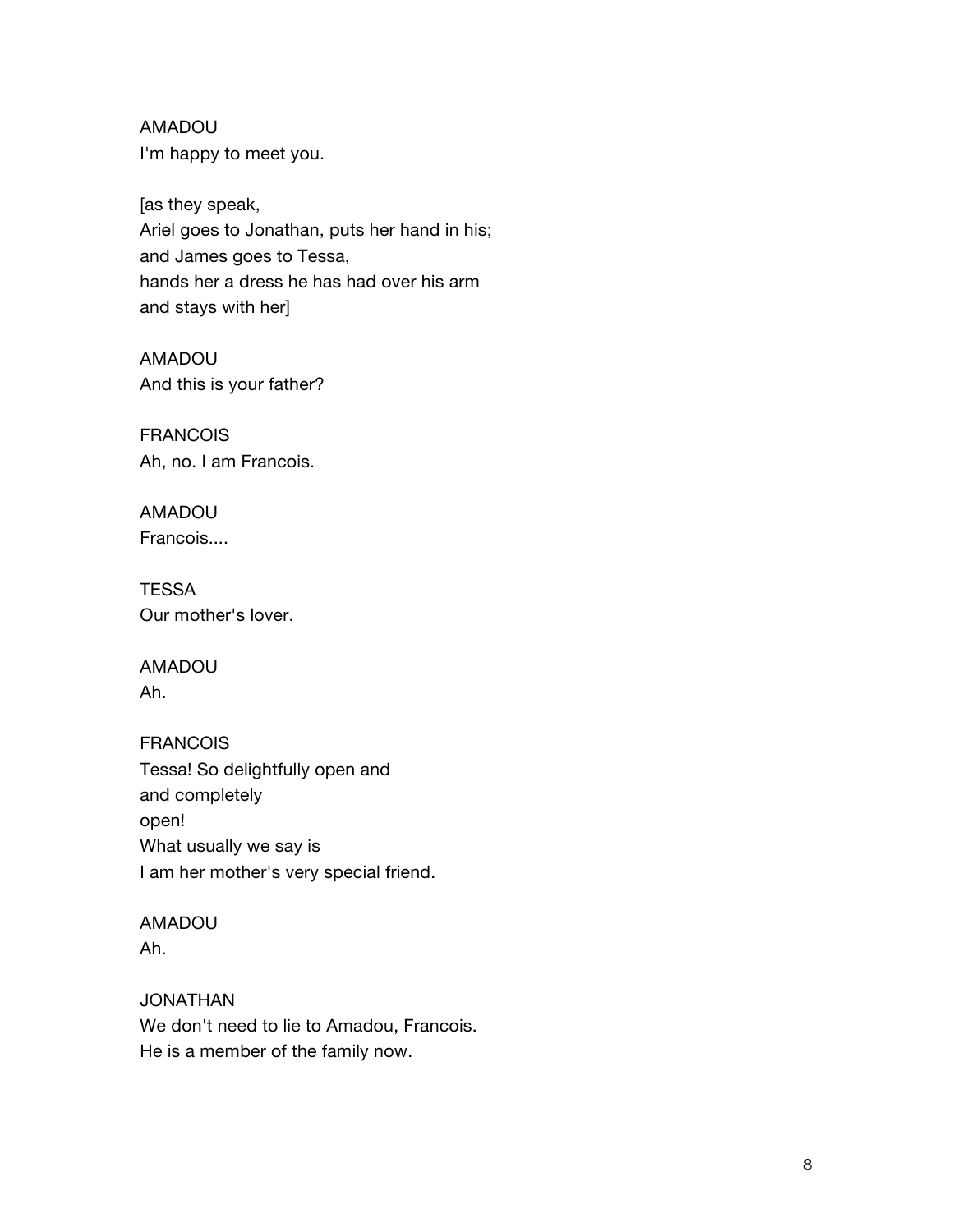FRANCOIS Lie, no! Certainly not! Of course. Am I a person who would tell a lie? I was only thinking as a matter of I don't know perhaps discretion or a sense of timing that's all.

[Frank enters in a rush.]

FRANK I've found the silver in the cupboard, Maria, but I can't begin to...oh! Is this Amadou then? How nice to meet you!

MERIDEE Amadou, this is my father.

AMADOU Oh, Meridee's father! I'm happy to meet you!

**TESSA** It doesn't seem to me, Francois, that you are in any position to be lecturing anyone about discretion.

FRANK Discretion?

FRANCOIS Lecturing? I am only saying that in general one has a sense of discretion if one is at all discrete.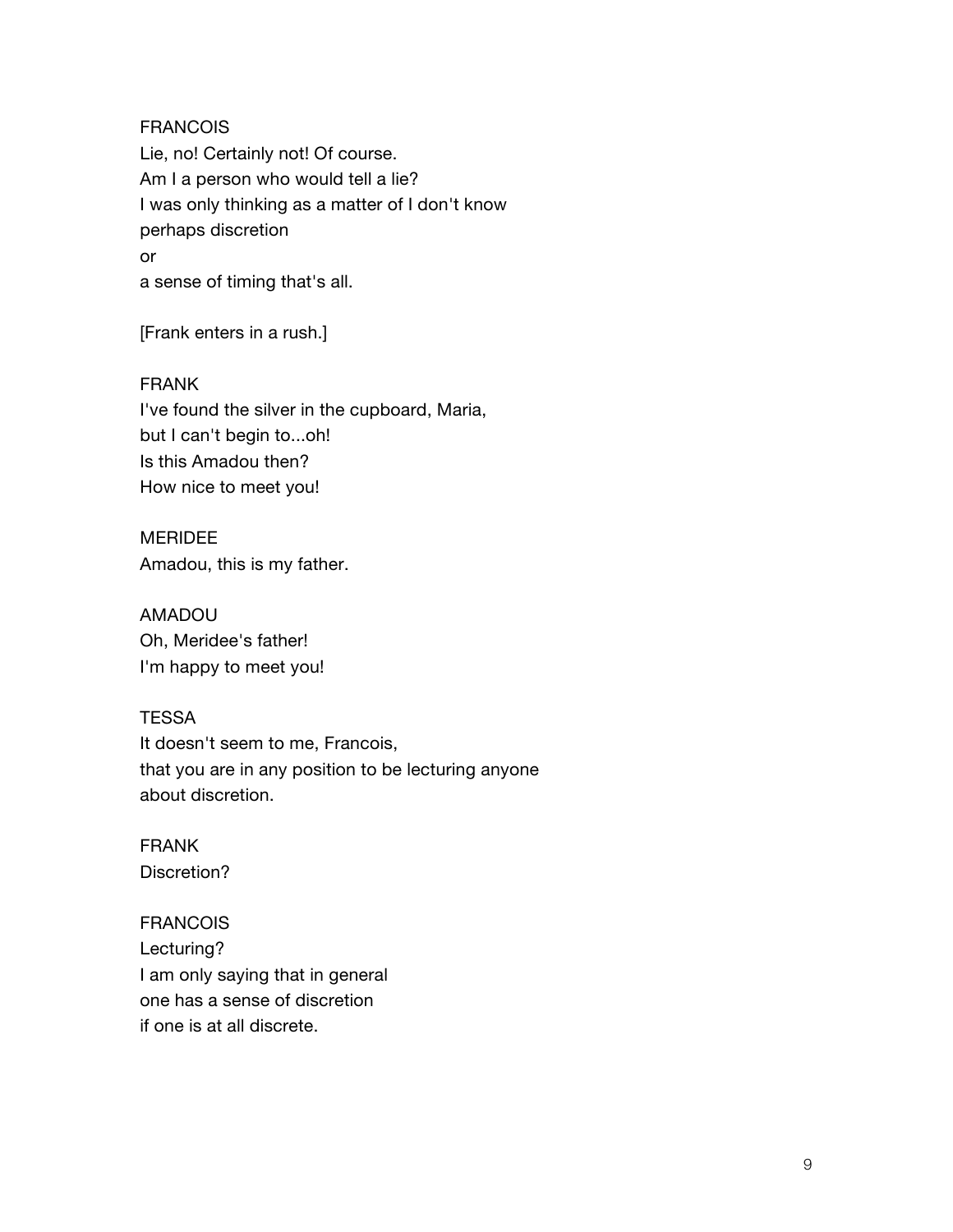**TESSA** Well, honestly, Francois, if you are going to be with my mother all the time in her home helping with her daughter's wedding....

#### MARIA

Are you saying you don't want Francois's help?

#### FRANCOIS

Do you wish: what? I would not be useful? Of course if you prefer I can make myself useless.

#### MARIA

Of course everyone appreciates your usefulness, Francois.

#### FRANCOIS

Because I can stop if I am not appreciated!

#### MARIA

No, no, no, of course you are appreciated, Francois. I appreciate you.

#### FRANK

Everyone appreciates you, Francois. Of course, it is true, if a man lives with a woman in the same home as her husband I don't think this man is in much of a position to talk about discretion.

#### MARIA

Whereas you would be a person to speak of discretion?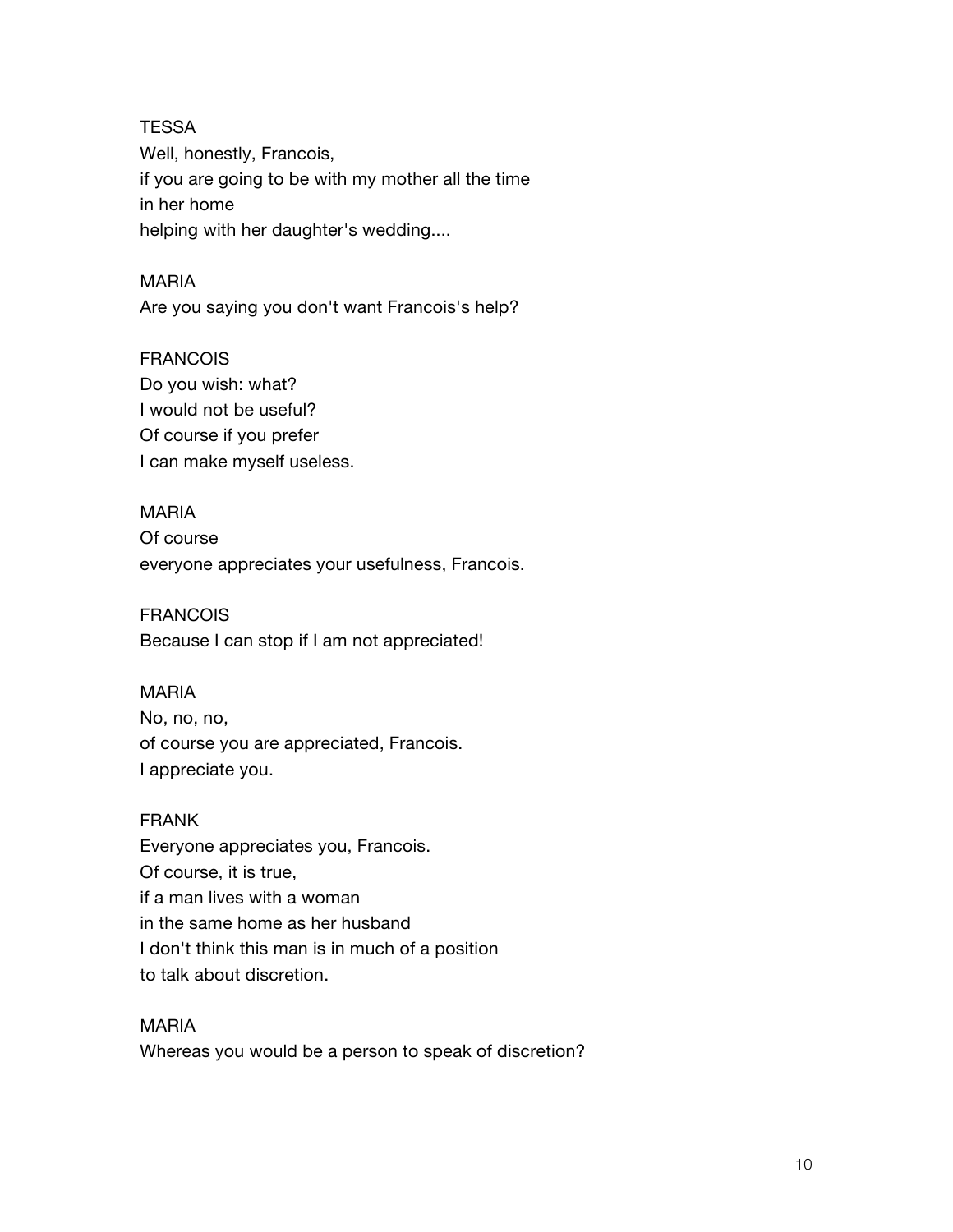#### FRANK

Well, yes, to be honest I think I am a discrete person I have always been a discrete person I was raised as a discrete child to be a discrete grownup and, if the truth be told there are many people who consider me to be the very soul of discretion.

[Edmund enters, carrying a bottle of champagne.]

EDMUND Frank! Oh, Frank, I can't find the.... Ah! Here you are!

MERIDEE Edmund!

EDMUND Meridee. Hello.

#### MERIDEE

Edmund, I want you to meet my fiance. This is Amadou.

EDMUND How do you do?

AMADOU So, this is your uncle then?

MARIA No, no, no, gracious sake's no. This is Frank's lover.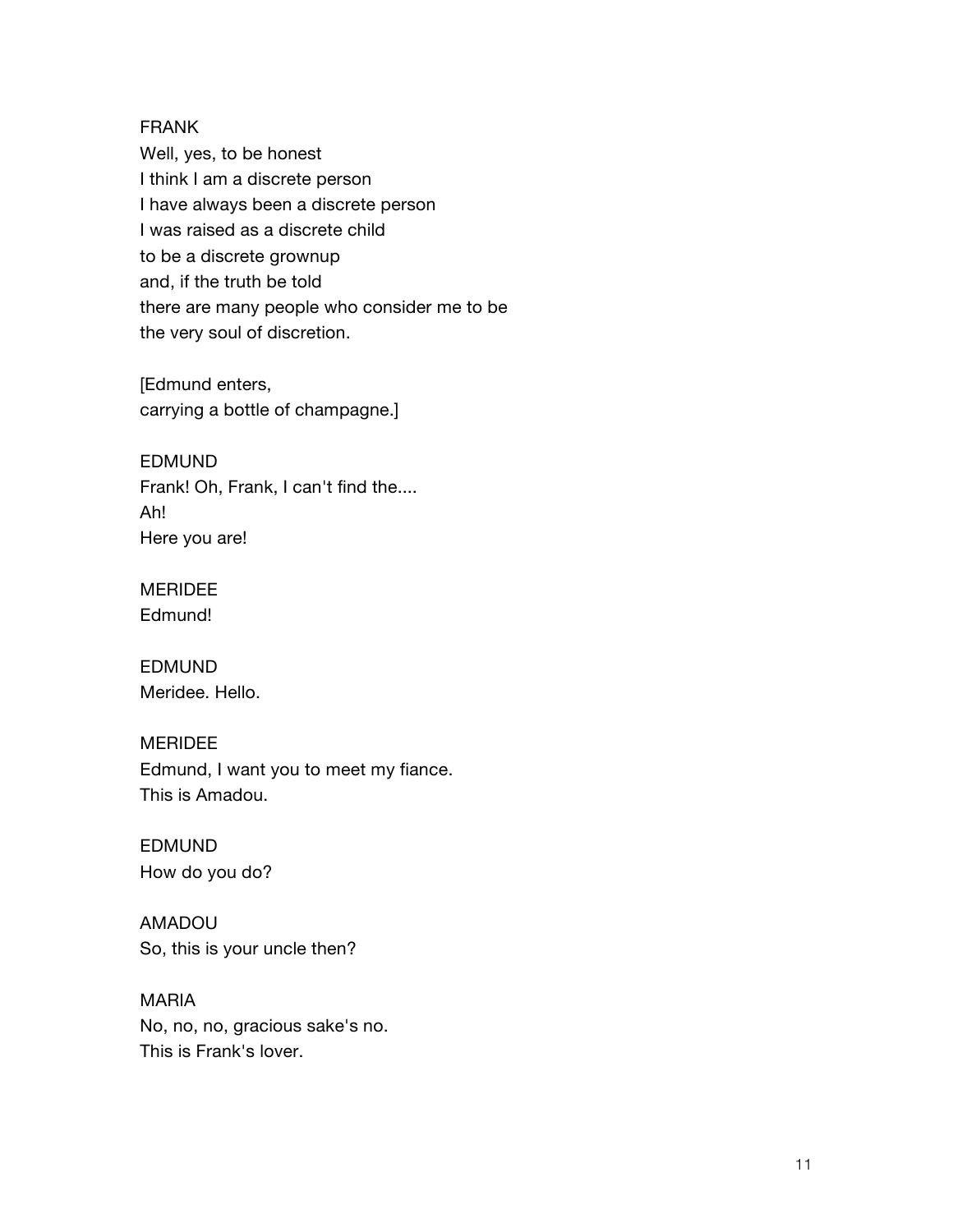FRANK Maria. Really!

MARIA What?

FRANK This is quite well open.

MARIA Open? Should I not be open?

FRANCOIS It's very open.

EDMUND What do you mean to say, Frank? That no one should say who I am?

FRANK Oh, Edmund, no, of course not! We were only talking about discretion....

FRANCOIS or simply a sense of timing.

EDMUND Because if no one wants to know who I am I can leave.

FRANK Oh, Edmund!

MARIA No one wants you to leave, Edmund.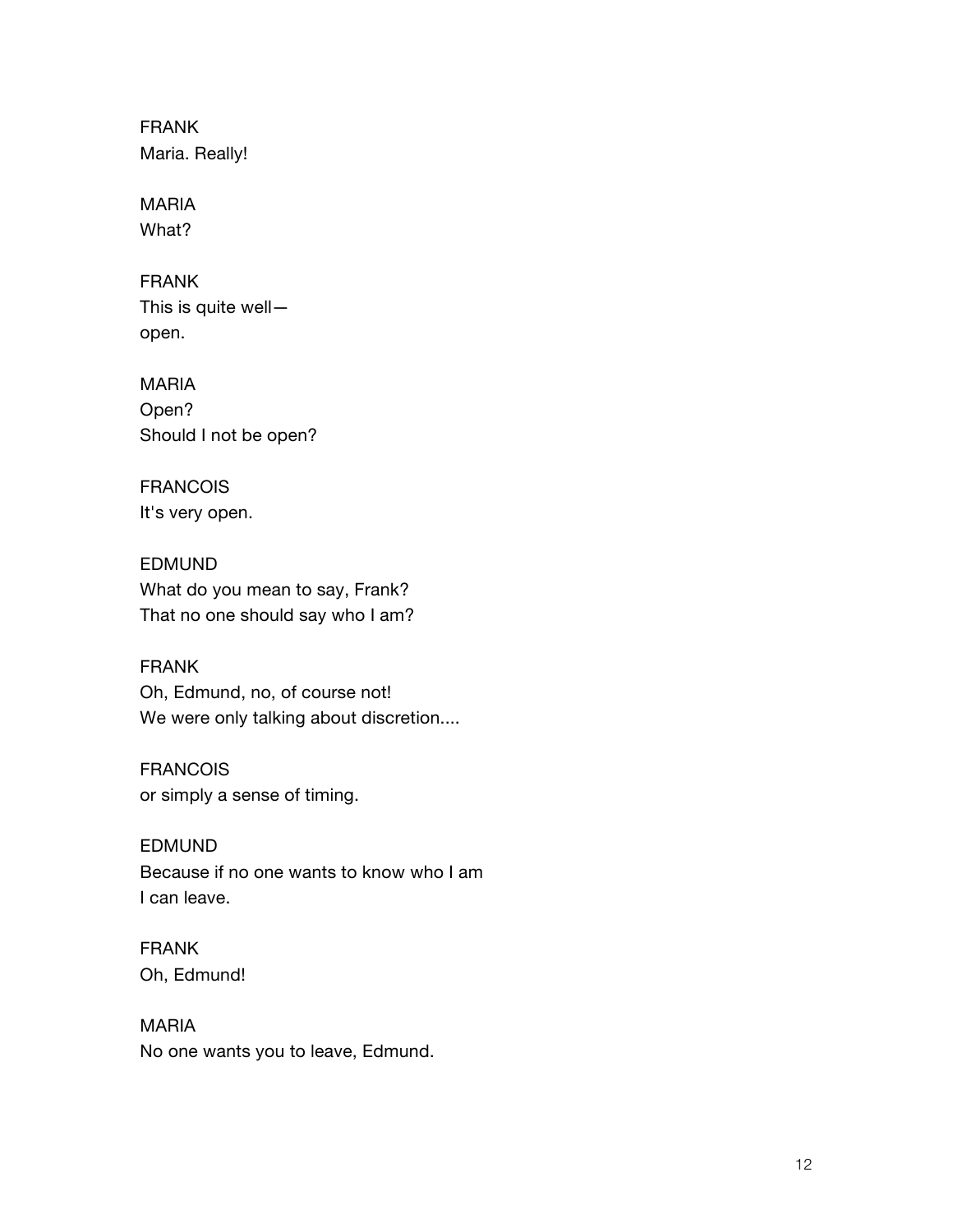**FRANCOIS** It was, perhaps, a little more straightforward than human beings quite need to be at all times.

## MARIA

Ah, yes, of course! For sure you would know about not being straightforward you would be an expert in not being straightforward.

FRANCOIS

Are you saying I am not straightforward? What have I done?

MARIA What have I done?

FRANK What have I done?

EDMUND Well, what have I done?

## MERIDEE

You know, I've told Amadou all about my family.

## MARIA

Oh!

FRANK Good.

TESSA [to Amadou] This is not perhaps the family you just always dreamed of marrying into.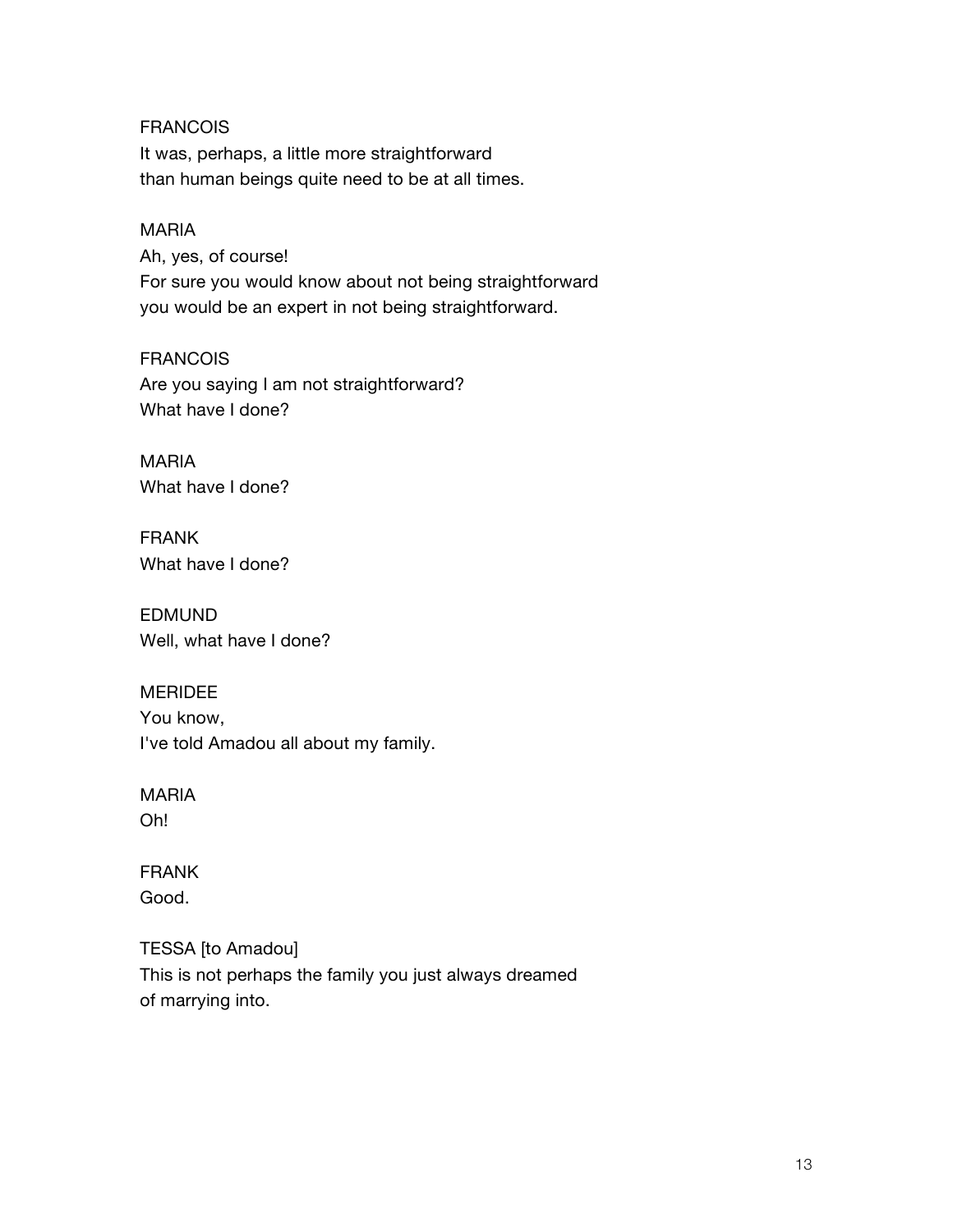AMADOU And where is your uncle then? Was it your uncle who was going to perform the wedding ceremony?

## FRANK Uncle?

AMADOU Your brother?

FRANK Oh, brother! No, no, no, not my brother: my mother!

AMADOU Your mother?

FRANK Yes.

MARIA Frank and his mother....

FRANCOIS They are....

MARIA Just as you would hope....

FRANCOIS very close.

FRANK She's on her way. She should be here any moment if she hasn't lost her way.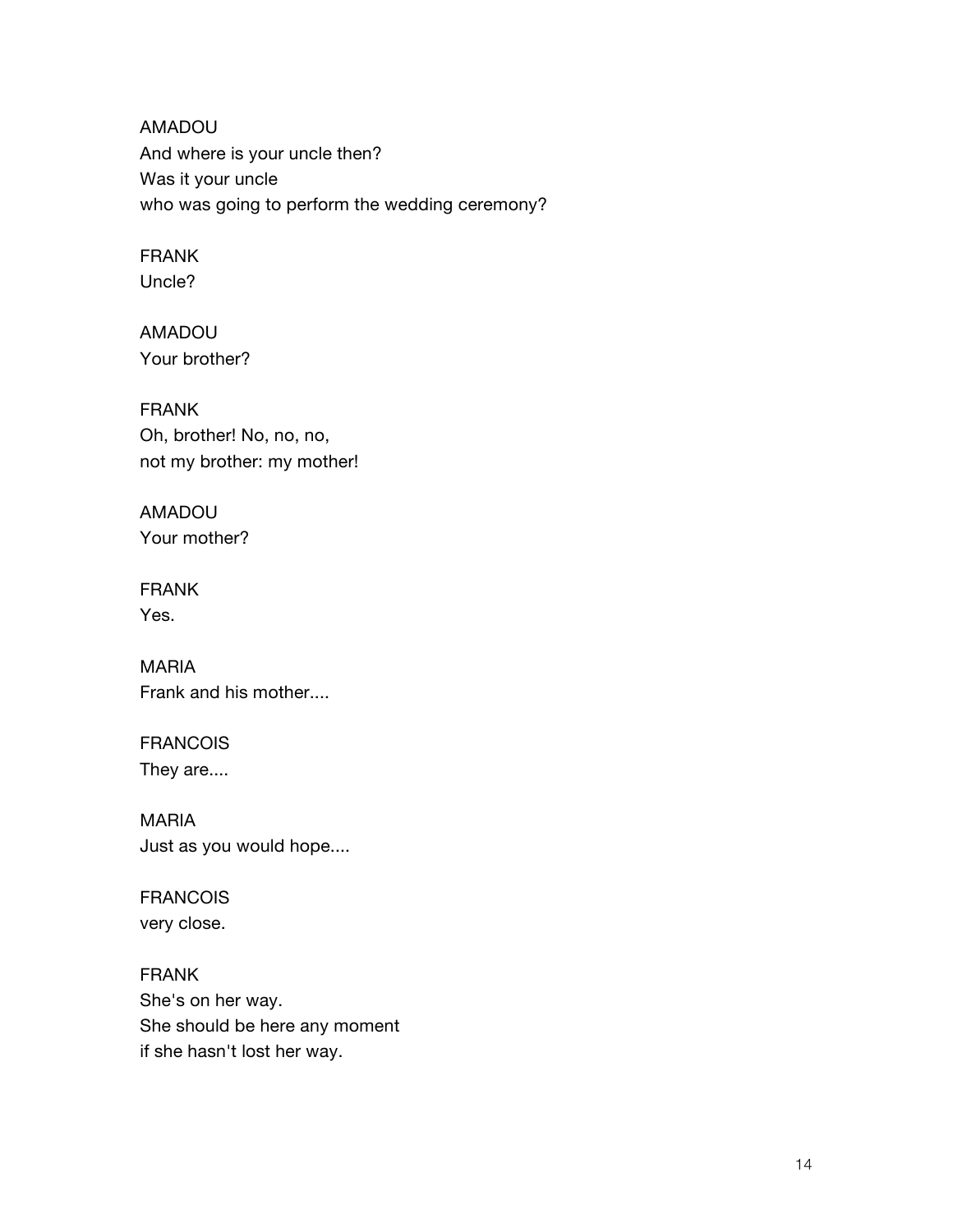FRANCOIS You found your way without any trouble?

FRANK

It seems everyone is always getting lost.

#### EDMUND

Are you saying in some roundabout way that I am always getting lost?

## FRANK

Certainly not!

## **FRANCOIS**

Well, when you went to get the champagne...

#### EDMUND

The champagne was in a place no one has ever gone before! No one could find their way back!

## FRANCOIS

Edmund, honestly it's not for me to say but it seems to me you have practically I don't know a persecution complex.

## EDMUND

As you know, Francois, it is not a complex if you are being persecuted and persecuted and vilified and demeaned and thrown down the stairs!

#### MARIA

Did someone throw you down the stairs?

## AMADOU

No. No, I had no trouble finding my way at all.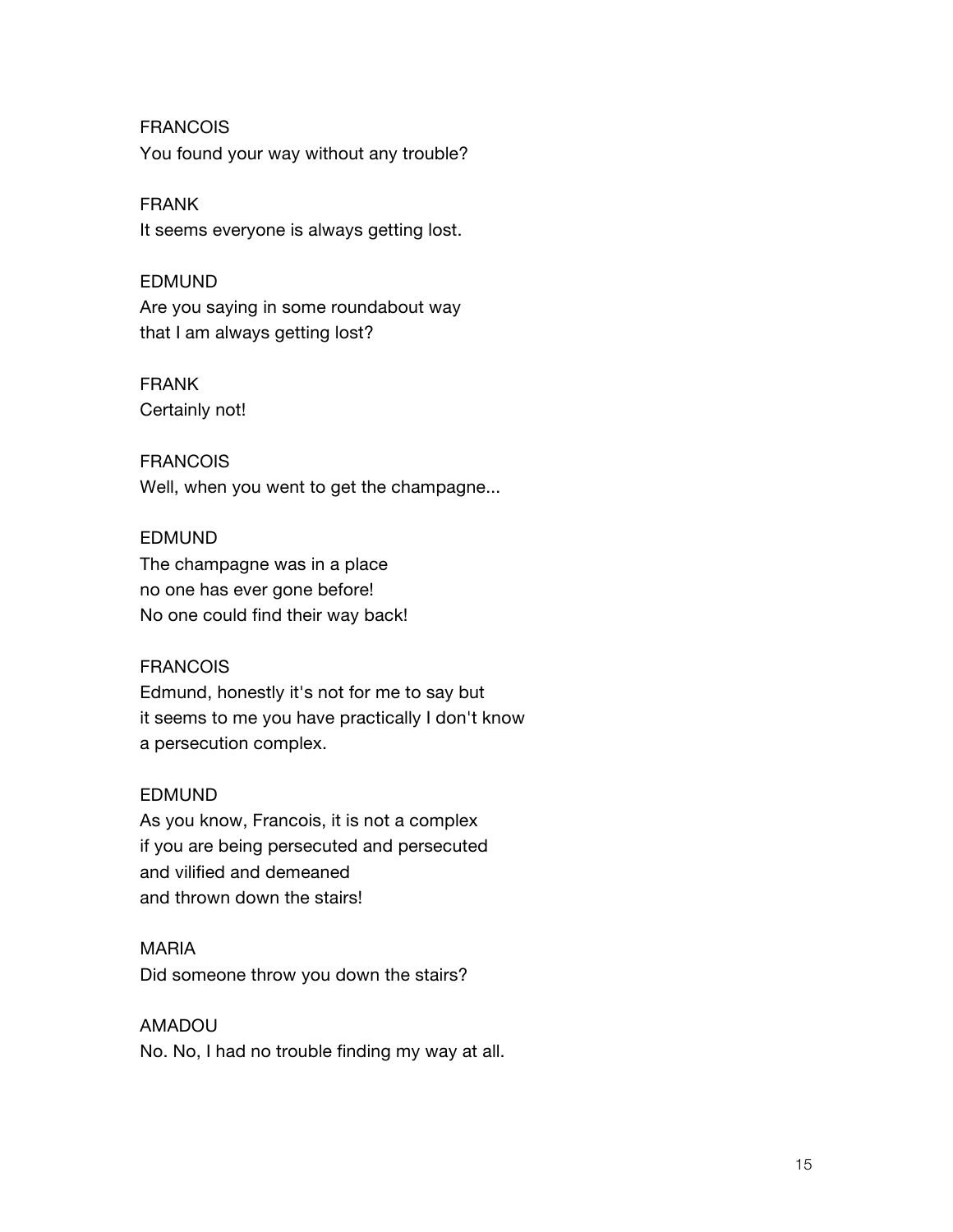MARIA Good. So. Well.

Here we are, then.

#### FRANK

The three young couples. My lovely children and the partners they love and have chosen for themselves. I'm just glad to have lived to see the day. All together at once. As though it were programed into the DNA that sense of time. The moment's come. The springtime of life.

EDMUND It's a perfect picture.

FRANK A happy,

happy moment. Better than I ever dreamed.

FRANCOIS Absolutely idyllic.

MARIA Are you Turkish?

AMADOU I'm sorry?

MARIA Not that it matters. Not that you and Meridee shouldn't be married because you are Turkish. Or Indian?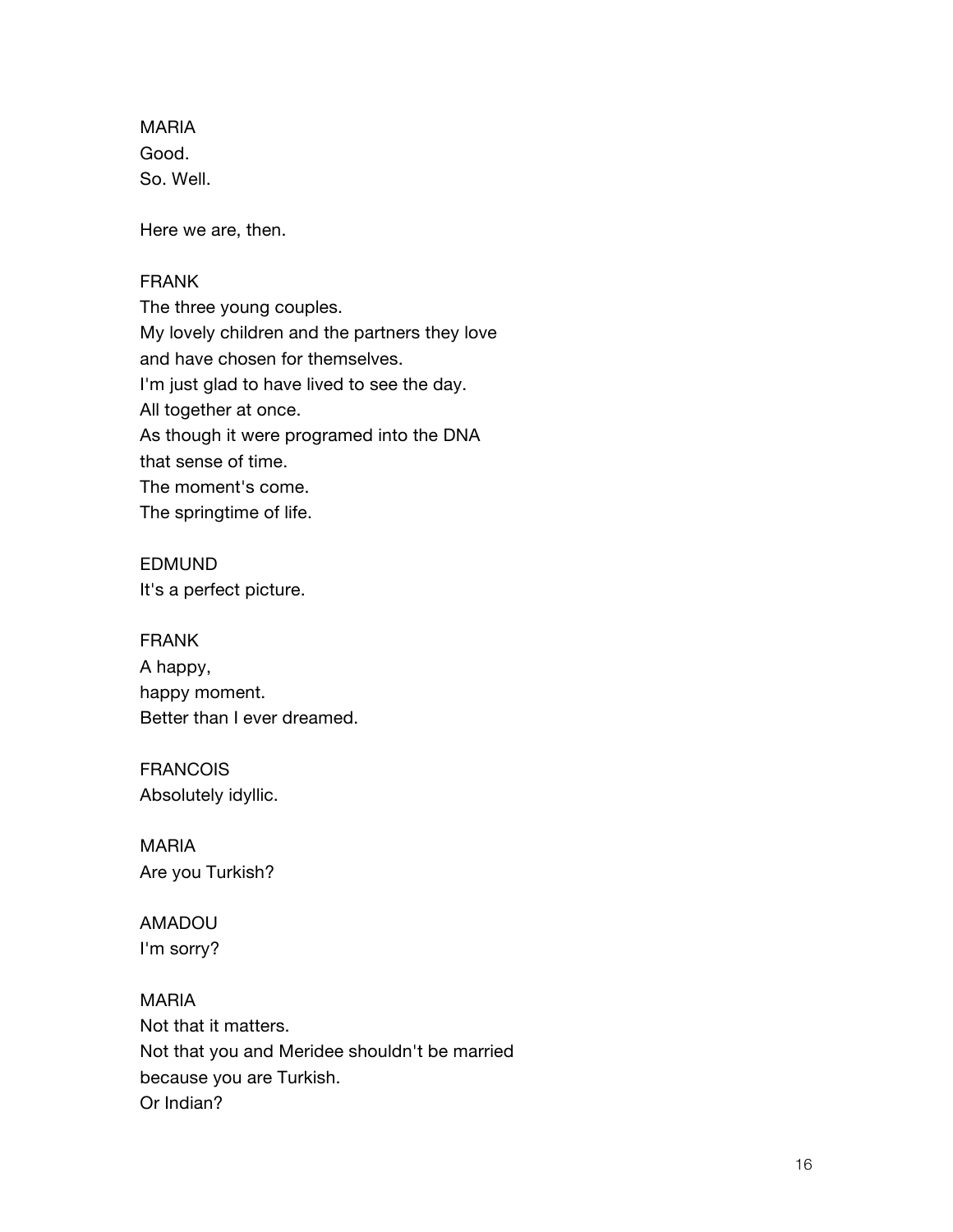AMADOU Indian?

MERIDEE Not that we shouldn't be married?

## **TESSA**

Mother....

#### MARIA

Well, I'm not saying anything other than the fact that he looks a little Turkish.

# MERIDEE

Turkish?

## FRANCOIS

Perhaps he does look a little Turkish. A little swarthy one might say if it's not wrong to say the word swarthy these days.

## FRANK

I say swarthy all the time.

## **TESSA**

Of course it's not wrong to say swarthy. What are you saying?

## FRANK

I don't think your mother was suggesting there's anything wrong with being swarthy, darling.

## EDMUND

Some people are swarthier than others some people might be older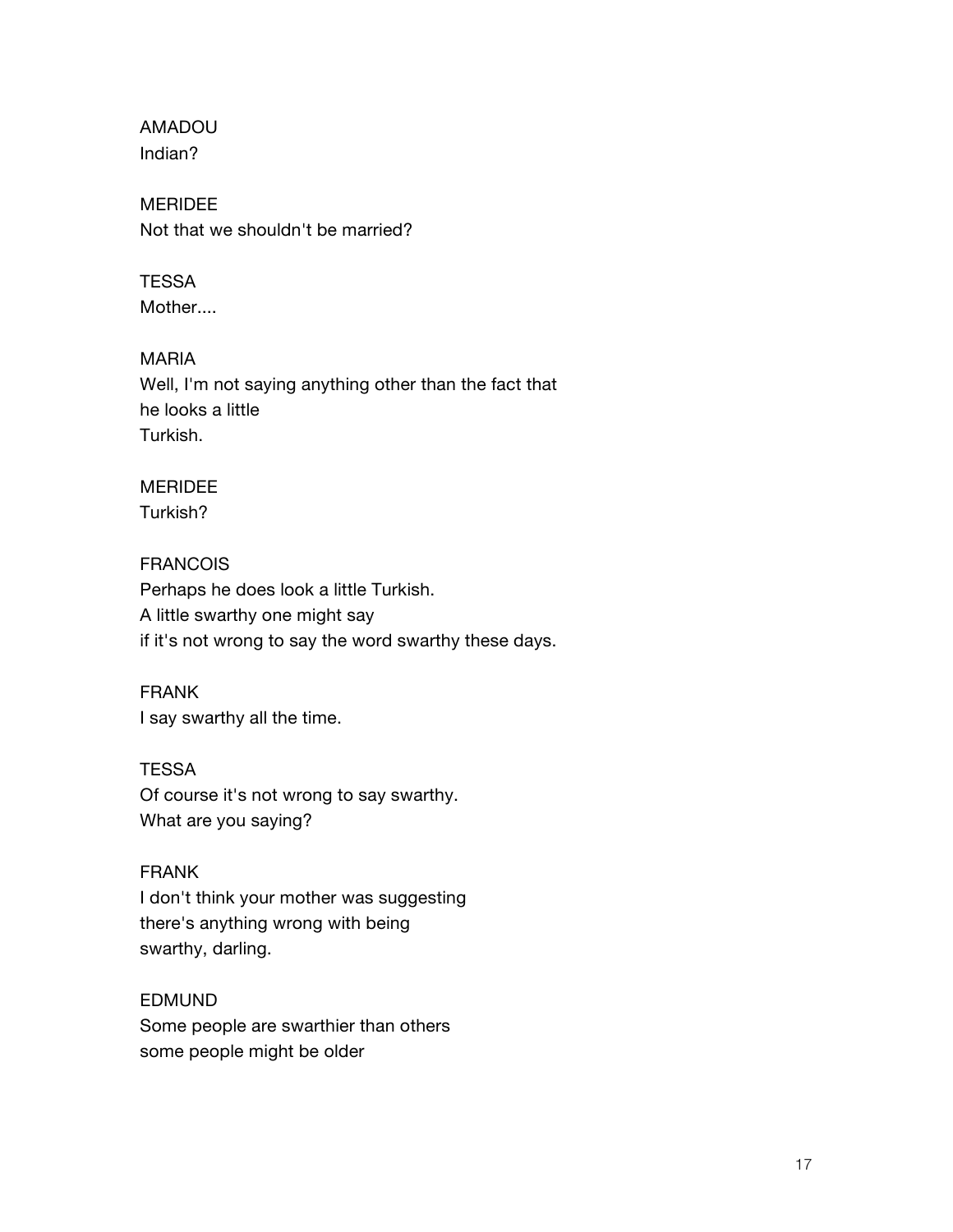or younger or of a different religion these are not reasons for people not to be married these days.

## **MERIDEE**

Not to be married?

#### FRANK

We are all different from one another.

#### FRANCOIS

Some of us are perhaps more different than others.

#### EDMUND

You can always find some difference between two people who are going to be married if it weren't something else it would be that one is a woman and the other is a man.

#### FRANK

Or perhaps these days not necessarily.

#### EDMUND

Right. Or not necessarily. One is a man and the other is a man, too. But a different man:

#### MERIDEE

that's the whole point of a wedding to reach out across the abyss and embrace someone who is different

#### EDMUND

Exactly: this is how it is for all human beings everywhere understanding who they are and reaching into the depths of their own particular souls and the civilizations they have come from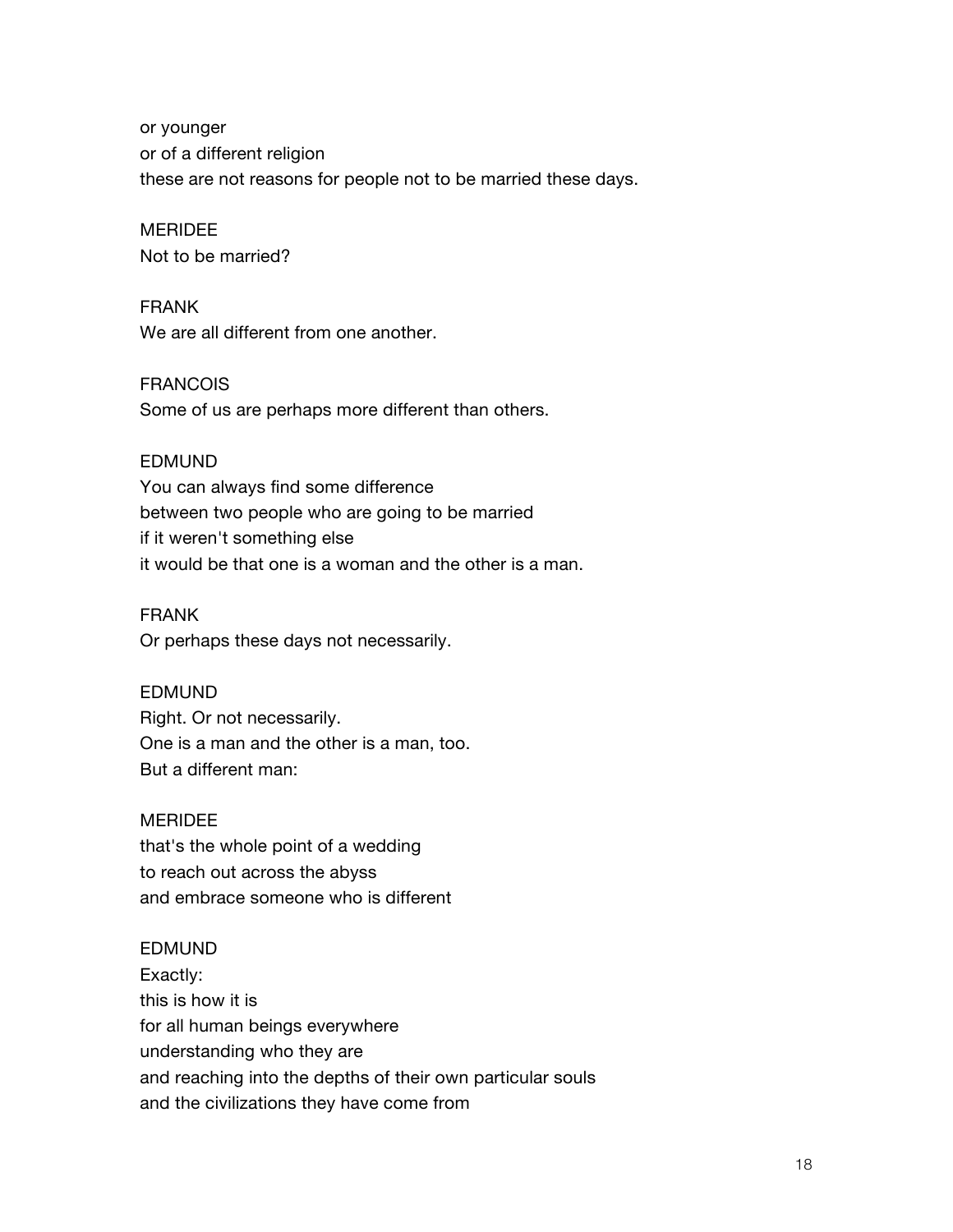to find even a deeper connection as they reach out across the gulf and through the courage of reaching out to each other, rediscover their self-confidence this is why people cry at weddings probably because they are so happy they can hardly bear it that two people have done what the whole world needs to do if life is to go on!

#### FRANCOIS

Still, it seems that to be a Turk is to be different in some particular way.

# MARIA

Or Indian.

## **FRANCOIS** Or Indian, exactly.

## AMADOU

If you will excuse me, I'm going to take a walk in the woods.

#### FRANK

Oh, a walk, yes of course, but not in the woods no not in the woods; you and Meridee might rather enjoy a walk on the beach

EDMUND Down to the bay.

## FRANK Exactly.

EDMUND It's very beautiful the beach

FRANCOIS the driftwood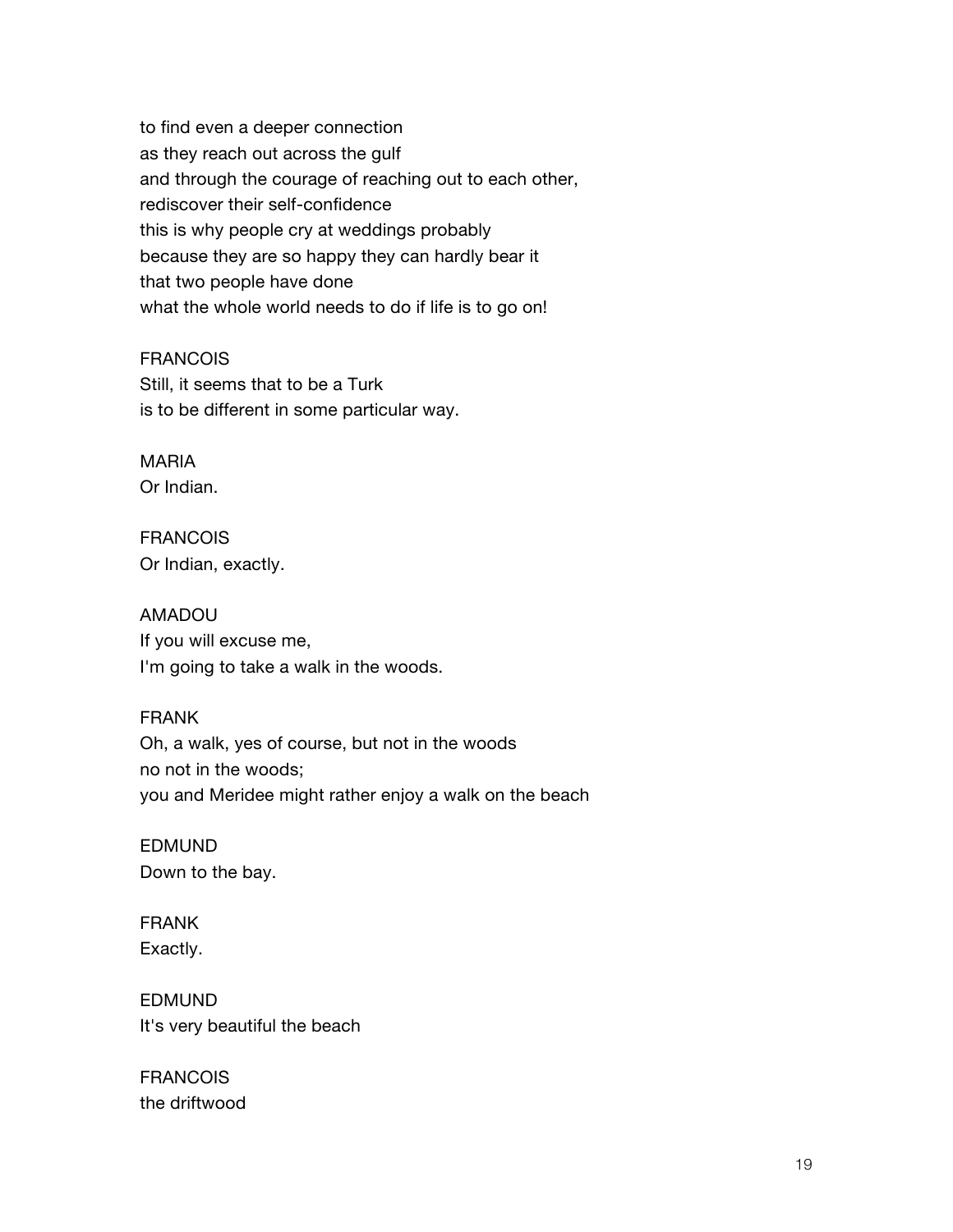FRANK the seashells.

EDMUND It's a little bit of a rocky beach but very beautiful.

FRANCOIS There's nothing wrong with a rocky beach.

EDMUND Well, I prefer the sand, of course.

FRANCOIS The powdery sand how vexing it is you can never get it out of your swimming suit

MARIA Or your hair.

FRANCOIS In France we prefer a rocky beach

MARIA A pebble beach

FRANCOIS Rocky or pebbly like the beach at Collioure if the beach at Collioure was good enough for Picasso I guess it's good enough for anyone

FRANK Was Picasso picky about beaches?

FRANCOIS I'm not saying picky.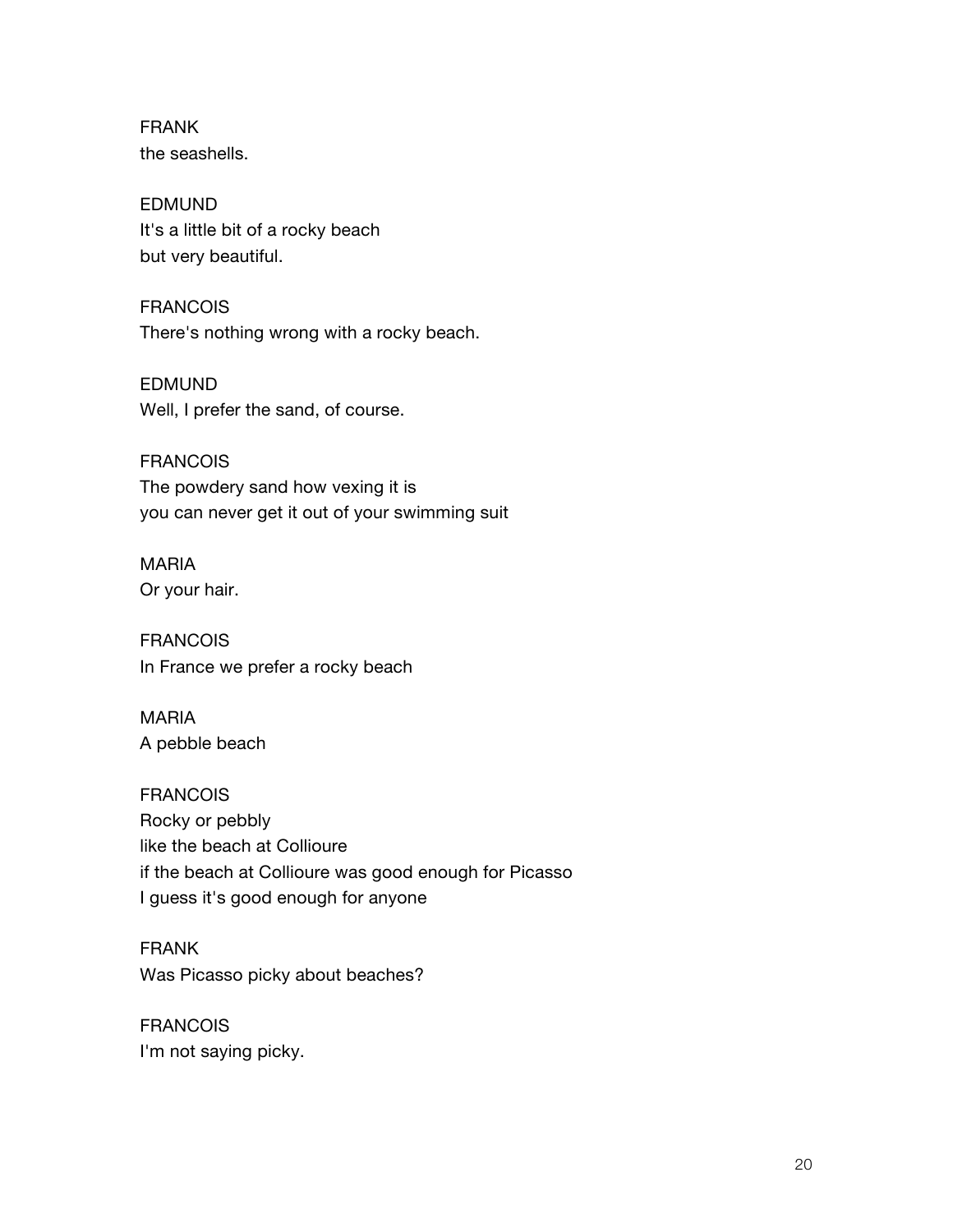EDMUND You can't lie out on the rocks to get a suntan.

FRANCOIS

Well, there's a technique for it, you know. In France, we learn a technique.

**TESSA** Honest to god!

AMADOU I'll just take a walk in the woods.

**TESSA** Who could blame you?

[he leaves abruptly; the following exchanges come faster and faster until everyone is talking at once]

MERIDEE Amadou!

FRANK Oh, but Amadou, not the woods! No. No. Not the woods.

JONATHAN Why not the woods?

MARIA What did I say?

**TESSA** Oh, mother!

FRANK Because he can get lost in the woods.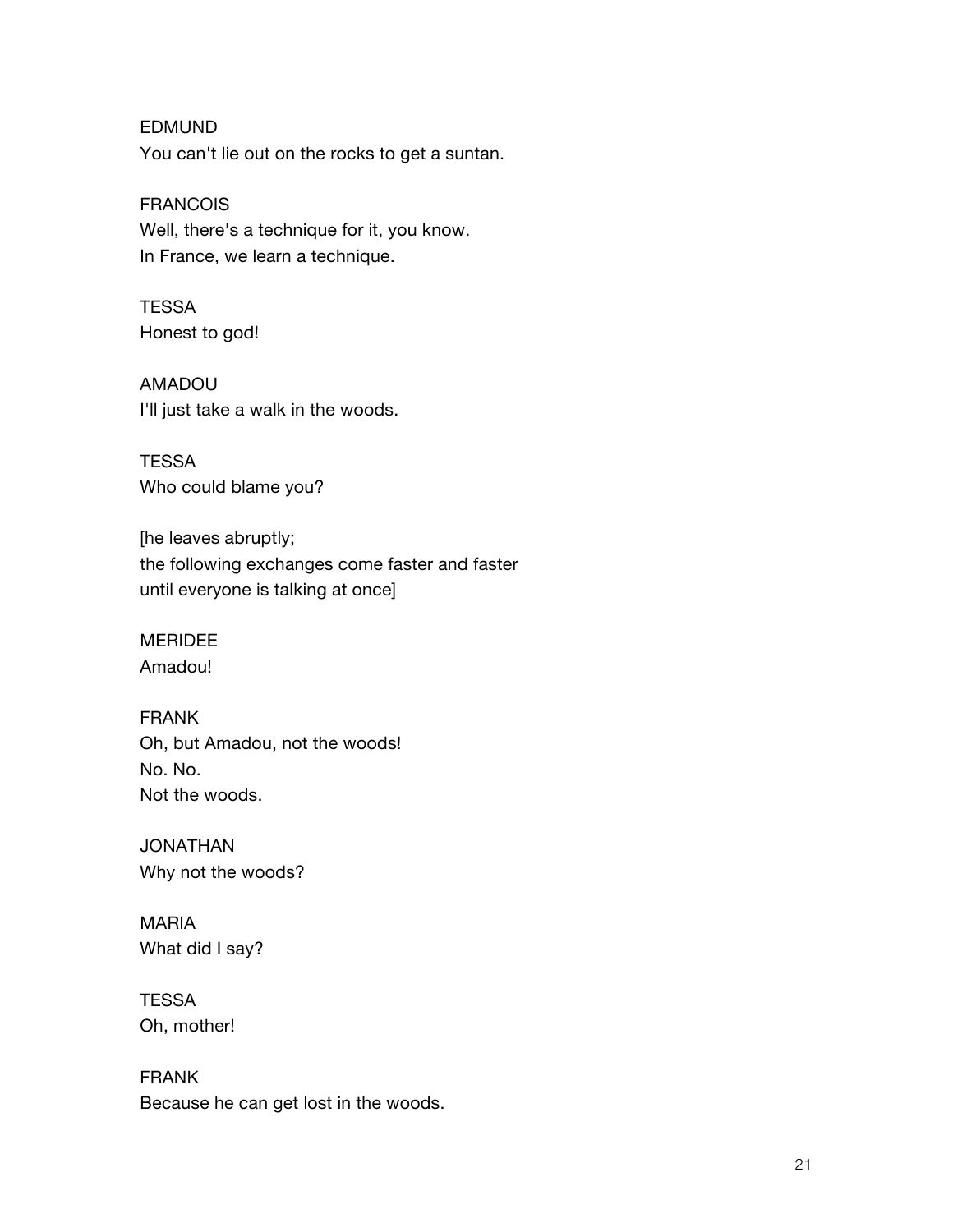MARIA What did I do?

EDMUND And there is quicksand.

**TESSA** What did you do? Mother, you are such a total bigot!

JONATHAN There's quicksand in the woods?

MARIA I only asked if he was Turkish.

MERIDEE How can anyone get married in a world like this?

**TESSA** Look what you've done!

EDMUND Of course there is.

JONATHAN I grew up in this house and no one ever told me there was quicksand in the woods?

MERIDEE No one told me there was quicksand.

**TESSA** I can't believe there's quicksand.

FRANCOIS We can't let him go like this we need to go and find him.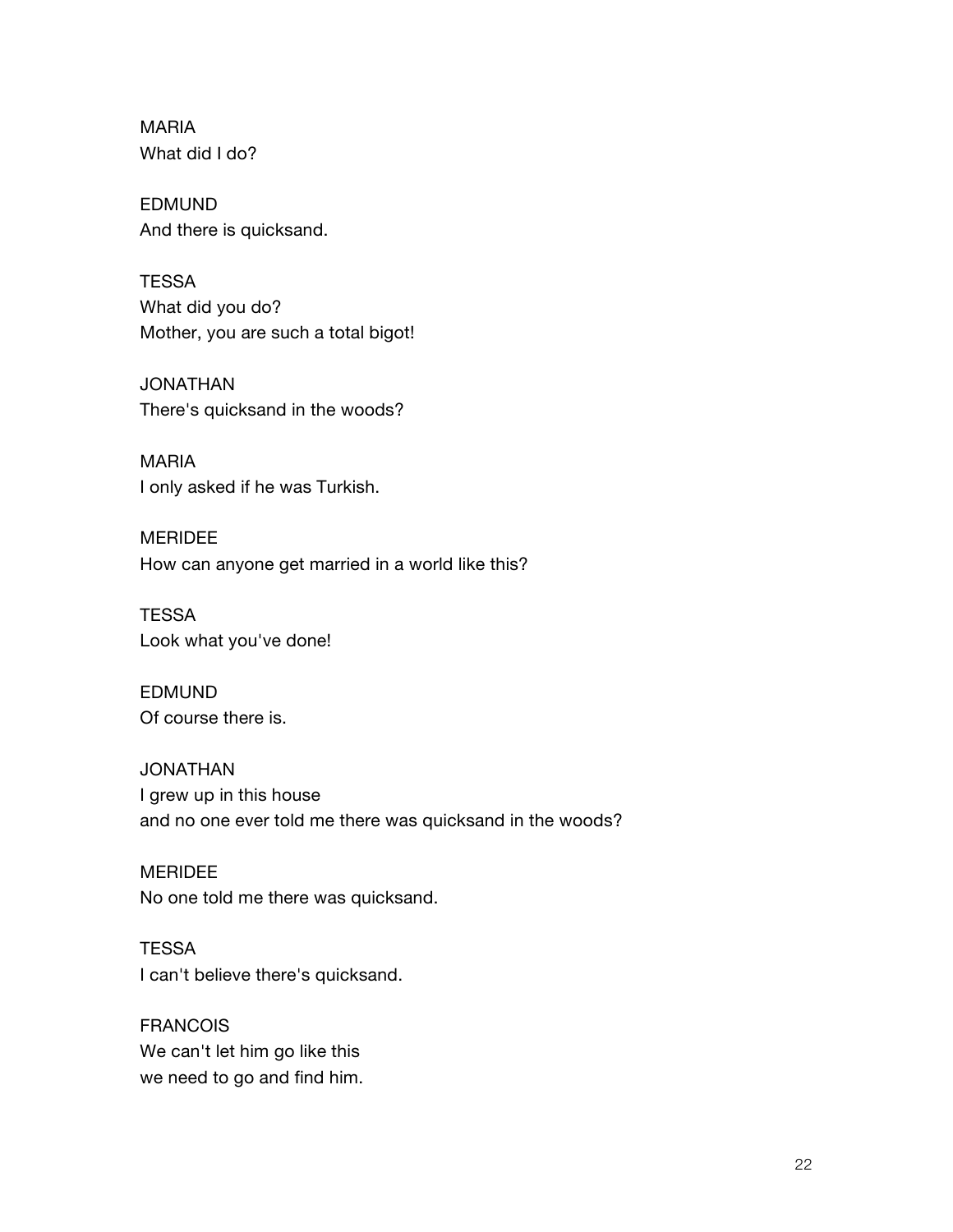#### MARIA

I don't want you getting lost in the woods.

#### FRANK

I have a compass.

#### ARIEL

We can find him if we all spread out.

#### JAMES

We can start in one place and fan out in the shape of a geometrical sort of shape

[everyone stops to listen, can't believe the stupidity of this idea and, when he finishes, they just resume what they were doing]

so that we can find our way back to the starting point again and then sort of adjust the angle and go out from the center again and back and this way we won't get lost ourselves.

#### EDMUND

We should bring a rope for the quicksand.

#### JONATHAN

I can't believe no one ever told me about the quicksand.

#### MARIA

I don't even know that he's Turkish.

[Everyone rushes out in different directions.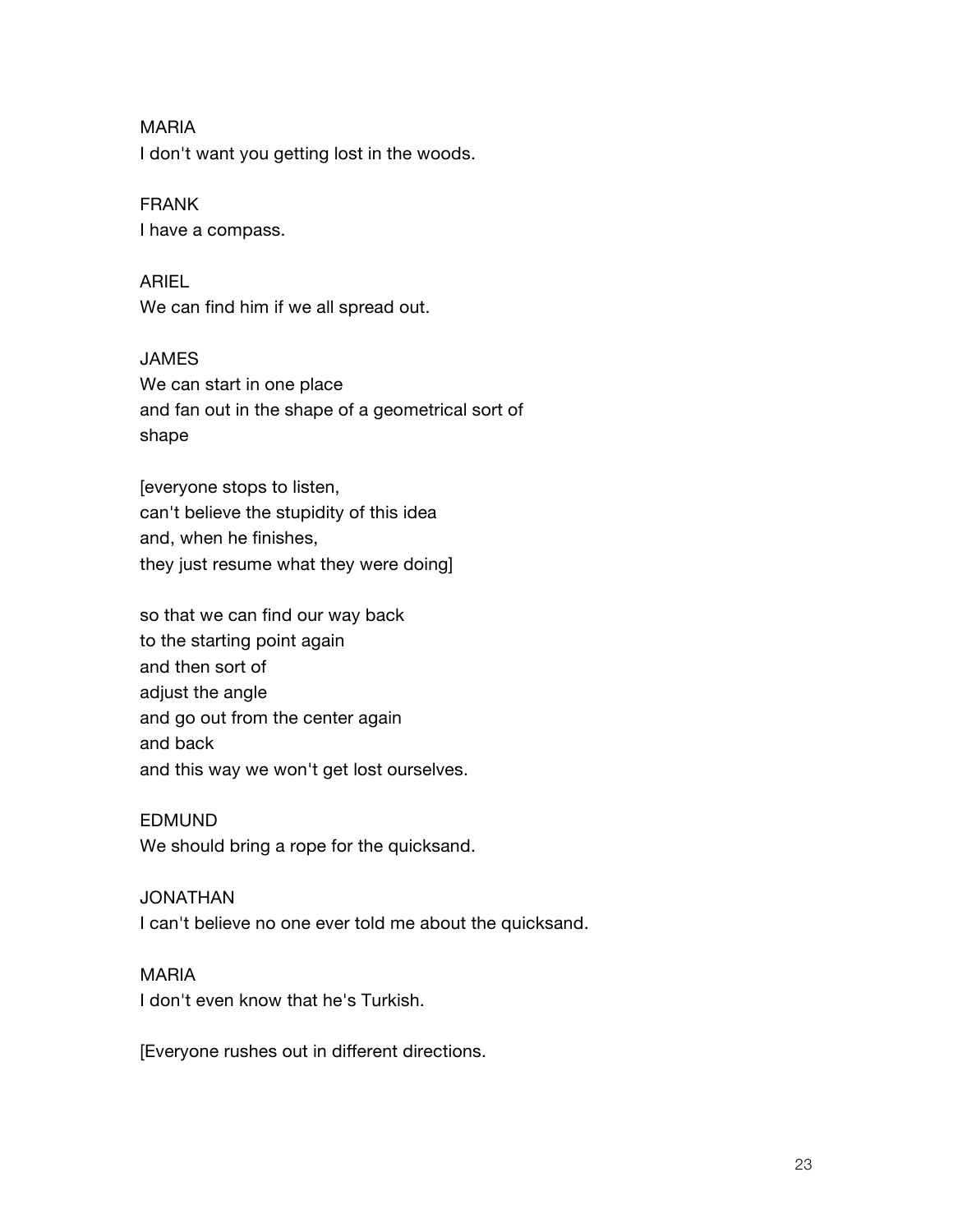#### Music.

Handel's Arrival of the Queen of Sheba with full orchestra. Handel's Arrival of the Queen of Sheba Handel's Arrival of the Queen of Sheba Handel's Arrival of the Queen of Sheba Handel's Arrival of the Queen of Sheba Handel's Arrival of the Queen of Sheba Handel's Arrival of the Queen of Sheba Handel's Arrival of the Queen of Sheba Handel's Arrival of the Queen of Sheba Handel's Arrival of the Queen of Sheba Handel's Arrival of the Queen of Sheba Handel's Arrival of the Queen of Sheba

The walls of the house just fly to all sides and up to heaven

and we are in the fantastically, transportingly beautiful woods

in the midst of 100 cherry trees in full bloom.

Or else, it is green in the woods, and the cherry trees come in one by one during the course of the play slowly enough that their arrival is never noticed until the stage is filled with cherry trees.

Everyone rushes frantically back across the stage and out again.

As they do, Meridee lets her dress slip to the ground, and she puts on her wedding dress.

One person runs through.

Everyone rushes back across the stage and out again.

Two people run through in opposite directions.

Everyone rushes back across the stage and out again.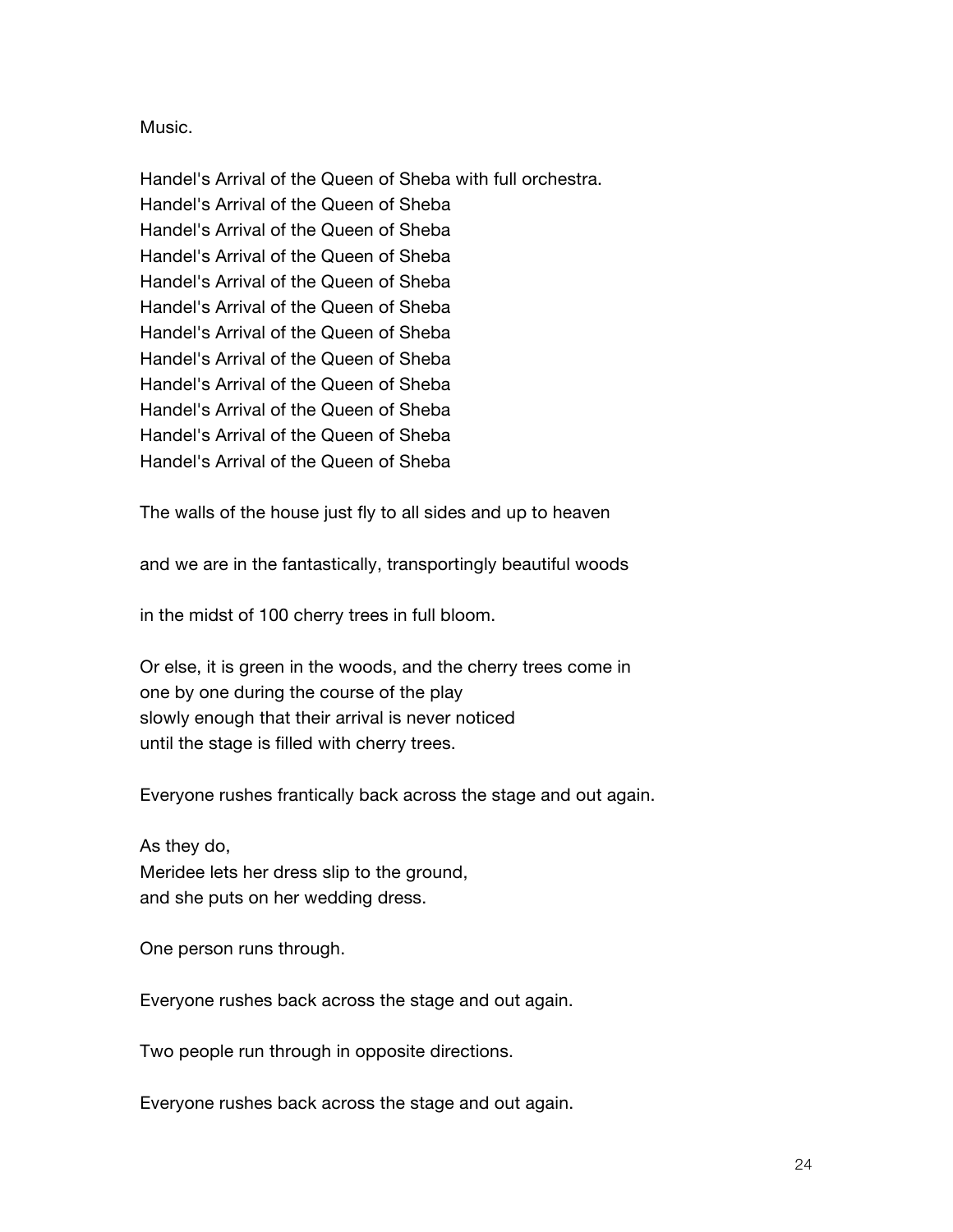One person runs through.

Everyone rushes back across the stage and out again.

Meridee, alone in the wilderness, calls out.]

MERIDEE Amadou! Amadou! Oh, Amadou!

[James has remained behind as all the others have run out.]

#### JAMES

Meridee, do you wish I would stay here with you? I mean, if you'd rather not be in the woods alone.

## MERIDEE

Oh. Yes. Thank you, James. The woods are so disorienting.

#### JAMES

Yes.

## MERIDEE To me.

JAMES Yes, well, to me, too.

MERIDEE I get turned around and a little dizzy even and it's a little scary to me. Tessa won't mind?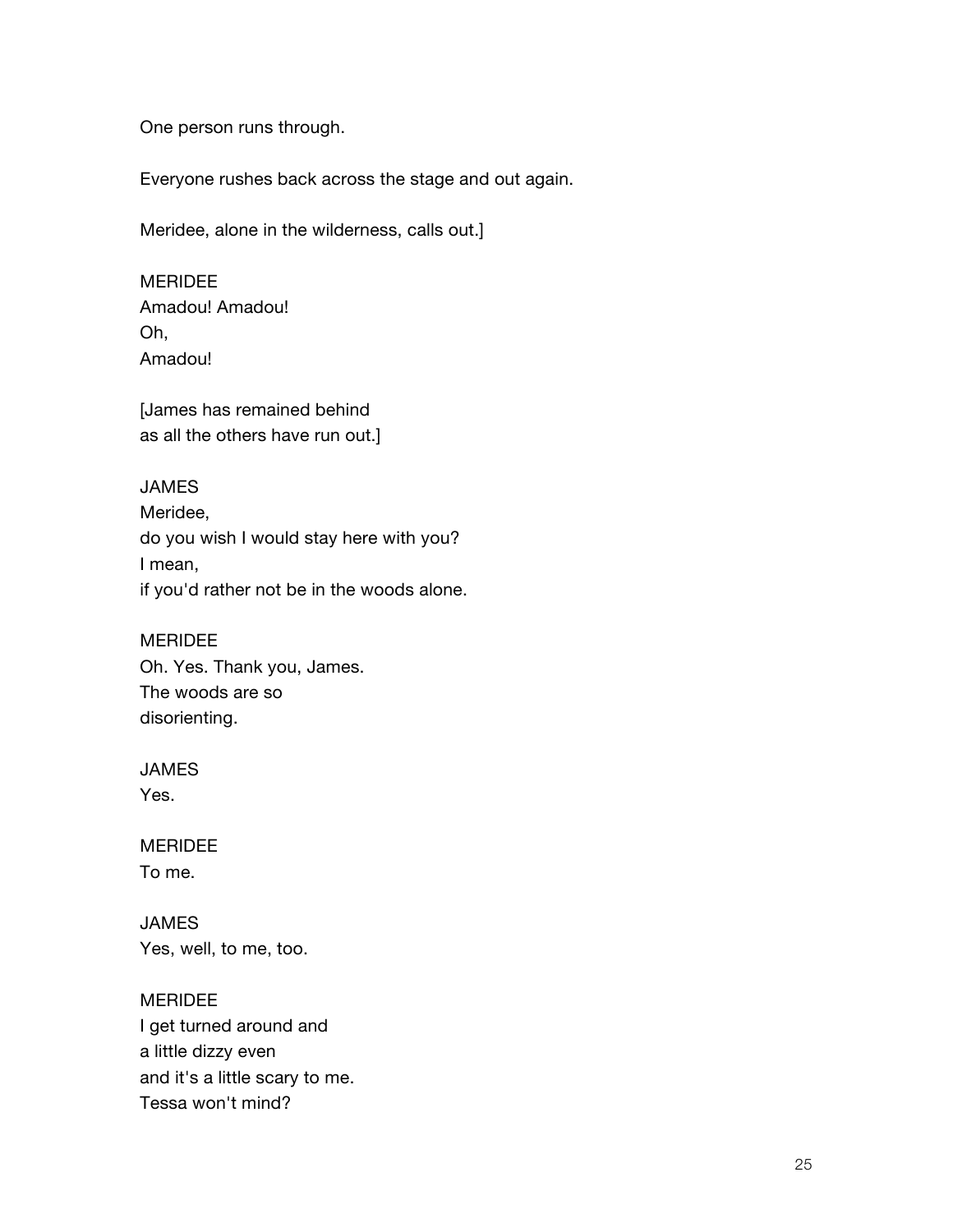**JAMES** Tessa? Oh, Tessa—mind, no, well, she's a you know, independent person.

## MERIDEE

Right.

## JAMES

I mean, of course, you are an independent person, too, it's just that your sister, she, well, she—

## MERIDEE

She is an independent woman.

## JAMES

Right. Exactly. Which is why, I guess, even though I propose to her and propose to her she doesn't want to marry me because I know she loves me but she is a self-sufficient person and she's a person who thinks marriage is

## MERIDEE

pointless.

# JAMES

Right.

## MERIDEE

And I'd like to be as sort of cool and self-sufficient as she is, but when Amadou just walked right out the door, I mean, I thought: before the wedding at least he would sort of stick around.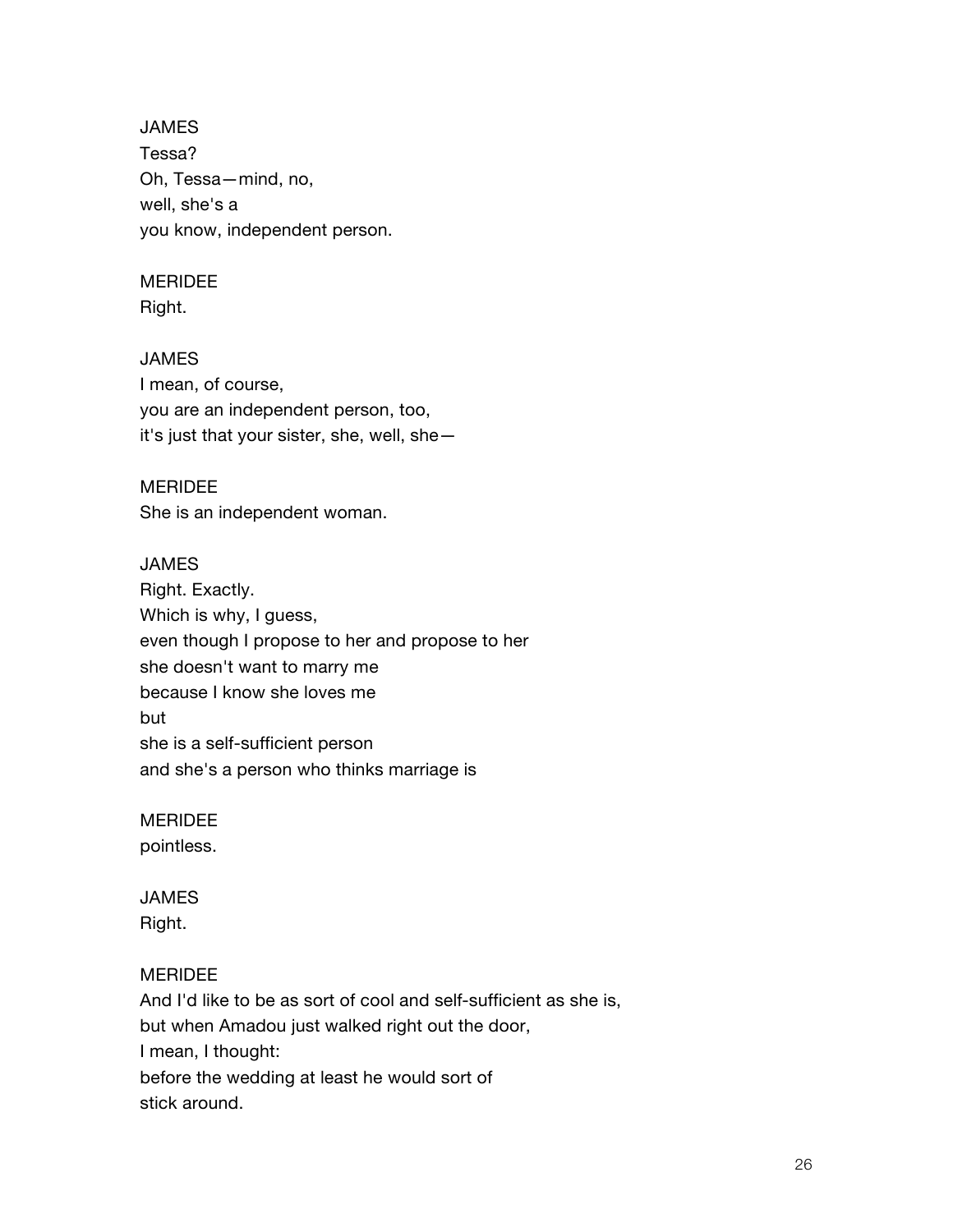JAMES Well, just before a wedding everyone feels a little nervous.

## MERIDEE

I feel nervous, too, but I didn't just dump him.

#### JAMES

Dump. Well. That's a strong word. Probably he was just a little anxious about your marriage or upset this is normal for a groom before the wedding

#### MERIDEE

Normal. **Still** life itself is full of anxieties about money and having children and whether they will be okay and heart attacks and cancer even people dying suddenly hit by cars or buses or crashing in airplanes being shot or stabbed in a back alley in the middle of the night or taken away in handcuffs and you can't just run away every time you feel anxious.

#### JAMES

Of course. Of course. This is just how it is sometimes to be a guy.

#### MERIDEE

I don't know. He might love me in his own way but if in the middle of the night without any warning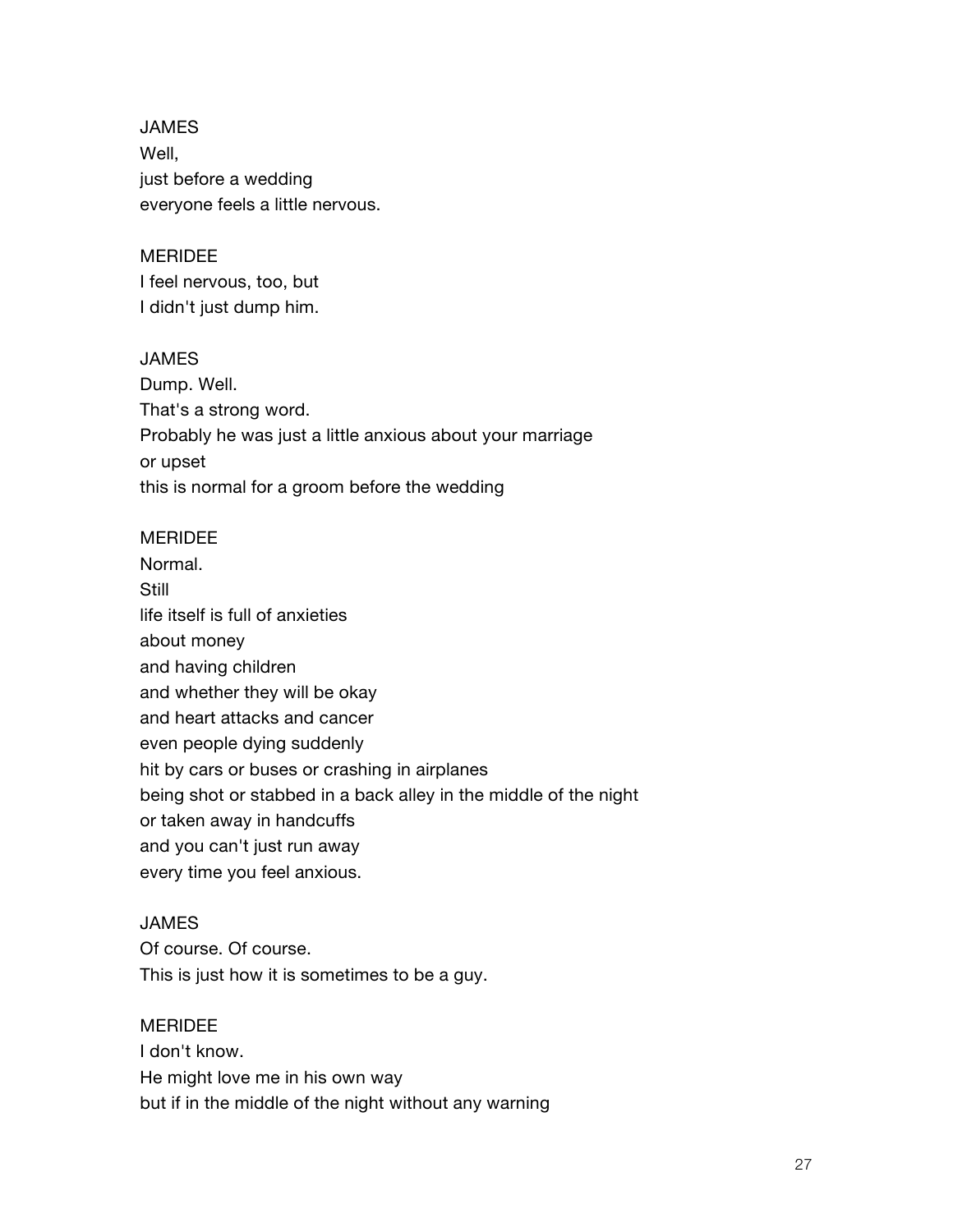the ceiling were suddenly to collapse I'd throw my body over his to save his life. I don't think he'd do the same for me. I don't think that would be his instinct.

**Whereas** now, when everyone has disappeared and I'm left all alone you offered to stay with me to make sure I was okay.

JAMES Yes. Well.

MERIDEE Is this just the sort of person you are?

**JAMES** I don't know.

MERIDEE Do you have the same instinct for Tessa?

JAMES Tessa.

MERIDEE Probably you do.

JAMES Probably I do, yes I don't I don't know I saw you standing here feeling lost and abandoned and my heart just went out to you.

MERIDEE Your heart?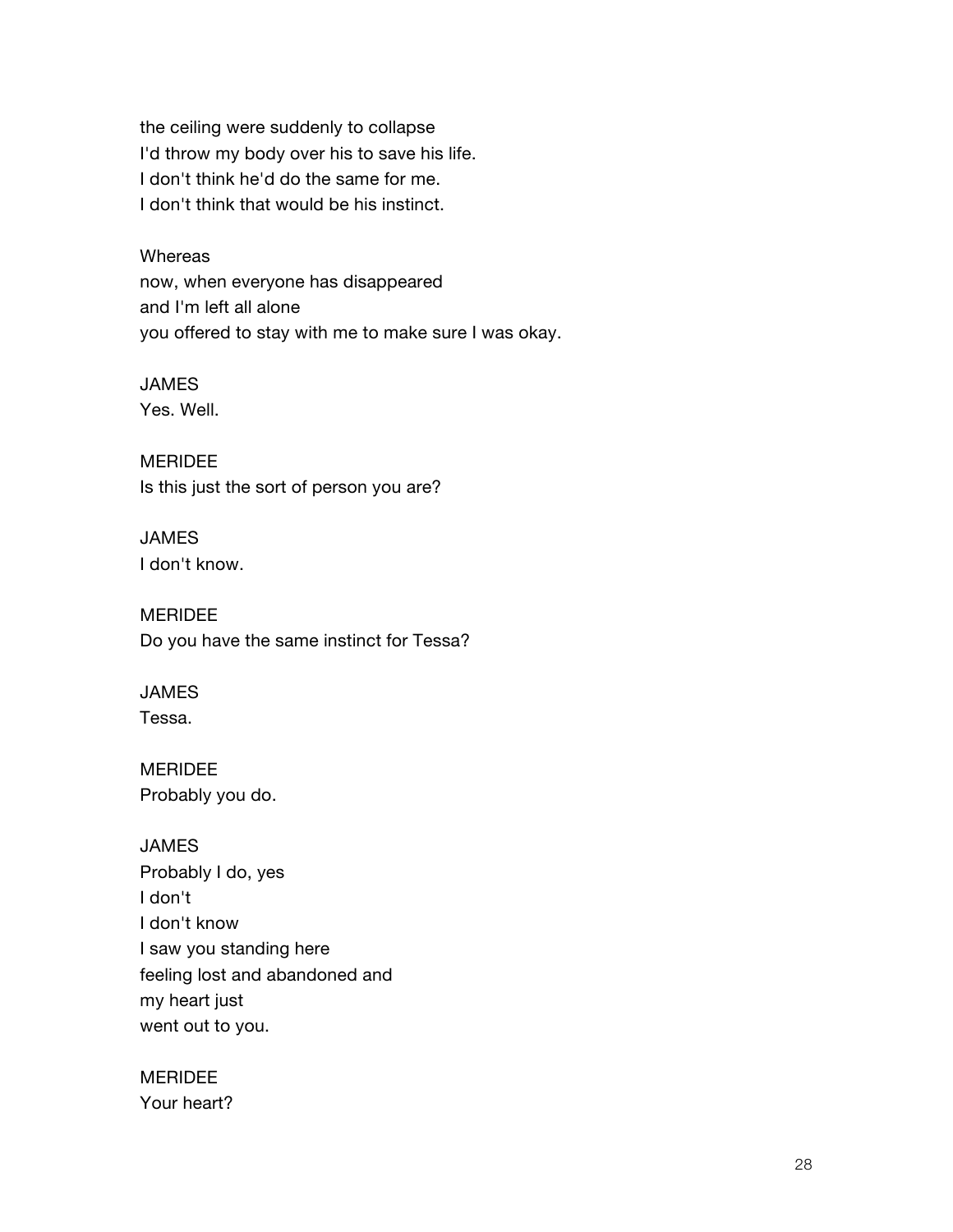JAMES I couldn't help but feel knowing how it is to feel suddenly abandoned I couldn't help but feel such tenderness for you.

## MERIDEE

Oh.

[silence, while she thinks about this]

It's confusing I think when a person steps into the middle of nature.

# JAMES

Right.

# MERIDEE

There are no guideposts and all the rules are off.

# JAMES

Exactly.

## MERIDEE

You think you carry civilization with you wherever you go

# JAMES

Right

## MERIDEE

and yet when you are in the middle of nature and it's beautiful so lovely it makes your head a little light and you think oh, well nature!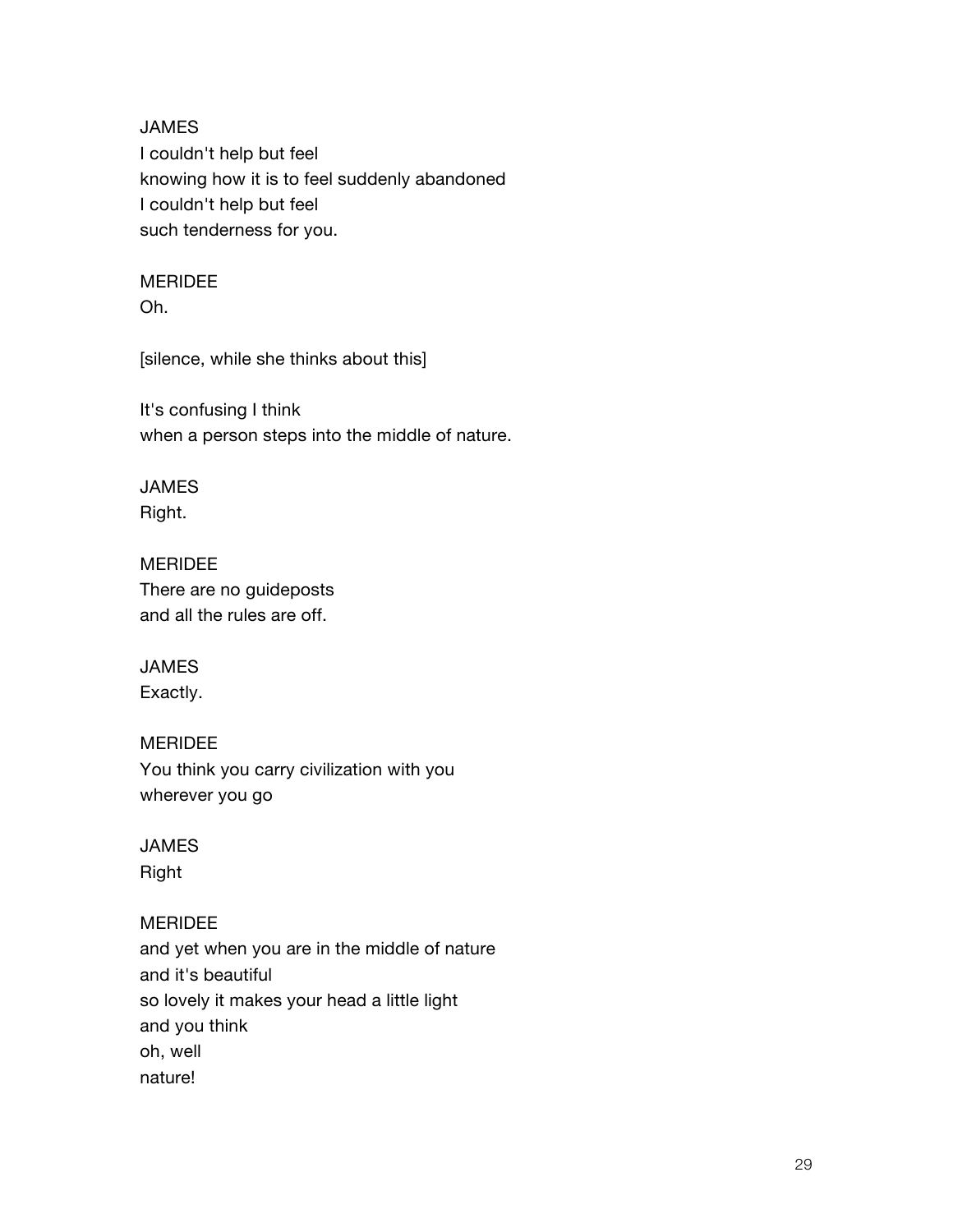JAMES That's true.

MERIDEE and so you just lose your head.

[suddenly she kisses him]

JAMES Oh.

MERIDEE I kissed you.

JAMES Yes. Yes. You did.

[She turns and starts to run out first in one direction and then, confused, turning again this way and that, and then she runs out in a different direction.

Tessa enters from still another direction.]

**TESSA** James?

JAMES

Tessa. Oh.

**TESSA** Have you found Amadou?

JAMES Amadou? Oh. I don't know how we will ever find him. The truth is I feel lost myself.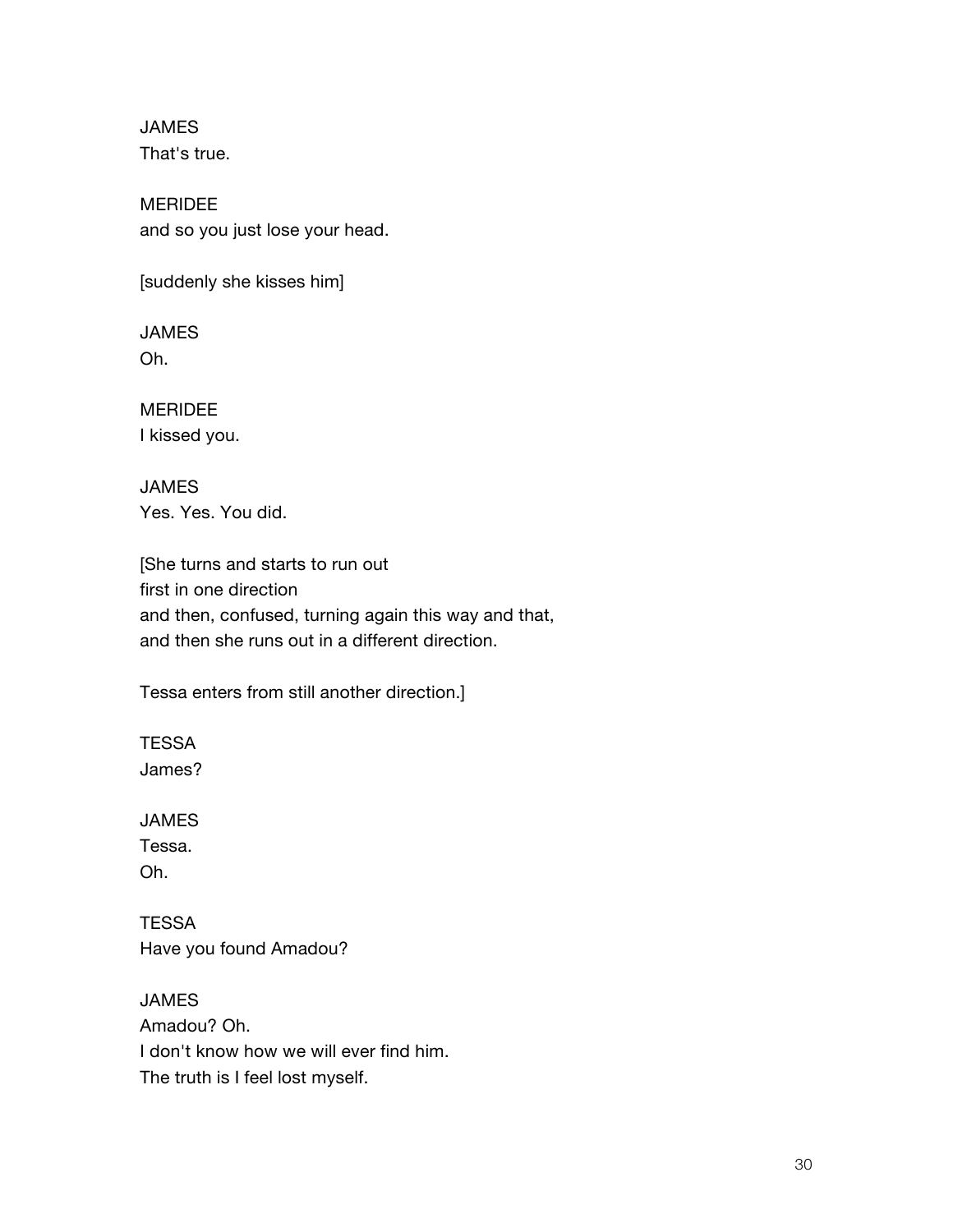#### **TESSA**

James, you're always lost. It's your most reliable quality. You're lost when you drive a car. You're lost when you walk on the beach. You're lost in your own thoughts. If you weren't lost no one would ever know where you were.

#### JAMES

Right. **Still** I hope we find him for Meridee's sake.

#### **TESSA**

She'll be better off if he's lost forever.

JAMES How can you say that?

## **TESSA**

Here is a guy who the moment he meets his fiancee's family he turns around and runs away and then what? he's going to make everyone run around and look for him so that everyone gets lost?

## **JAMES**

Maybe sometimes it's not bad to be lost, Tessa. To be reminded how it is to step out into the unknown, because, whether a person is afraid or not there is a certain sense of exhilaration that comes from just throwing yourself into new territory it sets you free.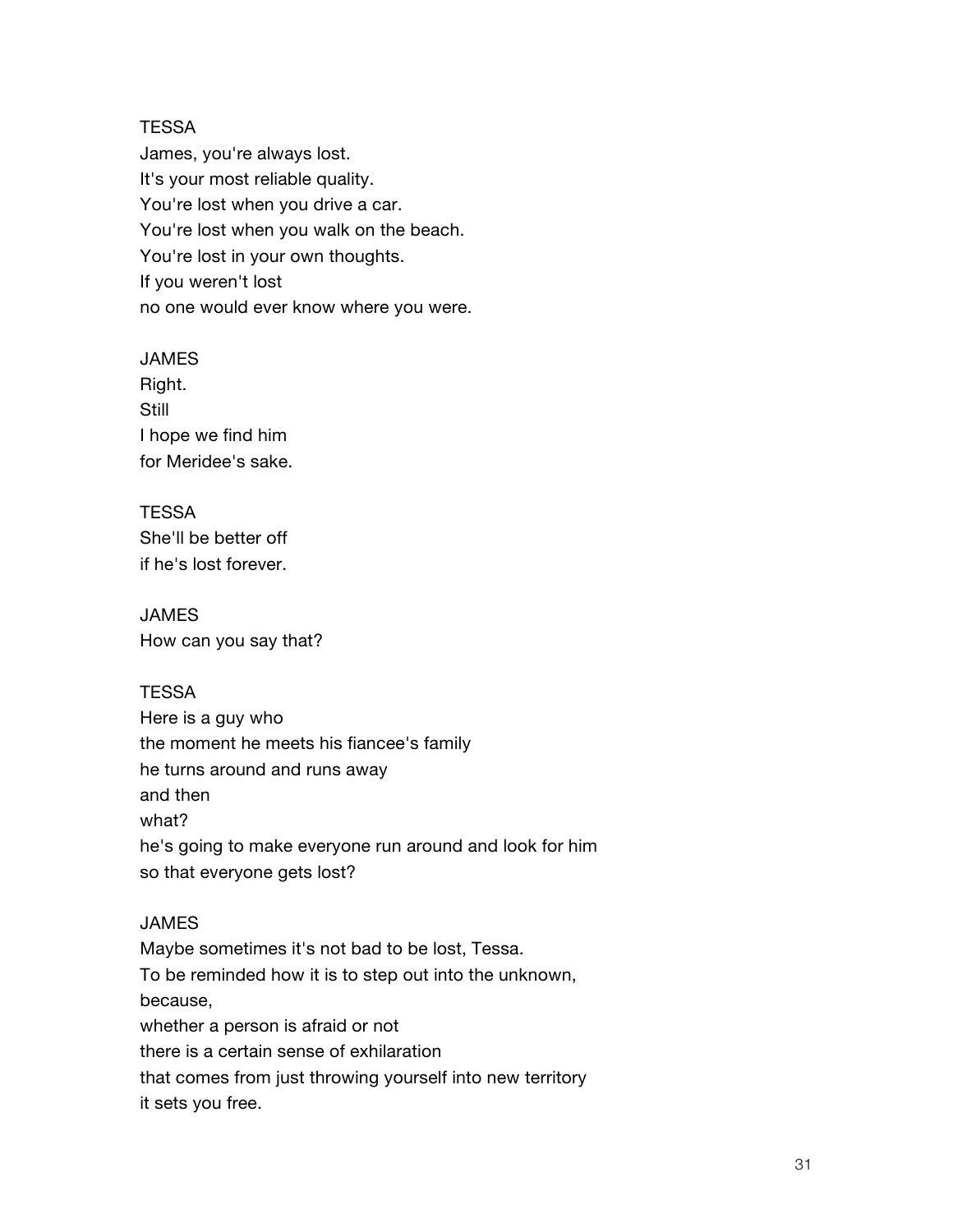**TESSA** It does?

#### **JAMES**

Of course it does. And what is life without an adventure?

#### **TESSA**

A guy will always say to you: let's have an adventure, when what he means is he doesn't have a clue where he is or what's going to happen next. And then pretty soon he will end up asking you to marry him because he doesn't know what to do next.

#### JAMES

It may seem like that but it may be also that he knows if I'm going to set out into the unknown this is the person I'd like to set out with because even though she may seem a little I don't know cynical and unromantic even that could even be a good quality when you need to face the difficult things in life and even though it may seem she thinks the whole idea is uh bullshit that could just be coming from the place in her that is vulnerable and scared and you can tell underneath that protective layer there is a person who really wants something wonderful too in life and wants as much as you do a life that is thrilling.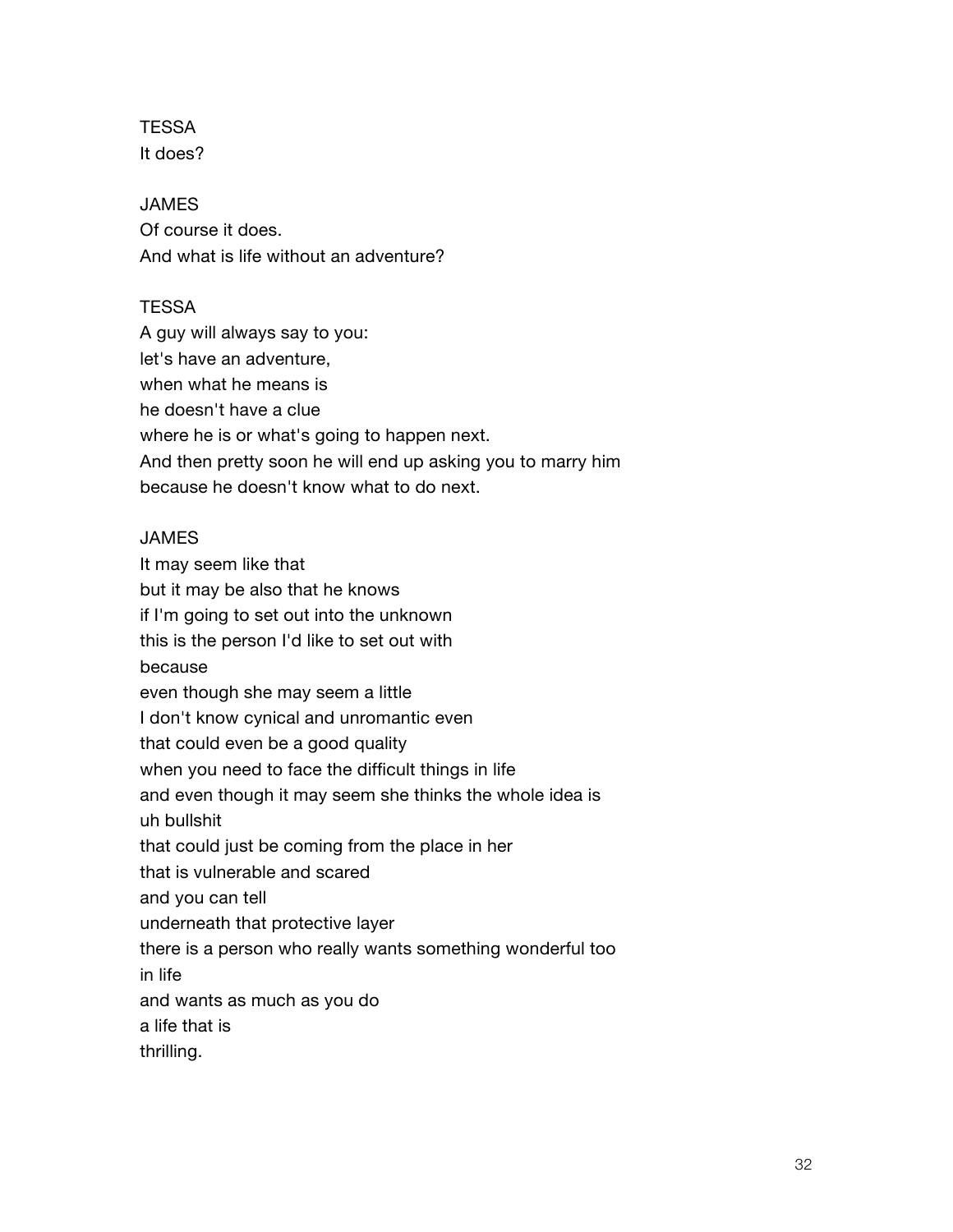**TESSA** Really?

#### JAMES

Yes.

## **TESSA**

I don't know if I'm the sort of person who just relishes an adventure in the unmarked trails of the wilderness. I like the well-lit avenues with street signs at every corner a destination known in advance and an up-to-date detailed map.

## **JAMES**

Life doesn't come with maps, Tessa.

# **TESSA**

Right.

## JAMES

You can't let anxiety and fear and suspiciousness and a lack of trust yes there it is let's face it a lack of trust run your entire life sometimes you have to let go and just put yourself into freefall.

## **TESSA**

You'll be there to catch me.

## JAMES

Right.

[Ariel enters to the side.]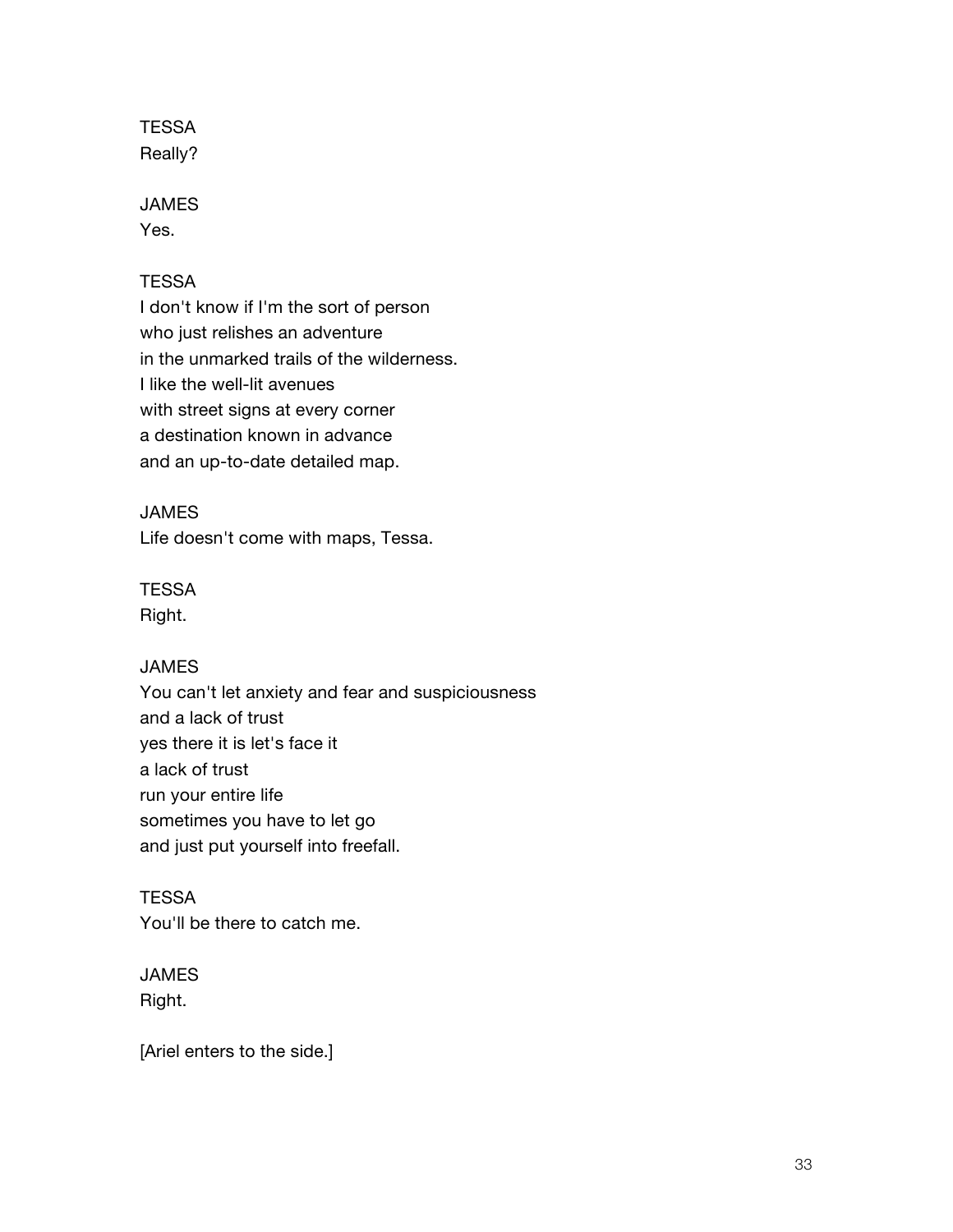**TESSA** James, are you proposing to me?

JAMES Proposing to you?

**TESSA** Proposing marriage to me?

JAMES Oh. Well, yes, proposing marriage to you. Yes, I guess I am.

**TESSA** Out of what? All of a sudden what? Out of anxiety?

JAMES I think we're a couple, Tessa, so maybe we should be a couple.

**TESSA** We are a couple, we are a couple, we are each other's significant other

JAMES What is that?

**TESSA** We can be together but I don't think we can be engaged, or married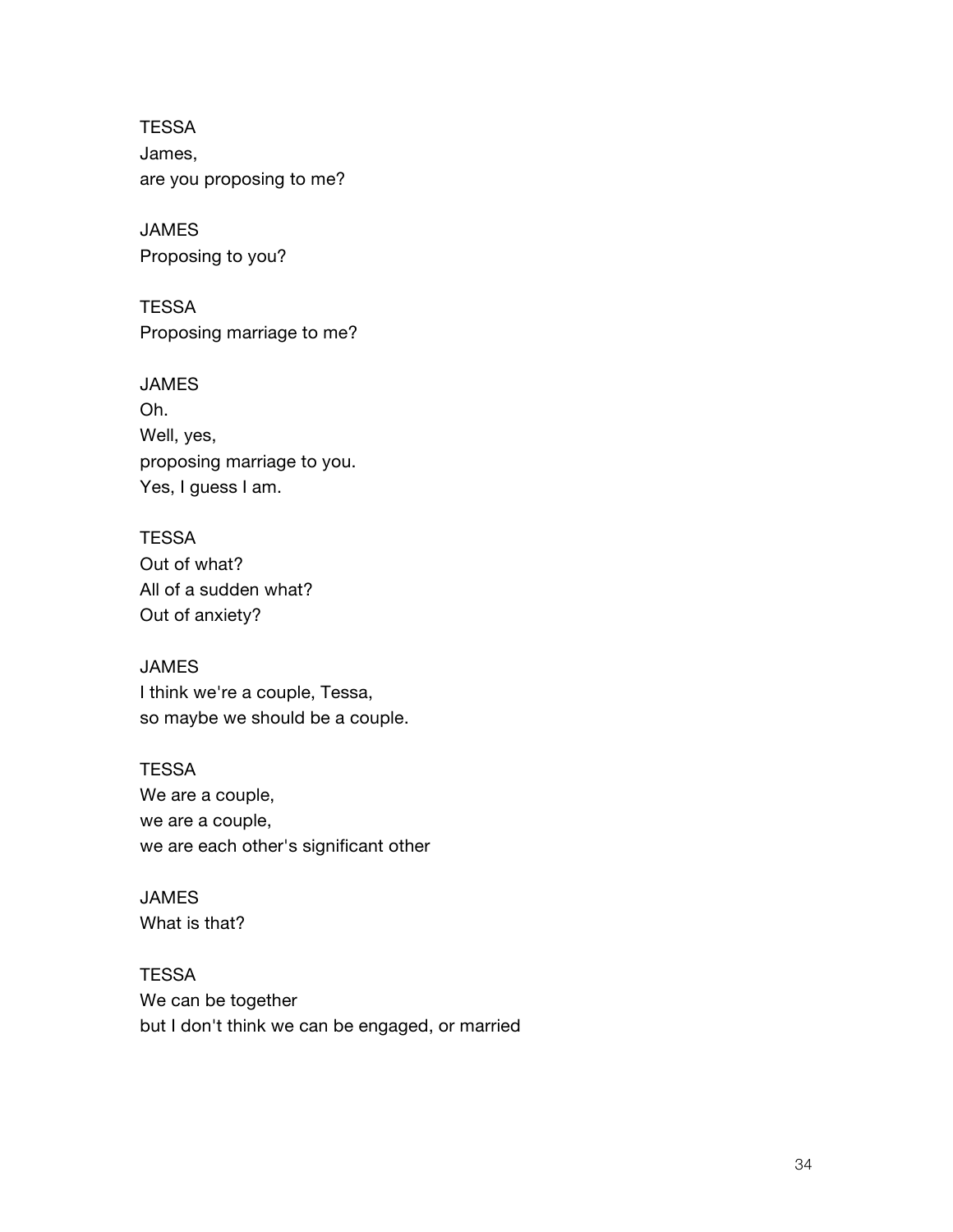JAMES We could be together: what would that be like?

**TESSA** We could be like Simone de Beauvoir and Jean Paul Sartre.

**JAMES** Jean Paul Sartre?

**TESSA** We go to cafes together we walk around together we talk a lot sometimes we sleep together just not the bourgeois marriage thing.

#### JAMES

Because?

#### **TESSA**

Because what is marriage anyway if it isn't just part of the whole apparatus of the control of people by I don't even mention the patriarchy but think of it of control by the state an arrangement where the only way out of this system of self policing is in fact adultery or murder an arrangement where the whole population just willingly gives itself up to an intensely repressive social order. I mean think of it: imagine that society is required to create certain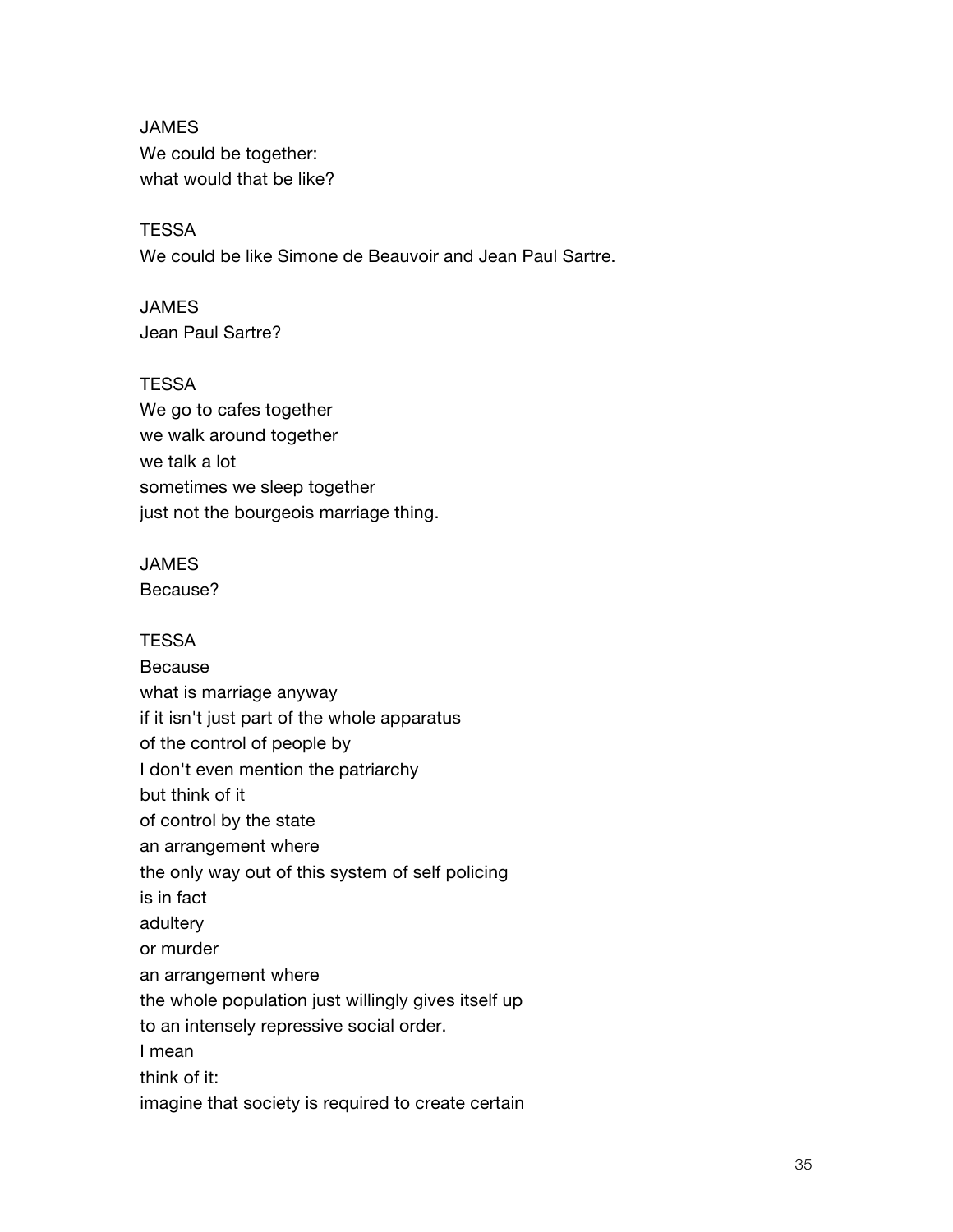character types and personality types in order to achieve its goals of stability and order. And ask yourself what mind-altering substance could possibly compel an entire population to submit to such total social integration without even noticing it was happening without uttering the tiniest peep of protest? What possibly could do this better than love and marriage?

No.

We can be together, James, this is good to be together but marriage.... I don't think so.

[she turns and leaves]

# JAMES

Oh.

# ARIEL

James?

#### JAMES Oh! Ariel!

ARIEL I didn't mean to surprise you.

# JAMES No. No. That's OK.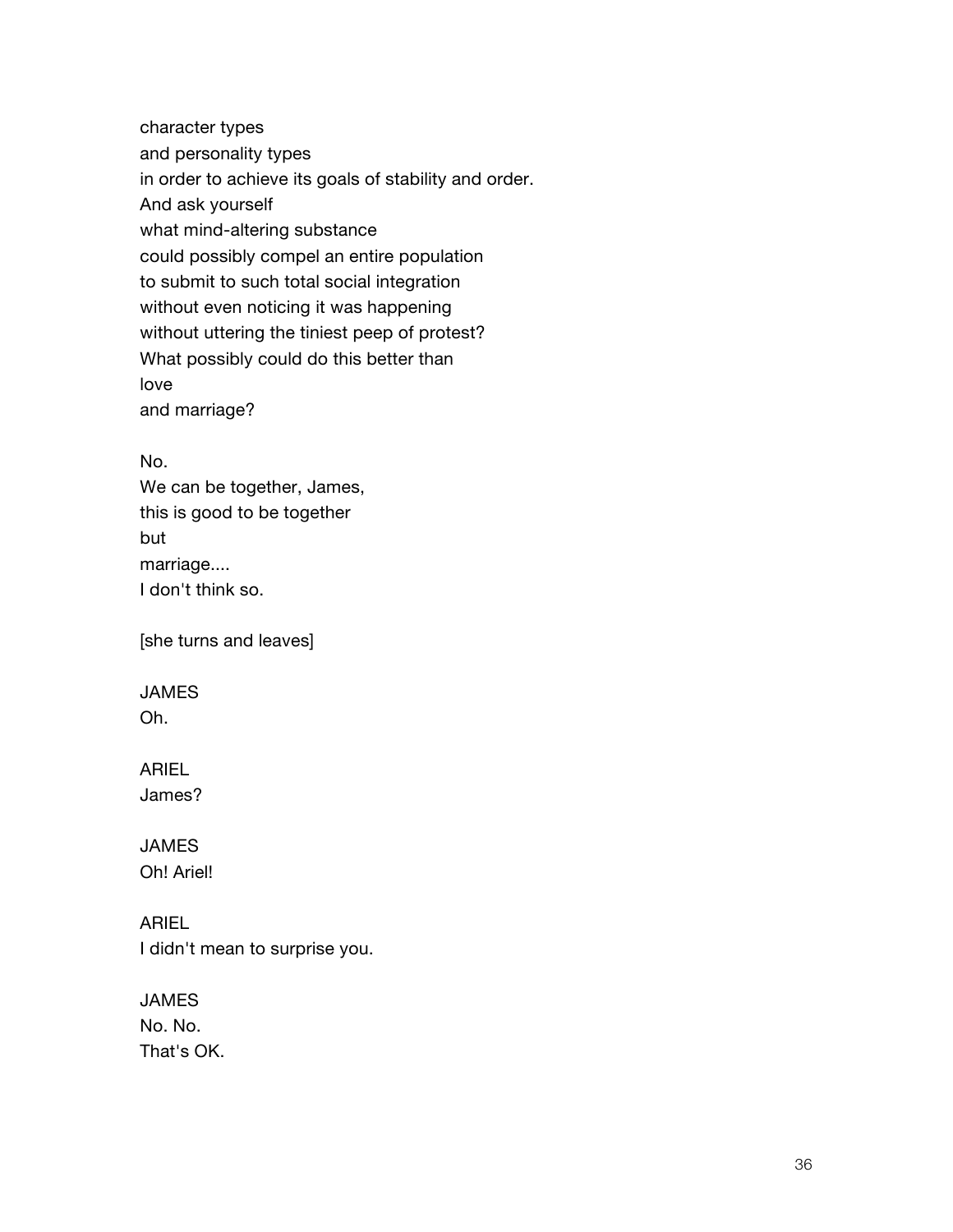ARIEL I just.... I couldn't help but.... Seeing you standing here feeling lost and abandoned my heart just went out to you.

## JAMES Your heart?

# ARIEL

I couldn't help but feel knowing how it is to feel suddenly abandoned I couldn't help but feel such tenderness for you.

[he looks around—who's speaking here?]

# JAMES

Oh.

ARIEL It's confusing I think when a person steps into the middle of nature.

# JAMES

Right.

ARIEL There are no guideposts and all the rules are off.

[he looks around again]

JAMES Exactly.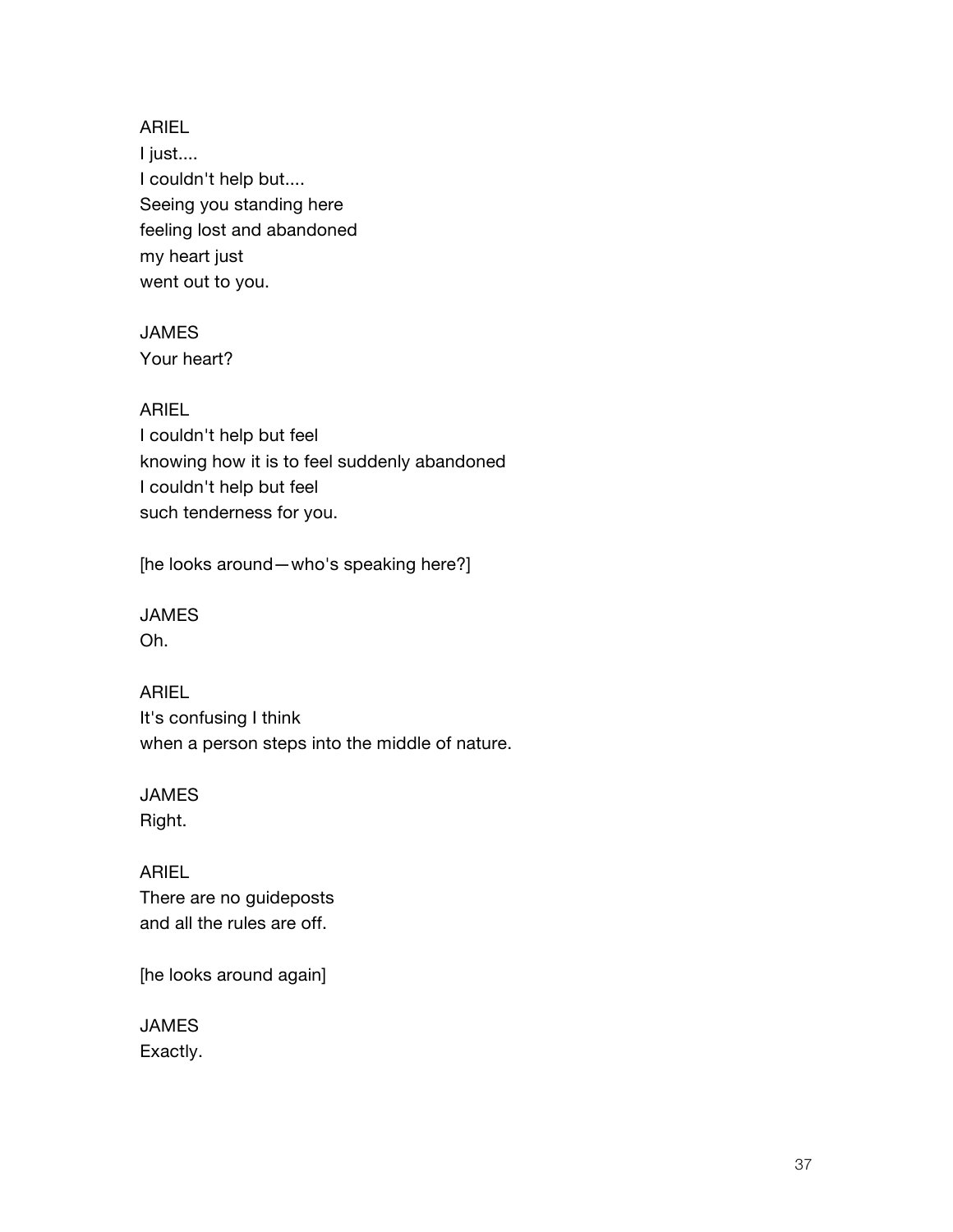# ARIEL

You think you carry civilization with you wherever you go

# JAMES

Right

# ARIEL

and yet when you are in the middle of nature and it's beautiful so lovely it makes your head a little light and you think oh, well nature!

# JAMES

That's true.

ARIEL and so you just lose your head.

# I just

it's just everybody went running out of the house all of a sudden everything fell apart suddenly we're in the wild.

# JAMES

Right.

# ARIEL

And a person could feel totally unhinged. I saw you here you seemed so sweet and vulnerable I thought: am I falling in love with you?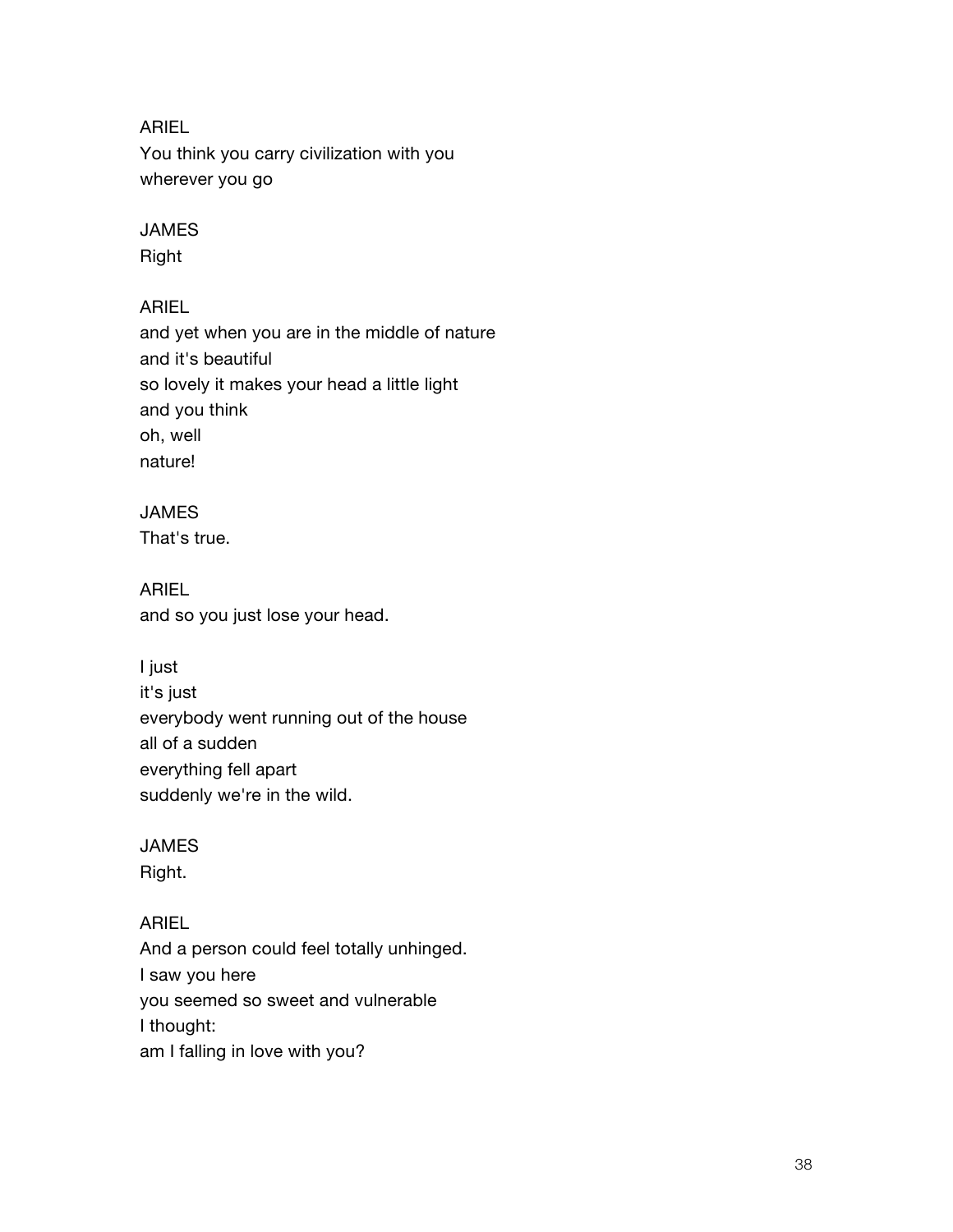**JAMES** You did?

# ARIEL

Is this just a feeling I never knew I had and all at once for no reason that I know now I know it?

# JAMES

You do?

ARIEL And at the same time I think: no of course not because I'm practically engaged to Jonathan and it must be that it's just that seeing you I thought of the first time I saw Jonathan and how I felt for him in that moment how it filled me with such a love of life I felt so happy just to breathe the air and then suddenly I see you and I think probably this is the same way you feel about Tessa and your heart is broken and I don't know what I'm doing.

# **JAMES**

No.

# ARIEL

Sometimes I think no one knows what they are doing they just do it and then they wonder and wonder. All they can do is wonder.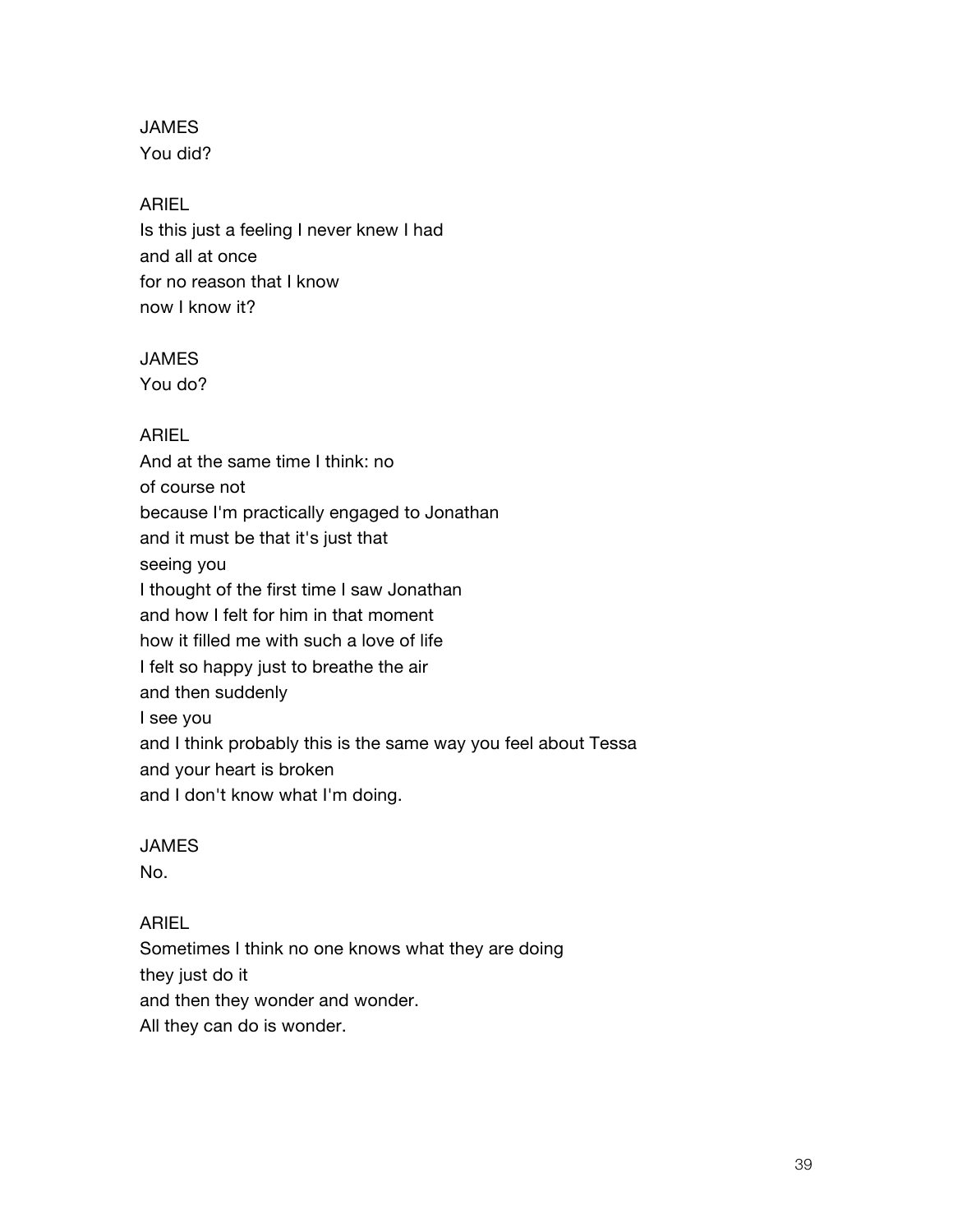JAMES Yes. Yes.

[Ariel kisses James.]

# JAMES

Oh.

ARIEL What was that all about?

[James backs away from her, then turns and rushes out

and Jonathan enters]

JONATHAN Ariel?

ARIEL Jonathan. Oh my god I was just thinking of you.

JONATHAN You were?

# ARIEL

I mean I've been with you for I don't know since when and I don't even know why any more. And sometimes you kiss someone and you just spiral down and down into a black hole. Love. People say love is wonderful and it is but also it's a horrible horrible thing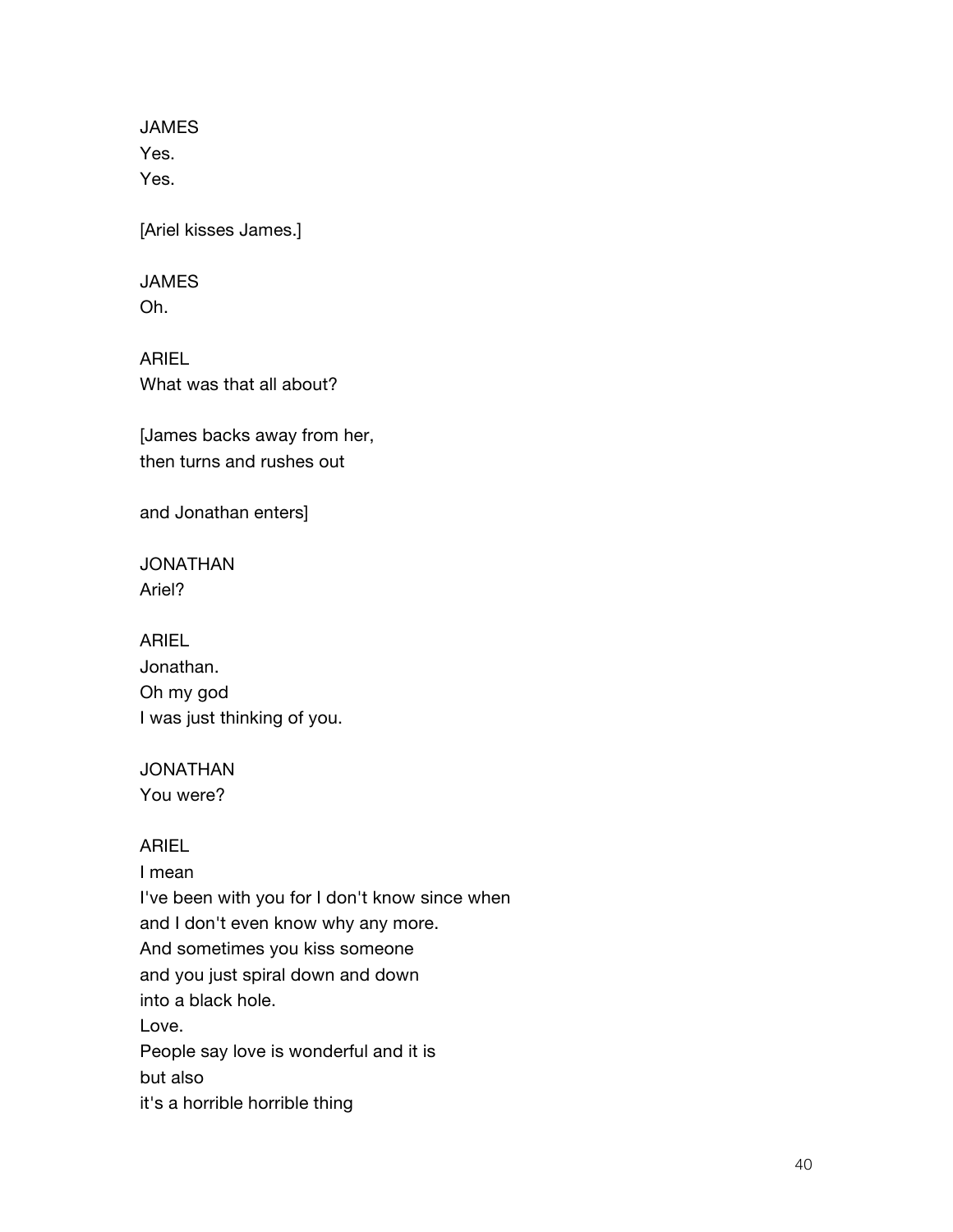it comes and goes you never know you don't know how it is when suddenly you fall in love or out of love or in and out of love at the same time you were never expecting it to happen and then it just rips up everything and throws it away you feel cut loose you've become a person thrown into the woods. And you think: what is this?

And so I'd like to be a couple, Jonathan.

JONATHAN We are a couple, Ariel.

ARIEL We are?

JONATHAN We are like Simone de Beauvoir and Jean Paul Sartre.

ARIEL Simone de Beauvoir?

#### JONATHAN

Because

I've seen what it is for bourgeois people

to marry one another

and it seems to me it ends up meaning nothing

except constant habitual betrayal

bickering

sneaking around

feeling remorse

having a sense that you are a stupid person after all

what was the point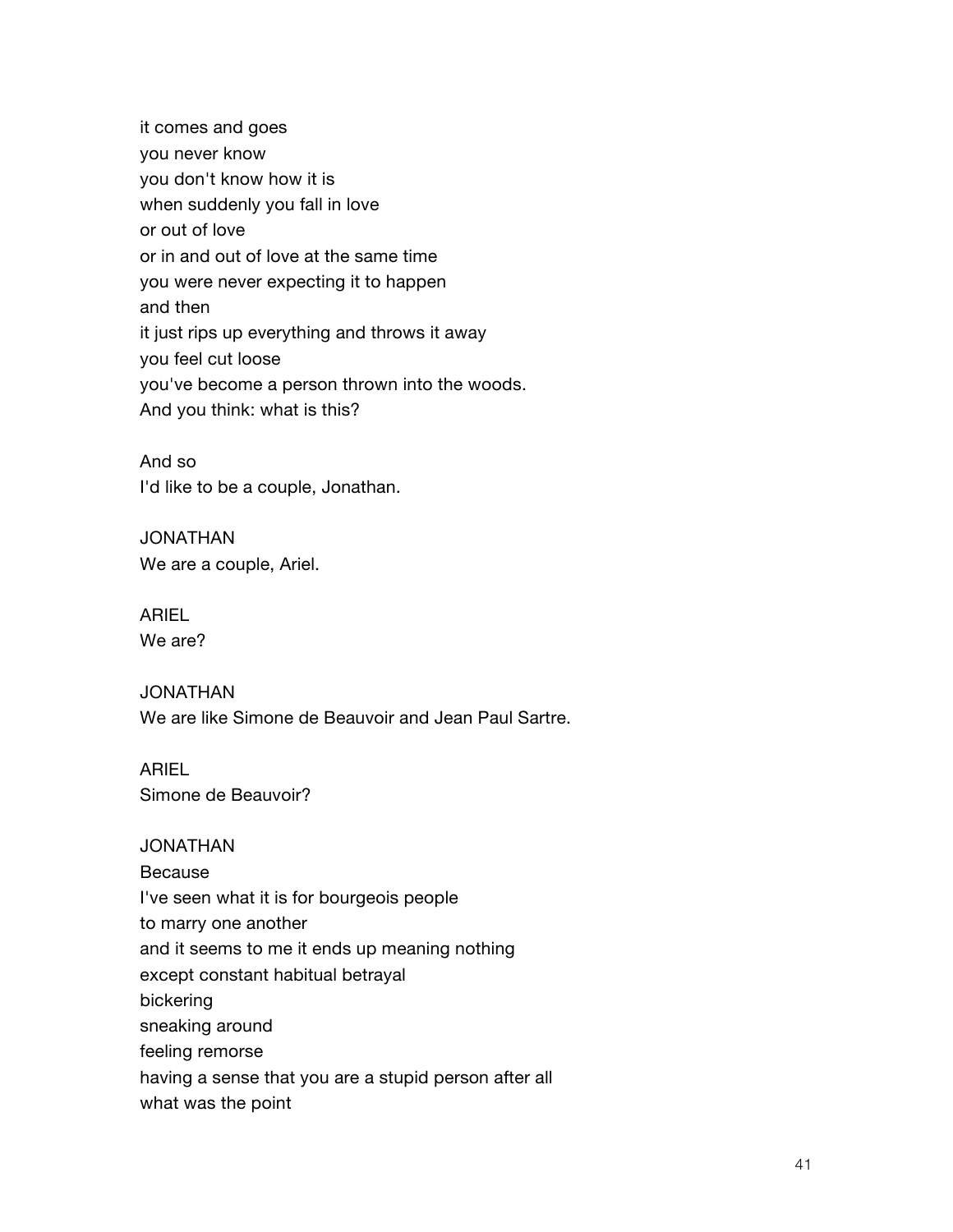who can remember meanwhile you've fallen in love with two or three or fifteen other people longed for them had them even and broken up with misery on every side

It turns out when you get married you enter a whole set of rules for things you never thought you even cared about you can't leave the dishes for later you can't load the dishwasher the way you think is best you can't drink straight from the milk carton you can't fall asleep on the couch you can't eat in bed you can't get out of bed right away after sex no no this is nothing for a grownup to do if you want to be with someone, be with them that's all and then when it's over be with someone else or not be by yourself this is how grownups behave so, in a word, no no

we can be together, Ariel it's good to be together but

marriage....

ARIEL Never?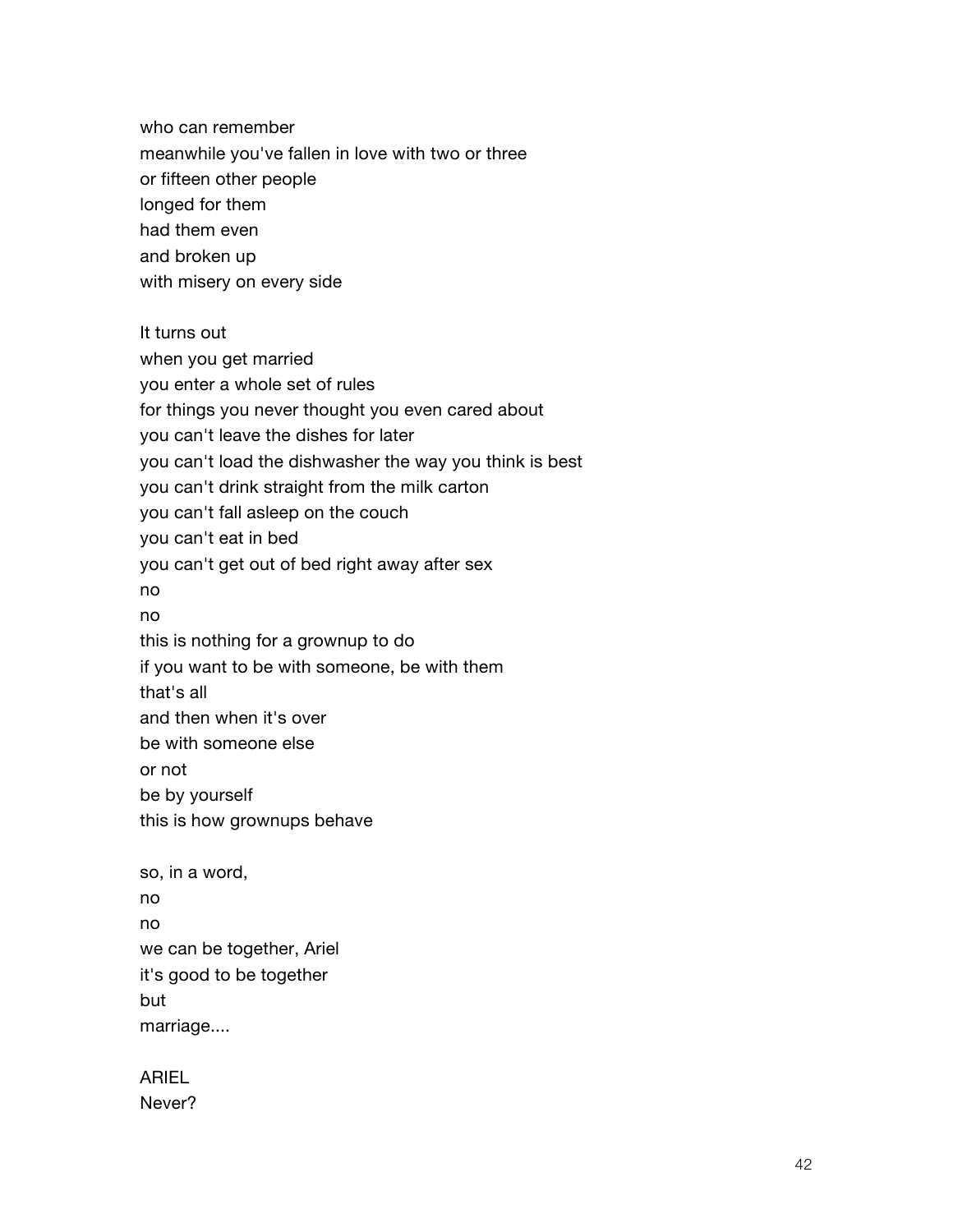JONATHAN I don't think so.

[he turns and leaves

as Amadou enters]

AMADOU Ariel?

ARIEL Oh, Amadou, I've found you.

AMADOU Found me?

ARIEL We've all been looking for you.

AMADOU Why?

ARIEL Because you were lost and everyone has come to find you.

AMADOU I didn't think I was lost.

## ARIEL

But I know how it is I myself, coming into the woods I got caught up or transported whatever it might have been. My heart was opened up everything came rushing in and my heart was just let loose. I thought for a moment I could just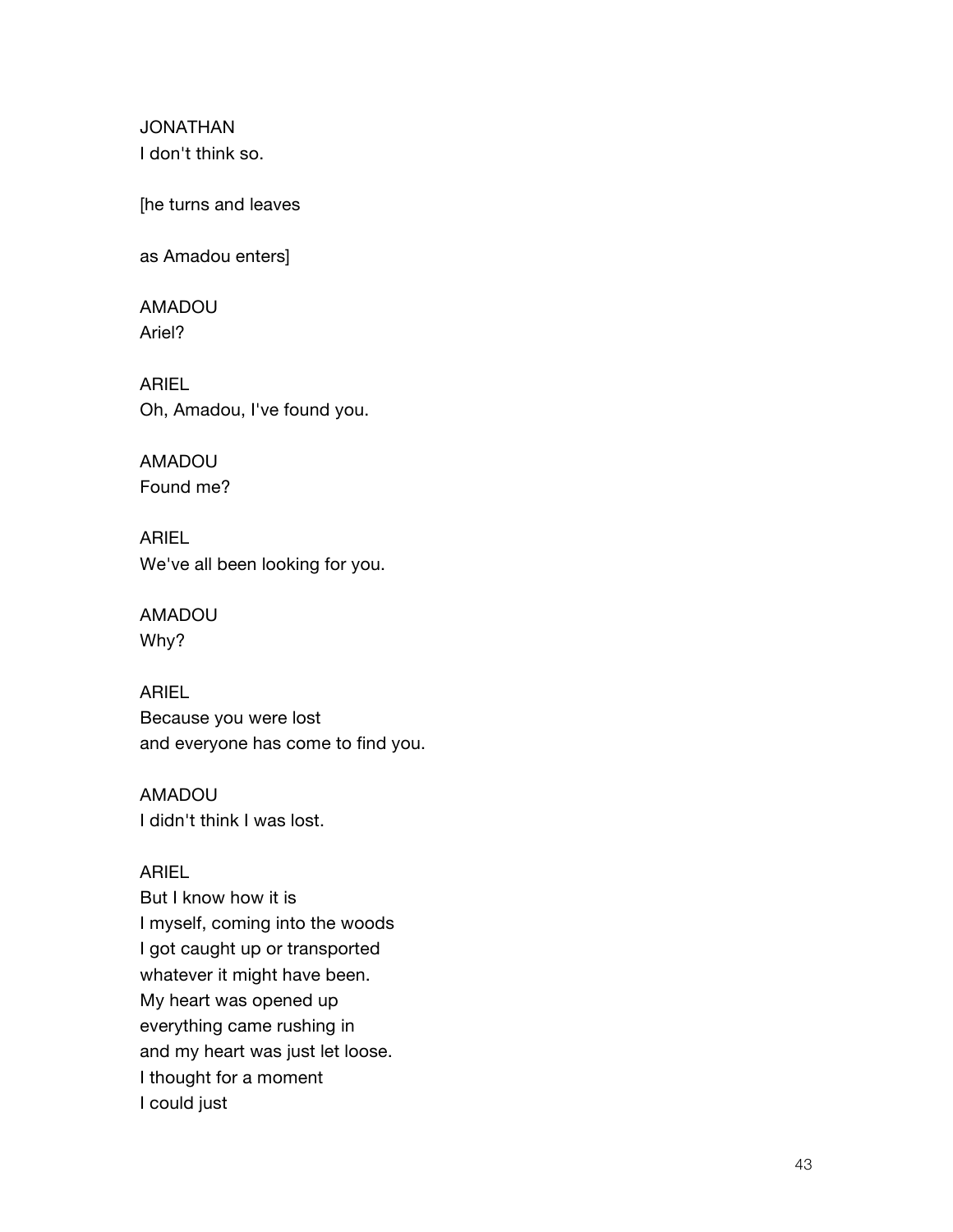rain or snow or thunder the way things happen like the squirrels and the elephants and you're just blown around by your passions and your whims and your whatevers. Because we are all of us fundamentally natural people who just shout out or sing and run jumping over rocks or swinging from the trees when we're not huddling in the darkness out of fear

[Meridee enters during this.]

this is how it is to be a free person and this is what we want to be because otherwise what's the point?

AMADOU

Yes, I know exactly what you mean.

#### ARIEL

Sometimes my spirit feels so light it feels like air or light itself the leaves fluttering in the breeze and I could weep and weep because I am so happy to be alive. And then sometimes just when you think you will live the rest of your life in sunshine there are hurricanes and tornadoes and you don't know all over again where you are or what is happening to you.

[he kisses her]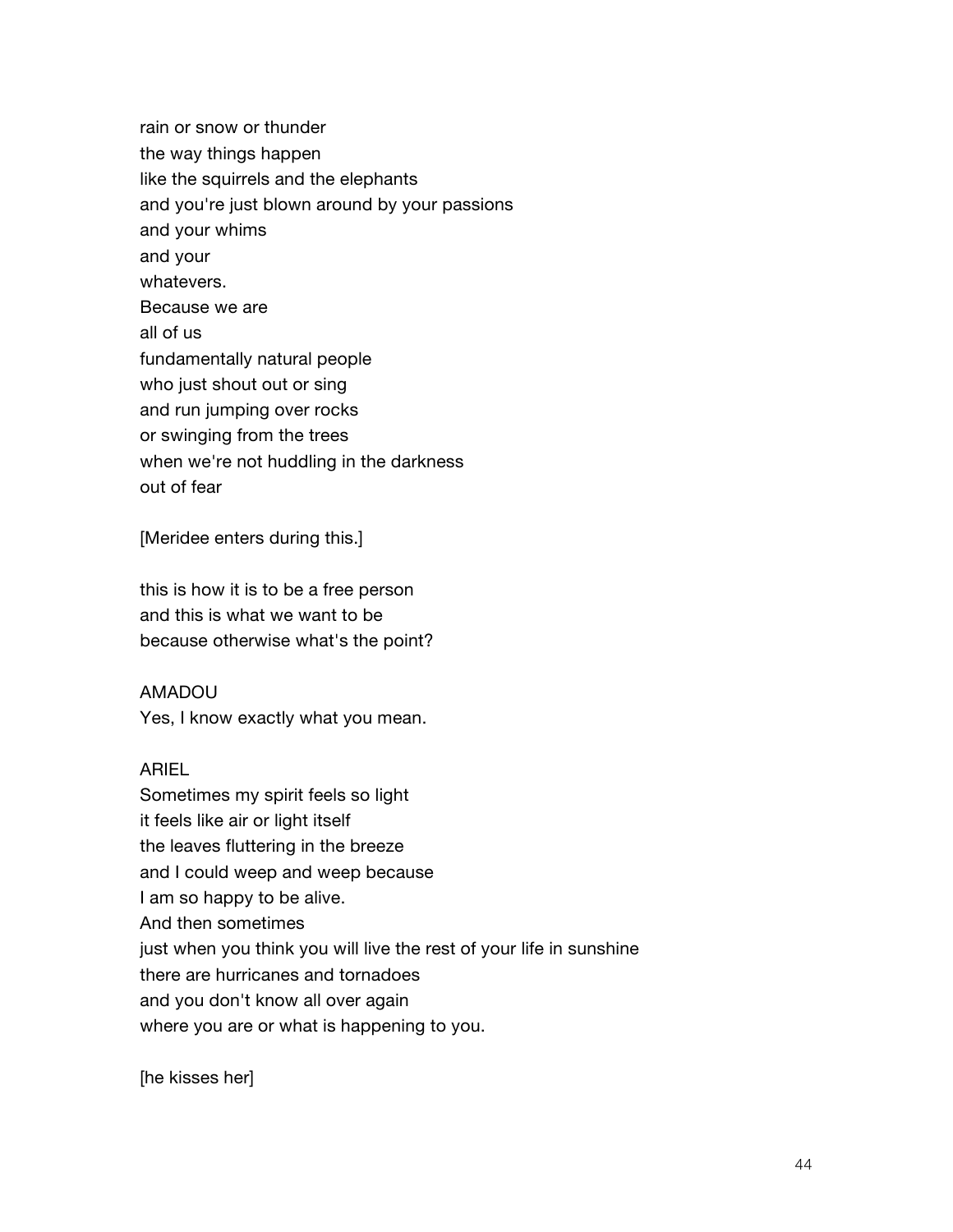ARIEL Amadou, you kissed me.

[he backs away from her]

#### ARIEL

Oh, Amadou! My god! Now I'm so confused. Nature! Nature, it turns out, nature is just a wilderness of lust a swamp of appetite a wild a wild slut!

[She turns and runs out;

he turns in confusion and backs out.

They are gone.

Meridee is alone.]

MERIDEE So, I find you at last, and it turns out that you're in love with Ariel?

I thought the next big event of my life would be getting married but now I see the next big event will be dying. Because it's over and you went so fast in the arms of someone else how could anyone ever trust love again when it can disappear so fast and leave me all alone forever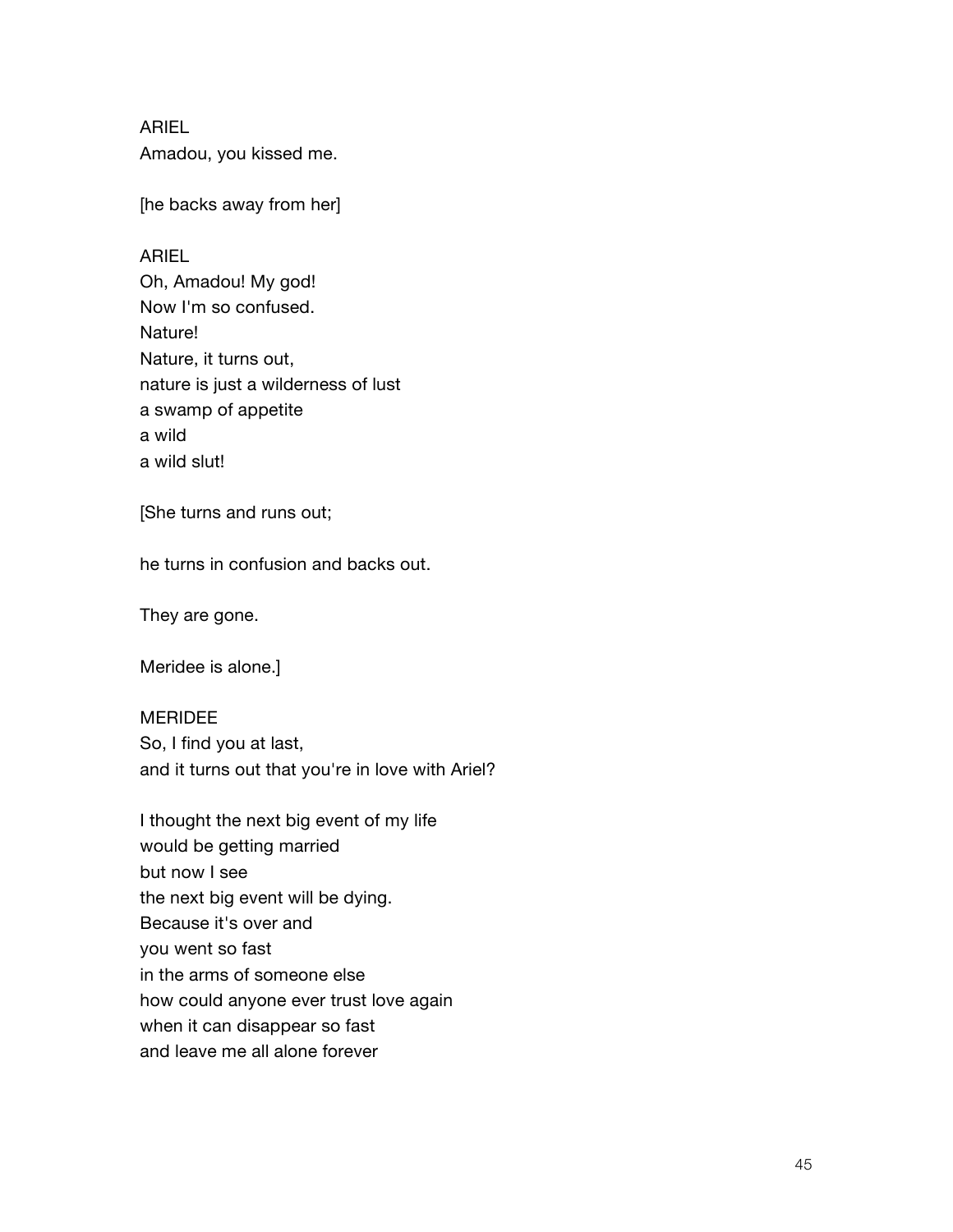I was thinking all this time: we're so important to one another and it turns out I was wrong about the biggest thing in my life how can I think I can be right about anything else? the time you came home from being away I said to you, "you've come home" and you said yes and I said but I don't think so I think you left two months ago and you are never coming back because when I called one time I felt something had happened I heard it on the phone and you said I don't know What don't you know? I don't know if I can come back. Because you've fallen in love, I said? What? Because you've fallen for another woman? Don't trivialize it, he said. it felt as though all at once the city had been bombed out the house had been burned down I asked him: Have you had a love affair? He said no. You've fallen for someone else He said no. You've had a fling. A one night stand. My heart had stopped. No, he said. I said I don't believe it. Believe what you want, he said. And now I've stopped breathing.

And I think the truth is I always came last and I hate you for that and now I see I'm dying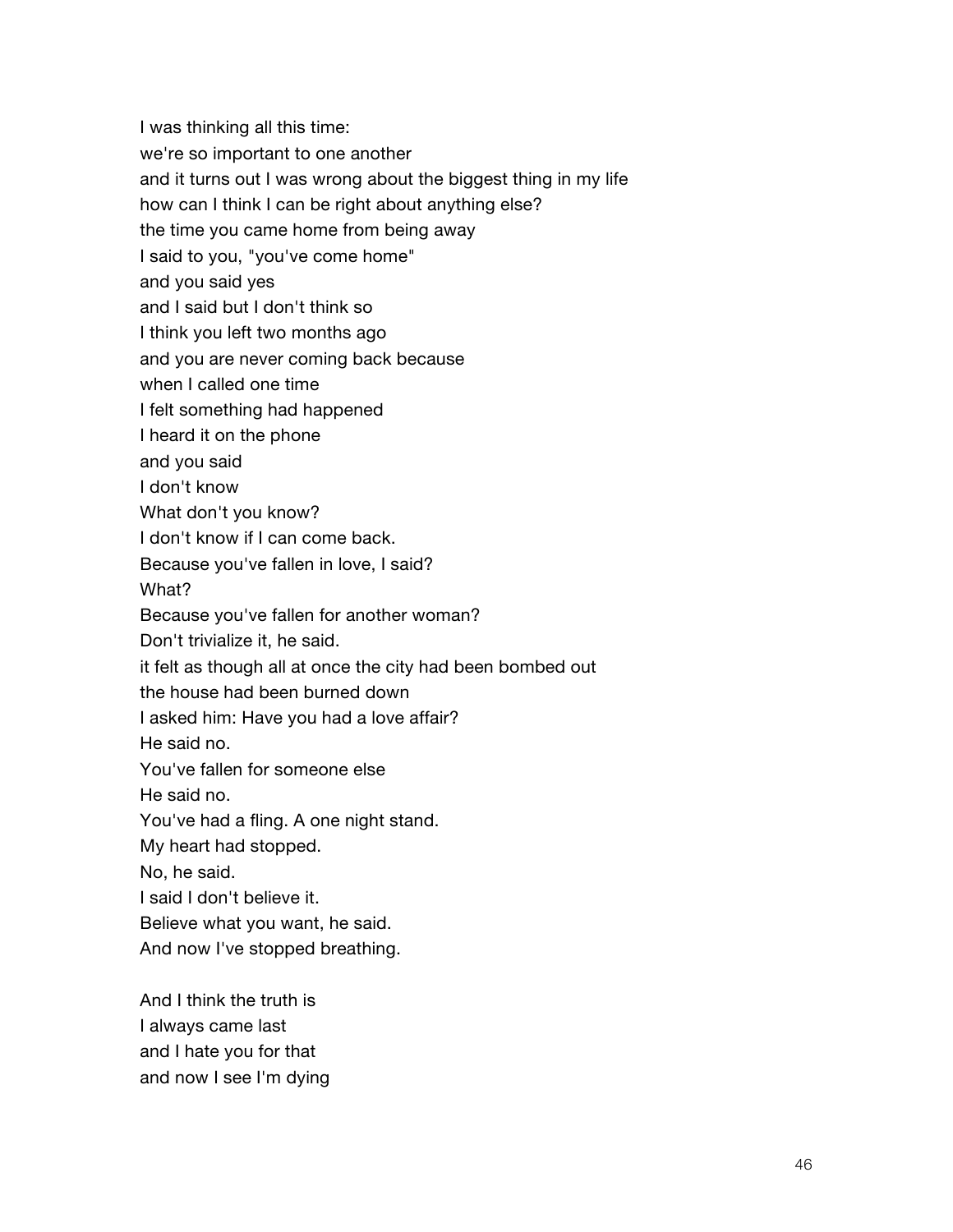the only person I've ever loved in my life my life itself and now you're gone and I will never have you back and if you do come back I will say to you just go just go because you are always just leaving me every time you go away and come back you say you can't come back to me and I always felt from the very first, from the first night we spent together, the pain of your rejecting me. so go this time you are going to leave me eventually I have always known it, so leave me now I've pursued you and pursued you and pursued you in every way for all these years and you have rejected me and rejected me and rejected me I have to rip you out of my heart but it just tears me apart like a rag you say I say these things to manipulate you but how can I manipulate you? when you stick a knife into an animal it will kick and jerk and cry out before it dies it can't help itself I keep waiting for my love for you to stop, to stop but it won't end and I can't bear it I miss being with you, just hearing you breathe holding you through the night if I would dare I couldn't help myself either pretending I didn't care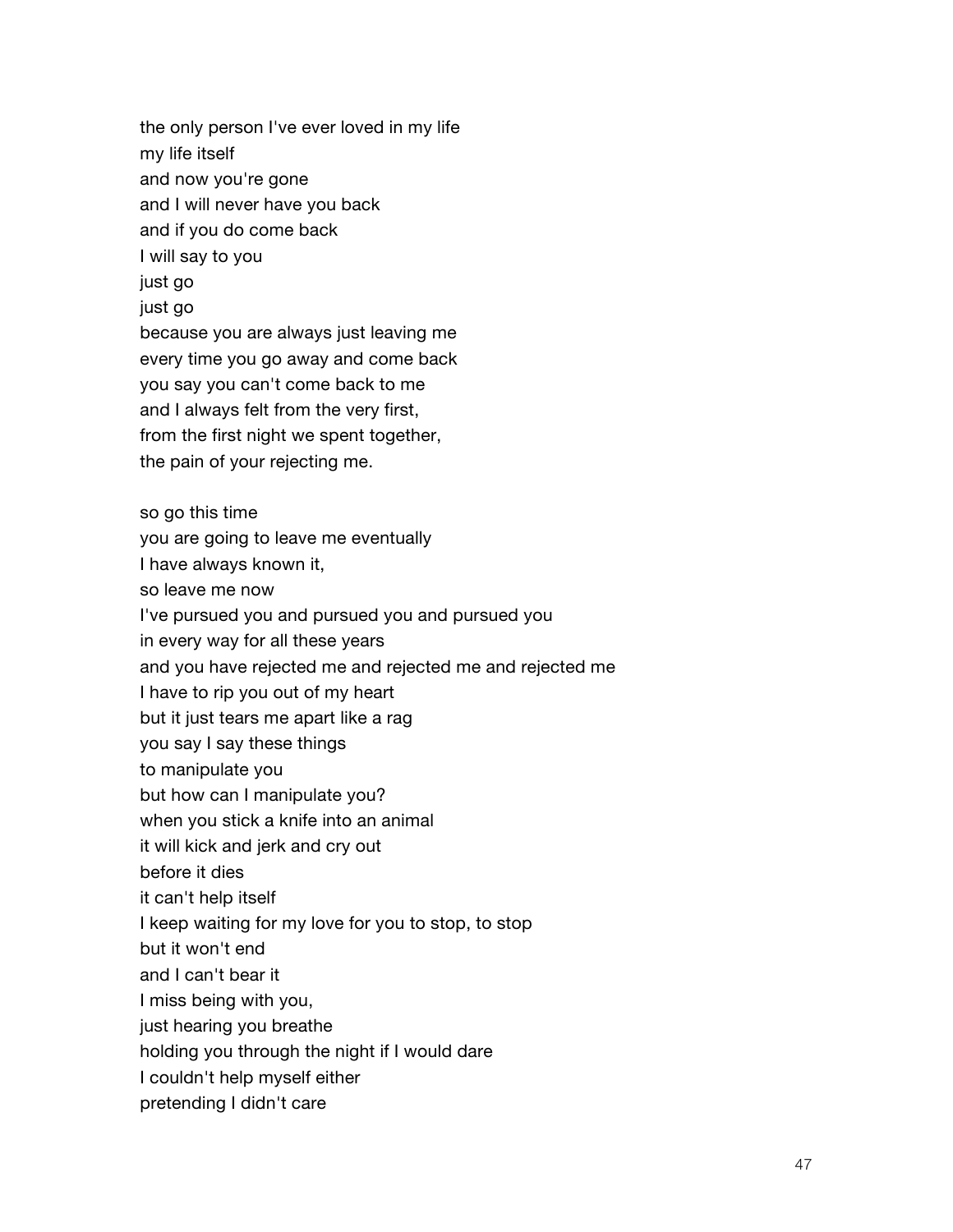turning over myself in bed, turning my back to you hoping you would see my behavior as a mirror of your own seeing you should turn back to me not giving you everything I could everything you wanted every single thing because you sweet sweet soul you had deserved every single thing in life you wished And I so regret not finding a way

[Ariel runs back in, stops short.]

to find you, instead of withdrawing from you and so making you feel, I suppose, not loved, not pursued, not treasured not precious as I felt you were. Not giving you all the things I felt for you And so I keep trying over and over to let you go, and even as I say that it takes my breath away to think that I would let go of the only person in my life I have ever loved so completely, you've been my life itself to me, that's what I find so hard to let go of and why, when I come close to letting go, it feels like the only death I'll die.

And is this the way I'm going to feel the rest of my life? Or will it go away like a single breath?

#### ARIEL

Meridee....

[Ariel puts her arms around Meridee; they weep together in one another's arms, console one another with caresses.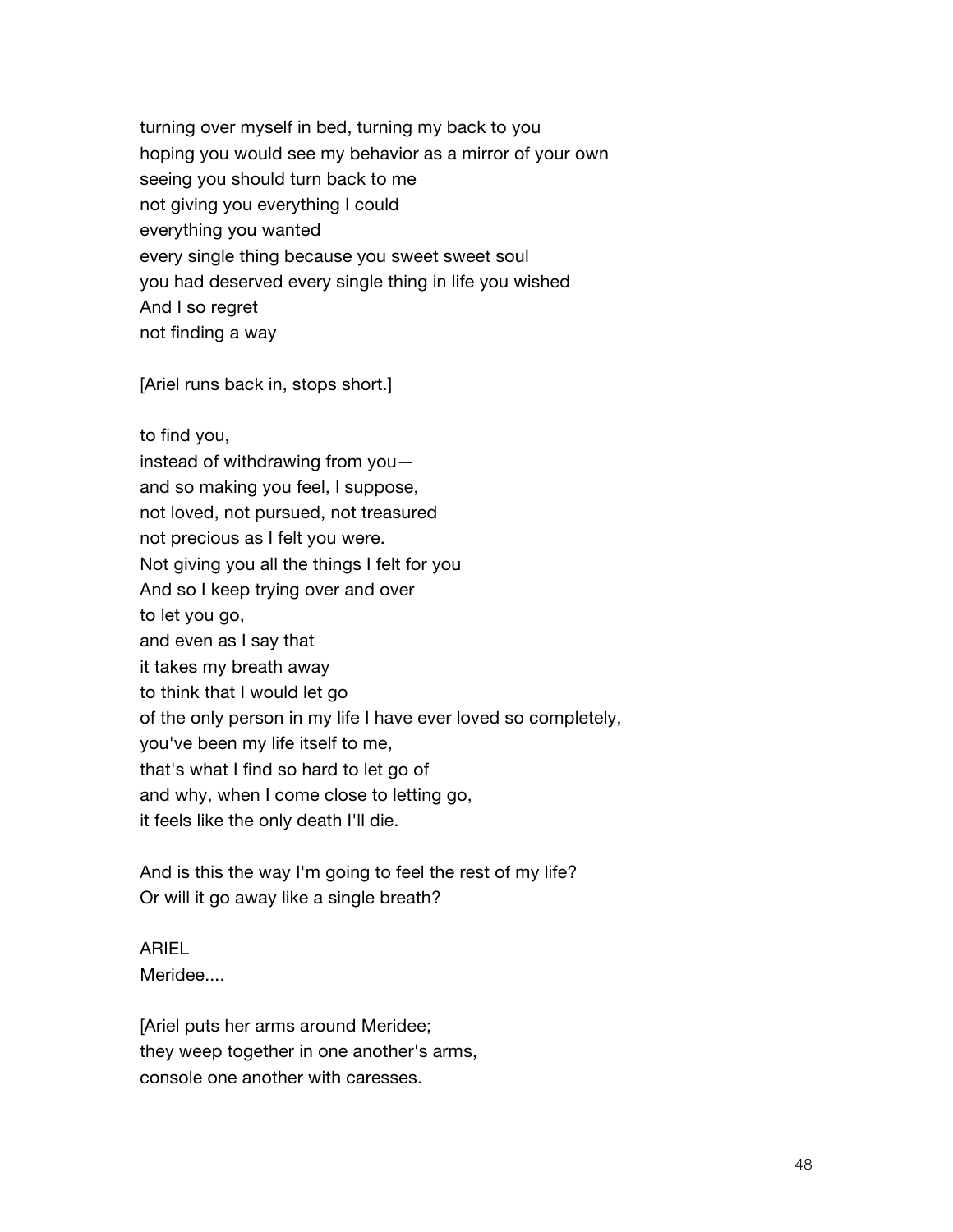Music.

Schubert's Ave Maria Geoffrey Parsons on piano Dame Janet Baker singing. Ave Maria Ave Maria Ave Maria Ave Maria Ave Maria Ave Maria Ave Maria Ave Maria Ave Maria Ave Maria Ave Maria Ave Maria Ave Maria

Or, from another place in the woods, just slightly removed, someone sings a love song or an operatic aria.

The caresses turn into embraces.

And then kisses.

They rise from where they are sitting, still lips to lips

and circle around one another still kissing and kissing

and they sink to the ground still kissing and kissing

and they roll over and over in the grass kissing and kissing.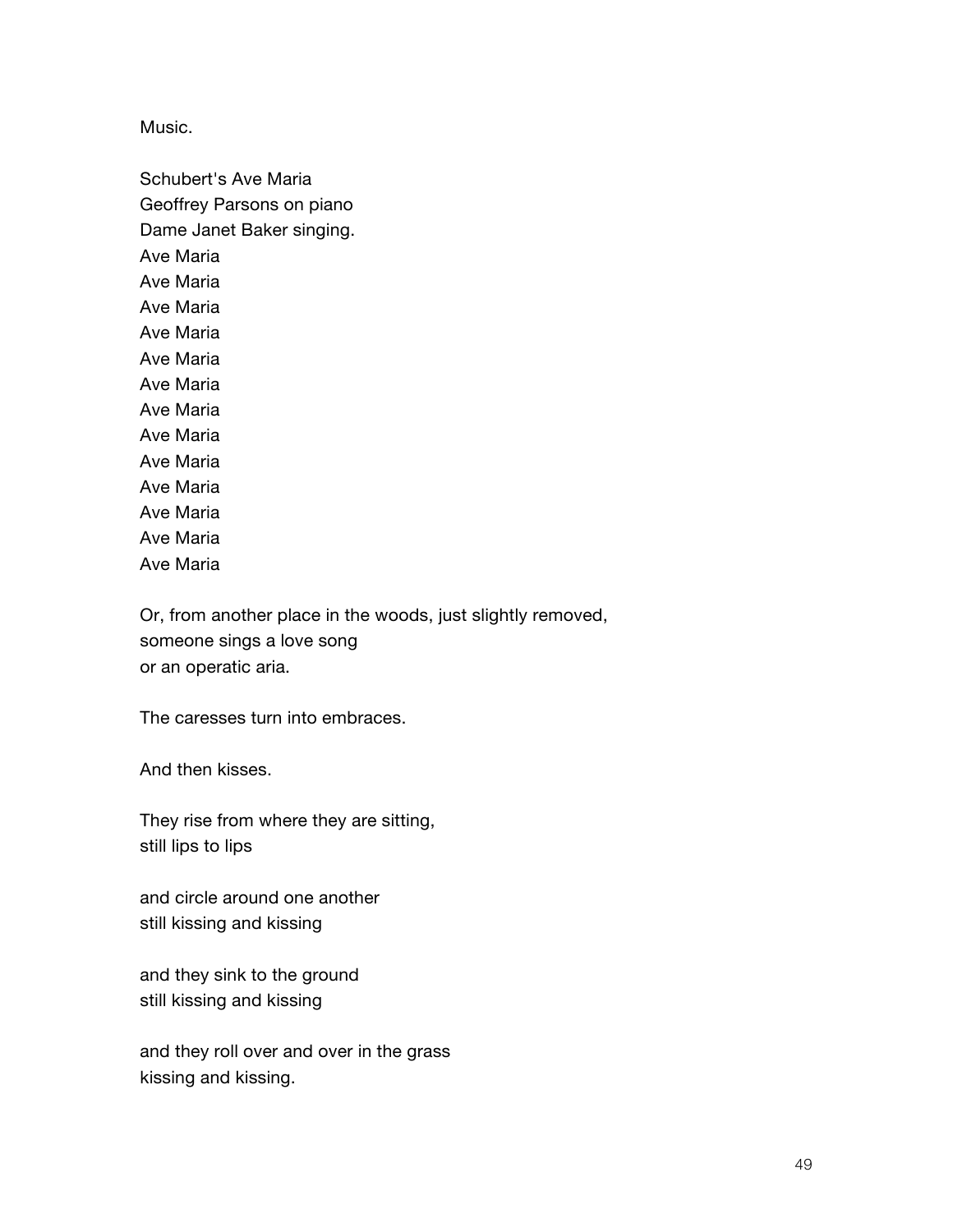A permanent, locked kiss while they roll all over one another wildly, passionately, inching from the ground up against a tree trunk, rising to their feet, pinned against the tree, turning round and round with one another dancing? sinking to the ground again, rolling over rocks or hillocks, on and on and on and on and on.

And then, at last, dazed, Ariel rises and turns and runs out at full speed

as the Radical Fairies enter —tough looking, no bullshit guys one of them might be dressed like a highway car hooker another wears a straw hat with a flower and a T-shirt that says: Faggots Are Fantastic.

They are carrying crystal and white linens and candles and flowers.]

# **MERIDEE**

Ariel! Ariel!

[a moment's awkward silence]

# ISAAC

Oh, dear. I'm sorry. We didn't want to be intruding.

## **MERIDEE**

Oh. No. You're not. You're not at all.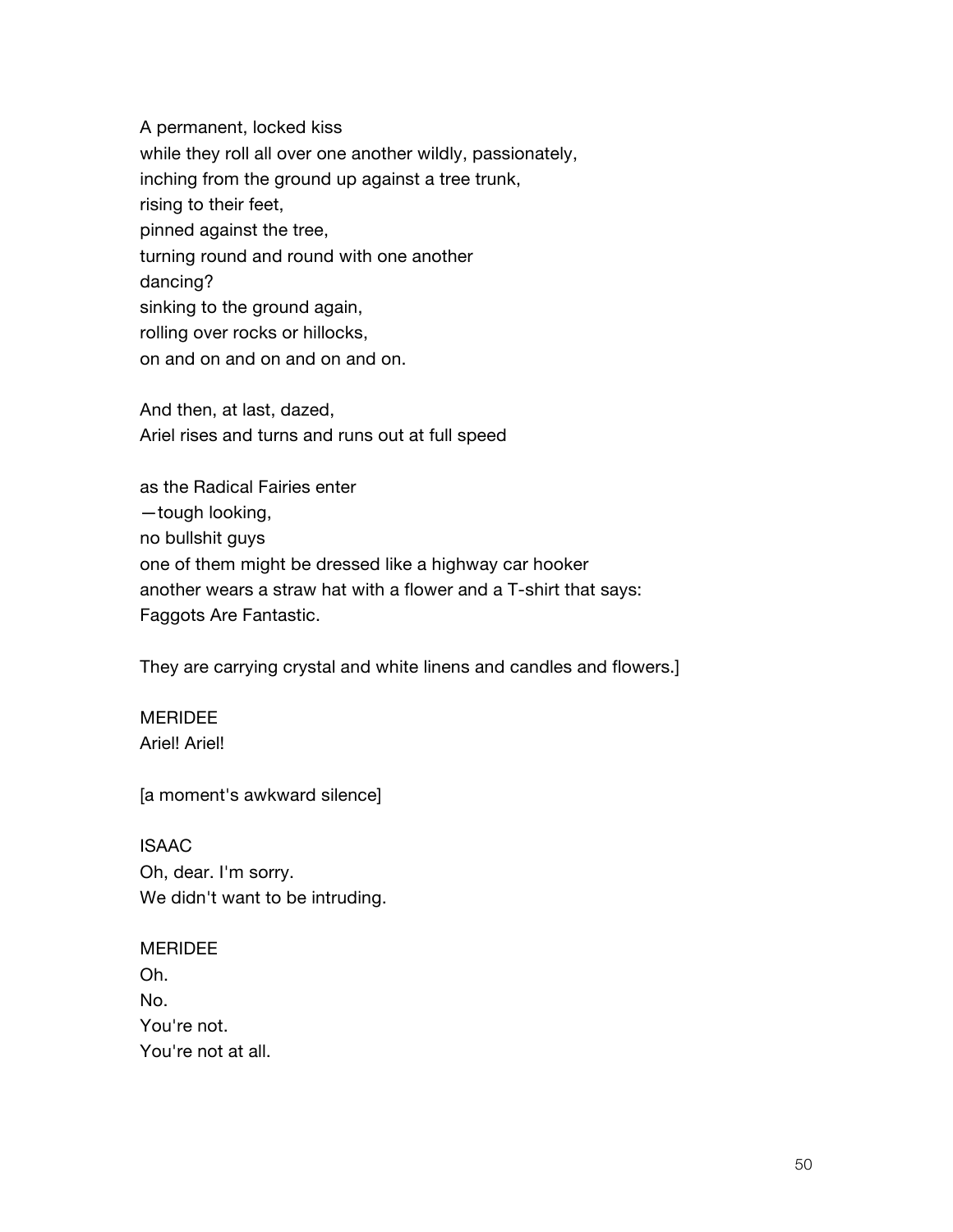DIETER You might be the bride?

#### MERIDEE

Yes, yes, I hope so although yes.

And who are you?

#### DIETER

We are your wedding planners, darling. We came looking for you at the house and we were told you'd come out into the woods

#### ISAAC

we'd been thinking of a sort of nautical theme for you setting out on a voyage together that was the idea but if you prefer it here in the woods we can change it

DIETER no problem

# ISAAC

we can change it to a woodland theme or a rocky hill and crag theme

## DIETER

And we could do the handfasting ceremony calling on all the four directions for the blessing of the deep and fruitful earth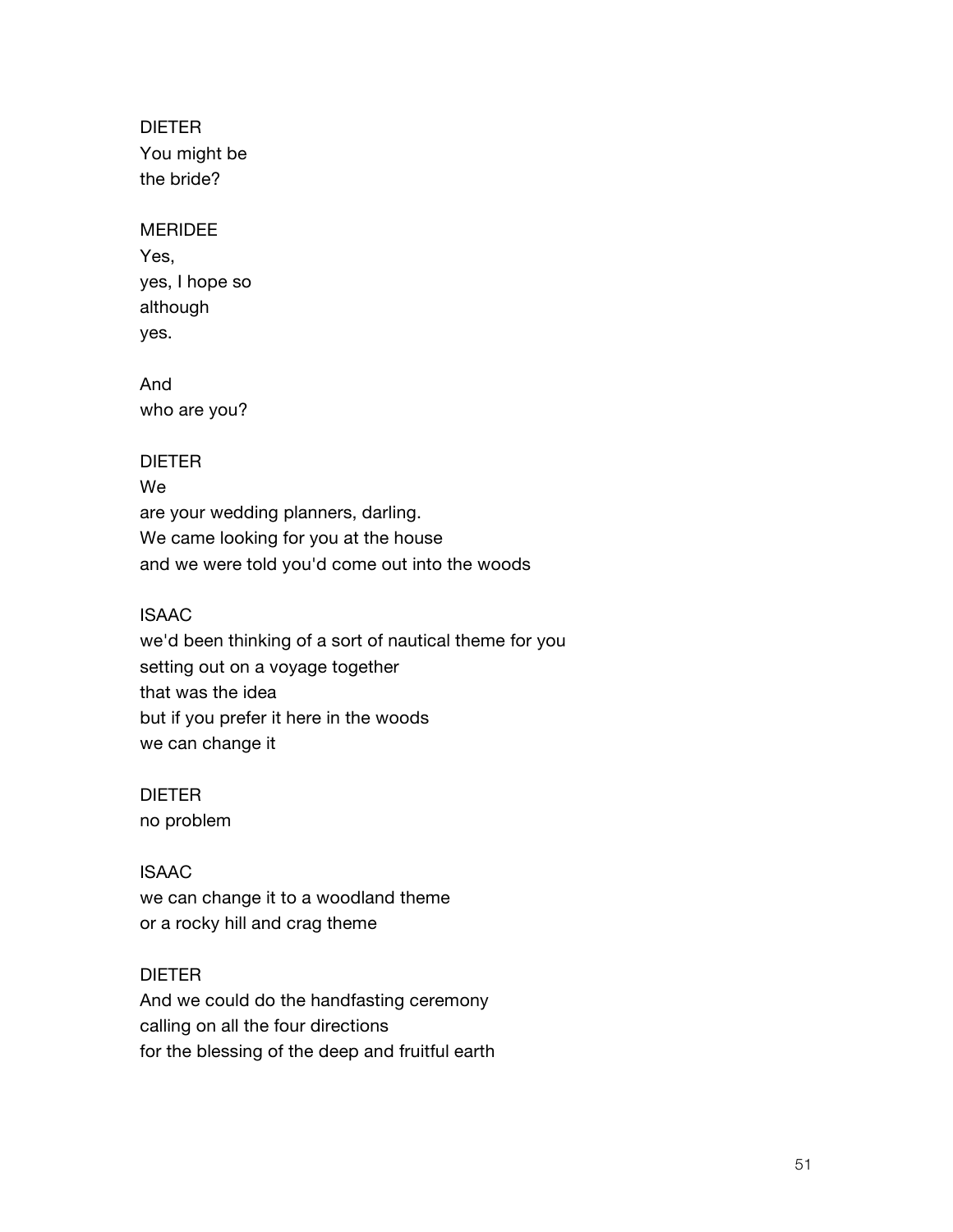ISAAC The blessing of the inner fire of the sun

DIETER the blessing of the sacred waters of the pool

ISAAC the blessing of the the clear pure air

DIETER invoking the God of Love

ISAAC whose name is Aengus mac Og

DIETER Or a golf course theme.

ISAAC Or a golf course theme. Absolutely. All the bridesmaids dressed as caddies little golf bags on every table holding wedding candies.

Anything is possible.

And the other young woman was....?

## **MERIDEE**

Oh, that was my friend Ariel I mean, really, she's the friend of my brother Jonathan which is to say, she and Jonathan are going to be married.

## DIETER

One might almost have thought the two of you were getting married.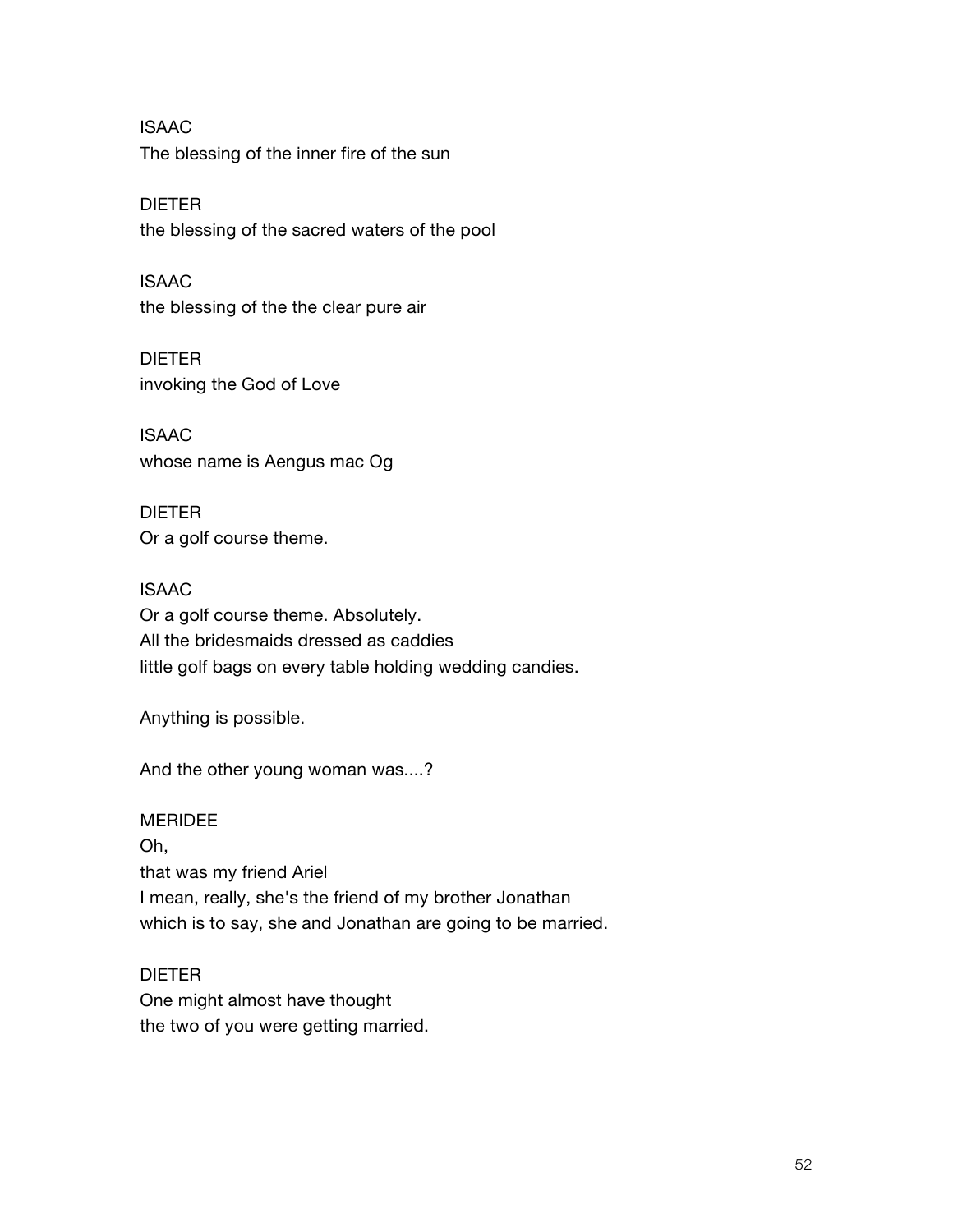# MERIDEE Oh, no! We just you see we're just good friends we've gotten lost in the woods.

ISAAC Yes, these things happen.

# DIETER So we've come to bring you back home or not, or not or to join you here whatever you like because this is your day.

## JULIAN

It's lovely here. Nature. All untrammeled and untamed.

#### **HEINER**

I hate nature. The muck. The tangle of it. Mile after mile of empty meadows. Nothing has been arranged with any sense of economy or restraint. I like a landscape that shows some evidence of having been touched by human hands.

# JULIAN And yet here in the natural world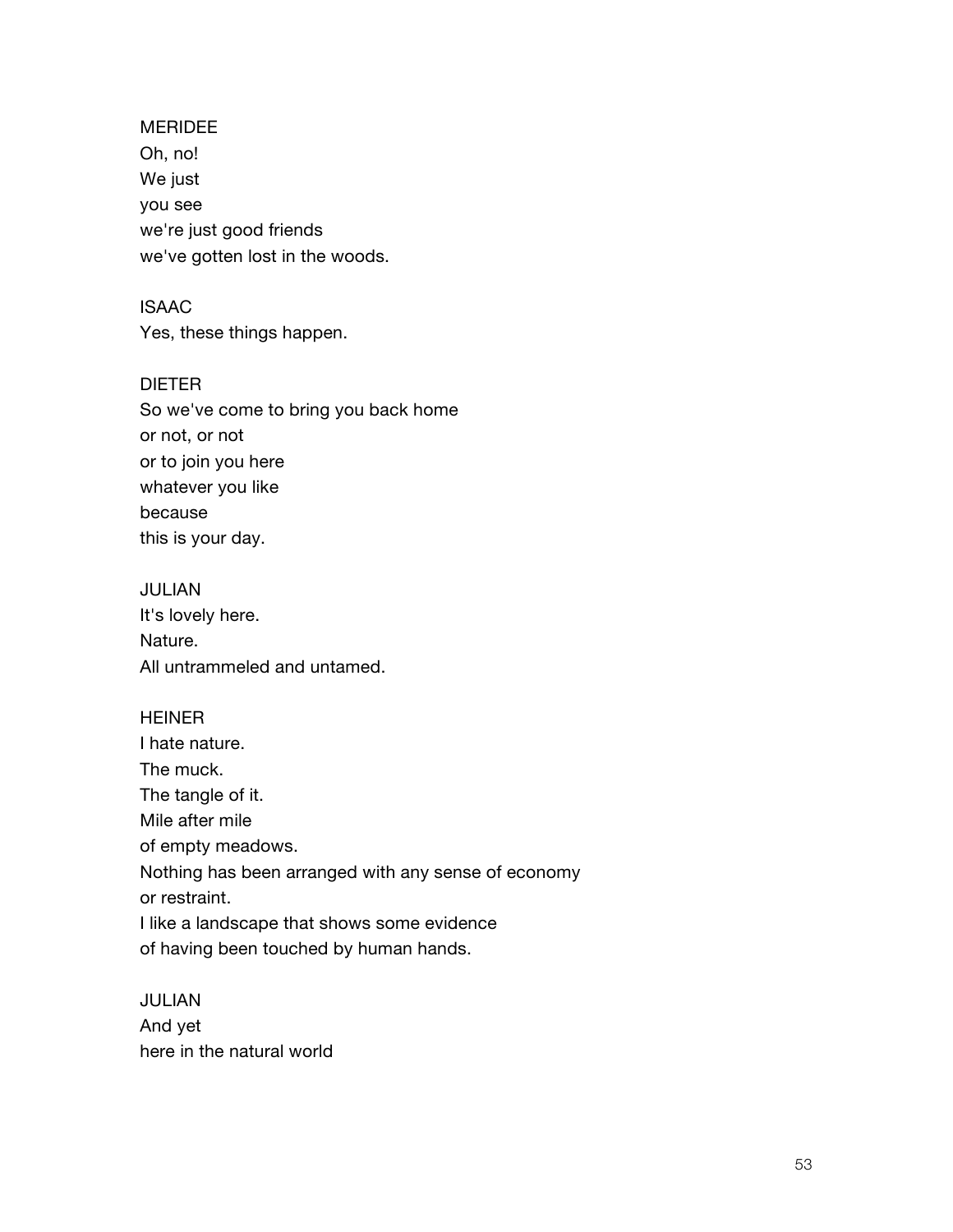you don't have to put up with people who lie and lie and lie manipulate and bully you

Here you have the open air fresh water the companionship of animals in their natural homes

#### **HEINER**

I look at nature I think: did god have any taste at all? The shapes are grotesque The colors are garish The smells are horrid And your feet are always wet

#### JULIAN

Still, here you have the sun-blown rose the morning dew meteors in the night sky

#### HEINER

Back there you would have plum cake thick cream scones and butter hot cocoa Silk garters

#### JULIAN

Here you have pebbles moss hail the sighing of the night wind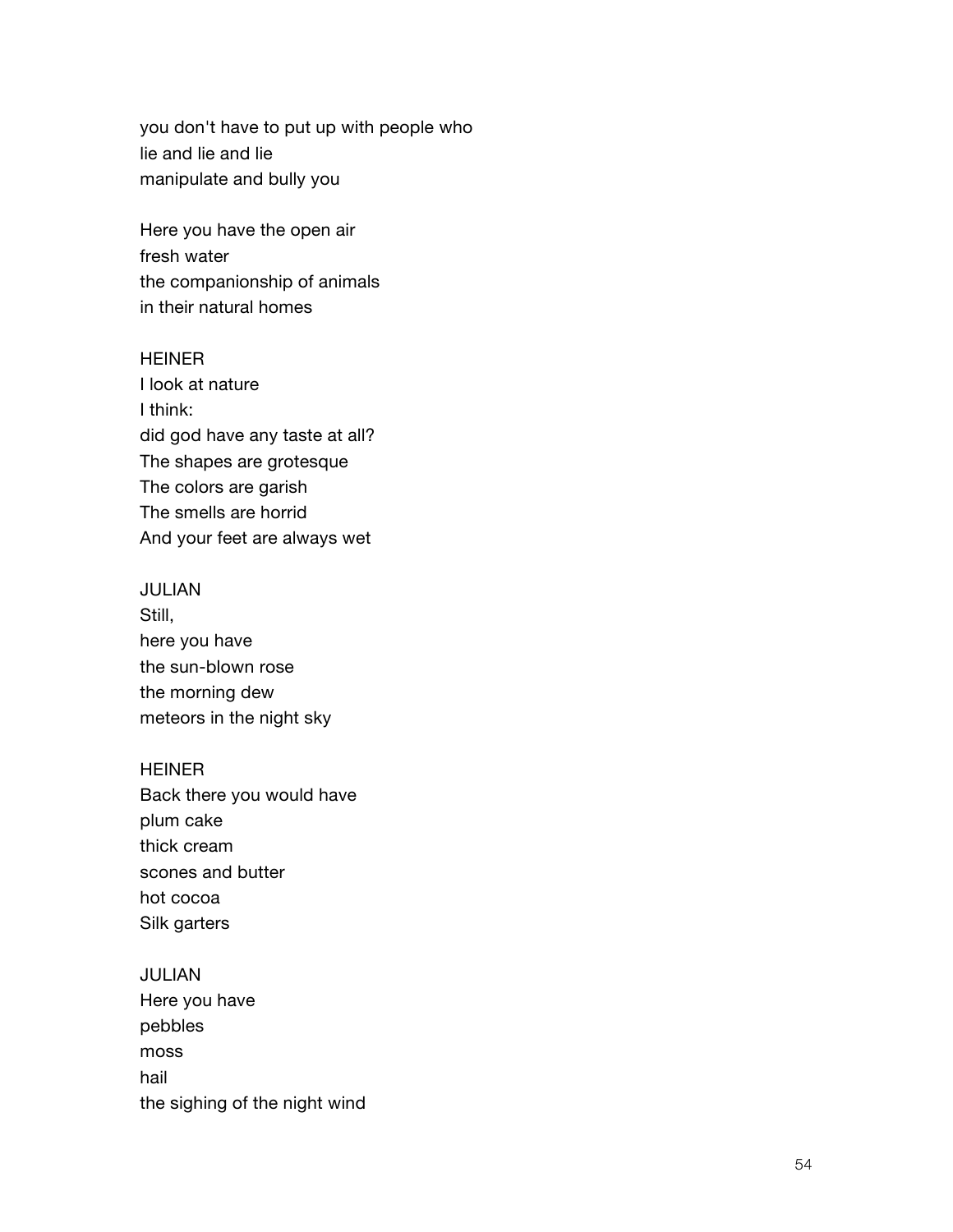the scent of the violet birds nests from China an orange gathered from the tree that grew over Zebulon's Tomb

#### HEINER

Handkerchiefs of lawn, cambric, of Irish linen, of Chinese silk initialed handkerchiefs embroidered with satin stitch trimmed with lace hemstitched Necklaces and rings and nose jewels A tweezer case, with twelve sets of tweezers, one for each hour of the day An ostrich egg, incised with a picture of the Coronation the complete head and body of Father Crispin buried long ago in the Vault of the Cordeliers at Toulouse; a stone taken from a vulture's head; a large ostrich egg on which is inscribed the famous battle of Alcazar a toothpick case an eyebrow brush a pair of French scissors a quart of orange flower water a quill pen

a red umbrella

[silence]

## ISAAC

I see you already have on your wedding dress, darling.

## MERIDEE

Oh, yes, I'm ready for the wedding.

But

I've lost my fiance.

# DIETER

Lost him?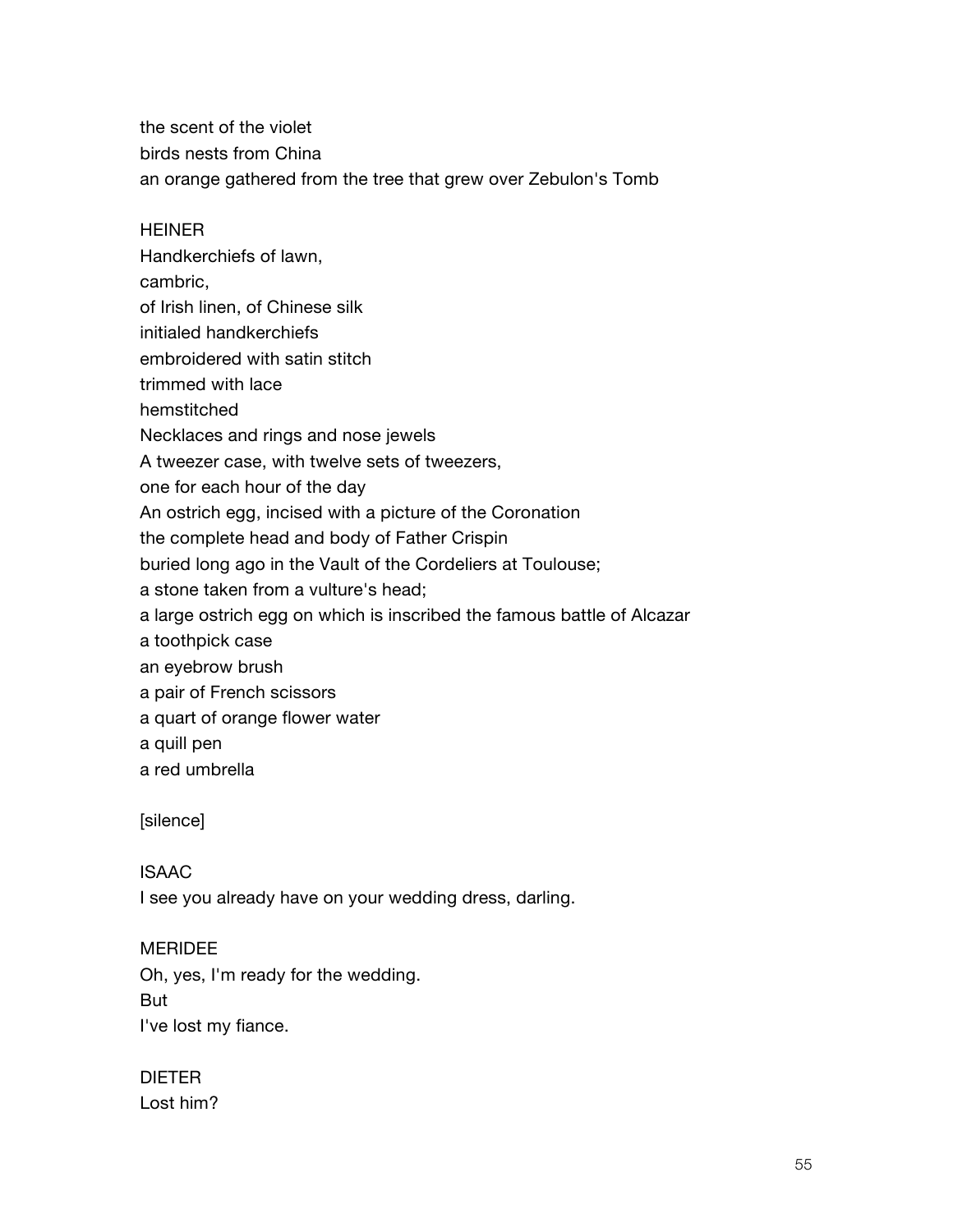MERIDEE Yes, there was there were some words and then he just came running out here, and I've lost him.

ISAAC Relationships these days.

DIETER Exactly.

ISAAC The complications and so forth.

DIETER Exactly.

ISAAC The nervous strains of a long engagement.

JULIAN

And then if we do get married we discover that another person might finally have different tastes than we do whether one likes to go out to the theatre or to the opera or would rather stay at home

# HEINER

whether a person likes to be spanked or whipped spanked or whipped by an older or a younger person by a person in costume or what costume exactly and what sort of whip hard or soft a wet towel or a bamboo cane a riding crop made of peacock feathers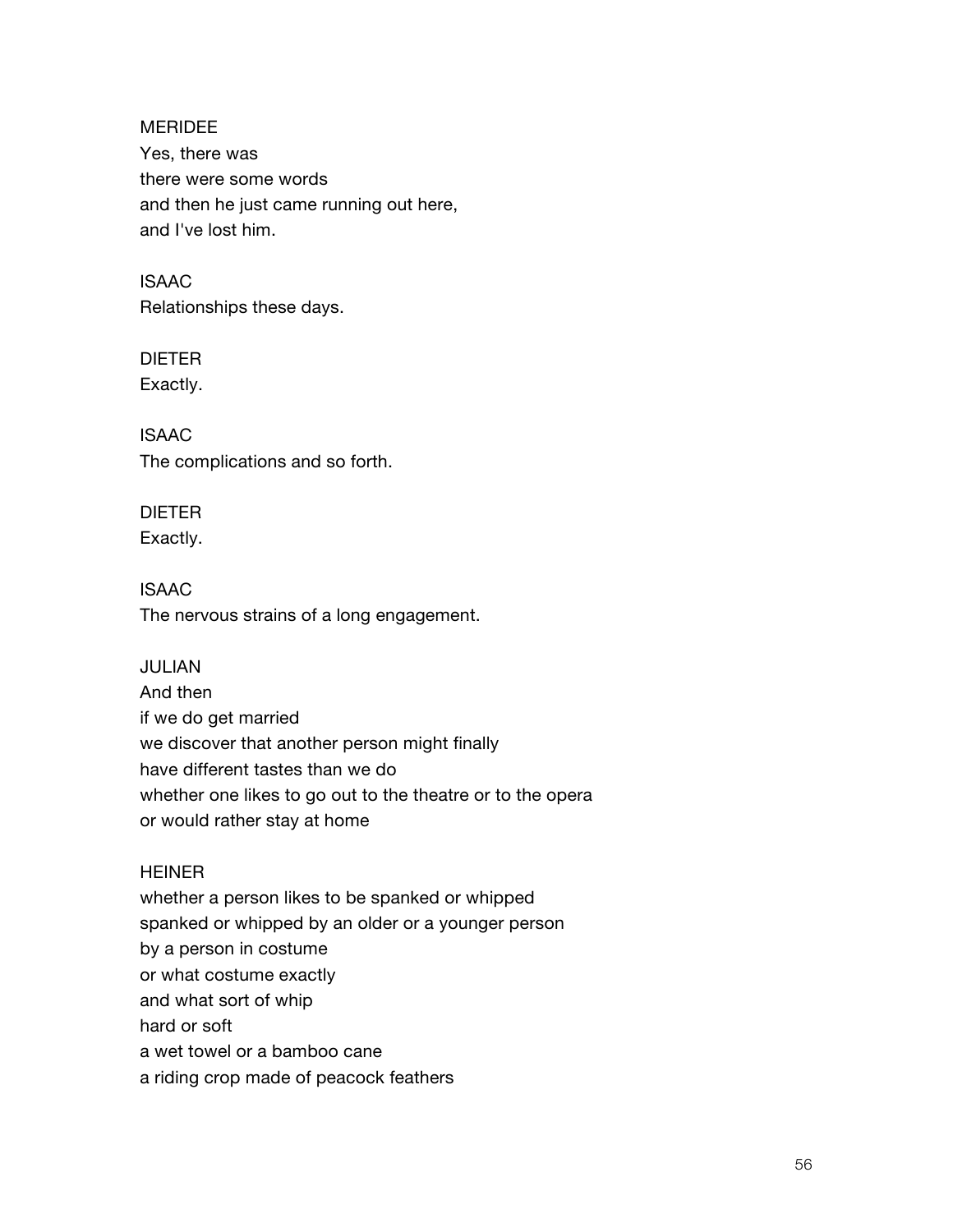JULIAN the eyelashes of a Tibetan goat

**HEINER** or the hair cut from the head of a Franciscan nun

JULIAN the spit curls of a Hasidic diamond merchant

ISAAC [cutting him off] there are, really hundreds of thousands of genders when you come to it not just one or two if there were one or two human relations would be a simple matter. You know what they say?

## MERIDEE

No. No, I don't know what they say.

ISAAC

They say there are as many kinds of love as there are human hearts.

# DIETER

And then, who knows how to be faithful any more? What I want is someone I can count on forever. I look around at all my friends they're all looking for another conquest but to me the greatest adventure of all is absolute fidelity.

ISAAC I agree completely.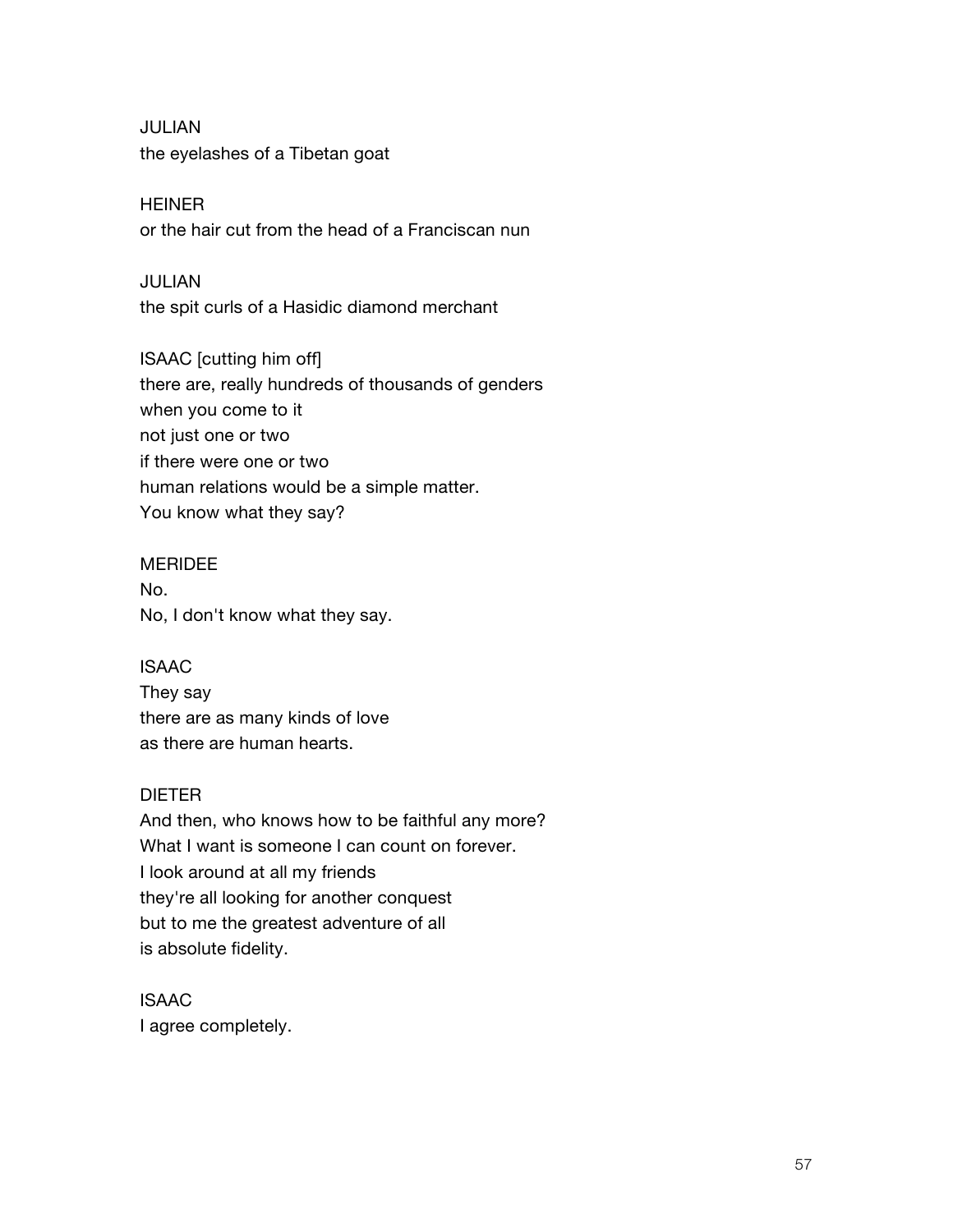#### DIETER

Someone you know is there for you no matter what and to whom you can be faithful, too because of all human qualities this is the finest quality of all to give and receive absolute trust a person is never more vulnerable than when he gives his life to another in this way and never more protected you fly above the earth you live then in a place...: one might say that it feels divine

#### ISAAC

Faithfulness: then you know you've transcended the messiness of daily life and achieved something immortal. That, to me, is love.

#### MERIDEE

Are you getting married?

## ISAAC

Oh, no. No, thank you very much.

#### MERIDEE

From the way you spoke....

# ISAAC

I believe in faithfulness. But marriage— I'm not against it for others but for myself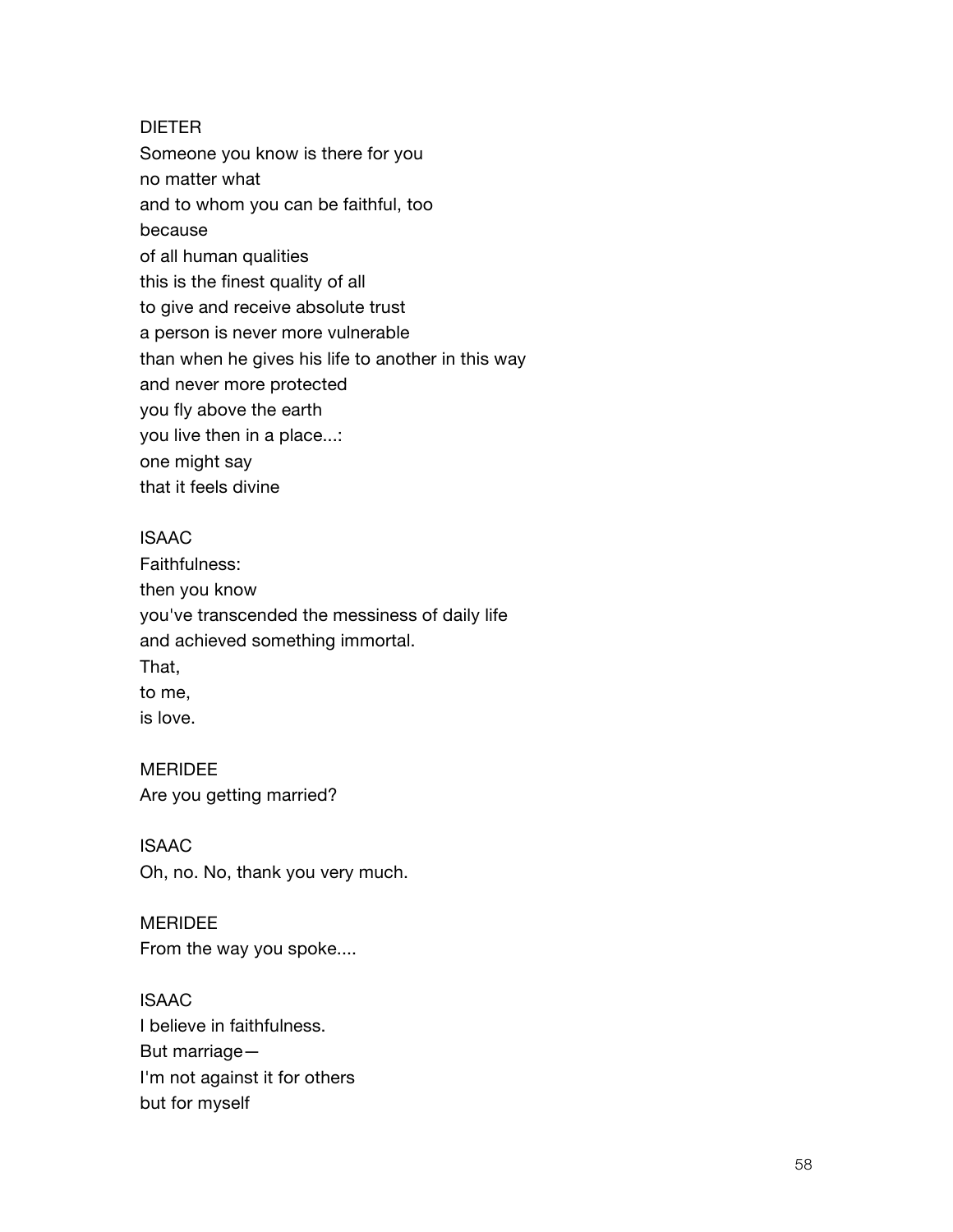I've always thought I was well, frankly, a little special and even though these days it seems anything can happen and absolutely everyone is marrying I'm not the sort who wants to just be leaping into the mainstream and losing my specialness

#### MERIDEE

The truth is I don't think I'm getting married either. It turns out I don't have anyone I can count on since my fiance just dumped me and ran off.

#### DIETER

Well, I think we can help you find him.

#### ISAAC

and then after we have him back we can decide just what sort of wedding you prefer.

#### **MERIDEE**

Oh, thank you.

ISAAC [as they leave] It could even be a simple wedding brunch nothing elaborate a simple quiche a white wine wedding cake and champagne some little white silk things whatever it is you want, dear, that's what we want for you.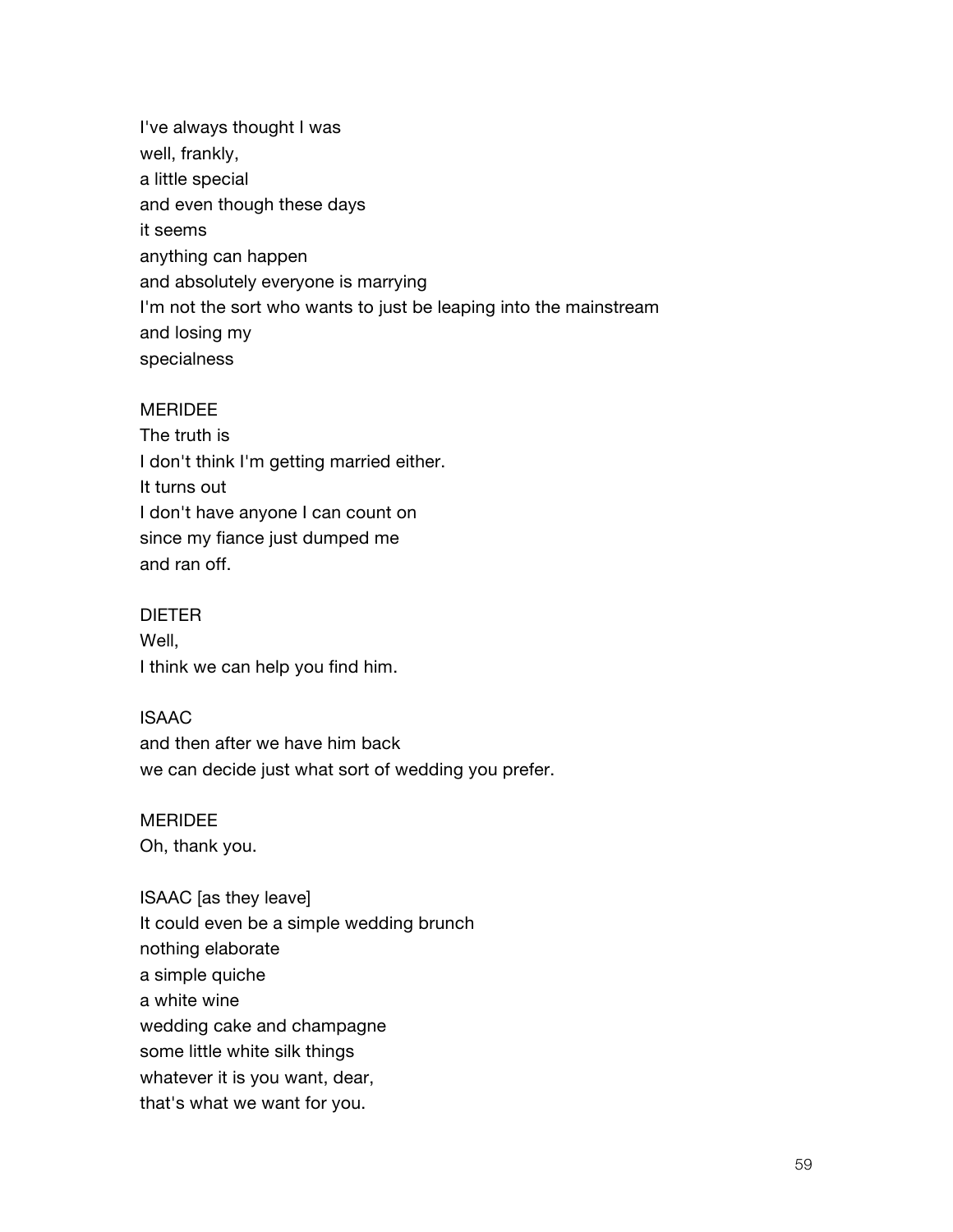[Julian, almost all the way out with all the others, stops, turns back, and, because it's beautiful here, and he is alone, and because he has so few chances just to do what he likes to do without someone criticizing him, he steps forward to sing.]

#### JULIAN SINGS

The good Lord makes both kinds of flowers the good ones and the evil the good flowers are our lifelong friends the evil our undoing

The tawny gray, the regal royal the creeping and the bloody red the kidney-shaped the wrinkle-leaved the sugar-bearing, evergreen

the sweet-scented, pale blue pure yellow, fruit bearing holy moss the Gorgon-like lizard-headed scorpion in the rocks

the ever flowering, semi-winged the white haired scarlet leaf the silky flowered, late bearing yellow-green serpentine the bristle-like horny-headed helmet shaped ripening fruit

the hunchbacked new swollen pouch-like speckled smooth spiral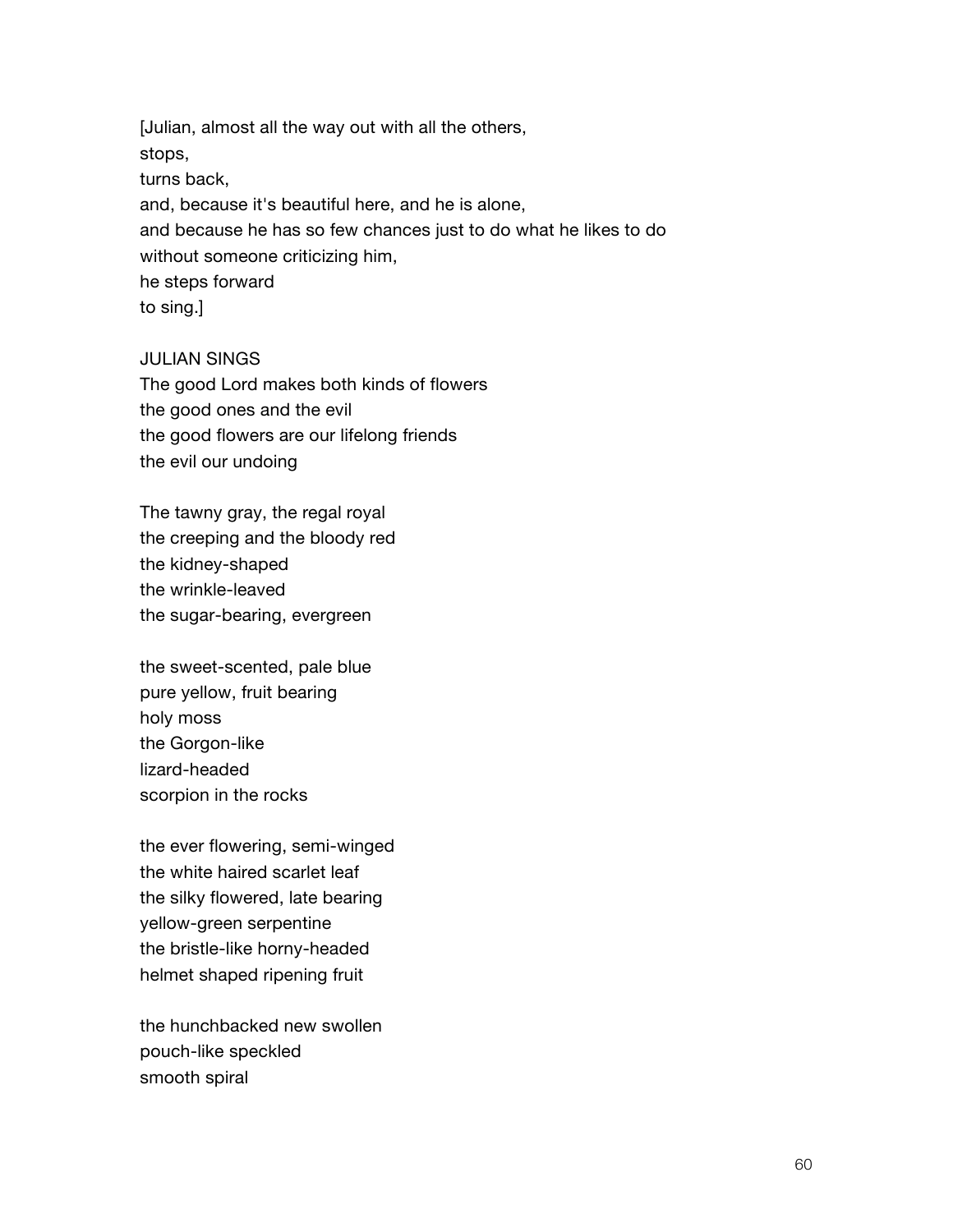openmouthed the star burst winter flowering

The good Lord makes both kinds of flowers the good ones and the evil the good flowers are our lifelong friends the evil our undoing.

[Does Ariel run in from one side, turn and turn, and run out the other side?

Or do you want to save this till after this next scene?]

FATHER THANE Hello.

[Julian jumps, startled, and turns.]

JULIAN Oh! A priest!

FATHER THANE Sorry. I didn't mean to frighten you. I'm Father Thane. And you are?

JULIAN Julian. I'm Julian.

FATHER THANE Hello, Julian.

People these days they just assume because you are a priest you only want to have sex with them in some way.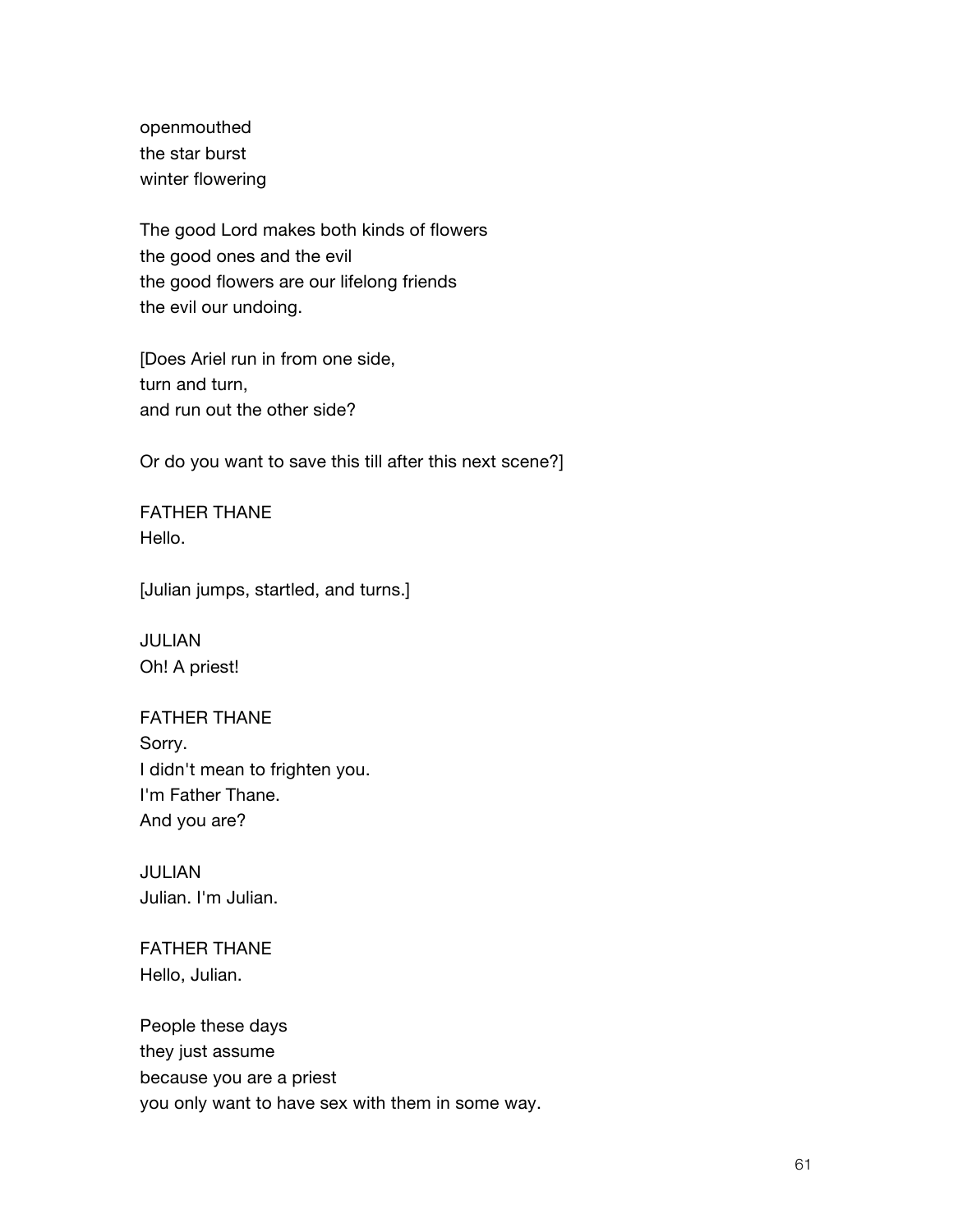JULIAN Oh, no, no, no, no, no. I didn't assume that at all.

Probably people think, some people: celibacy it's an unnatural state and so of course it seeks some outlet and one never knows whether one oneself will turn out to be an outlet.

FATHER THANE Right.

JULIAN Whereas you yourself you might not be seeking an outlet of any kind you might be just happily chaste.

FATHER THANE Right.

JULIAN Will you be conducting the wedding service, then?

FATHER THANE No, I'm just a friend of the family. I'll be attending as a guest.

JULIAN Oh. Good. Good.

I always thought I might like to be celibate.

FATHER THANE Really?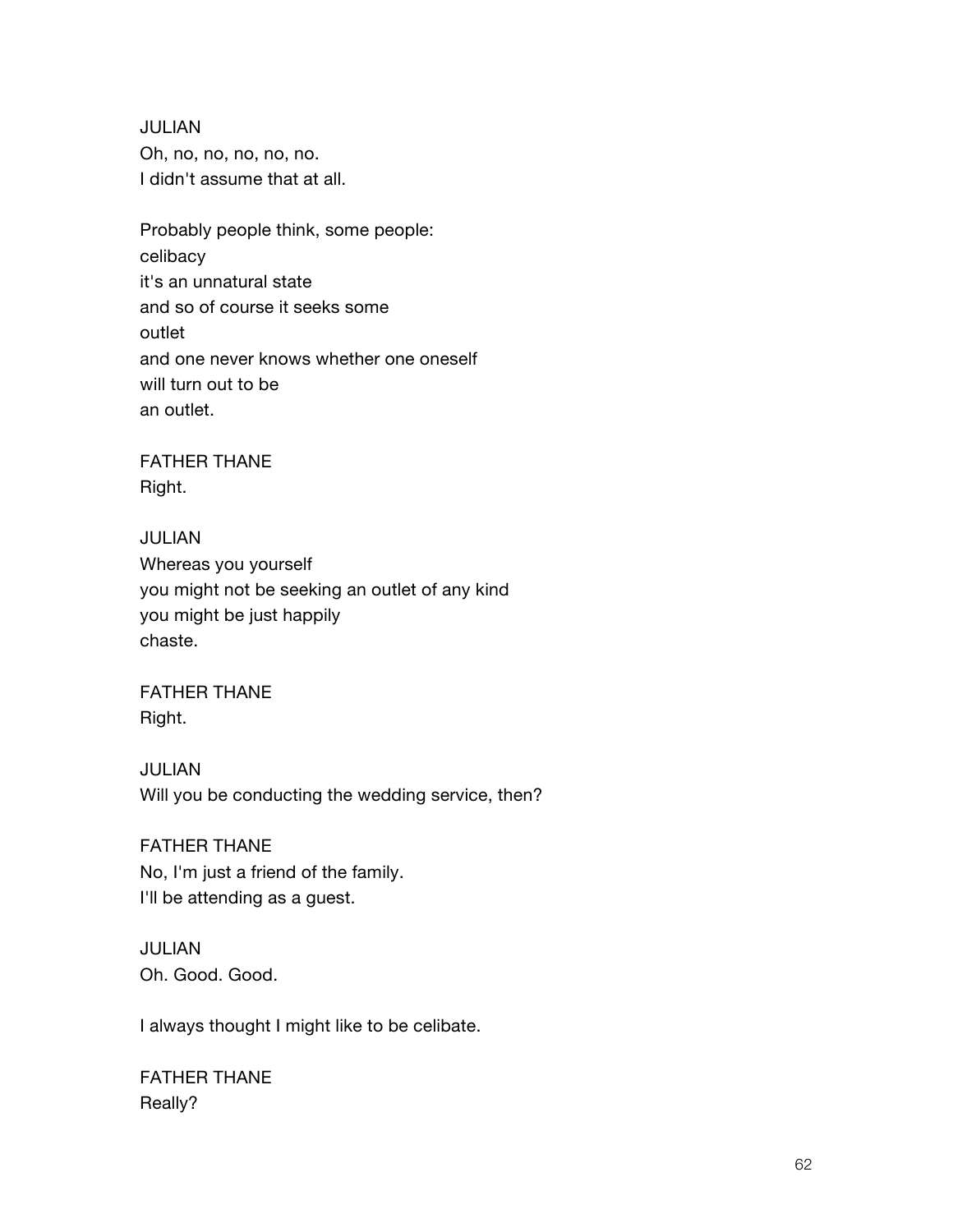#### JULIAN

because my life has become so complicated otherwise.

## FATHER THANE

And yet, it's not as though your life becomes so simple if you are celibate. You find then you still need to struggle with all the human impulses that continue to rise up within you.

#### JULIAN

Yes. But then you can deal with them like a hermit in a cave. Because all the complications of life come from adding a second person on the earth. In the earliest days of the theatre you just had one actor on stage telling a story and then the Greeks added a second actor and so you had conflict and then a third and fourth actor and then you have plot complications just like in life so that finally a person is just adrift in an entire society frustrated at every turn or helped along by strangers whose motives are never entirely clear wars break out and famines young men get up on the rooftops of McDonalds and shoot the innocent people in the parking lot all these things become possible as soon as you have more than one person on the earth.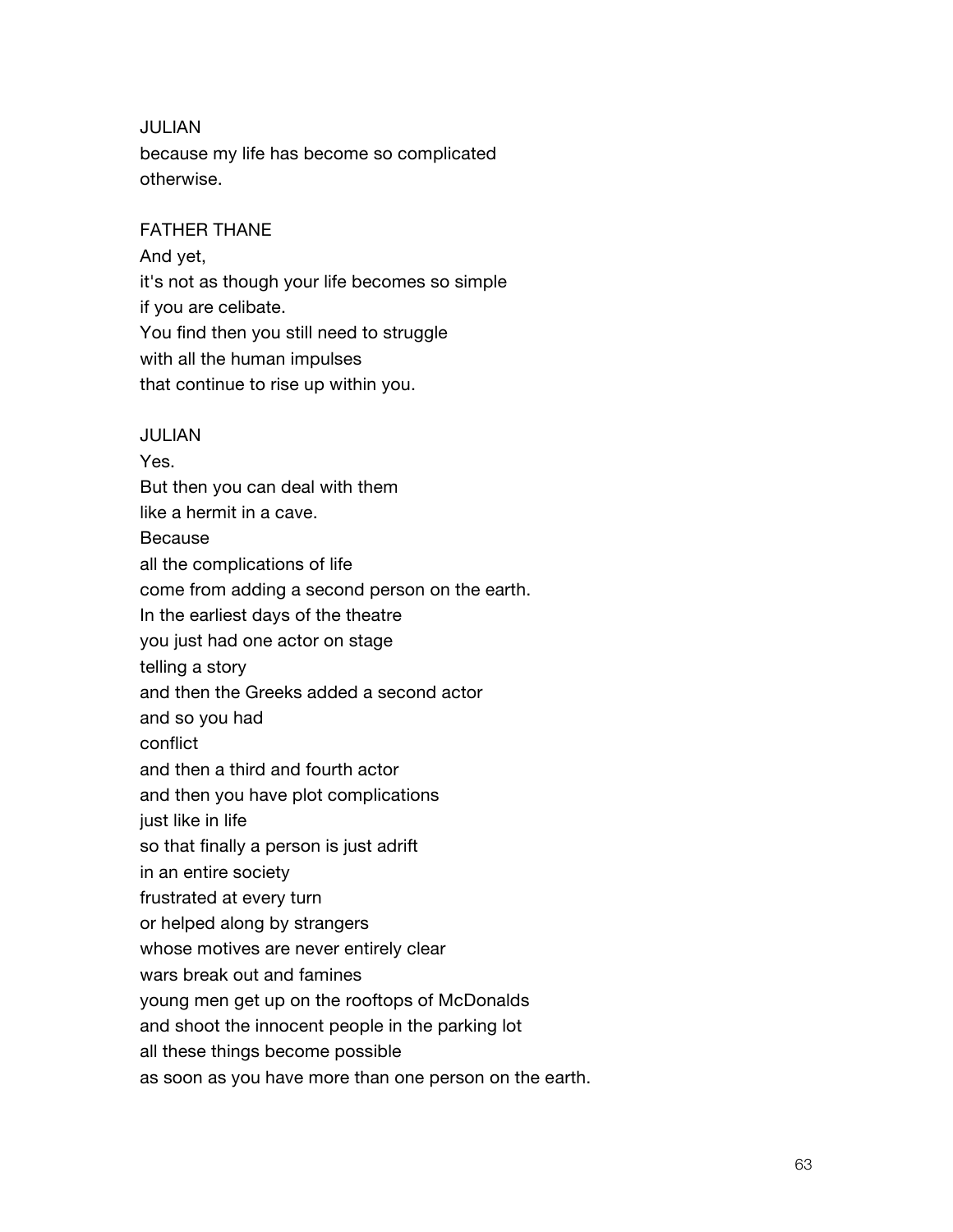#### FATHER THANE

And yet it could be that a life without a second person is not quite human in some way and when you try to live such a life your head simply fills up with uncontrollable imaginings of what life would be like if there were another person in your life. I myself find when I am alone at my prayers for no reason at all my mind might suddenly turn to nature and I will find myself thinking about Releasing the Butterfly in Search of Fragrance where the woman sits on a gnarly rock with her legs apart and the man sends his jade whisk into her vagina and moves it from side to side to seek the heart of the flower. Or the Lost Bird Returns to the Wood where the woman lies back on the embroidered couch with her legs in the air grasping the man's thighs to guide him through the woods. Or Letting the Bee Make Honey where the woman is lying on her back on the brocade quilt raising her legs aloft to meet the jade whisk. Or the Starving Horse Races to the Trough where the woman lies flat on the couch with her arms wrapped around the man and he supports her legs on his shoulders so that the whole of the jade whisk enters the barn and leaves not a trace behind. Or Two Dragons Fight Till They Drop where the woman's head rests beside the pillow and her hands droop in defeat as soft as cotton floss and her soul is about to depart on dreams of the future.

Do you see what I mean?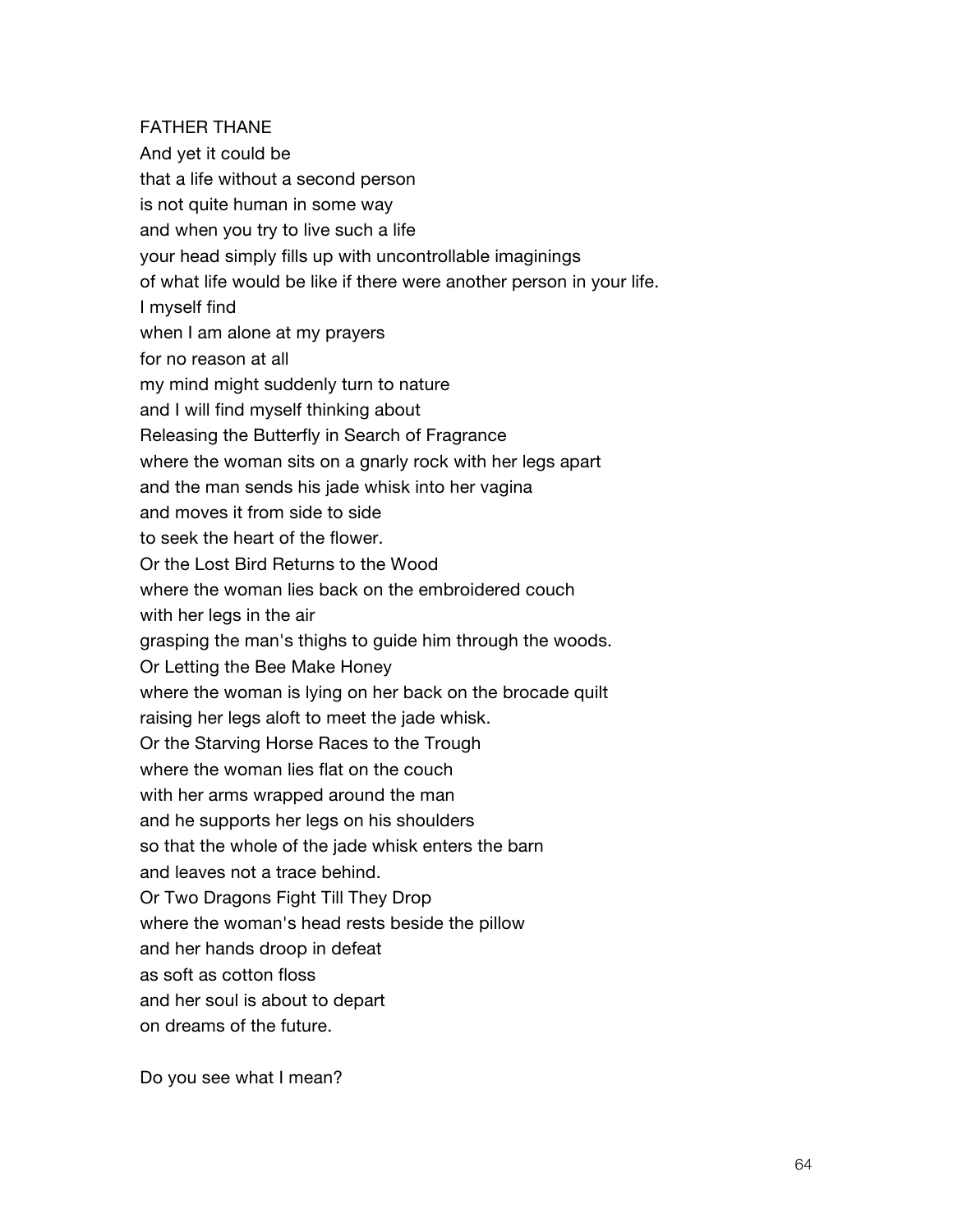JULIAN [smitten, having fallen in love with the priest] Yes. Oh. Yes. Yes, I do. I'm... you see...

I have to leave.

[In complete confusion, Julian runs out as fast as he can.]

The Priest's Lament. With guitar and chamber orchestra Father Thane sings part 9 of Bach's Cantata 208 Sheep May Safely Graze:

Schafe können sicher weiden, Wo ein guter Hirte wacht. Wo Regenten wohl regieren,

[If she hasn't done it just before Father Thane arrived, does Ariel now run in from one side, during his song, turn and turn, and run out the other side?]

Kann man Ruh und Friede spüren Und was Länder glücklich macht.

[He leaves.

Maria rushes in shouting out.]

MARIA Frank! Frank! My God, the wedding guests are arriving. Hello!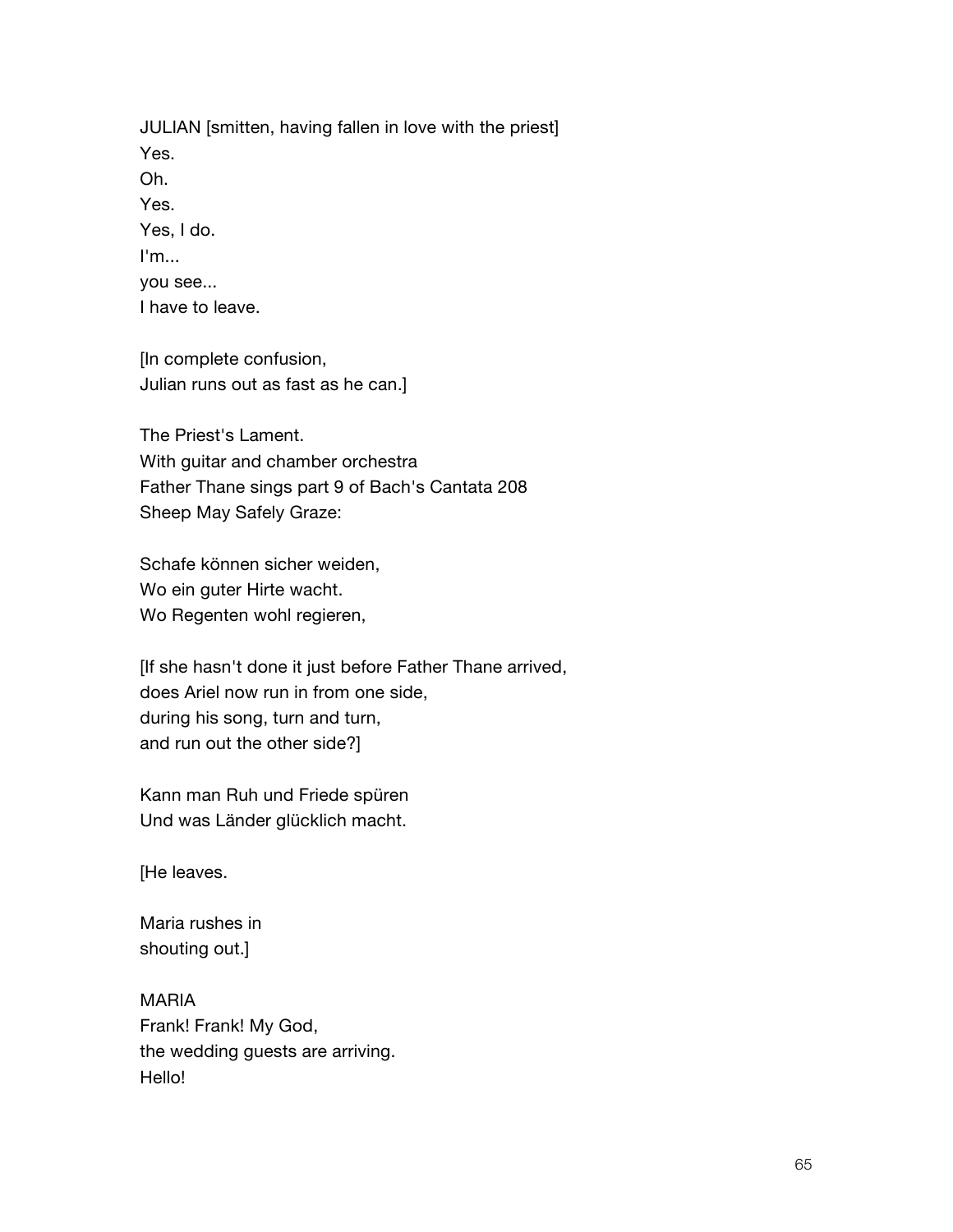FRANCOIS [entering] Maria!

MARIA Francois!

Where has everyone gone? The guests are coming....

DJAMILA [entering] Hello! Hello! Is anyone home?

[she is followed at once by her husband Vikram and her son Willy]

MARIA Hello?

DJAMILA Are we in the right place at all?

VIKRAM Can this be it, out here in the woods?

[speaking to Maria as though assuming she must be another of the wedding guests]

For Christ's sake if they have to get married why don't they do it at the courthouse so they can go right down the hall and get a divorce afterwards?

MARIA I beg your pardon?

**FRANCOIS** Ah, you must be Amadou's father!

VIKRAM Yes, Yes, I am.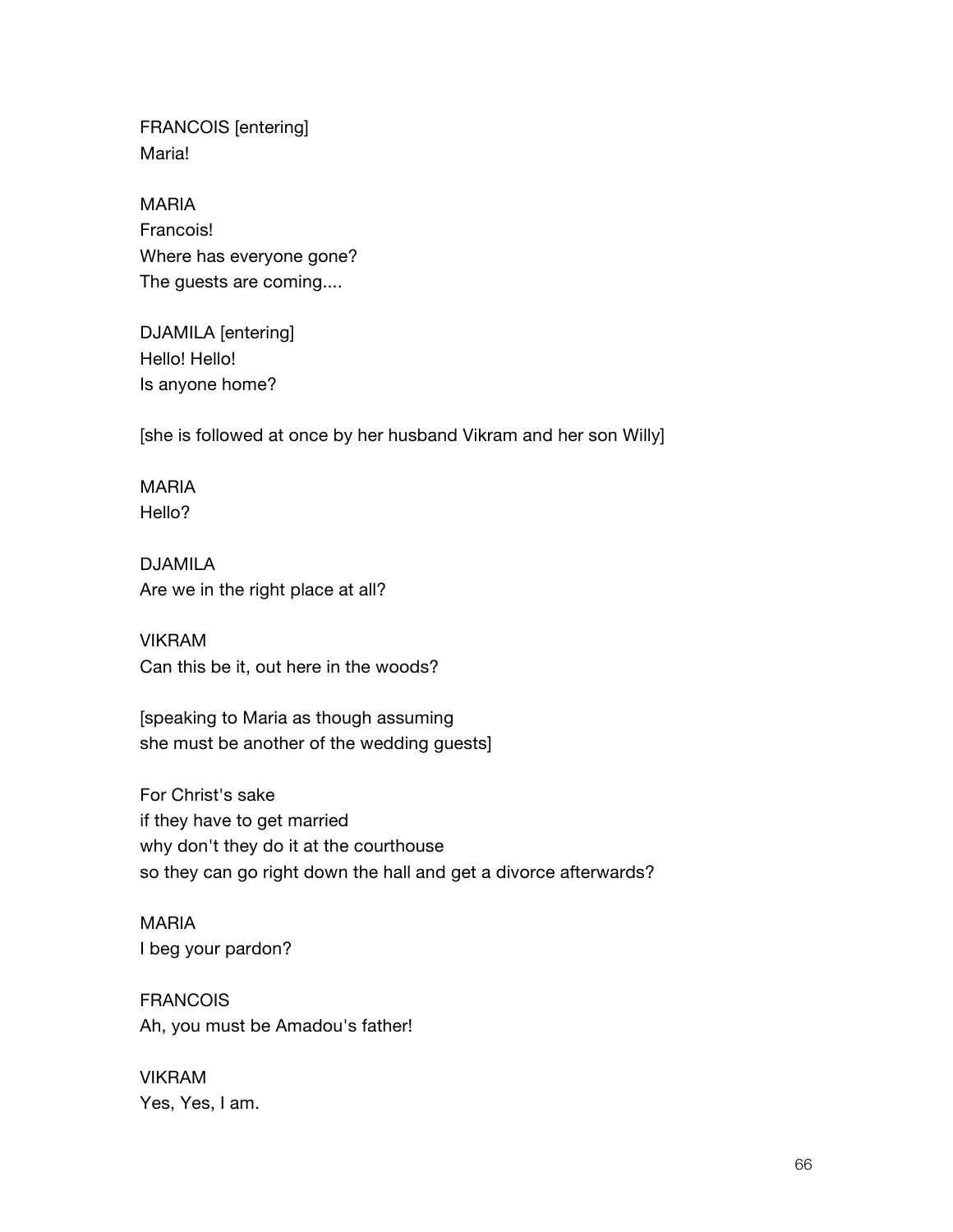FRANCOIS I am Francois. This is Meridee's mother.

[others are entering during this]

VIKRAM Oh! How do you do?

DJAMILA Hello. I'm so pleased to meet you.

MARIA Maria.

DJAMILA Maria. Maria. I am Djamila, and this is Vikram.

MARIA Frank, this is Amadou's mother and father.

FRANK Ah! Delighted! Delighted!

VIKRAM Are we in the right place out here in the woods?

DJAMILA And this is Amadou's brother Willy.

FRANCOIS So! The in-laws!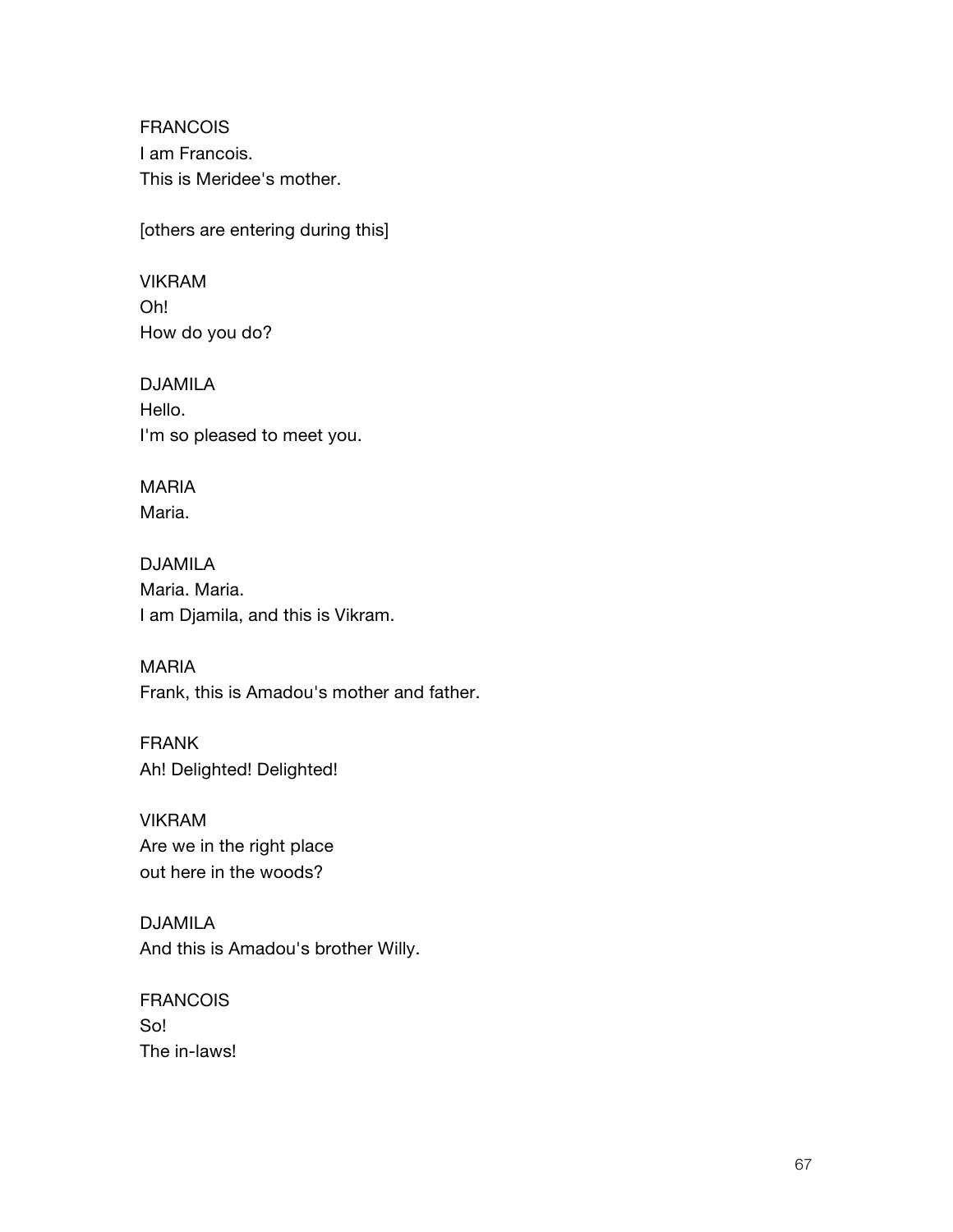DJAMILA And this is your brother?

FRANK My brother?

MARIA Ah. No. This is Francois.

DJAMILA Francois.

MARIA Francois is my very special friend.

DJAMILA Ah.

VIKRAM And where's your brother then? Was it your brother who was going to perform the wedding ceremony?

FRANK My brother? Oh, no, not my brother. My mother.

VIKRAM Your mother?

FRANK Yes. She should be here soon. Very soon.

MARIA Frank and his mother

**FRANCOIS** They are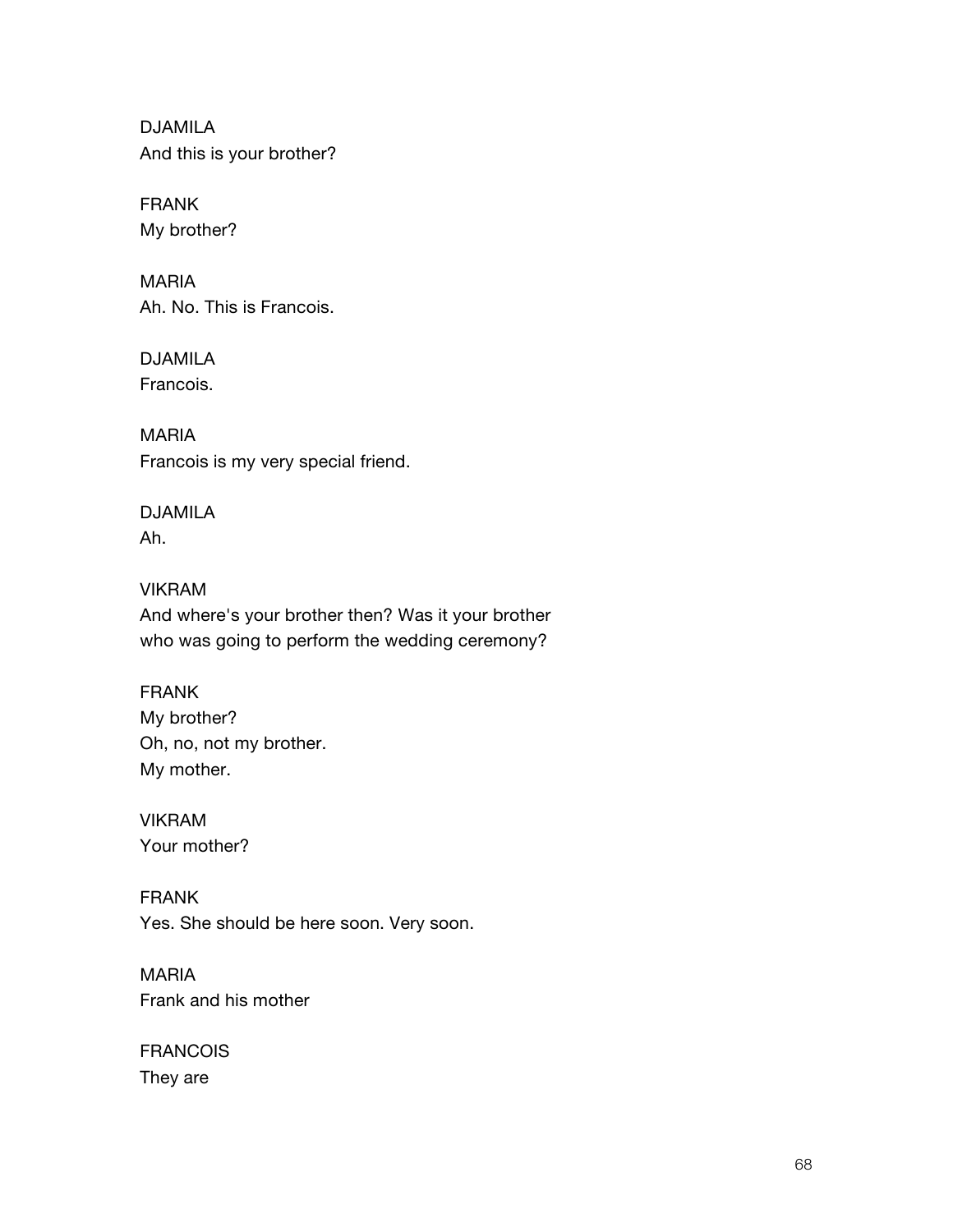MARIA Just as you would hope

FRANCOIS Very close.

FRANK Well, Willy! What do you think of your brother being married, eh?

**WILLY** What is the point of marriage any more these days anyway?

MARIA I'm sorry?

DJAMILA Willy!

**WILLY** Do they think something is going to change because they've had a wedding?

VIKRAM Willy!

EDMUND How do you do? I am a friend of the family. I am Edmund.

DJAMILA Hello, Edmund.

**WILLY** And then everybody has the same boring thing, with the same boring speeches, the same boring white dress,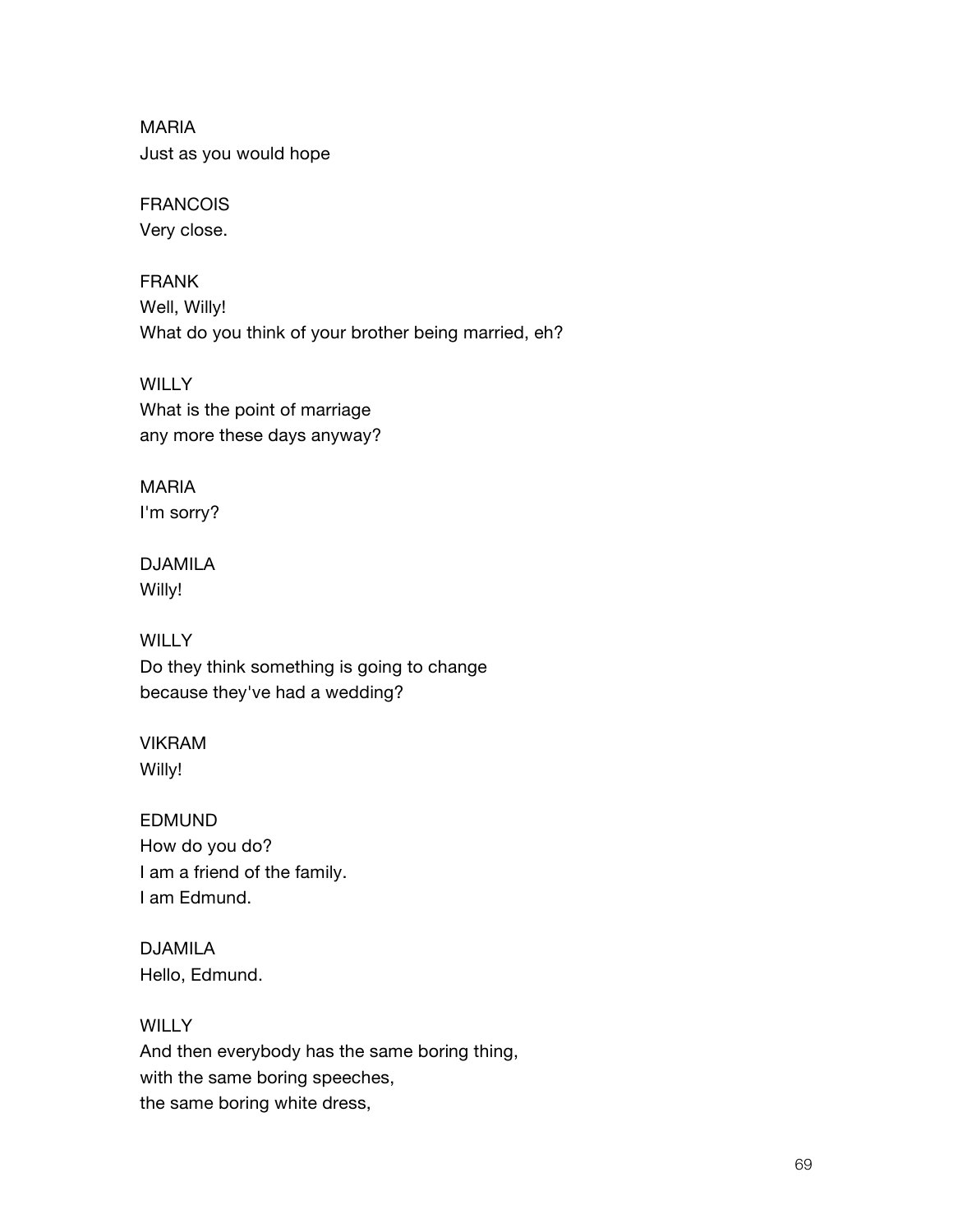the same boring food. I would rather go to a funeral than a wedding. At a wedding everyone is supposed to have the greatest day of their lives and they never do. At a funeral no one expects to have a wonderful day and so usually it turns out to be really nice. Why was this idea of marriage ever invented?

because women because they have menstrual periods are subject to chronic shortages of iron in their systems and so they require constant infusions of meat but because they were not hunters they were never hunters they had to find a way to manipulate men with sexual favors into bringing home blood-soaked dinners every night and if they were good at it to marry them to have a steady supply of meat

FRANCOIS [cheerfully] Well, a relationship is hard to sustain these days.

#### FRANK

Oh, yes. Getting married is not the end of the story, that's for sure!

## [One by one

nearly all the characters enter during the following scene and gradually fill the stage and join the conversation.]

#### EDMUND

The main thing in love, I think, is trust the trust of another human being this is what we want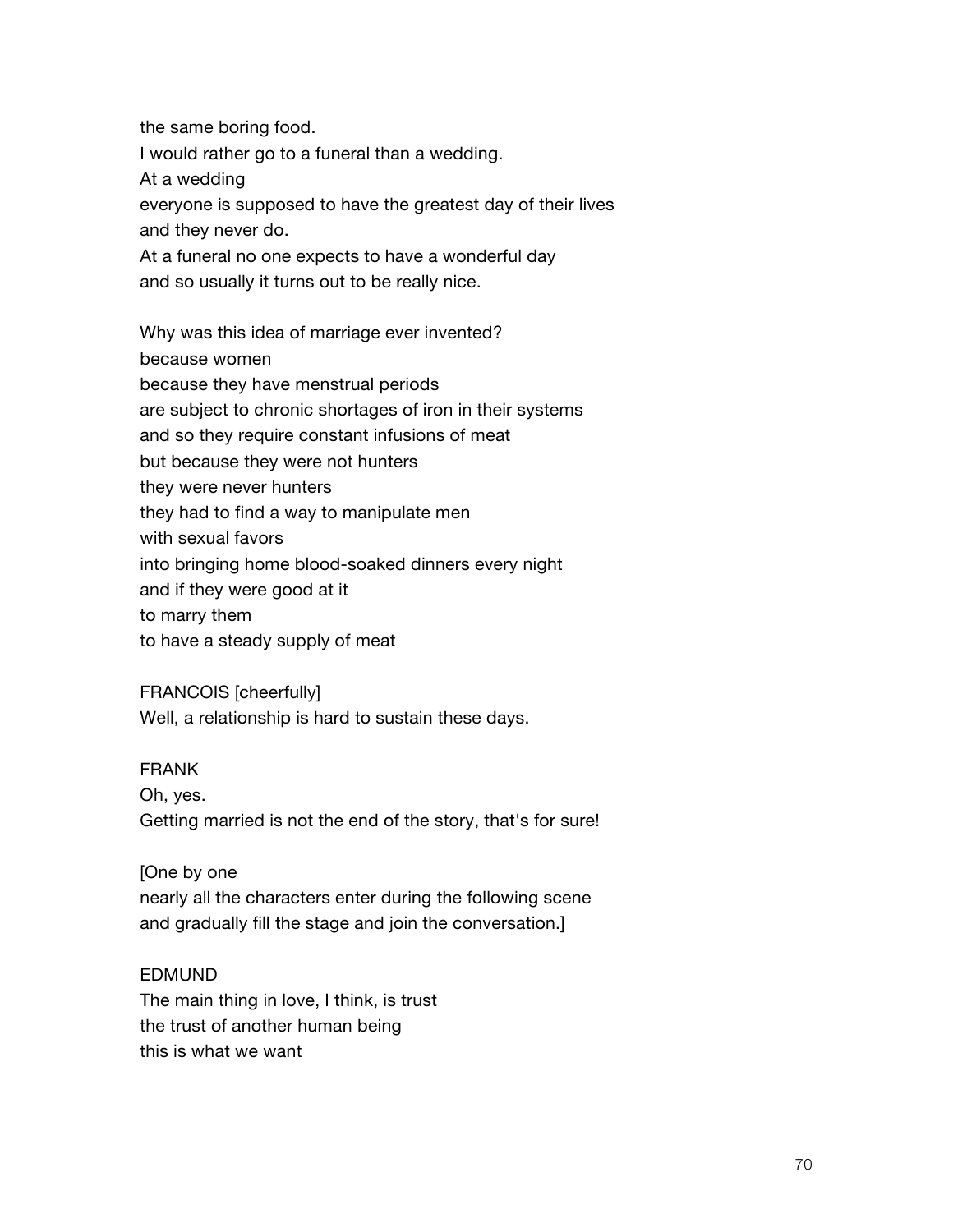and what breaks our hearts if we think we have it and then we lose it.

VIKRAM Trust, yes.

DJAMILA Yes. Trust. Absolutely.

FRANK Of course trust. I would never argue with that.

VIKRAM

And then, too, I like big women with a full figure. And the female figure as it appears in all the great works of art throughout history These days all the fashion magazines show those bony, anorexic women. They're bulimic. They vomit up their food.

FRANK Right.

**FRANCOIS** Right.

DJAMILA Vikram....

EDMUND They all feel bad about their bodies.

**FRANCOIS** It's a sad thing.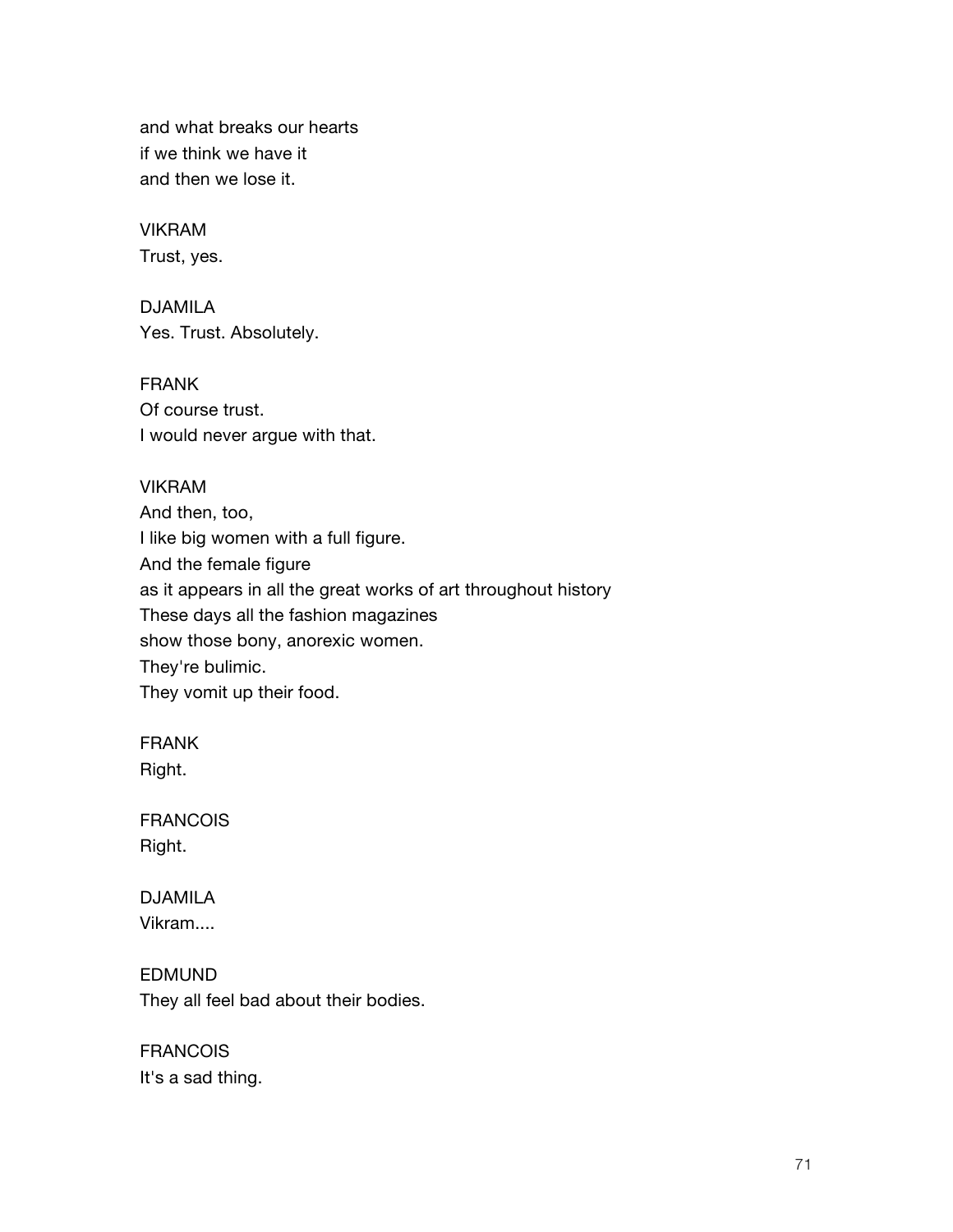VIKRAM If I were a designer, I would design clothes that looked great on those curves, on those full, round shapes of the female figure.

#### DJAMILA Vikram....

VIKRAM And I don't like girls who dress in high heels. It's not attractive.

FRANCOIS What do you like then?

VIKRAM Oh. A Catholic-schoolgirl outfit.

**FRANCOIS** A Catholic-schoolgirl outfit?

VIKRAM Yes. Definitely. A Catholic-schoolgirl outfit.

DJAMILA Vikram, I don't think people want to know this. This is more than people want to know when you first meet them.

VIKRAM Dja, we are not secretive people with things to hide.

# DJAMILA Still....

VIKRAM When Djamila first met me, she used to dress up to suit my fancy. And then she kind of got tired of that. She used to put on white knee socks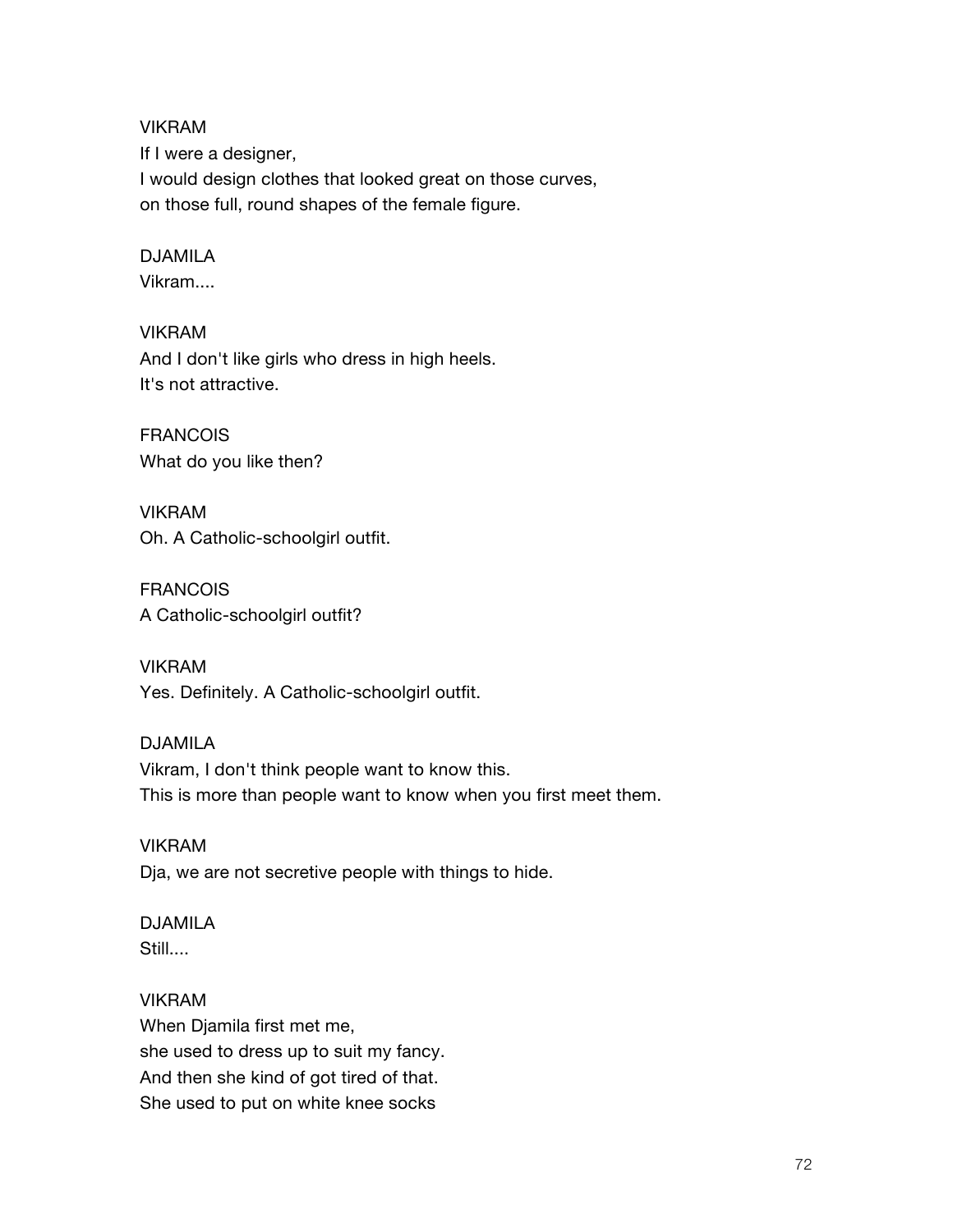DJAMILA Vikram....

## VIKRAM

and these little schoolgirl outfits. She was a lot chubbier in the early days.

## DJAMILA

Vikram....

#### VIKRAM

Now she's gotten quite thin. It's a little disheartening to see her derriA re go down. But she's happier being that way, so what the heck. But she's still quite muscular. She says her ideal body type now is Lance Armstrong's.

## EDMUND

Lance Armstrong...

#### VIKRAM

Whereas, I remain basically a bottom connoisseur, you see. Djamila lured me to France you know to get me away from all the big-bottomed American women. That's where the biggest keisters in the world are — America. That's where I lost my virginity.

DJAMILA I lost my virginity in a ritual deflowering.

FRANCOIS I'm sorry?

DJAMILA A ritual deflowering.

VIKRAM Dja....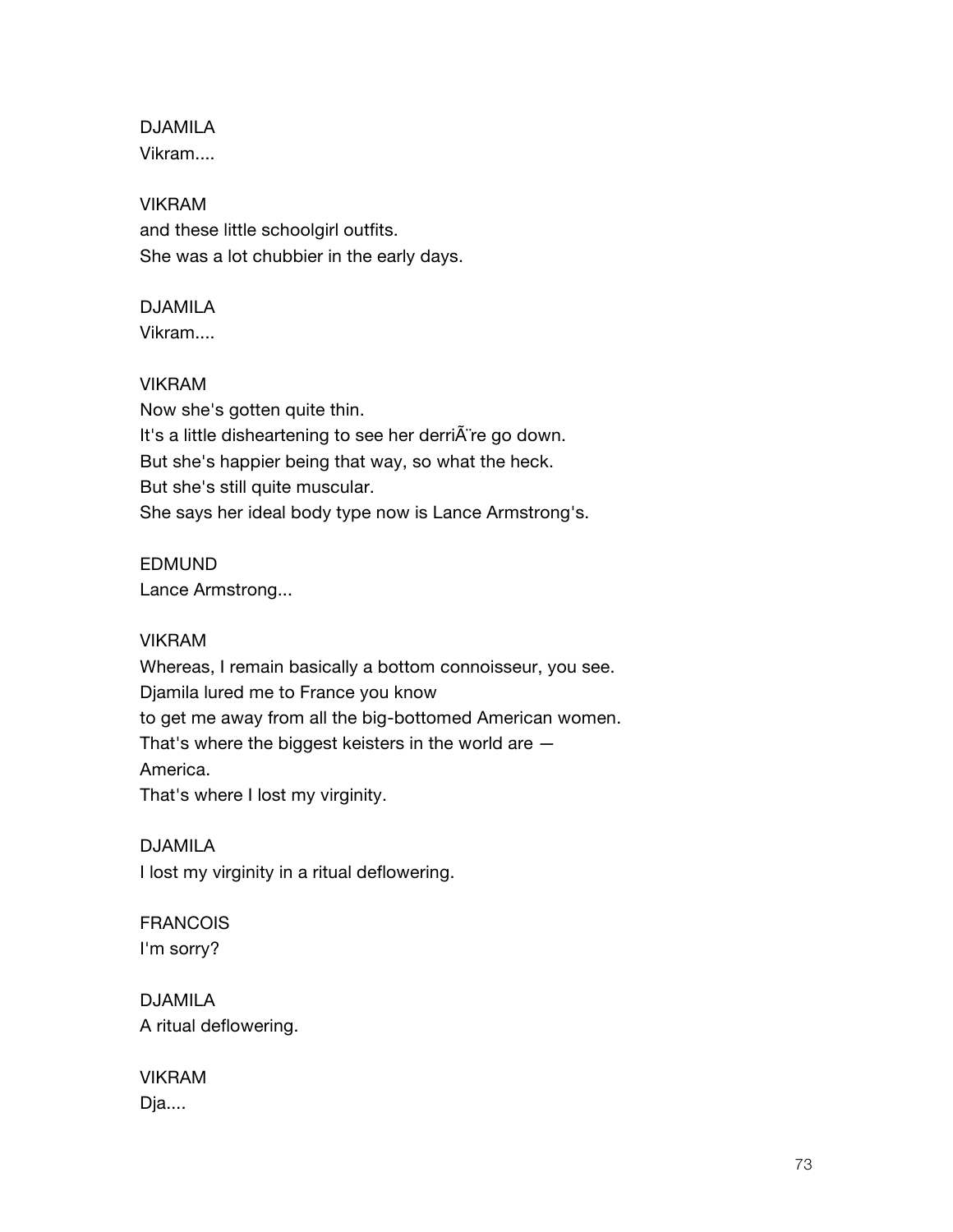DJAMILA Where I grew up the priest would take the young girls when they were eight or nine or ten years old into a sort of a tent and spend the night with them of course there was music and there was a feast beforehand and then the priest would deflower the girl

#### VIKRAM

Dja....

#### DJAMILA

and the bodily fluids that flowed in the process they were believed to be extremely precious. So they were collected very carefully in a bowl and mixed together with wine and the next morning this mixture would be rubbed on the foreheads of the girl's family and friends. Some even tasted it.

#### VIKRAM

Dja....

## DJAMILA What?

## VIKRAM

Maybe this is not what people want to hear.

#### DJAMILA

They want to hear about your Catholic school girls but they don't want to hear about my deflowing?

#### VIKRAM

It may be just a little more than everyone wants to know at this moment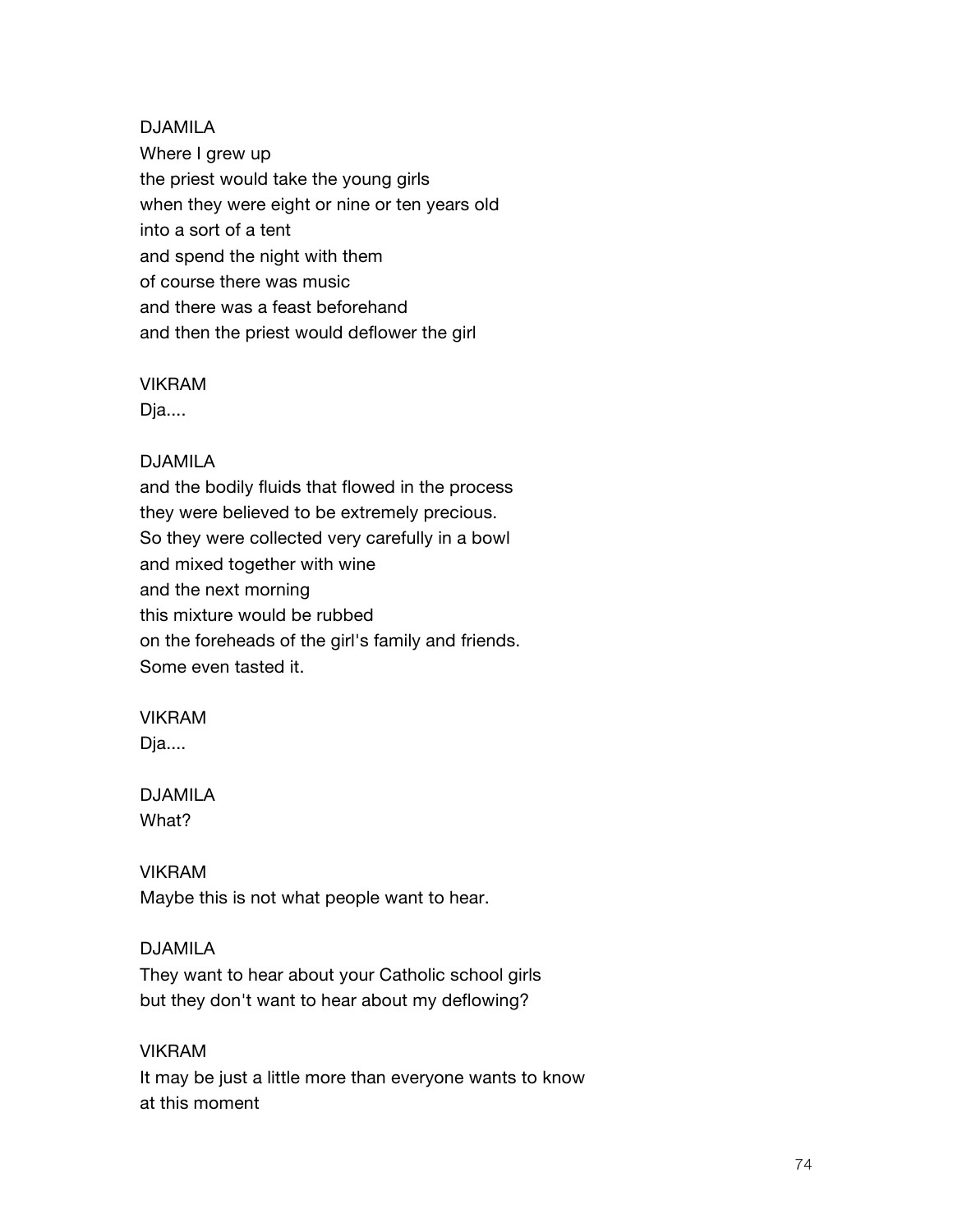that's all I'm saying. I was trying just to break the ice with a little casual conversation but here, I don't know, this is perhaps a little more....

DJAMILA Are you saying I am embarassing to you?

VIKRAM No, no, certainly not.

DJAMILA I think that's what you're saying.

VIKRAM No....

DJAMILA You say you take me as I am. You love me exactly as I am. And then it turns out not to be true at all.

VIKRAM Oh, Dja....

DJAMILA I don't have to stay around and embarass you, you know. I can leave.

VIKRAM Dja....

DJAMILA I can just leave!

[she goes]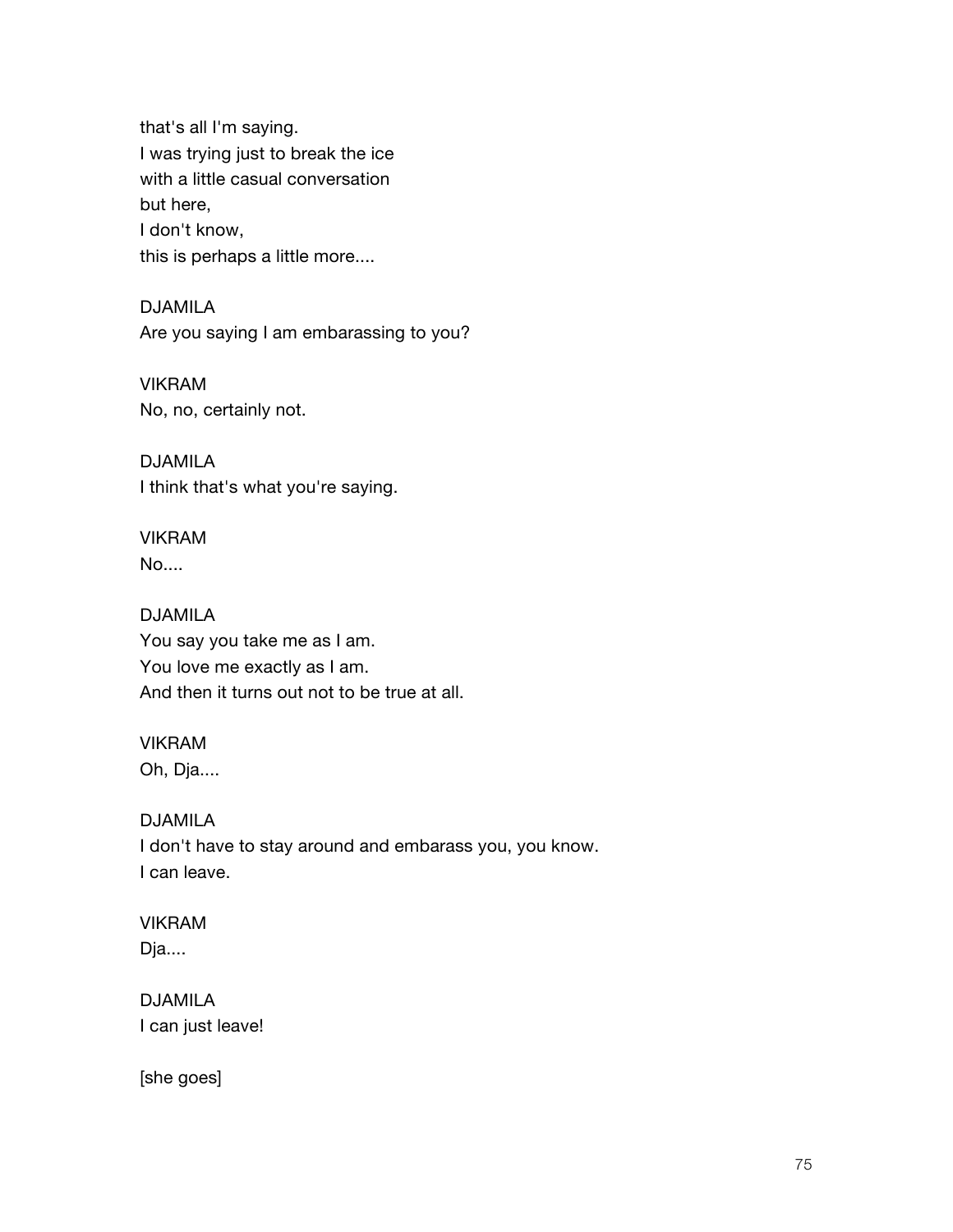VIKRAM Dja!

#### MARIA

Oh, my I'm sorry.

FRANK Is it something we said?

VIKRAM No, no, of course I've done it, you know.

#### MARIA

Is this true that she had a ritual deflowering?

#### FRANCOIS

Well, everyone has a ritual deflowering in a way only with a different ritual.

HEINER I don't think I had a ritual deflowering.

#### JULIAN

Of course you had a ritual deflowering.

HEINER What do you know about my ritual deflowering?

#### EDMUND I had a ritual deflowering.

[Djamila returns, talking as she enters.]

## DJAMILA Or I could tell about my circumcision.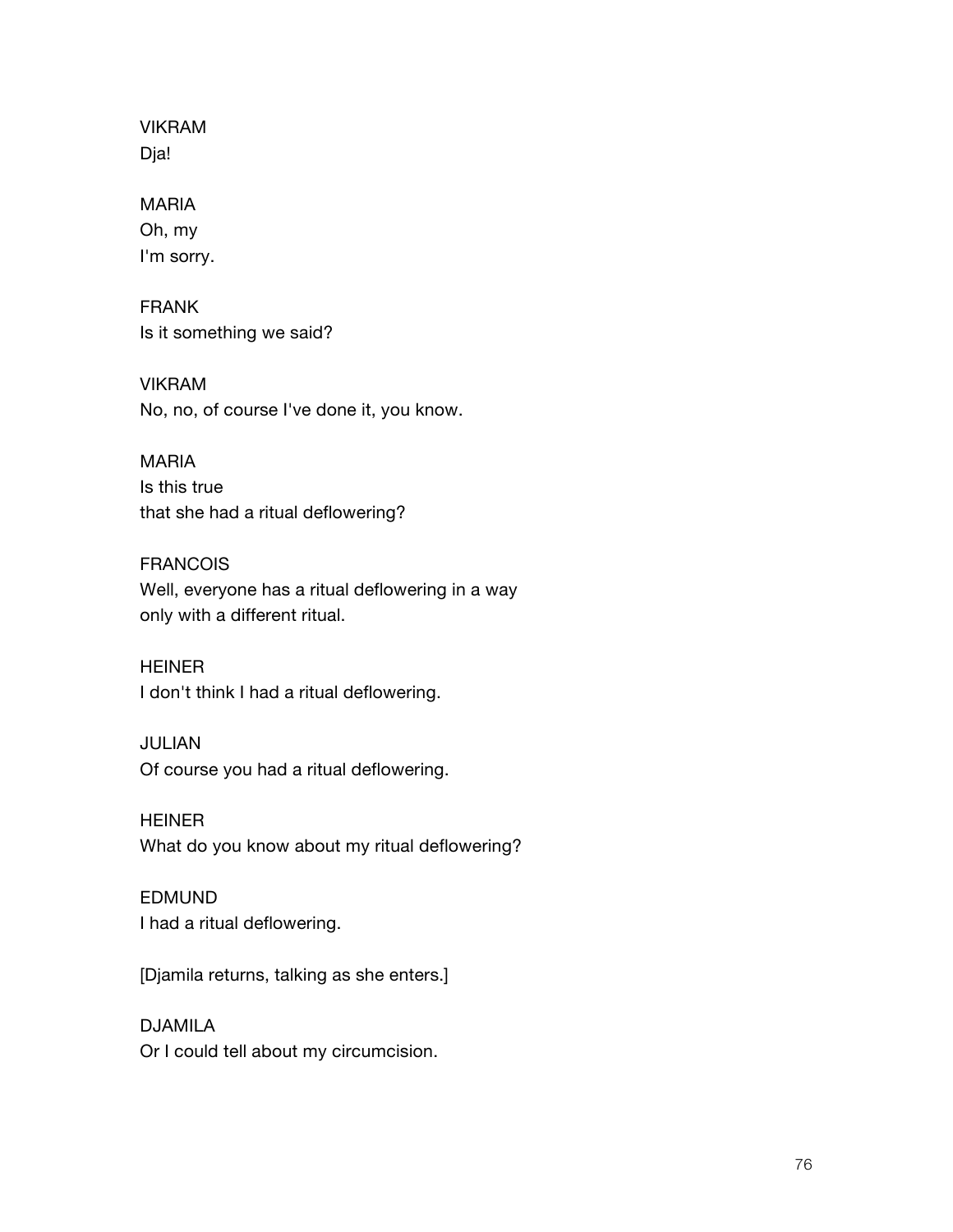VIKRAM Oh, Dja....

#### DJAMILA

Everyone thinks oh what a terrible thing this must be stopped! But where I grew up if a woman was not circumcised she was not a grownup she was an outcast the only women who were not circumcised were the prostitutes! And this was not about love and romance. This was about patriarchy and property and handing girls over to new owners and not about big keisters and people marrying each other because they have fallen in love!

VIKRAM

Dja....

DJAMILA When you were a girl, people would say to you "It is our culture;" or, "It is our religious obligation;" or "All normal people have done it," or "It makes you clean, beautiful, better, sweet-smelling." So everyone did it. And what are you saying to me now? That because I have done this Now I am not beautiful? Now you are embarassed about me?

[she leaves again]

VIKRAM Dja....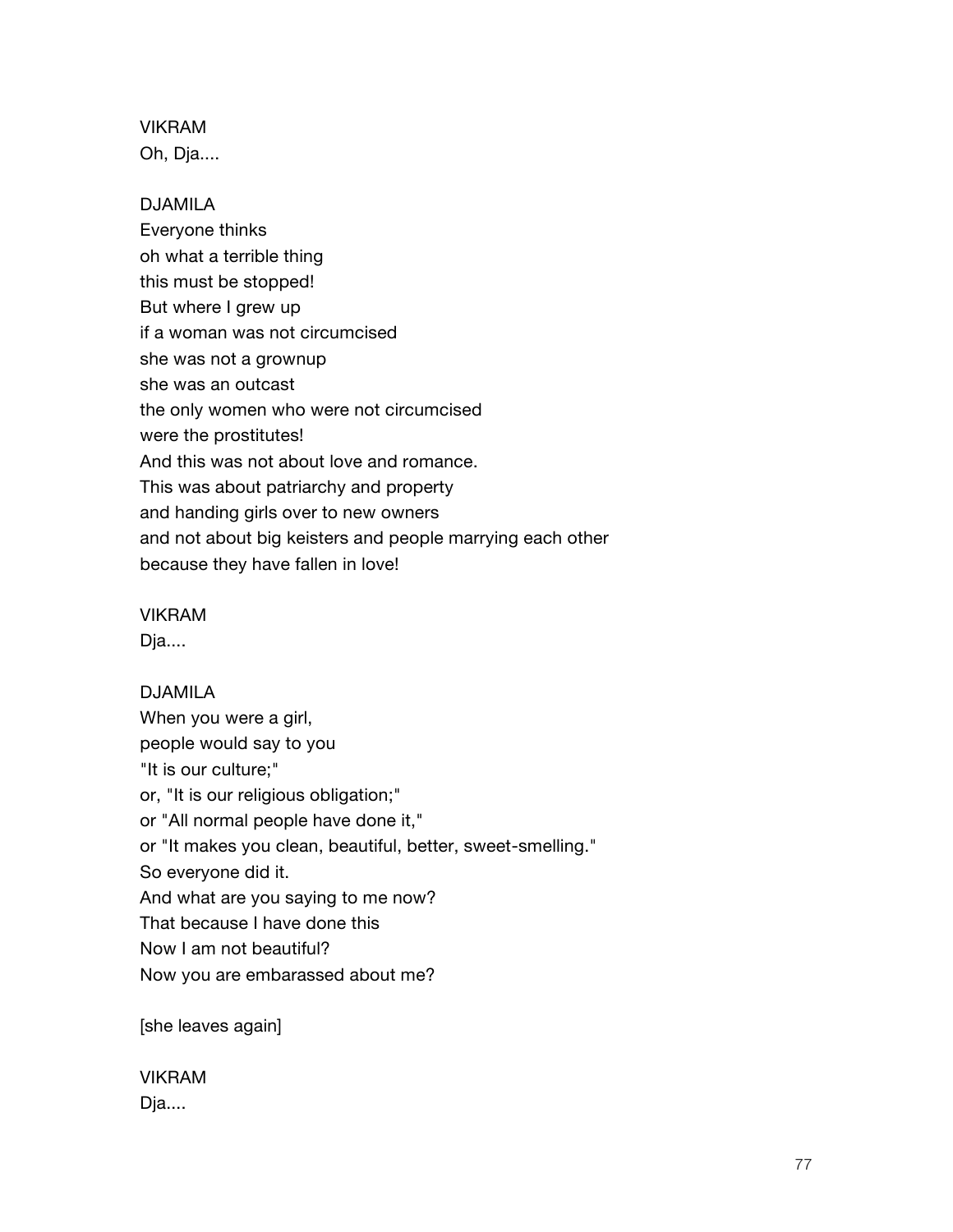MARIA Is this true, what she says?

VIKRAM That she is circumcised?

MARIA Yes.

VIKRAM Yes.

MARIA I had no idea this is still done.

#### VIKRAM

It turns out it doesn't matter how you were raised or whether you had an arranged marriage or you married for love because the complications of two people living together you end up with the same problems.

When my my first wife left me I came home and found the house was empty I went from room to room and every room was empty

she left flowers on the kitchen table but on her bedside table her books were gone the shelves were empty of her books all her clothes were gone from the closet every dress, everything of hers was gone I felt my heart had been removed my life was gone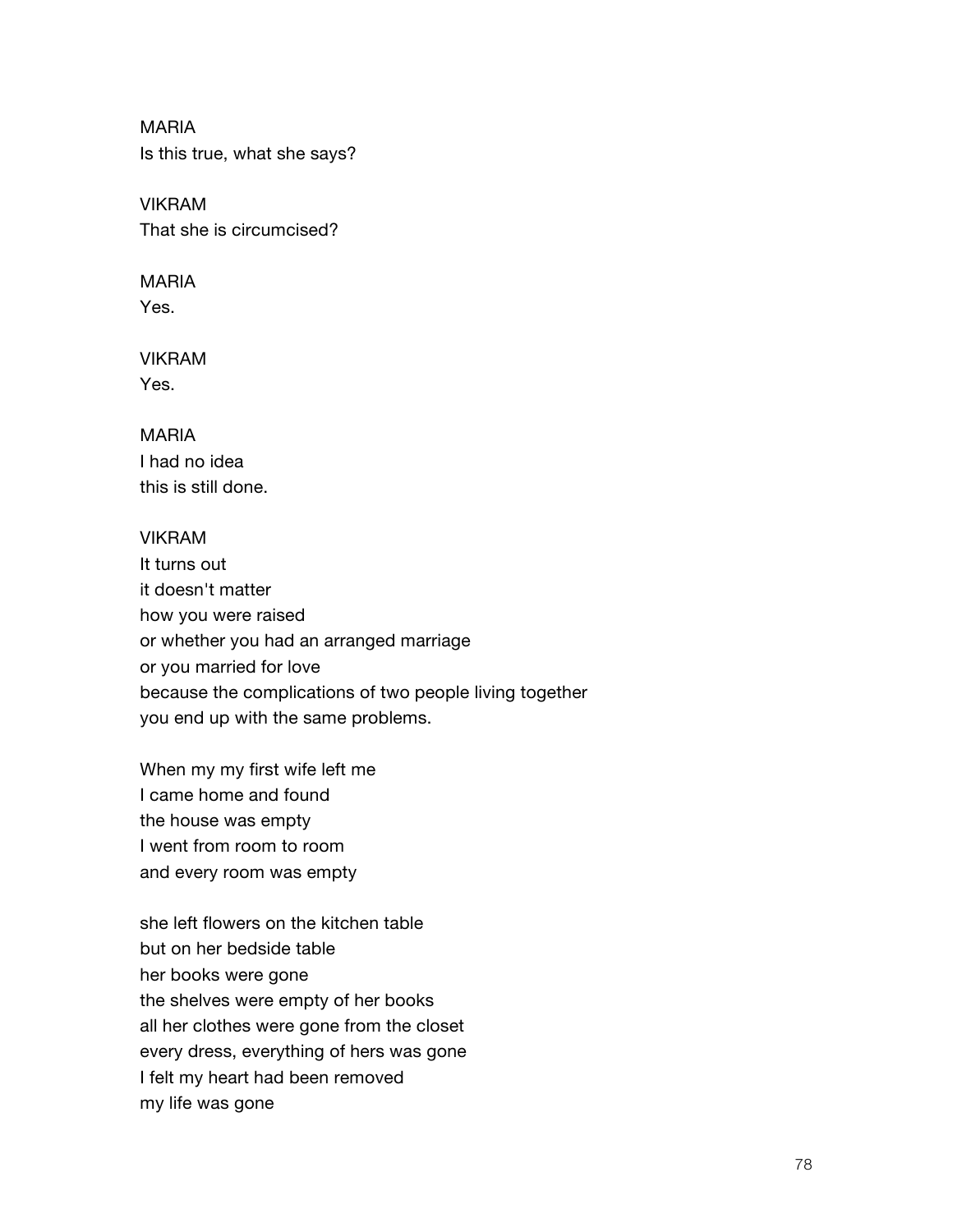FRANCOIS Well, we've all been there the bare floors

HEINER the empty walls

FRANCOIS Right.

[as this goes on,

clearly all those who are joining in the regrets of Vikram are feeling, with their own memories, their own sense of regret, bitterness, anger, melancholy, scorn, etc.]

FRANK and all her clothes

VIKRAM every dress

EDMUND all the hangers in the closet empty

FRANCOIS all the bottles and jars the lotions and other things in the bathroom

#### VIKRAM

everything was gone and I went to the phone and called her crying no sobbing like an abandoned woman how could you have done this oh god you must feel such hatred and such anger she was gone she was just gone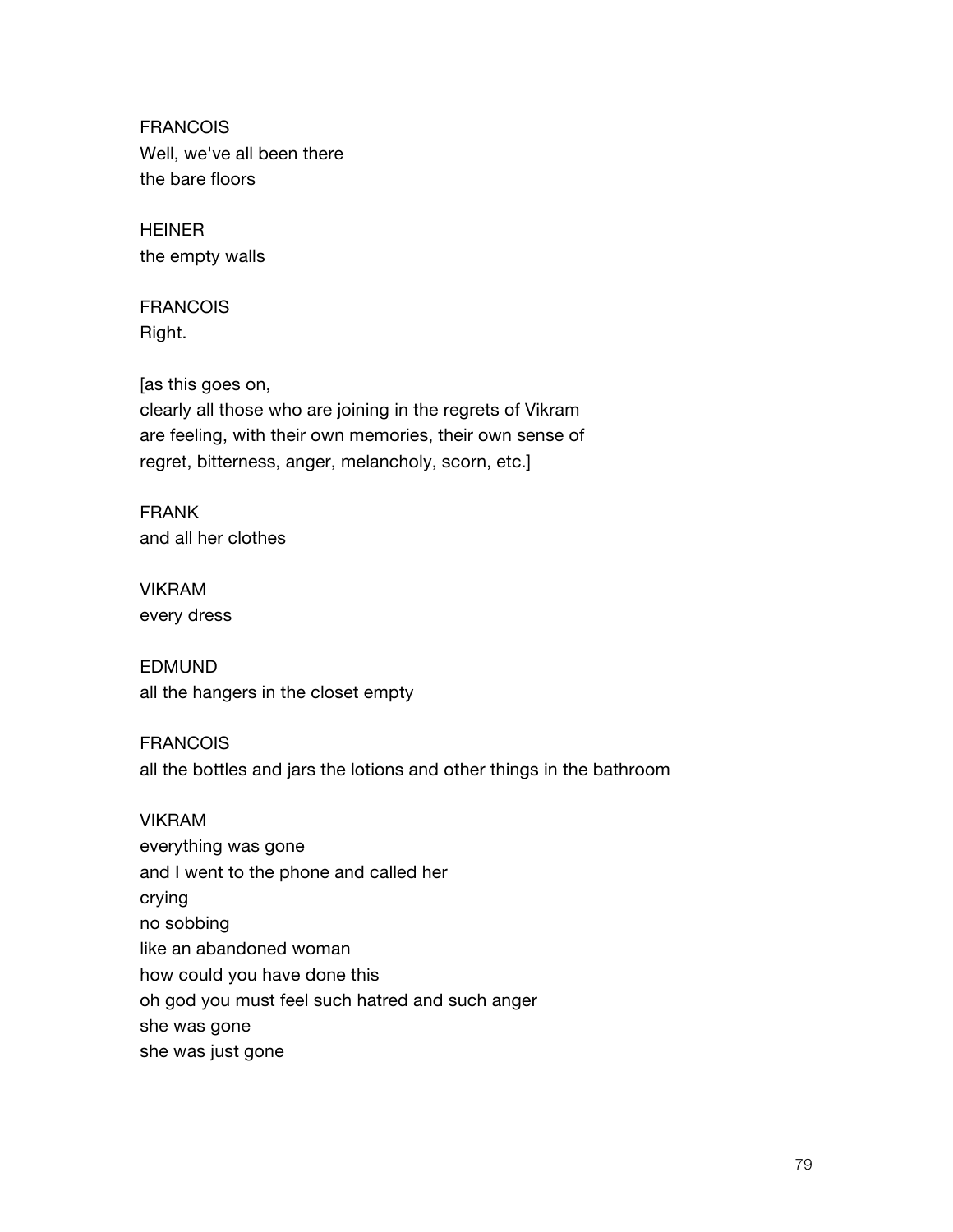ISAAC as though you were a dime a dozen

JULIAN it took your breath away

DIETER to see how it was he had felt about you all that time

[Meridee enters and watches the crowd from a distance with a growing sense of horror at human relationships.]

**HEINER** the absence keeping a distance

JULIAN not softening an edge of possibility

#### HEINER

keeping all doors firmly closed no hint of any future possibility no breath of hope no dinner, no late night coffee no date of any kind not even a phone call

JULIAN such indifference

HEINER such lack of any care

**WILLY** to turn from love to such coldness so suddenly suddenly having a torrent of water in the face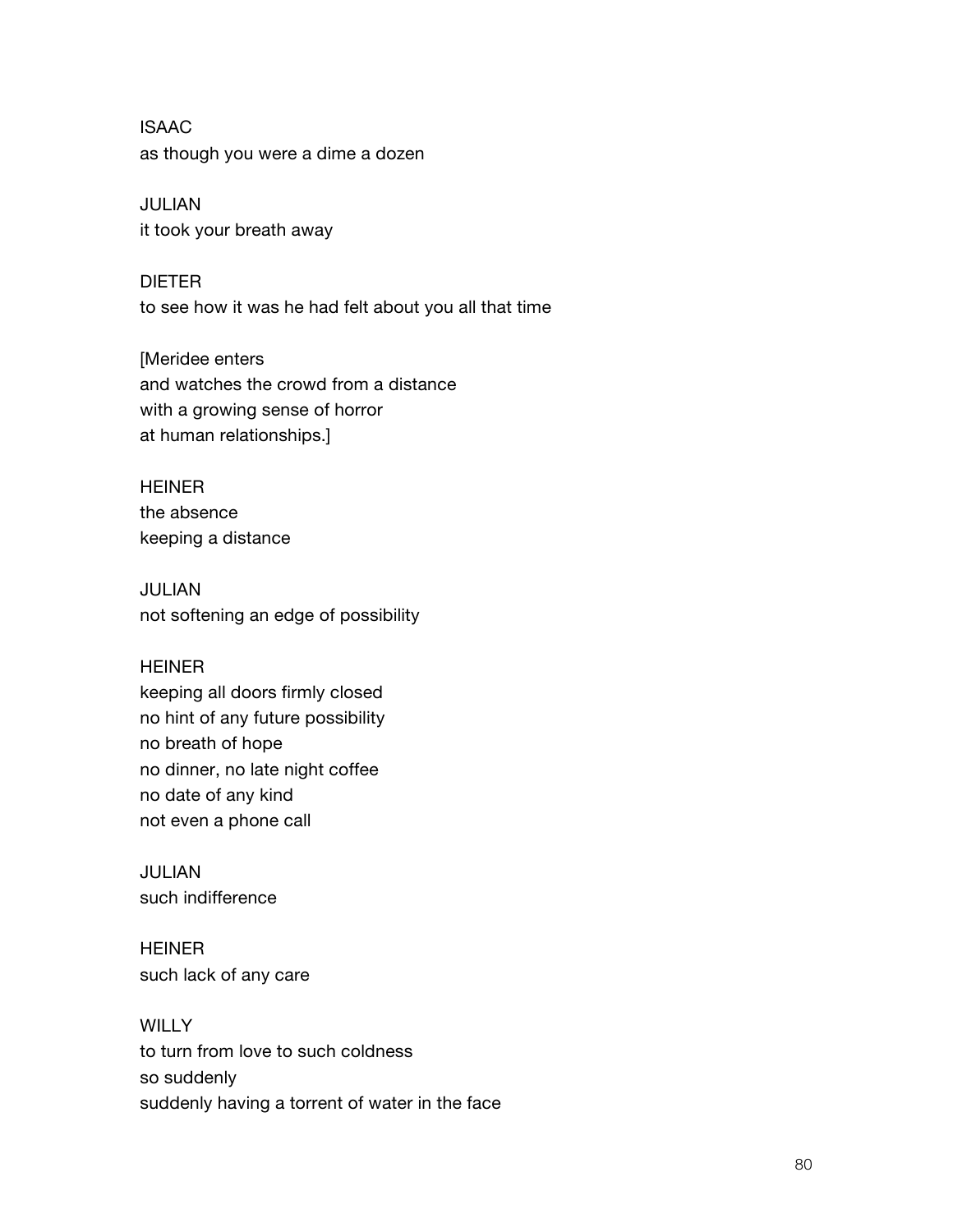as though the whole floor of the earth dropped from beneath my feet was no longer there and I fell an animal can't understand what's happened all of a sudden when the forest floor just disappears from beneath his feet he flails and falls through space

VIKRAM Sometimes you think, oh, men's lives.

FATHER THANE Right.

MARIA But then you think: well, I mean: women's lives, too.

JULIAN And then what happens when this is the way that people have grown up.

A friend of mine was in a friend's apartment when their little boy cried out in the next room, No Mamma, No! And then they heard a thud, and the boy was silent. They ran into the room and saw the woman Rachel standing over her son, with a lead pipe in her hand. The boy lay there in a pool of blood, his head split open. Rachel said: They won't get him now. And then, before anyone could do anything, she ran to the window and threw herself out.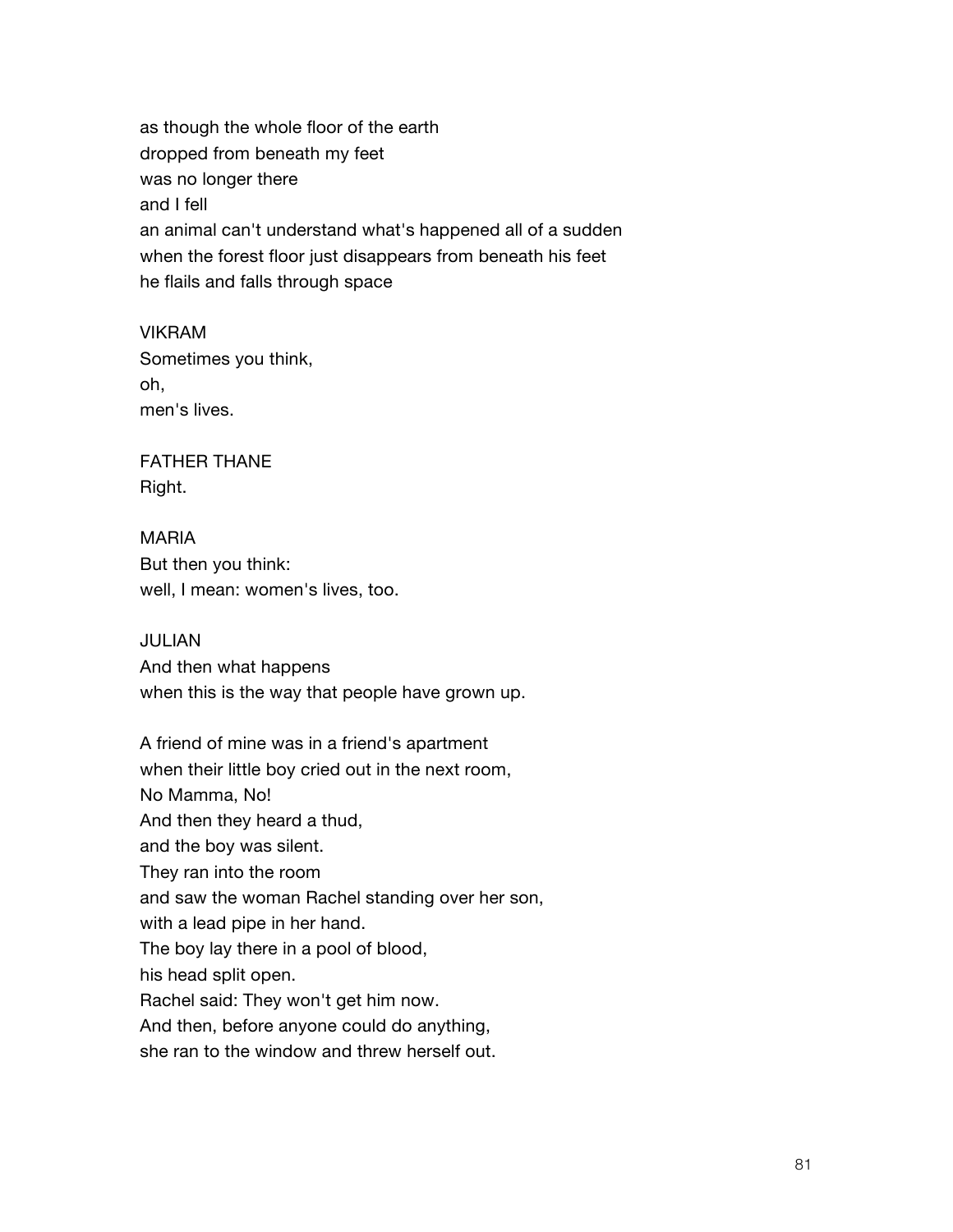#### **HEINER**

Yes, well, then: What I'm told is during the fighting sometimes they took the babies by the feet, and swung them around and smashed their heads against the side of the truck, or against a wall. As for the mothers, they couldn't even cry.

#### JULIAN

What I heard a woman was holding a baby in her arms, begging that she be shot first and that the baby be spared. There was a crowd on the other side of the fence, raising their hands to take the baby if it should be passed over to them. The woman was about to hand the baby to the crowd, when the soldier took it from her, shot her twice, and then took the baby in his hands and tore it as you would tear a rag.

[Everyone now is holding their heads in their hands.

Djamila returns, addressing Vikram.]

#### DJAMILA

Probably you think, wouldn't it be convenient if I would just leave and not embarass you in front of Meridee's family? But, no, Vikram, I will not be insulted. I will not be humiliated. I am a person who needs to be accepted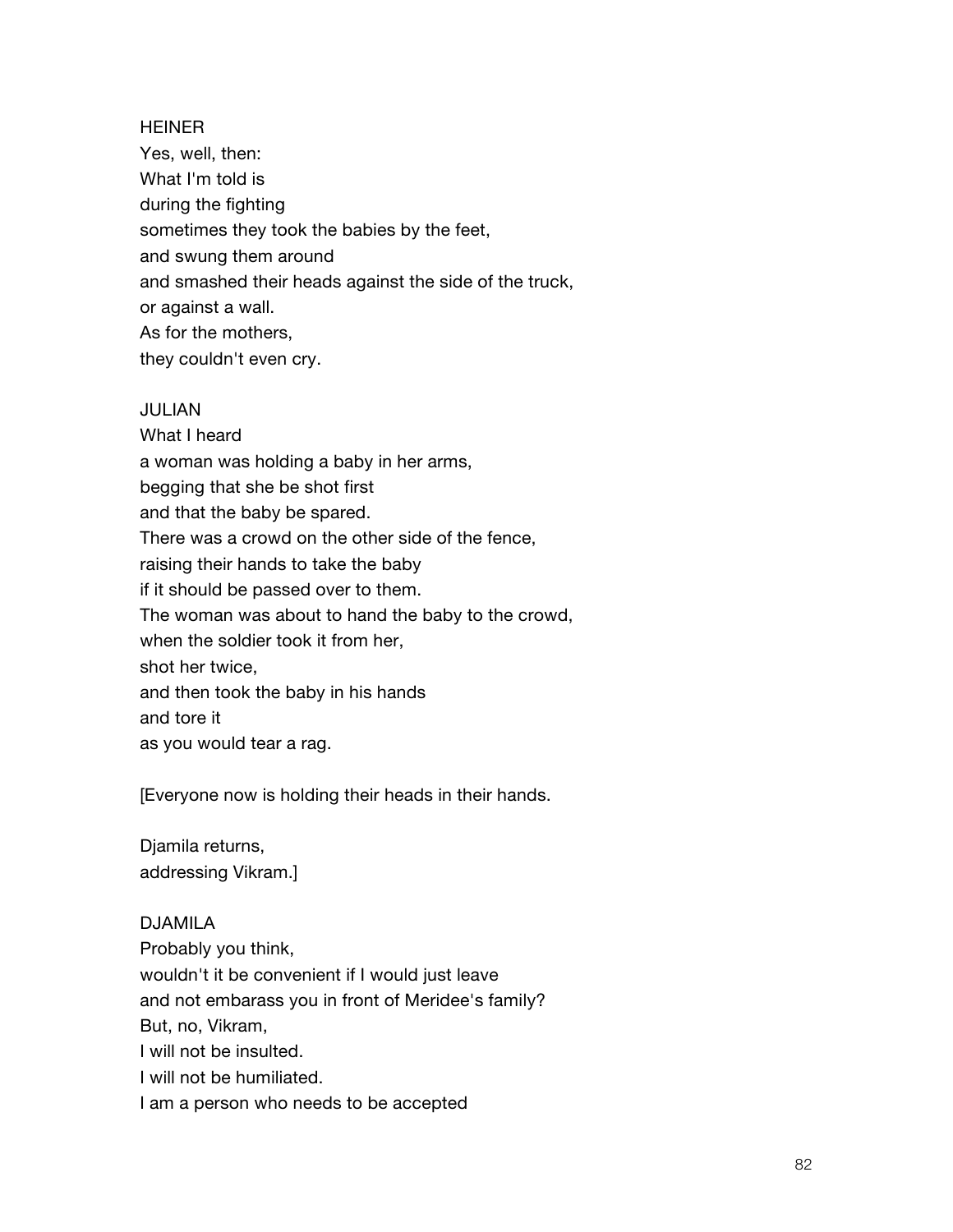and loved like anyone else for exactly who I am.

VIKRAM Oh, Djamila, I do love you.

DJAMILA And accepted! Not, oh, yes, I love you but now, please would you become an entirely different person?

#### VIKRAM

Dja, you know I love you for exactly who you are.

#### MARIA

Although, let's be honest, woman to woman and now that we are to be members of the same family maybe he deserves a little bit of a break because, let's face it, what you said it was just a little embarassing.

#### DJAMILA

Oh! Were you embarassed? Is that what you're saying?

**WILLY** Well, mother, sometimes you are embarassing to people.

DJAMILA Am I?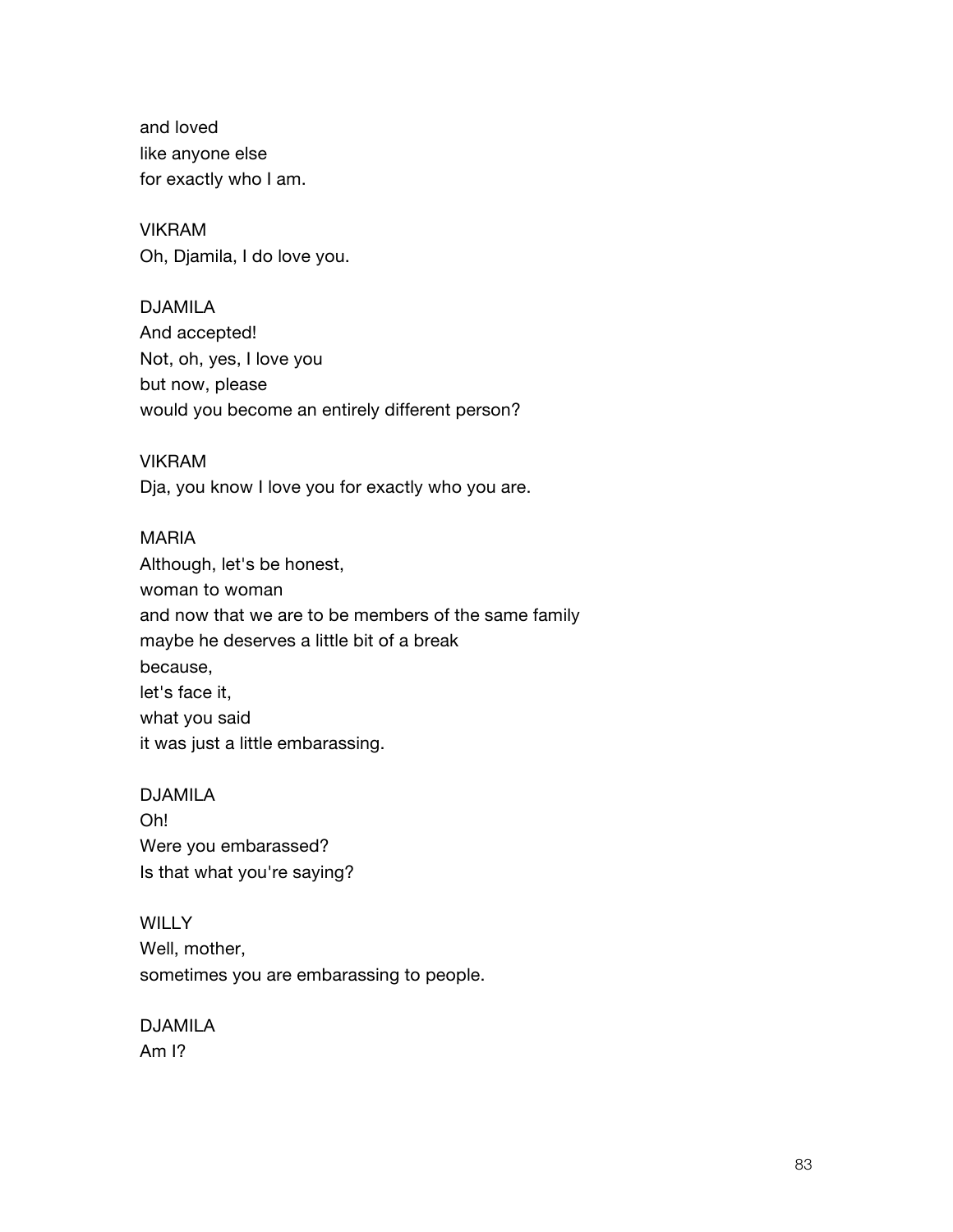VIKRAM Let's not be attacking your mother, Willy.

FRANCOIS Ah. Things are moving much too fast.

#### **WILLY**

No one would need to attack anyone if you ever stood up for yourself. Look who you've become! You've become a complete spineless amoeba.

#### EDMUND

I don't think it's ever useful to call anyone an amoeba.

DJAMILA

And who are you to attack my son?

#### FRANK

And who are you to attack Edmund? To be honest, from the moment you arrived have there been any niceties of any sort? Has anyone said anything nice to Maria about what a wonderful job she has done arranging the wedding?

[Willy throws a ball of mud at Frank. Frank looks down at his chest where the mudball nailed him.]

FRANK What is this? What is this?

**WILLY** It is a mudball. If you want to sling mud I will sling mud!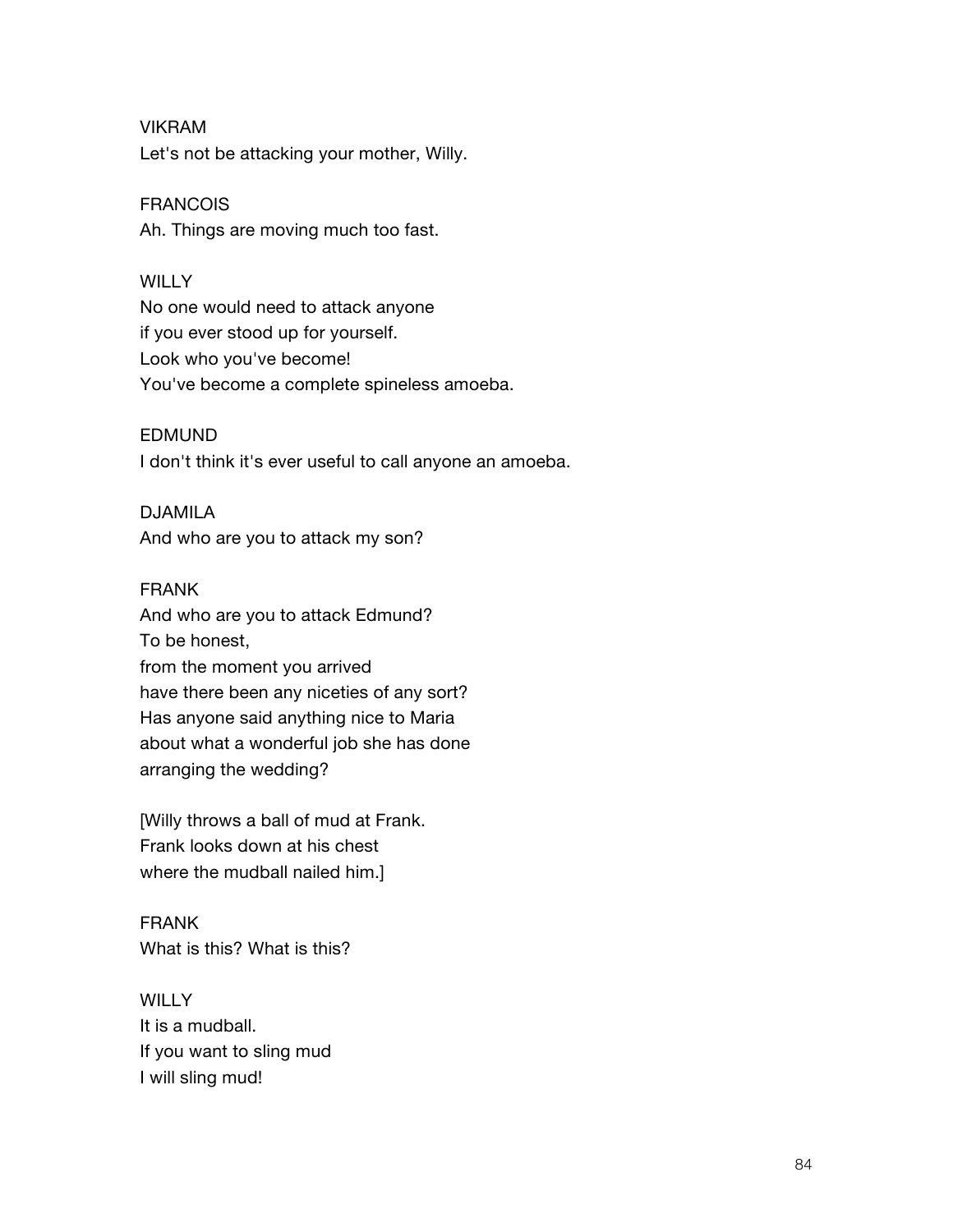[A moment's silence. Then Edmund reaches down into the mud pit, picks up a fistful of mud and throws it at Willy.]

MARIA Edmund!

EDMUND What does he think? That he can just throw mud at someone all he wants?

[Vikram throws a fistful of mud at Edmund.]

EDMUND Are you throwing mud at me?

VIKRAM Yes, I am! I am throwing mud and throwing mud and I will throw mud all I want because I am throwing mud!!!!

[Frank mudballs Vikram.]

MARIA Frank!

FRANK If you throw mud you should know you are only throwing mud at yourself!!!!

VIKRAM I will mud you and mud you if you mud me I will mud you all over!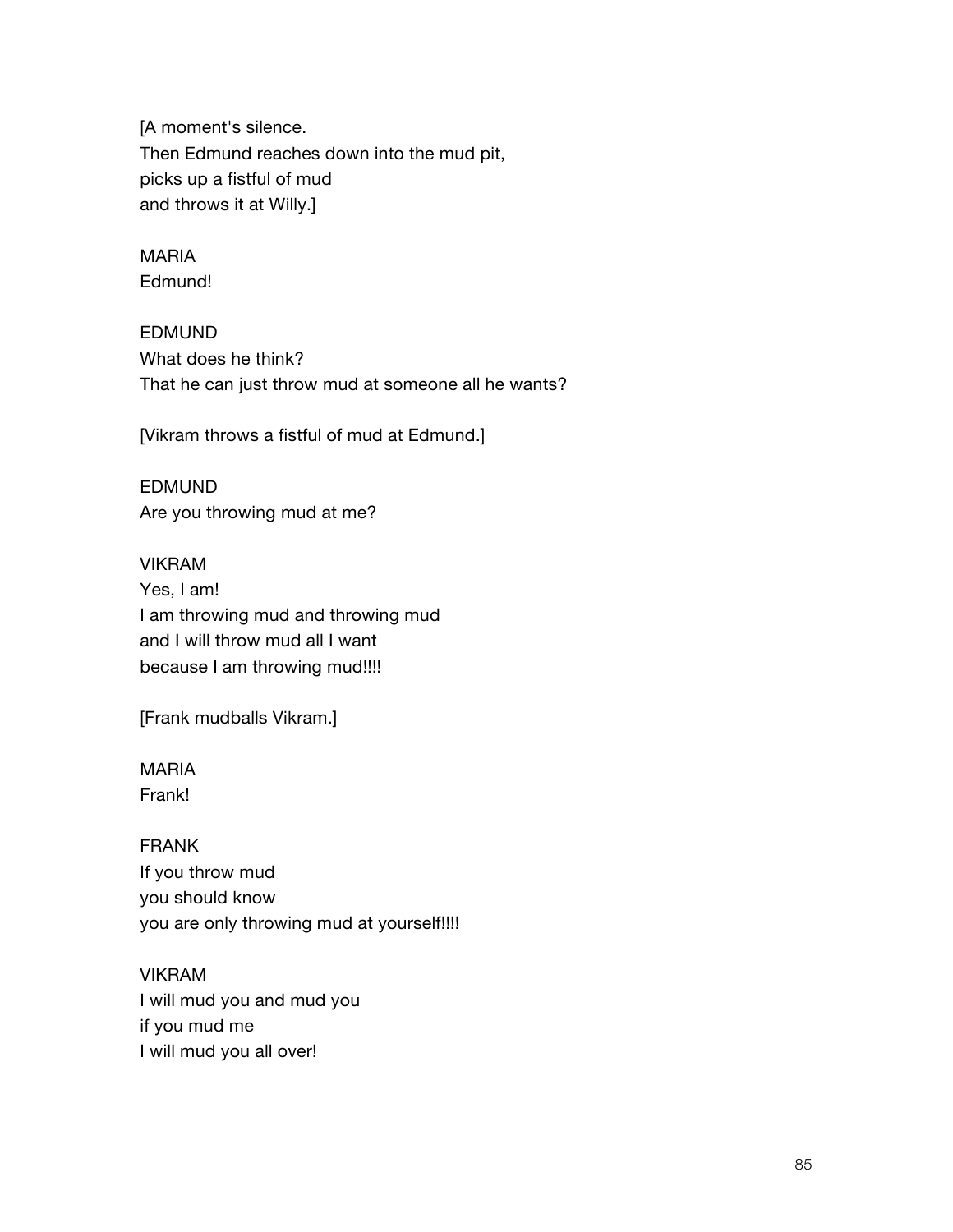[Djamila takes hold of Frank's shirt and drags him into the mudpit!

Music crashes in at full, deafening volume possibly Widor's Toccata from Organ Symphony Number 5.

Mud wrestling.

Frank and Djamila grapple in the mudpit.

Willy drags Edmund into the mudpit.

Maria drags Vikram into the pit.

Does Ariel run in from one side, turn and turn, and run out the other side?

Francois jumps in to gang up on Vikram.

Various people are yelling things as this goes on.

And then suddenly someone cries out!]

MARIA Wait! Stop!

[the music stops at once]

Stop! Help! I'm sinking! This is quicksand!

**FRANCOIS** Quicksand!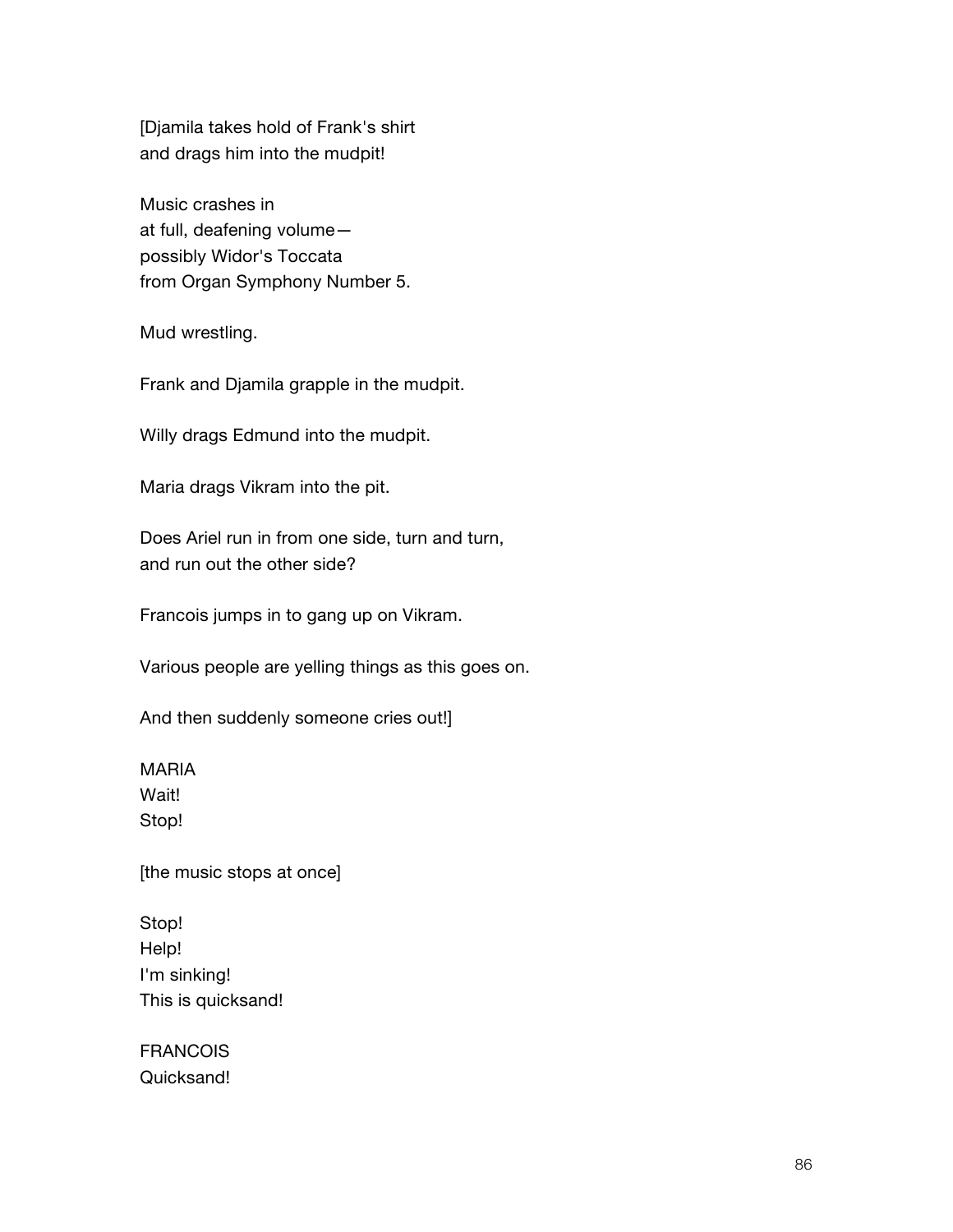EDMUND Quicksand! Help!

[everyone begins to help everyone else pulling those in the middle toward the edge of the pit]

**FRANCOIS** Take my hand!

DJAMILA I'm sinking!

# VIKRAM

I've got you! I've got you!

## EDMUND

Don't struggle, that's the thing! Relax! Go limp! Go limp!

## FRANK

No, no, no, it's not quicksand! This is not quicksand! This is mud!

## MARIA

Oh. Mud.

## EDMUND

Right. Mud.

[Meridee steps forward.]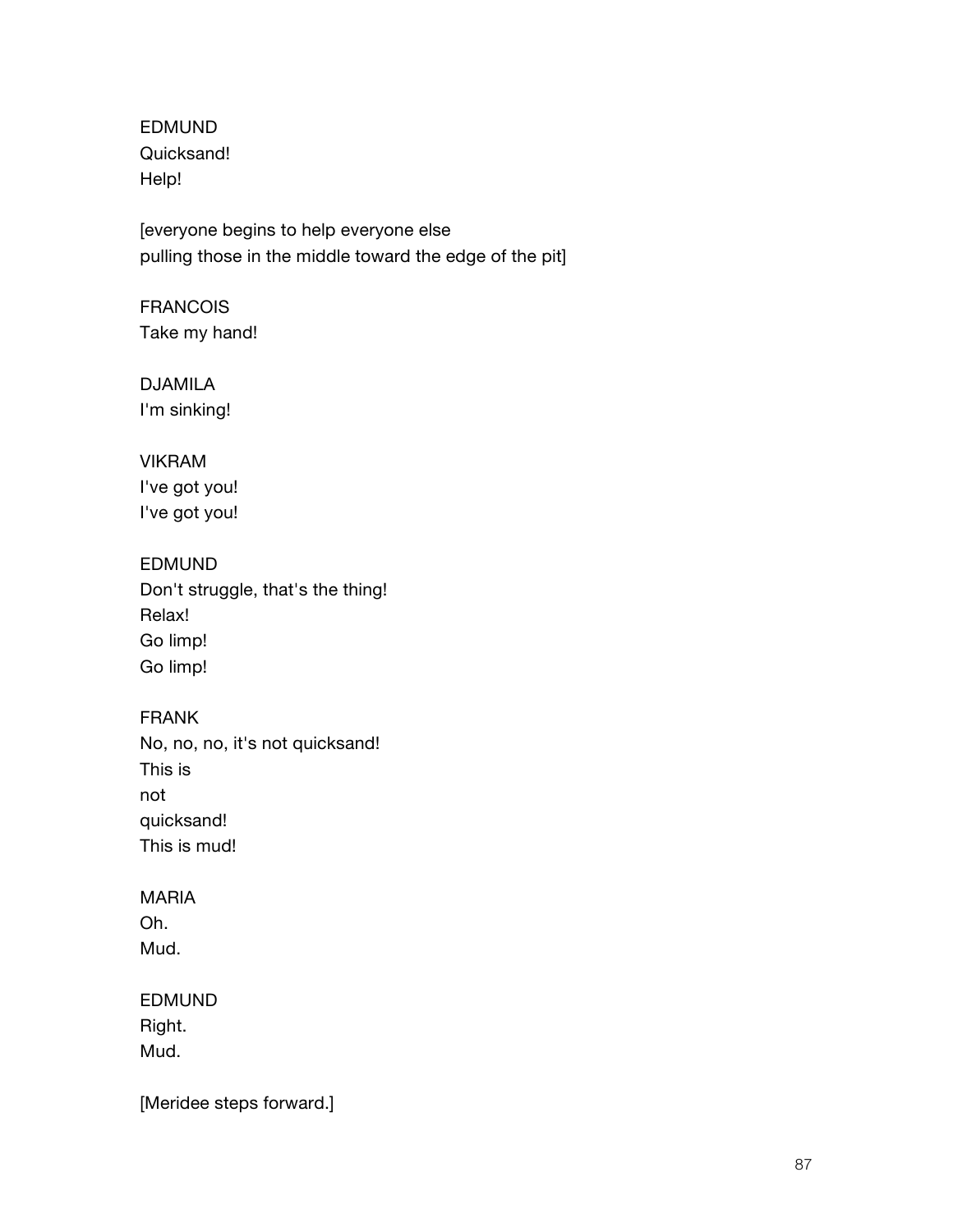MERIDEE So this is how married people talk? This is how it is to be married?

MARIA Oh, Meridee, darling! We thought we had lost you!

**MERIDEE** This is an absolute nightmare!

[Amadou enters.]

AMADOU Meridee!

MERIDEE Amadou!

#### AMADOU

I'm so sorry, Meridee, behaving the way I did, running off the way I did panicking that's what it was and I have no excuse it was just cowardly I guess I was just thinking the way I suppose all grooms do I was about to lose my freedom! and what was the point? it felt suddenly like lifelong prison! and I have so enjoyed being a free person answerable to no one but myself able to do just anything I want on the spur of the moment and I beg your forgiveness, Meridee, thank god I've found you before it's too late.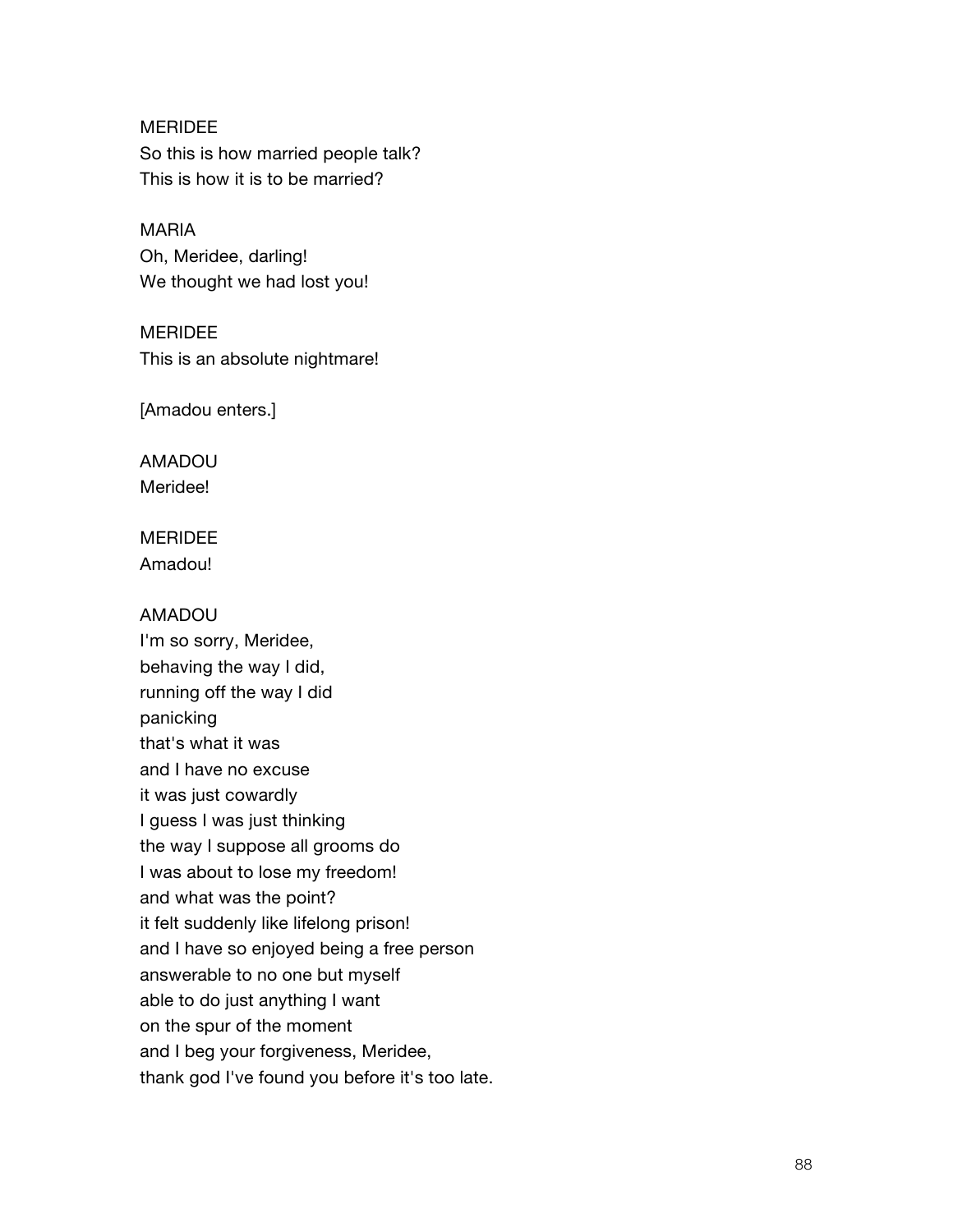MERIDEE I've looked for you everywhere. I've thought of course you were nervous and meeting my family for the first time it hasn't been easy for you, but the truth is, Amadou, it hasn't been easy for me either and now it is too late. I've had time to think about it, and I hate you. Because the way you can tell if someone loves you is they never let go of you never they just never let go of you that's how you can tell. And I just hate you. I hate you and I hate you and I hate you forever and I will never ever marry you!

[she turns and runs out]

AMADOU Meridee! No! No, Meridee!

FRANK What's happening?

MARIA Don't let her run away!

FRANCOIS She can't mean it.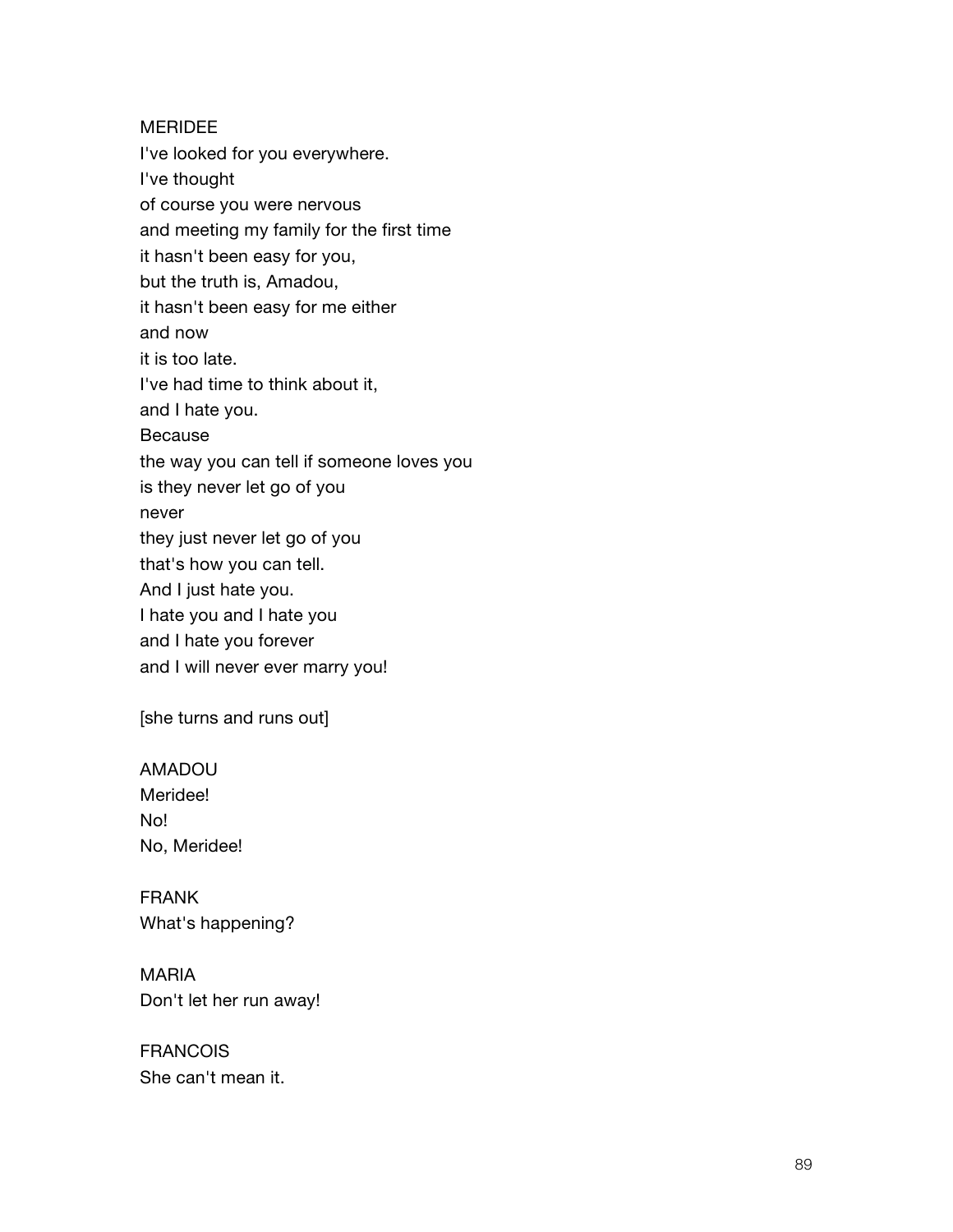HEINER I'll bring her back.

ALL [variously] We can catch her! Don't let her get away! I'll come with you! Come this way! Meridee! Meridee!

[Music at full volume, Wagner's Wedding March from Lohengrin: "Here Comes the Bride" as everyone dashes this way and that out into the woods after Meridee

leaving Amadou standing alone in the woods.

Does Ariel run in from one side and out the other?]

#### **Act II**

[Music. Brahms or Alessandro Marcello.

The coffin arrives. It is carried in by Bob and Karl. As they bring it in and put it down on the ground, Bob is talking.]

BOB

Oak,

cherry, poplar,

walnut,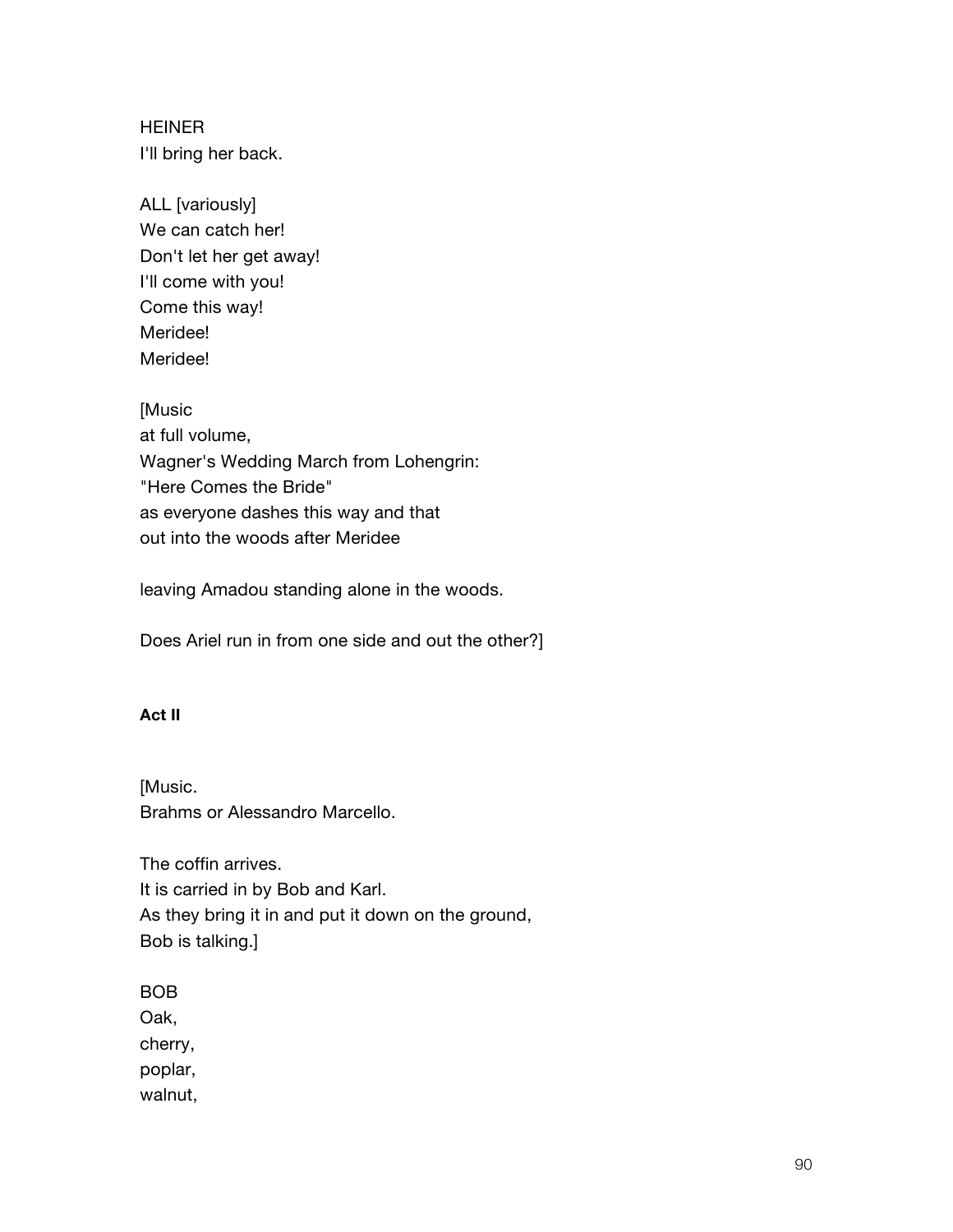and of course mahogany and maple the hardwoods you don't see a pine coffin so often these days too cheap too cheap not a big enough profit margin for the undertaker although, when my time comes, I'll be wanting a plain pine box for the simple fact they disintegrate faster than any other return your body to the earth where it belongs. The main thing you'll be wanting to avoid is your metal coffin because when you seal a body into a metal coffin you see it doesn't decompose the way it ought to because of the lack of oxygen. In a metal casket your body will just turn

to ooze.

## KARL

Ooze?

## BOB

Ooze.

That's not what I'll be wanting for myself.

#### KARL

No.

## BOB

96% of the human race

will fit in a casket six feet six inches long

two feet high, two feet wide.

The great equalizer.

Except for your unusually obese American

they will be needing one of your special-made Goliath caskets.

But your ordinarily obese person you can turn a little to the side.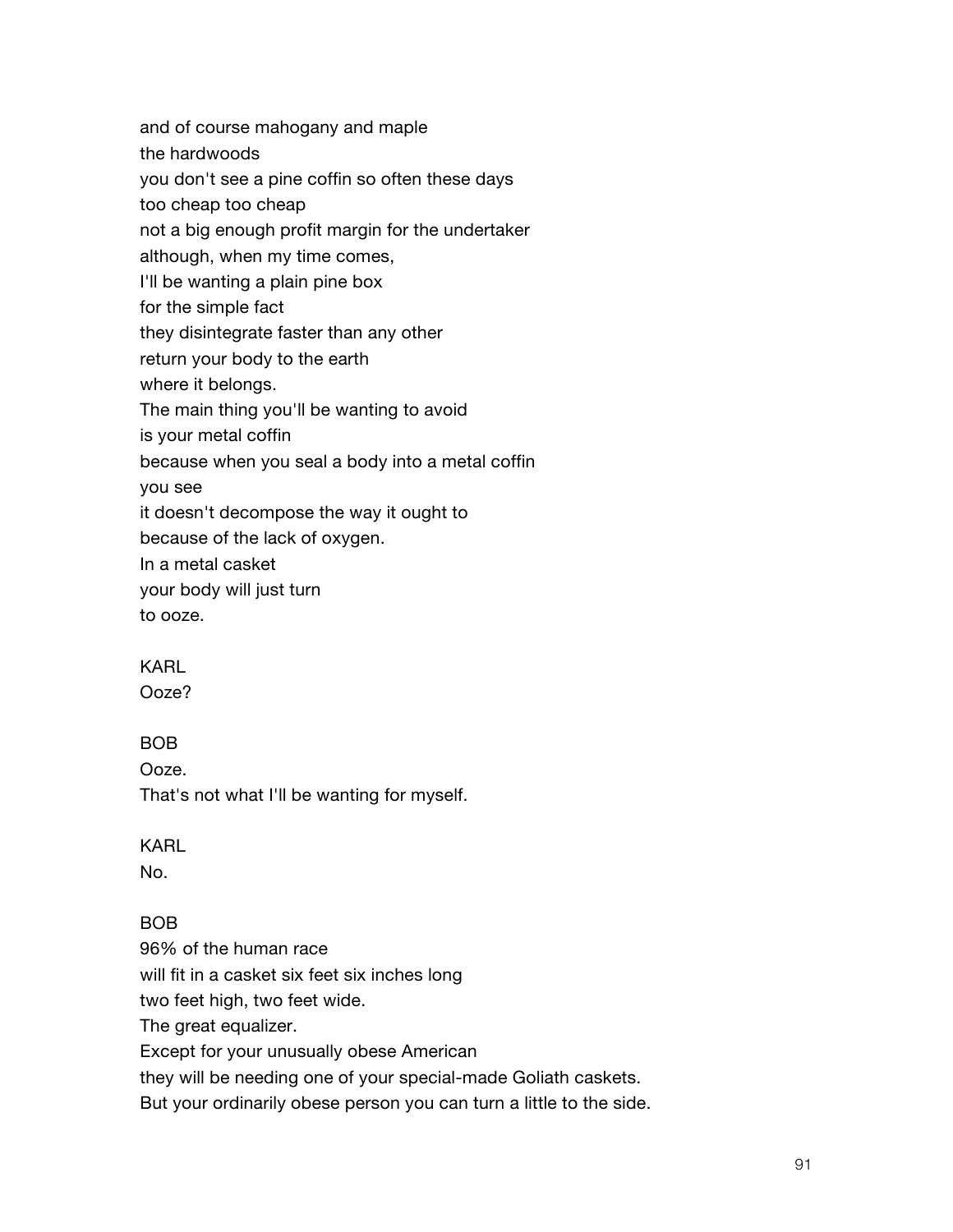The tall ones you can flex the knees, take off the shoes, or, if you need, remove the feet because, ordinarily, they don't show.

#### KARL

There's a lot to learn. Most people think your common gravedigger is a nincompoop.

#### BOB

Yes, they do, but experience is going to count, as it does in any profession and then there are the specialities of course. We made a casket for a fisherman that had an outboard motor on it.

KARL That's nice.

#### BOB

And then your parish churches will often use a "slip coffin" for burying their paupers. When you bring that style of coffin to the grave, you just sort of

tilt it up at one end

and the body will slip right out into the grave you can use a coffin over and over again this way,

[They have set the coffin down, and leaned their shovels against it, and now they sit on the coffin, mopping their brows.]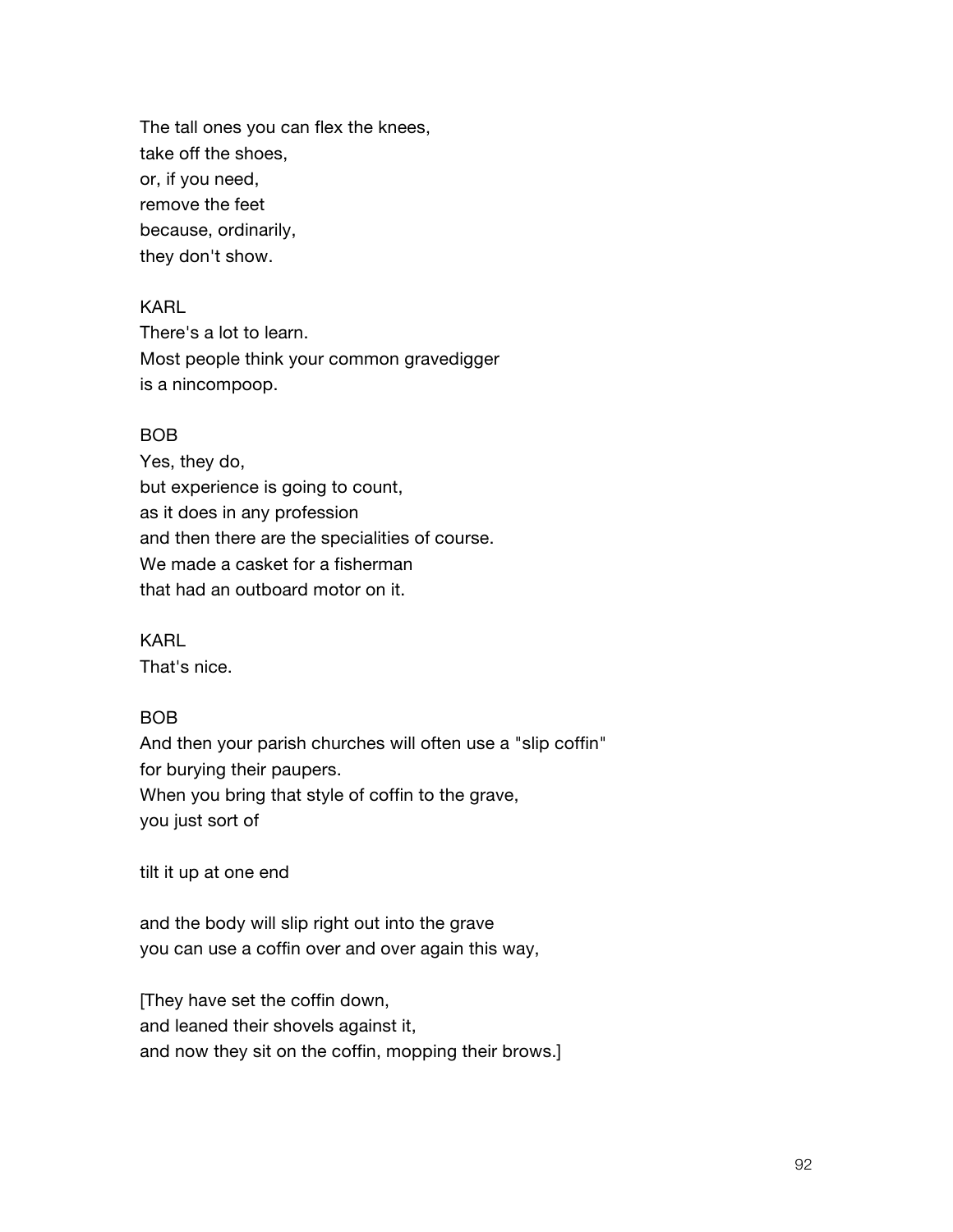but, of course, no matter who you are the worms will consume you in the end.

#### KARL

Will they?

## BOB

Oh, yes, they will. Indeed, if a body be left out in the woods after death your fleshflies and your blowflies will arrive within seconds attracted, it seems, by what is known as the universal death scent within an hour there will be maggots and the flies will lay thousands of eggs in a body's mouth, nose, and ears, and when they have finished feeding they will be replaced by beetles and then by spiders and mites and millipedes that will feed on the body itself or on the other insects that are feeding on the body.

#### KARL

I don't see why a person wants to be buried.

#### BOB

And yet they do.

KARL In spite of the risks.

#### BOB

A person loves the idea of forever. A thing that lasts. Eternity itself. Not like so much of life that comes and goes and you have to wonder: where did it go?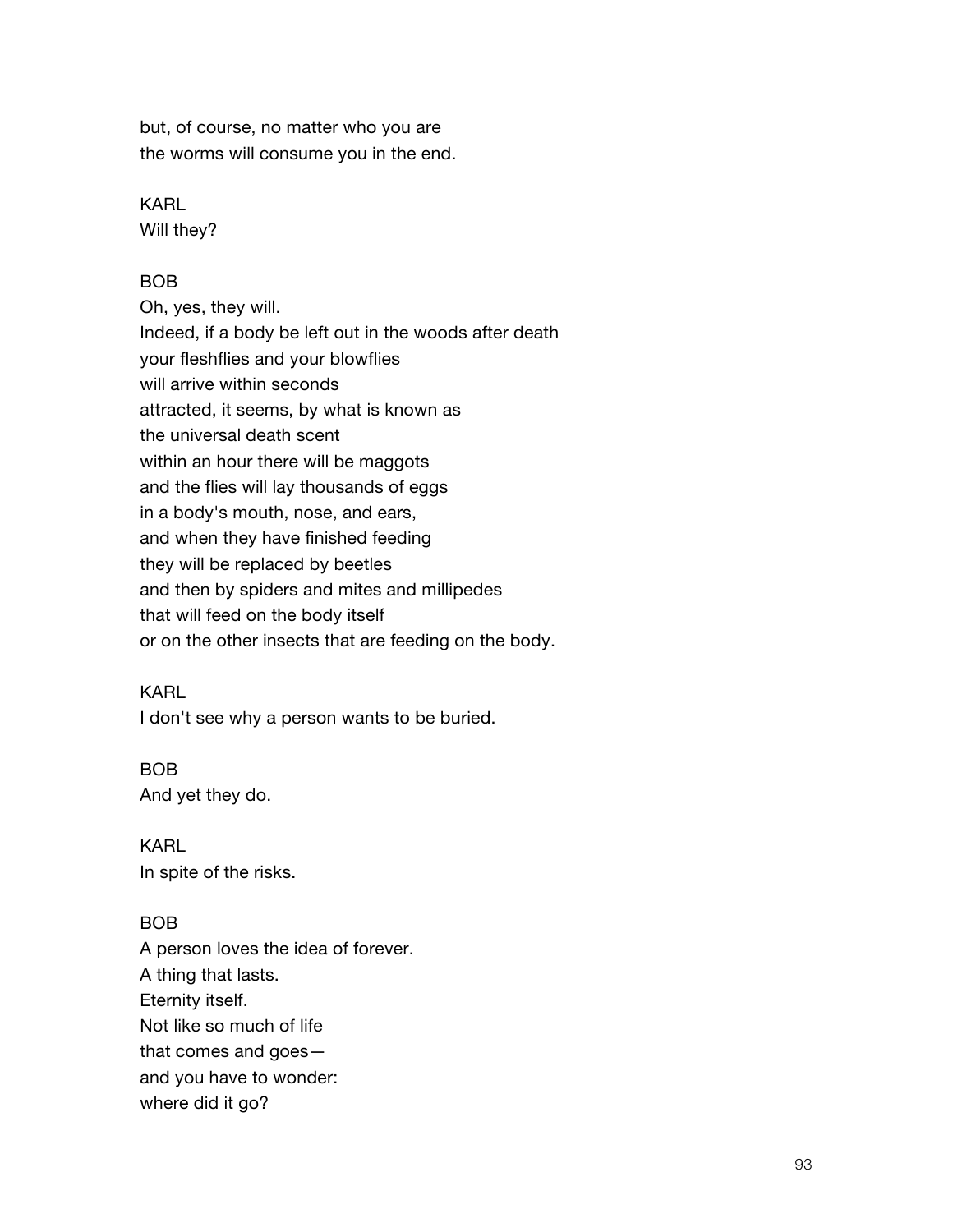Was I committed to anything? Did anything ever matter?

#### KARL

Still I'd rather not be buried. I don't see the point. And then, if you are buried, why make such a thing out of it with a crowd of people you never wanted to see while you were alive and have the priests and rabbis get up and say all sorts of things that no one believes any more so that you start out on your journey into eternity based on remarks you think are a total lie? No. No, I don't think so.

#### BOB

Many people seek an alternative these days although I must say, for myself, a good old fashioned burial is what I'll be wanting.

#### KARL

No, it's not for me. I don't think so. And then the whole idea of burial has taken such a hold on the culture that a person may be wondering: what are the chances of being buried by mistake? while I am still alive?

#### BOB

And we can only say: it happens.

#### KARL

There was that unhappy case of the young girl who died of diptheria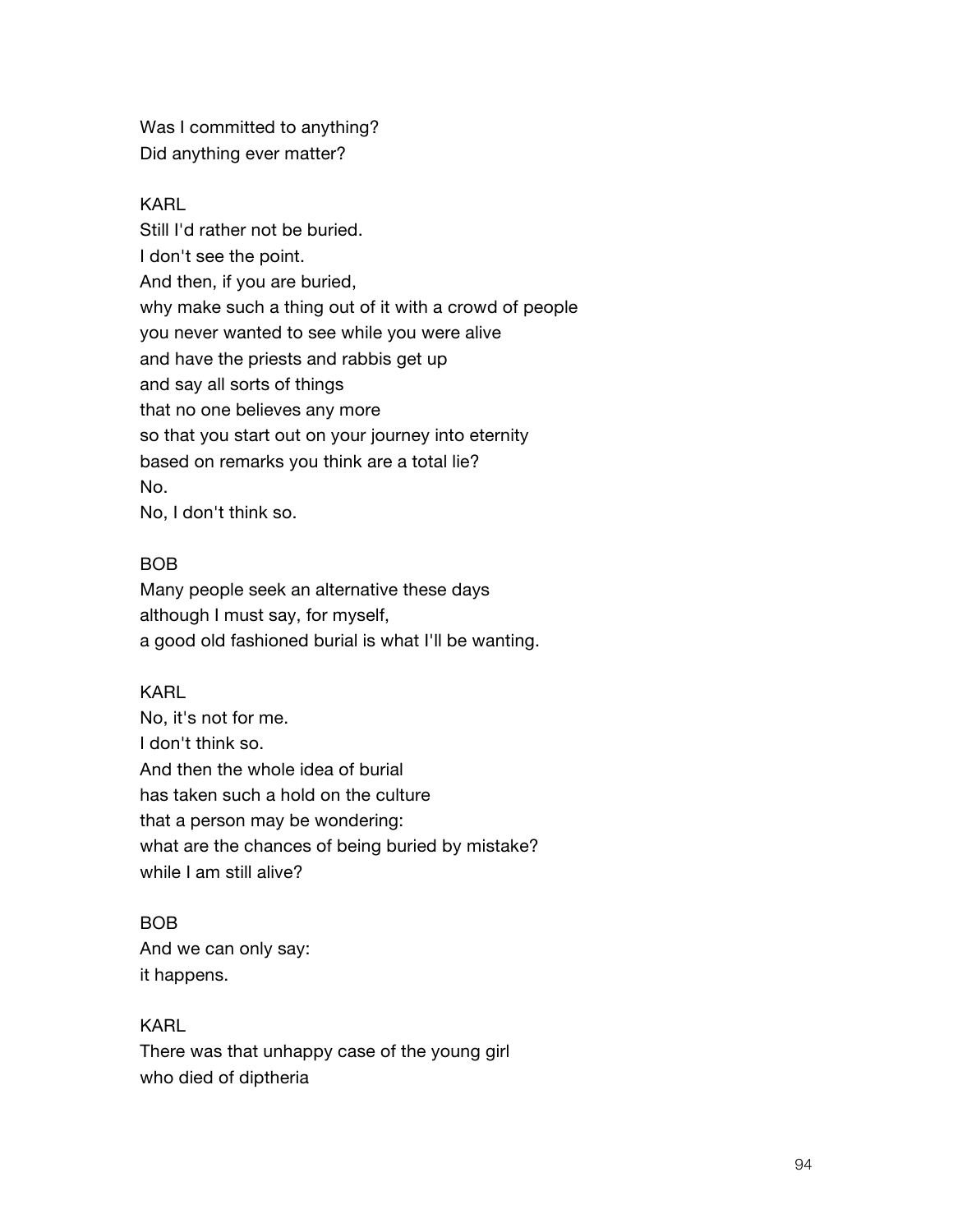and the family, fearing a spread of the disease, buried her quickly in the family mausoleum

#### BOB

and then several years later one of the family's sons was killed in the war

#### KARL

and they took his body to be placed in the mausoleum when the tomb was opened they found inside a tiny skeleton the size of that young girl huddled just by the door.

#### BOB

So of course, people will wonder: is it possible I will be an archaeological find one day? how safe are corpses?

KARL why are corpses stolen?

#### BOB

can a cadaver be ground up for tooth implants? how widespread is cannibalism?

#### KARL

how does my name get in the newspaper?

#### BOB

Sometimes people are consoled when they know that the departed stay with us longer usually than we think. Your unembalmed body will take ten to twelve years to turn to dust that is to say to decompose down to its little bony skeleton if it is buried without a coffin. A body in water will decompose four times faster and a body left out in the open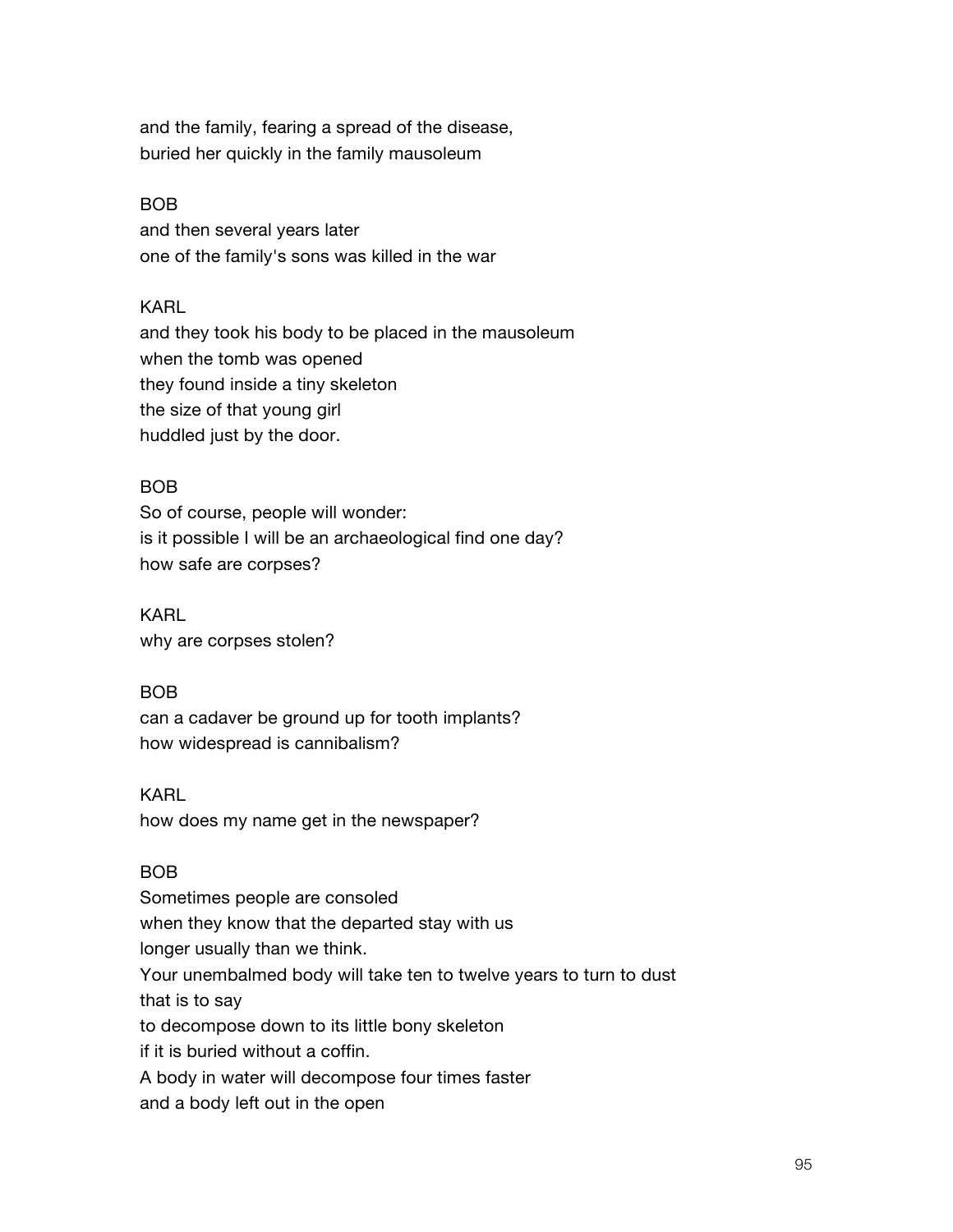will decompose eight times faster. But for a body buried in a coffin your bony skeleton may take from months to millenia to turn to dust. There are those who wonder what will my disposal do to the environment to the soil and to the air? What will happen if you cremate a person, say, who has a plutonium powered pacemaker? Will they release radioactivity into the environment? Why do dead bodies float? What will happen to a body adrift in space? Are bodies buried at sea eaten by the fish? How permanent are individual graves? Can a corpse be held accountable for unpaid debts? If I change my mind, can I be buried after I have been frozen? Can only part of me be buried? Who is entitled to a parade? What is meant by the phrase "stripping the flesh?" What is necrophilia? How do you shrink a head? What is meant by death?

What can we do about it?

[long silence while we consider this]

FATHER THANE [entering, clutching his prayer book] I beg your pardon. I'm told there's been a death?

[and then he is immediately completely marginalized as the scene goes on.

Maria and Francois and Edmund and Isaac and Dieter all enter talking at the same time.]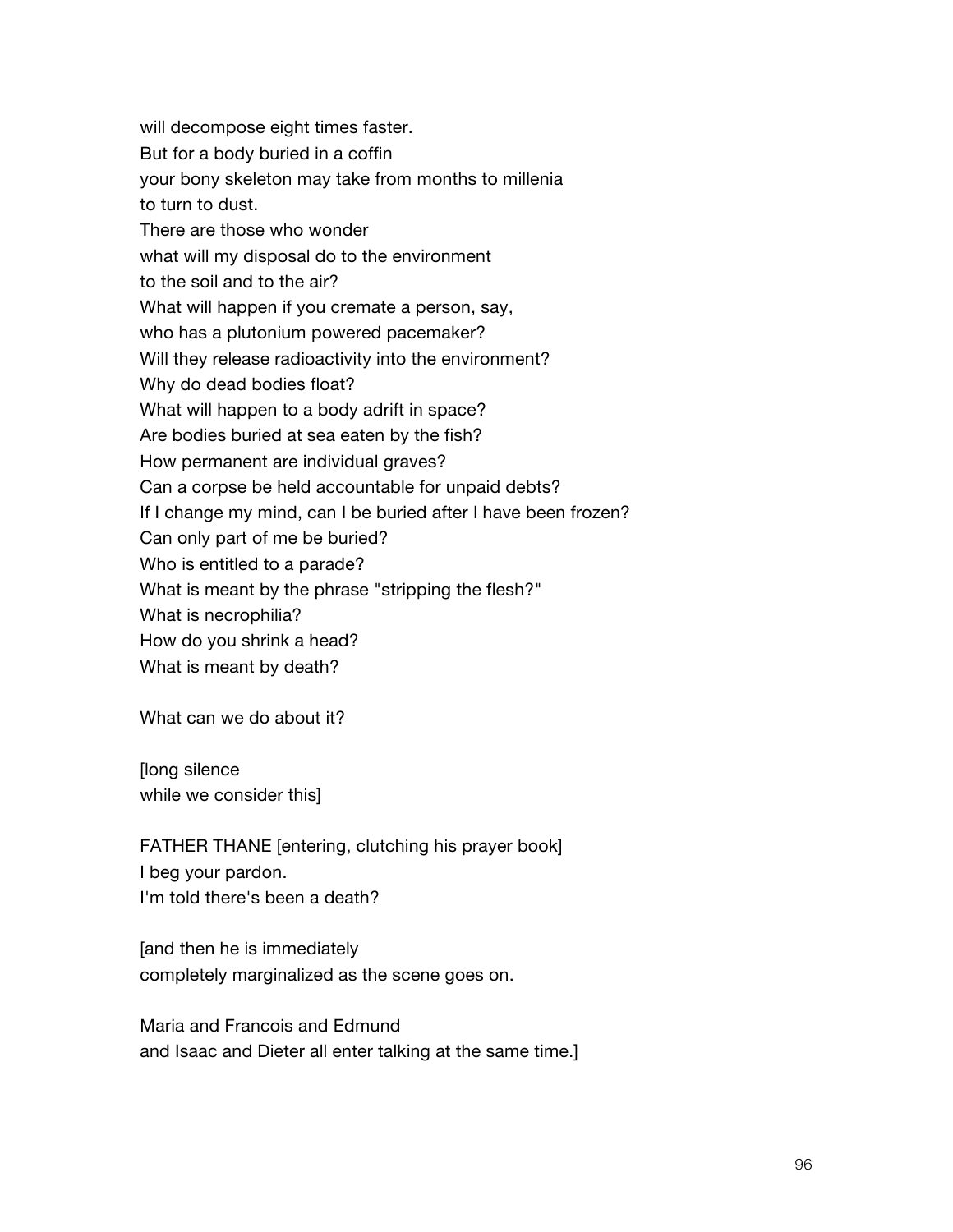MARIA If the whole family wants to get lost in the woods

#### FRANCOIS

She has no sense of direction this is her only problem

#### EDMUND

Like mother like son isn't this the way it always is

#### BOB

Oh, excuse me.

ISAAC I agree with you completely

#### DIETER

Let them find their own way back to civilization. MARIA the boy has no more sense than his mother

## BOB

Excuse me.

## FRANCOIS

if it weren't for the danger of the quicksand who would care?

## EDMUND

and now we should all get poison ivy looking for them?

## ISAAC

I agree with you completely

## DIETER

I don't see why they can't find their own way back.

## BOB

Excuse me.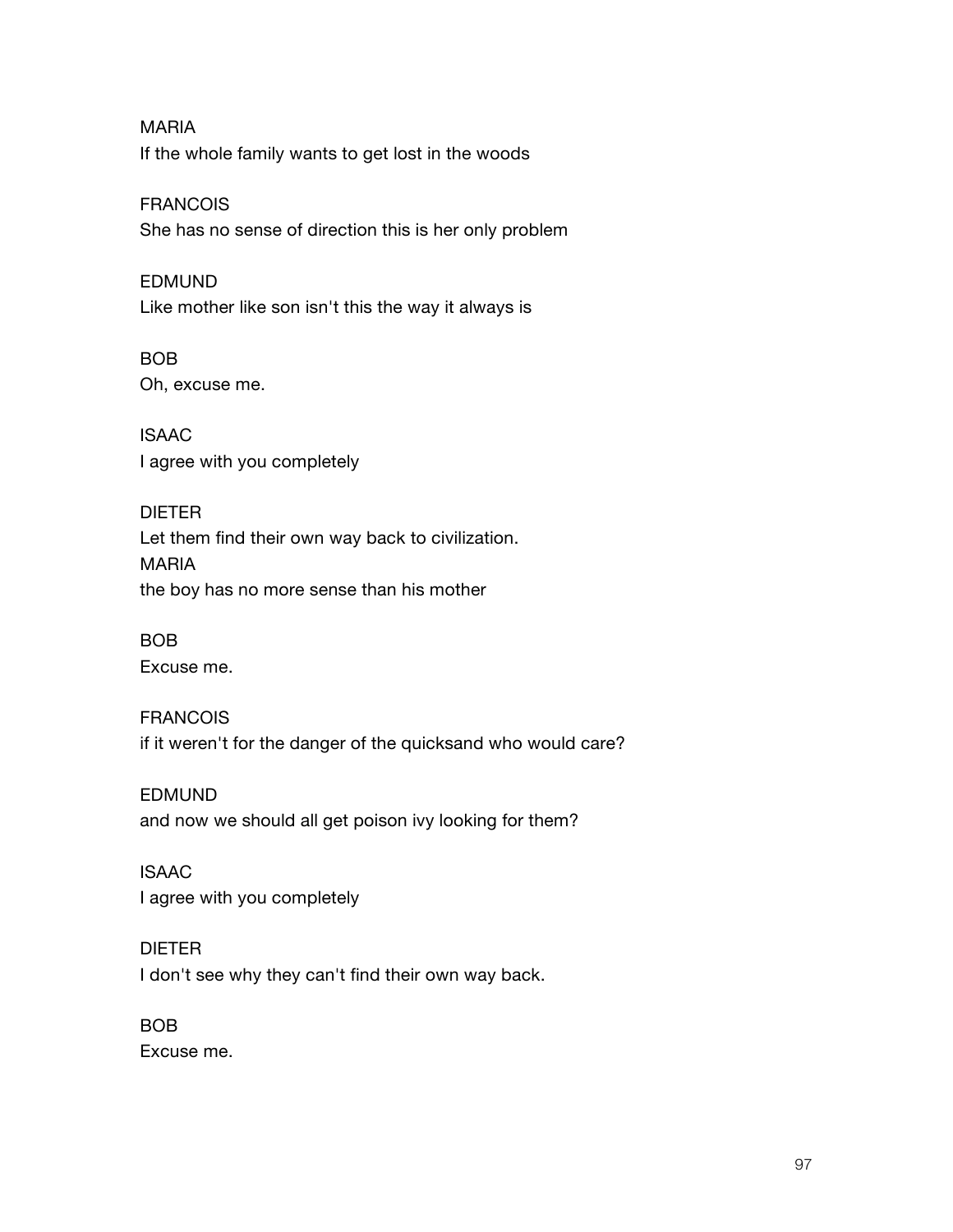#### **FRANCOIS**

Yes, excuse me. Just a moment. I think as far as we are concerned, we have done all that can be expected.

#### BOB

Beg your pardon, but we've brought the coffin.

FRANCOIS Coffin?

ISAAC Did we order a coffin?

DIETER I don't think so.

ISAAC I didn't.

BOB We were told to bring it here.

#### DIETER

I don't think anyone here ordered a coffin.

ISAAC No one here wants a coffin.

BOB Nonetheless, we were told to deliver it here.

EDMUND No one wants a coffin!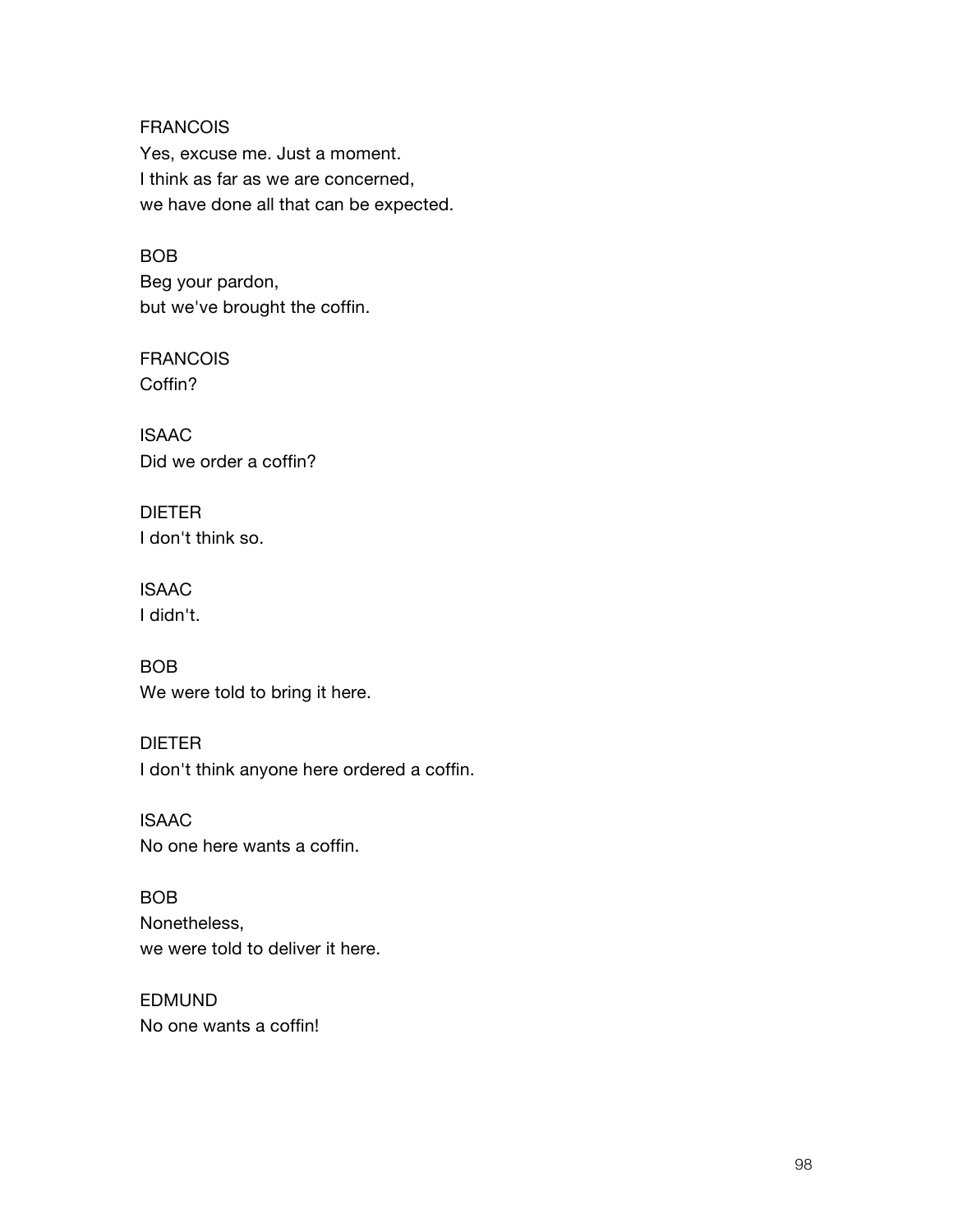#### BOB

You see, my friend and I we've carried this coffin all the way out here into the woods and I don't think we are in any frame of mind to carry it all the way back again through the woods. So we will be needing one of you to sign for the coffin.

## EDMUND

Sign for it?

## BOB

We'll be needing a signature on the delivery form. Possibly the next of kin?

FRANCOIS Next of kin? Is there a body in the coffin?

BOB Well, of course there's a body.

ISAAC What body? We're not expecting a body.

BOB It's not my body. I am simply delivering a body. And somebody will be accepting delivery.

## MARIA

Whose body is it?

BOB

Well, I wouldn't know. I suppose it must be on the delivery form here.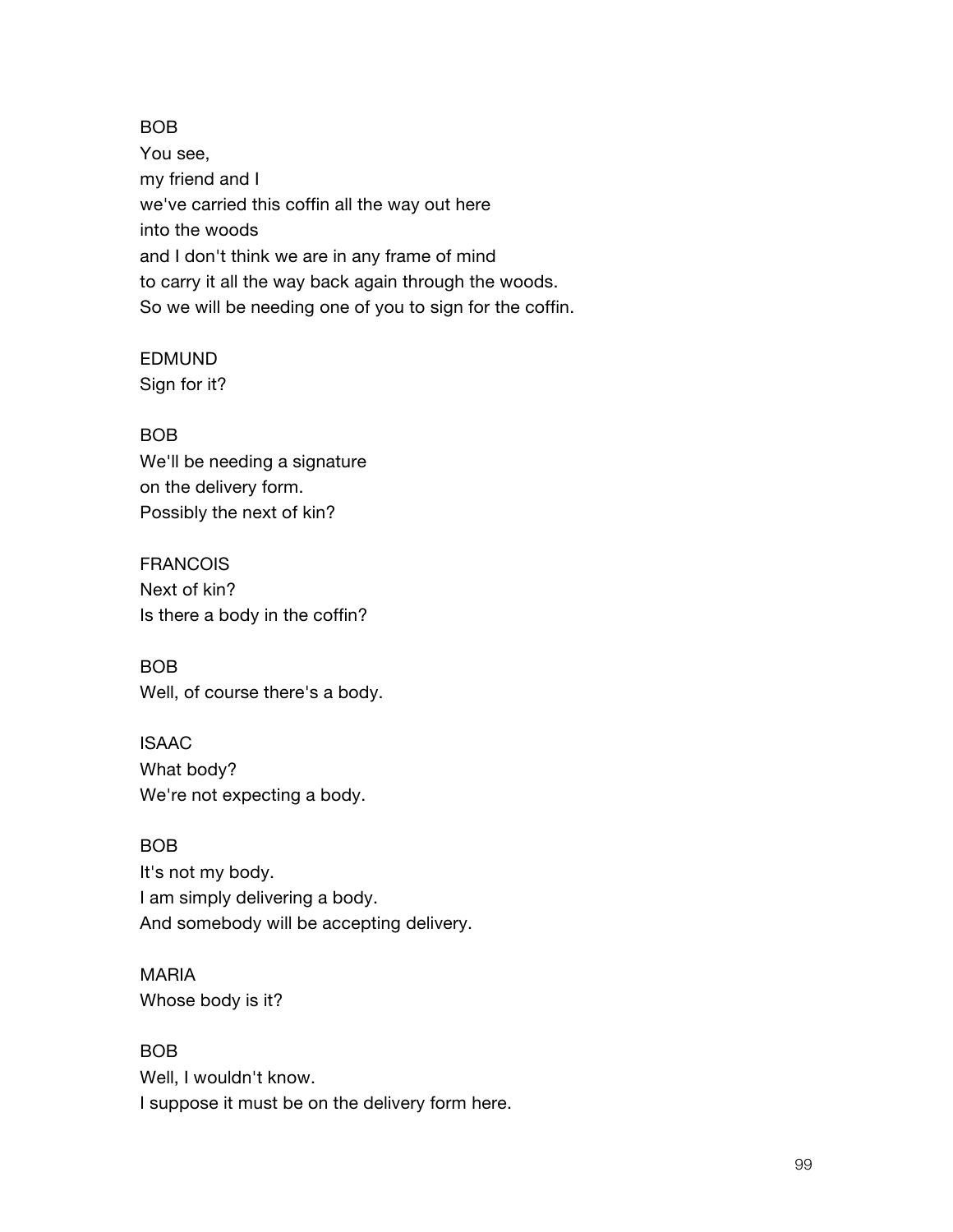[taking out a piece of paper]

Let me see, it would be Georgette Sedgwick.

MARIA

Georgette Sedgwick! What are you saying? That's Frank's mother! Are you certain you mean to say Georgette Sedgwick?

BOB [reading from the form] Georgette Sedgwick, that's what it says here.

#### MARIA

Oh, my god, Georgette! Georgette! She's dead? She's in the coffin?

FRANCOIS What happened?

BOB We don't know that.

# MARIA

Oh, my god!

## BOB

We were told she was on her way here and had a heart attack something of the sort. I'm not a doctor this is what we were told.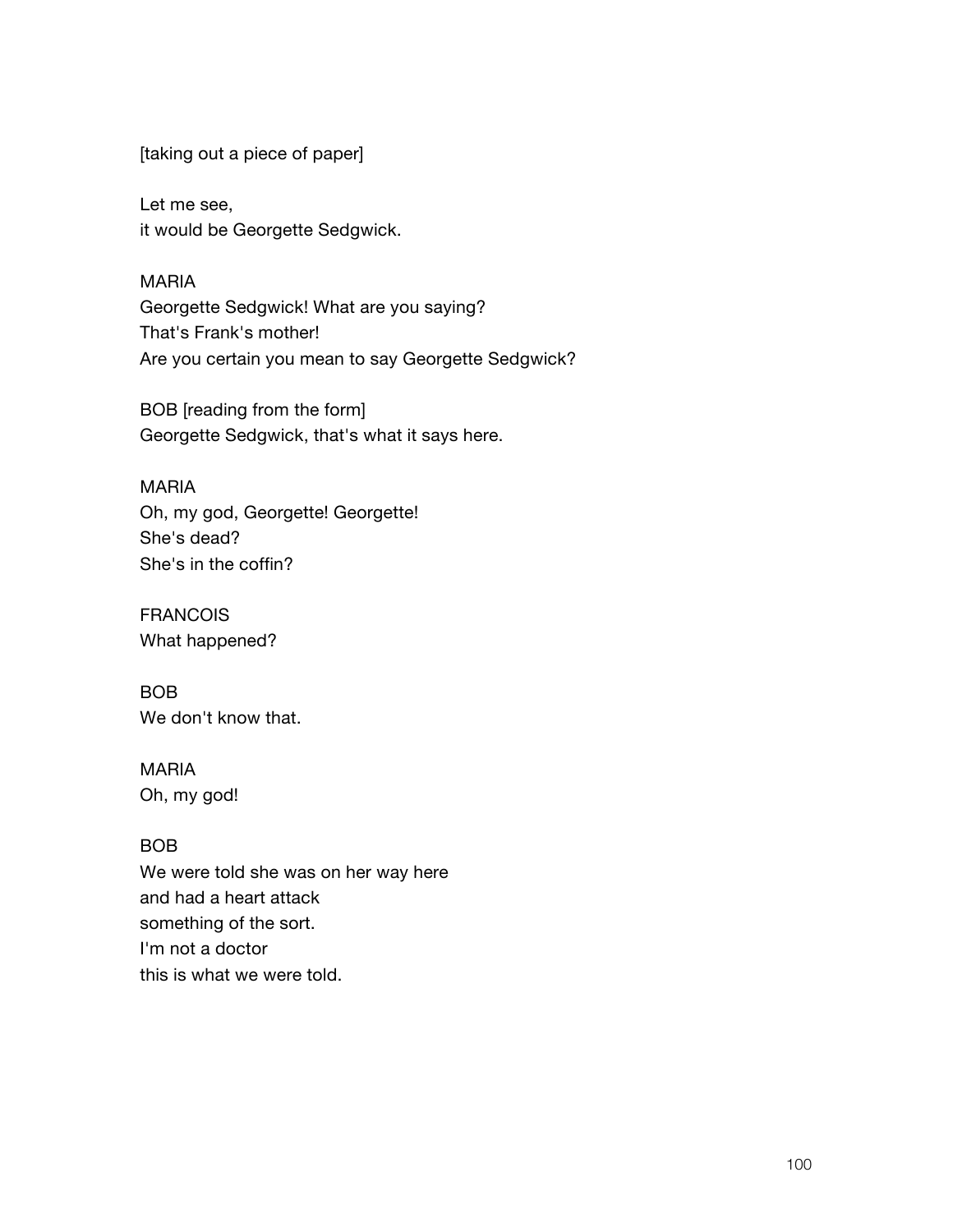KARL If you like I can conduct a service because I am a deacon of the church.

#### FATHER THANE Or, in fact, I might....

MARIA Oh, Georgette! She was coming to perform a wedding ceremony for my daughter and her fiance.

## BOB

I'm sorry.

## MARIA

She had some difficulties with her heart, yes, but, oh, no, no one thought she was going to die. She was much too young to die.

## BOB

These days.

ISAAC These days exactly.

## KARL Much too young to die.

## BOB

Where are the bride and groom, then?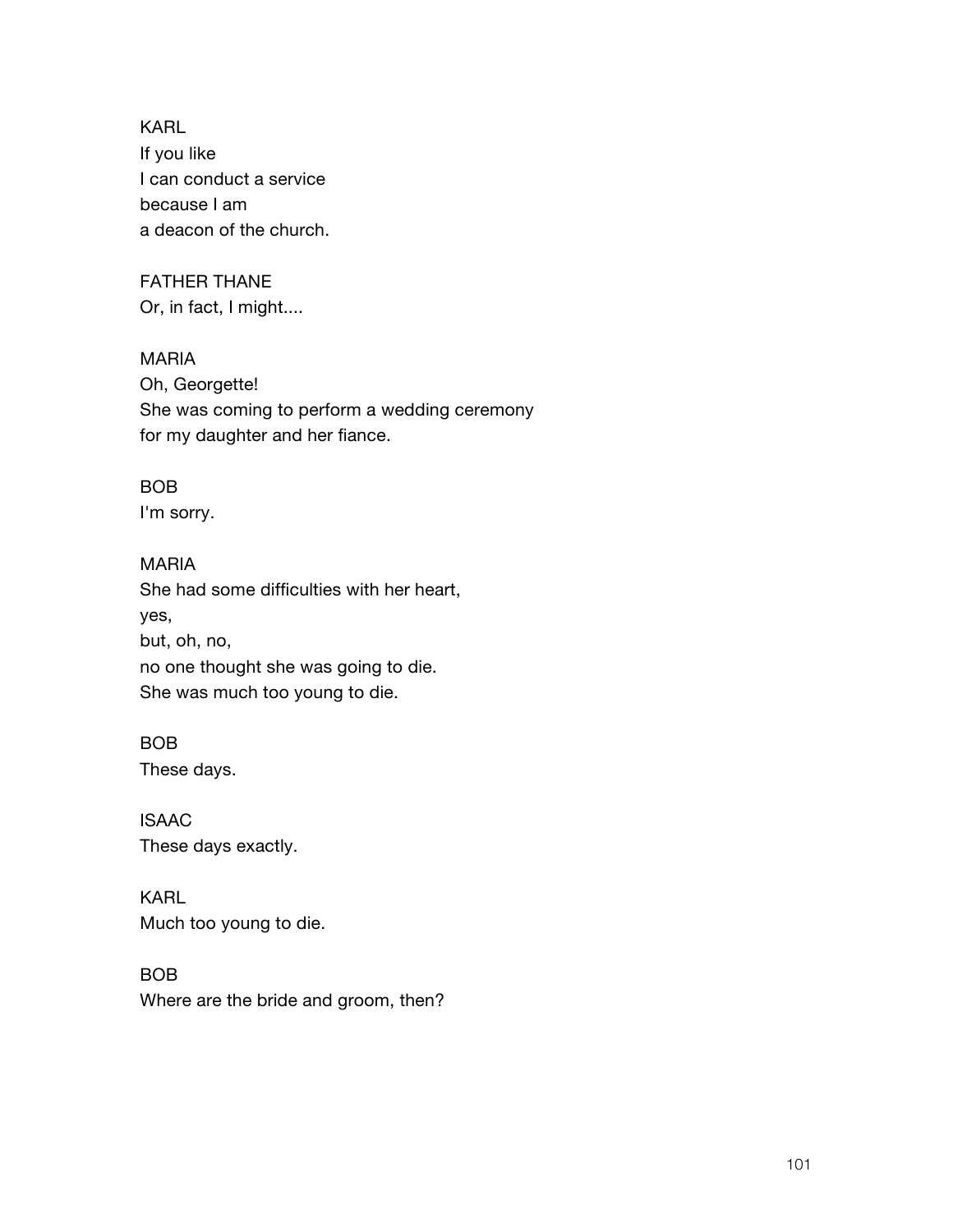#### MARIA

They've called the wedding off. O my god, what a disaster how this has all turned out.

[some of the others begin to enter Vikram, Willy, the young couples, everyone filters in one or two at a time]

VIKRAM What's happened?

MARIA Frank's mother, she's been delivered in a coffin!

**WILLY** A coffin?

VIKRAM I'm sorry.

MERIDEE Mother! What is it?

MARIA Oh, Meridee, my dear, your grandmother Georgette is dead.

MERIDEE Dead! How can she be dead?

JONATHAN How do you know she's dead?

EDMUND She was just delivered in this coffin.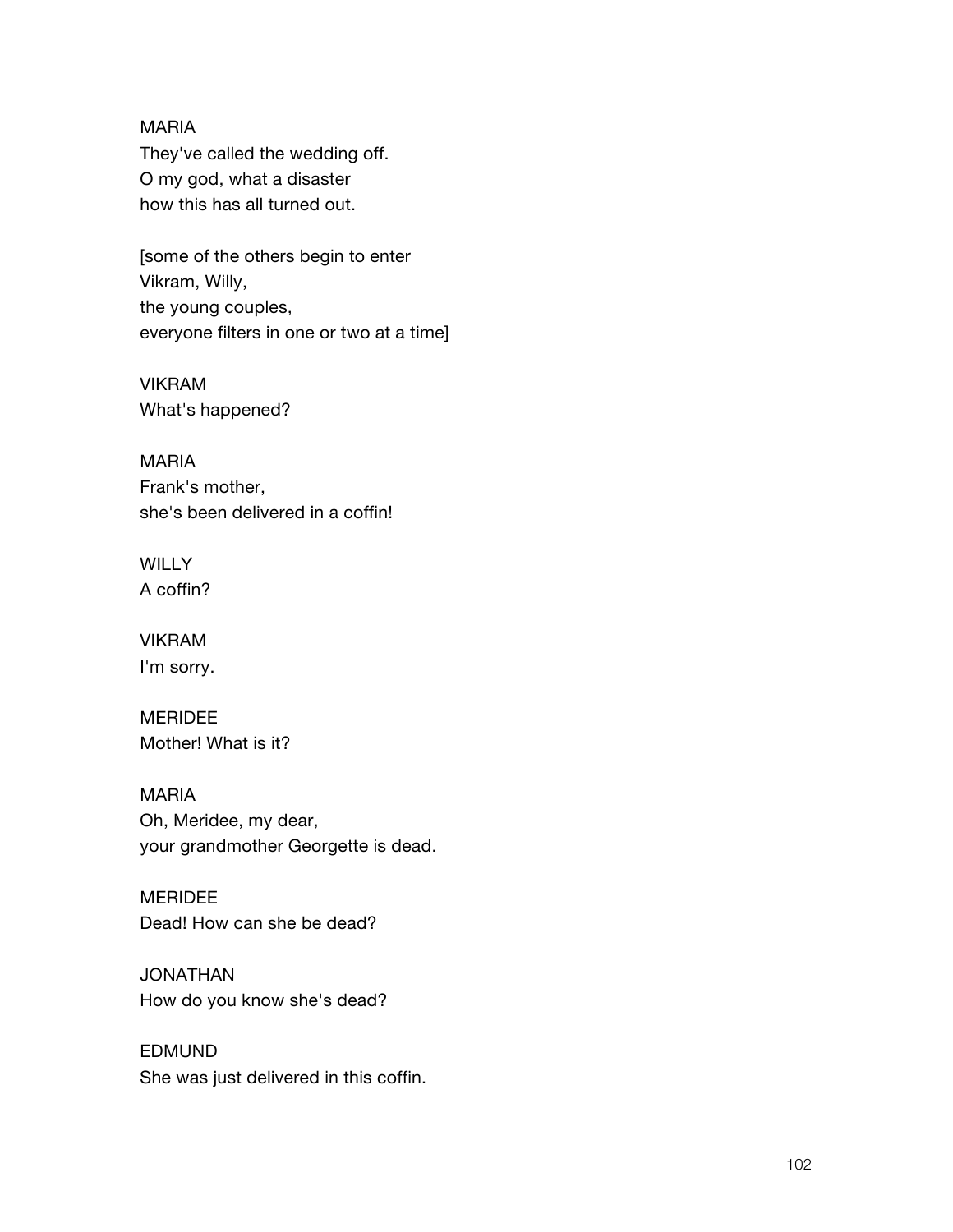FATHER THANE If you like, I think I could....

**TESSA** Who brought her here?

JONATHAN Was she with someone?

MERIDEE Does dad know?

FRANCOIS Where is Frank?

EDMUND No, he doesn't know.

MERIDEE Oh, my god, how did it happen?

FRANK Maria, what's happening?

MARIA Oh, Frank, your mother has died.

FRANK Died!

MARIA She's just been brought to us in this coffin.

FRANK [instantly wailing] My mother died! Oh, god. Oh, no!

[he collapses to the ground]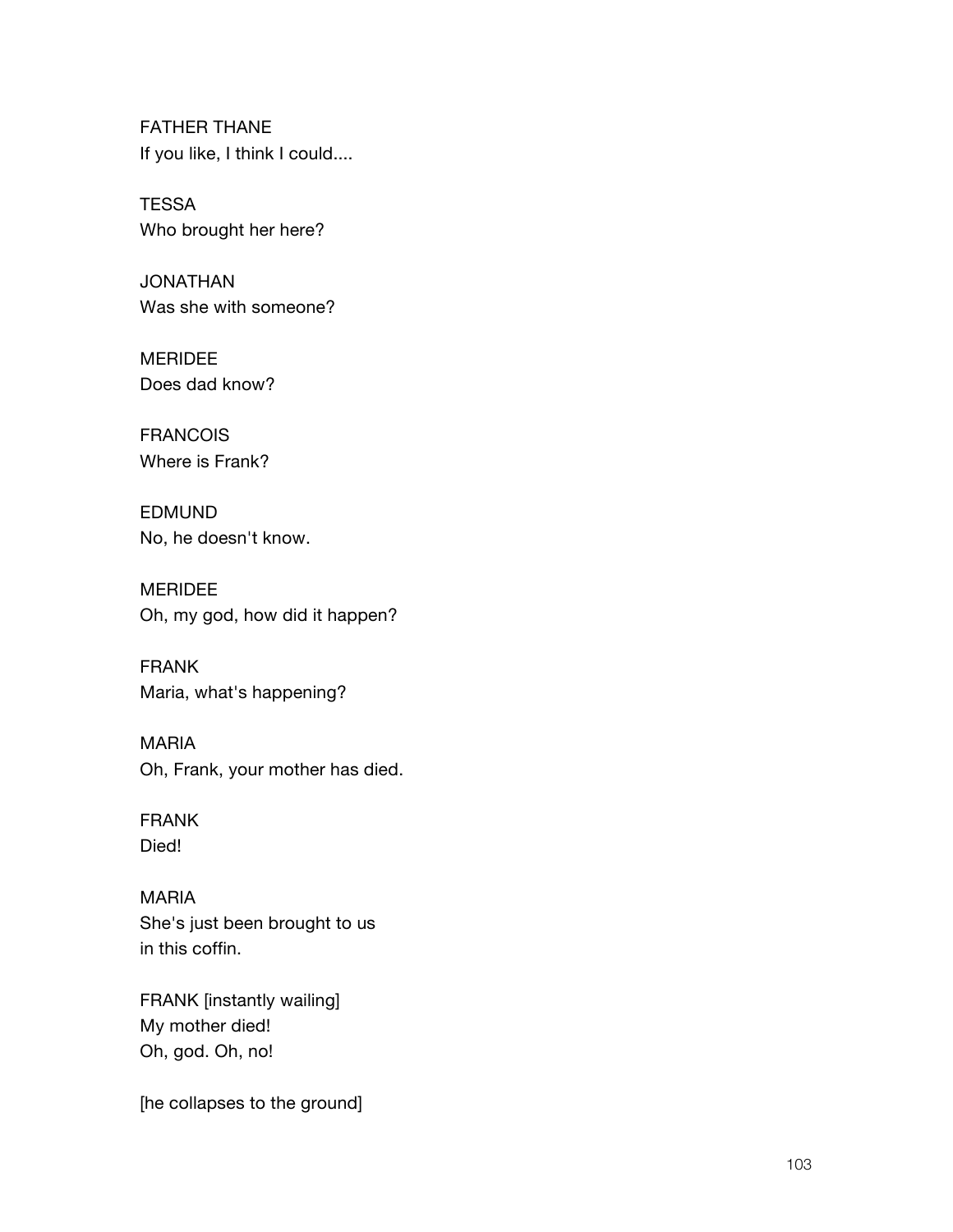EDMUND, MARIA, FRANCOIS Frank!

FATHER THANE Frank, perhaps I could....

MERIDEE, JONATHAN, TESSA Dad! Oh, Dad!

FRANK What's happened? How could this be? I spoke to her this morning! Oh, my god! I just spoke to her!

[the others gather around Frank, help him to sit up

he sobs uncontrollably]

My mother! My mother!

[Edmund begins to weep.

Karl starts to keen—why? because that is his job at funerals?]

EDMUND Oh, Frank, I'm so sorry.

MARIA [about Karl] What is this?

[Bob shrugs.]

FRANCOIS Here, Frank, let me help you.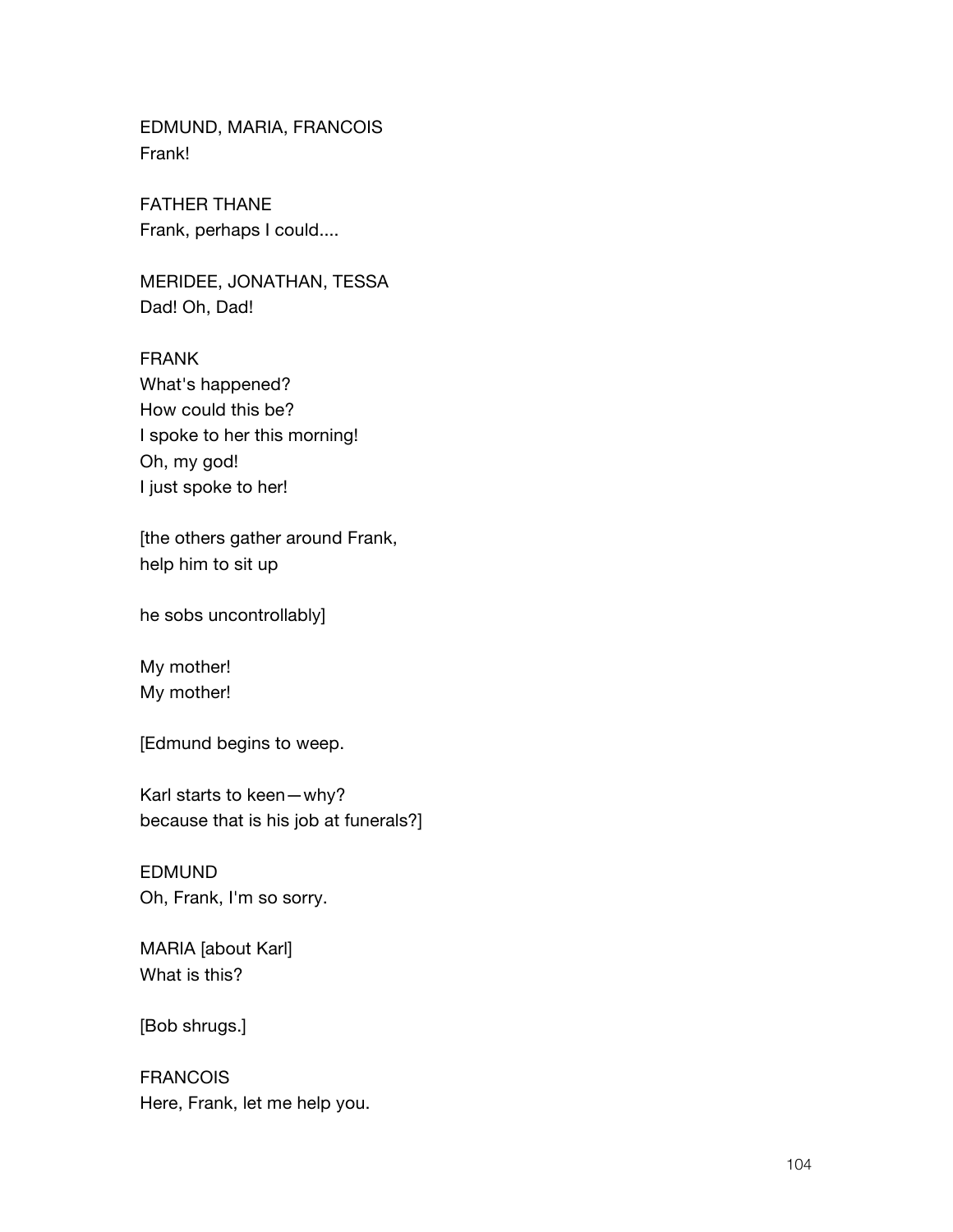ISAAC I have him!

[trying to help Frank stand up, he collapses again to the ground]

MARIA We just saw her last week.

BOB Karl....

FRANK We had dinner with her! She had the salmon with wild rice.

MARIA No, Frank, she had the risotto.

FRANK Who had the salmon?

MARIA I had the salmon.

## BOB

Karl....

FRANCOIS How can things happen so suddenly in life? You think there is always time and then poof it's all gone the whole world the universe it's all gone and you don't have another moment of it and you can't say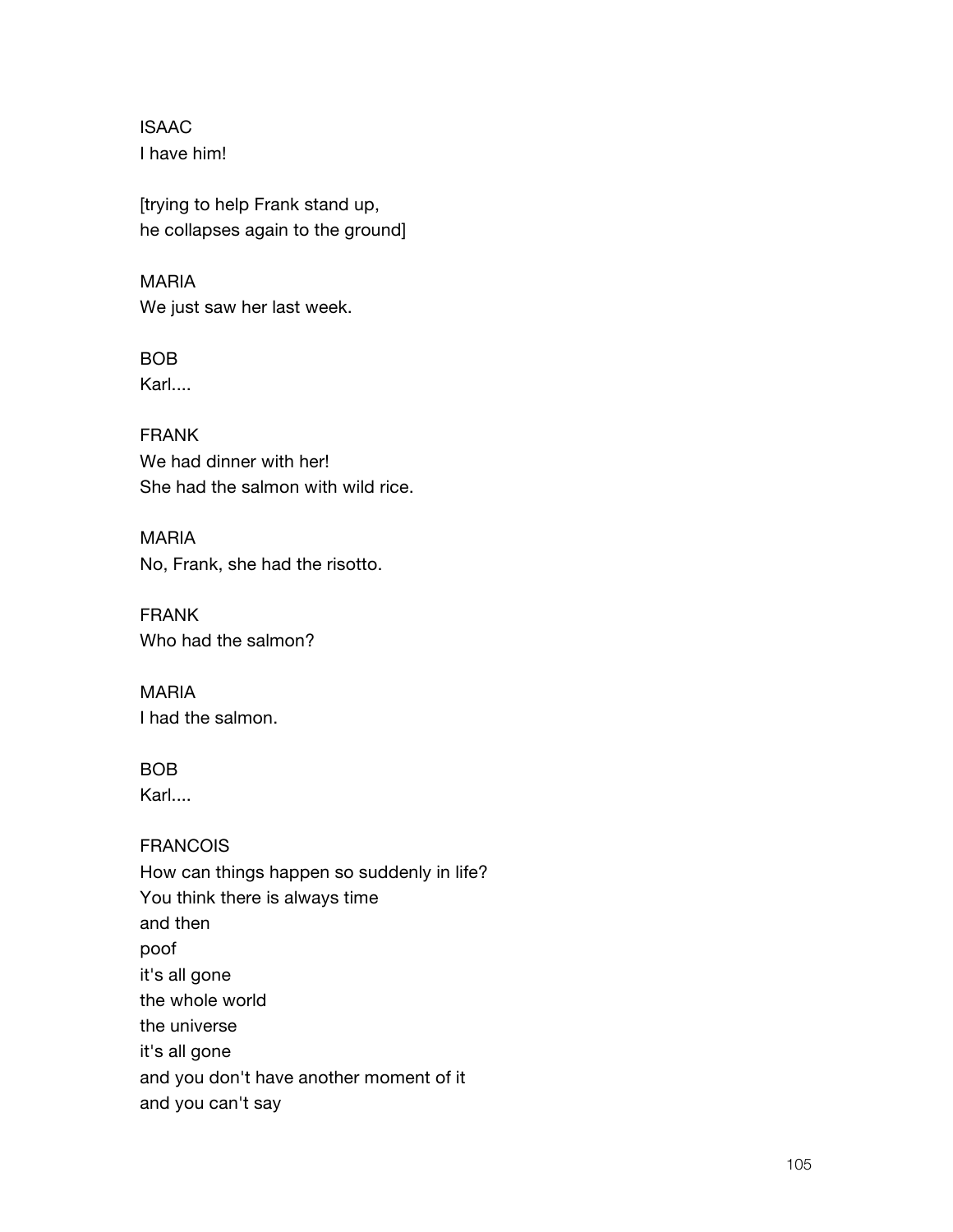oh but wait just another moment you can't talk your way out of it everything is changed all at once and forever

BOB Karl, that's enough.

[Karl stops keening.]

FATHER THANE Sometimes you think....

FRANK I want to see her! Let me see her!

BOB It's a sealed coffin.

FRANK I want to see her. I want to hold her hand.

[he is trying to get to her coffin, the others helping him]

I can just hold her hand one last time

[he hugs the coffin]

Oh, mother. My dear mother I loved you so I loved you so

MARIA [holding him] Frank... Frank...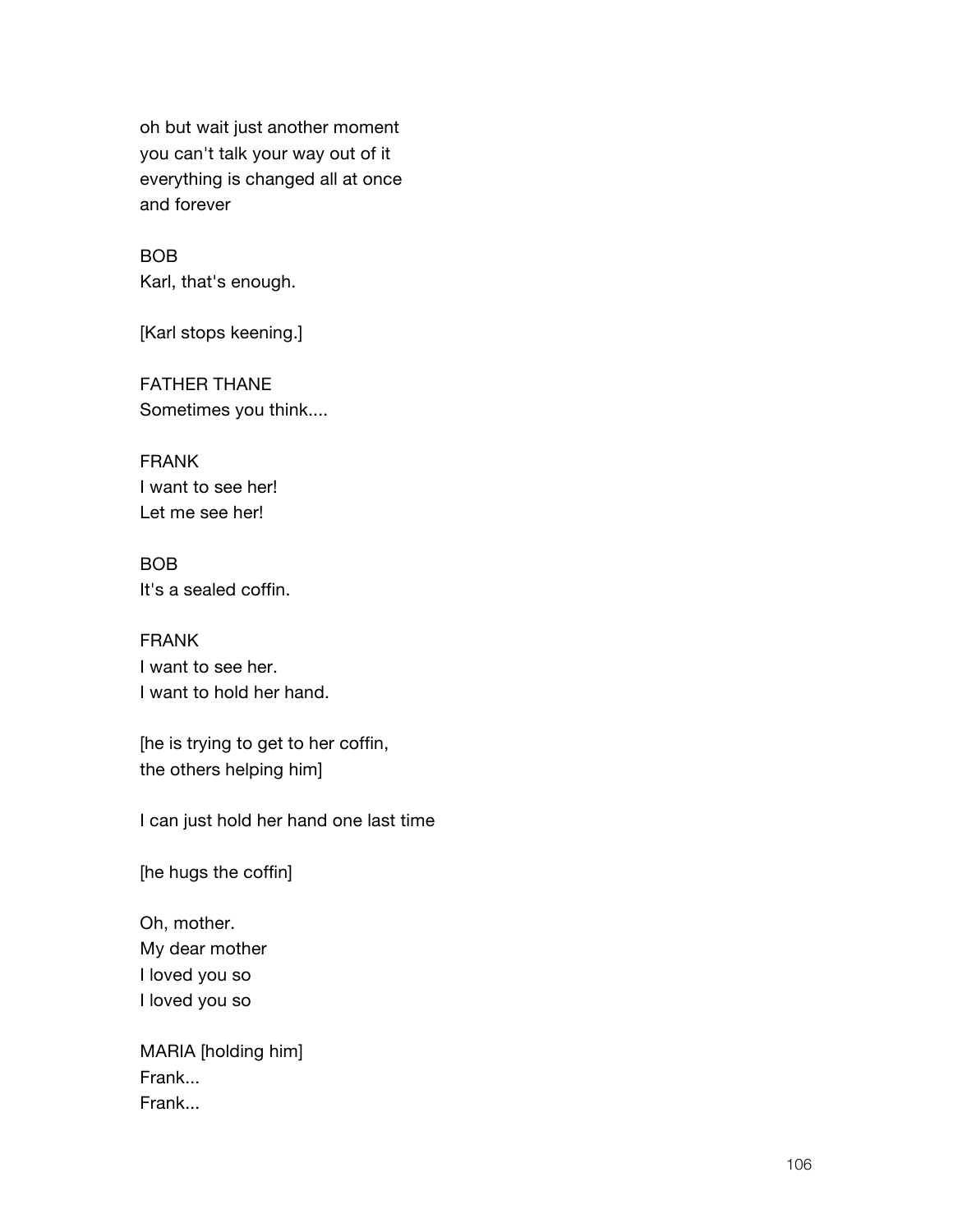FRANK Never mind. I'll go with her! I'll go with her! I'll lie down in the ground and go to sleep beside her

[he takes a shovel and begins to dig]

FRANCOIS [an effort to be reasonable] Frank....

FRANK how can I ever leave?

EDMUND Let me help you, Frank.

[he takes the other shovel and starts to dig]

JONATHAN Should we get another shovel? Here, Dad, let me help you.

[he takes the shovel from Frank]

FATHER THANE And yet, you might think....

#### FRANK

No one knows. You think your life will go on and on just the way it is today and then it could be you forgot to say goodnight you might have had some difference of opinion at the dinner table or you might even have had an argument and then your grandmother falls into a coma in the middle of the night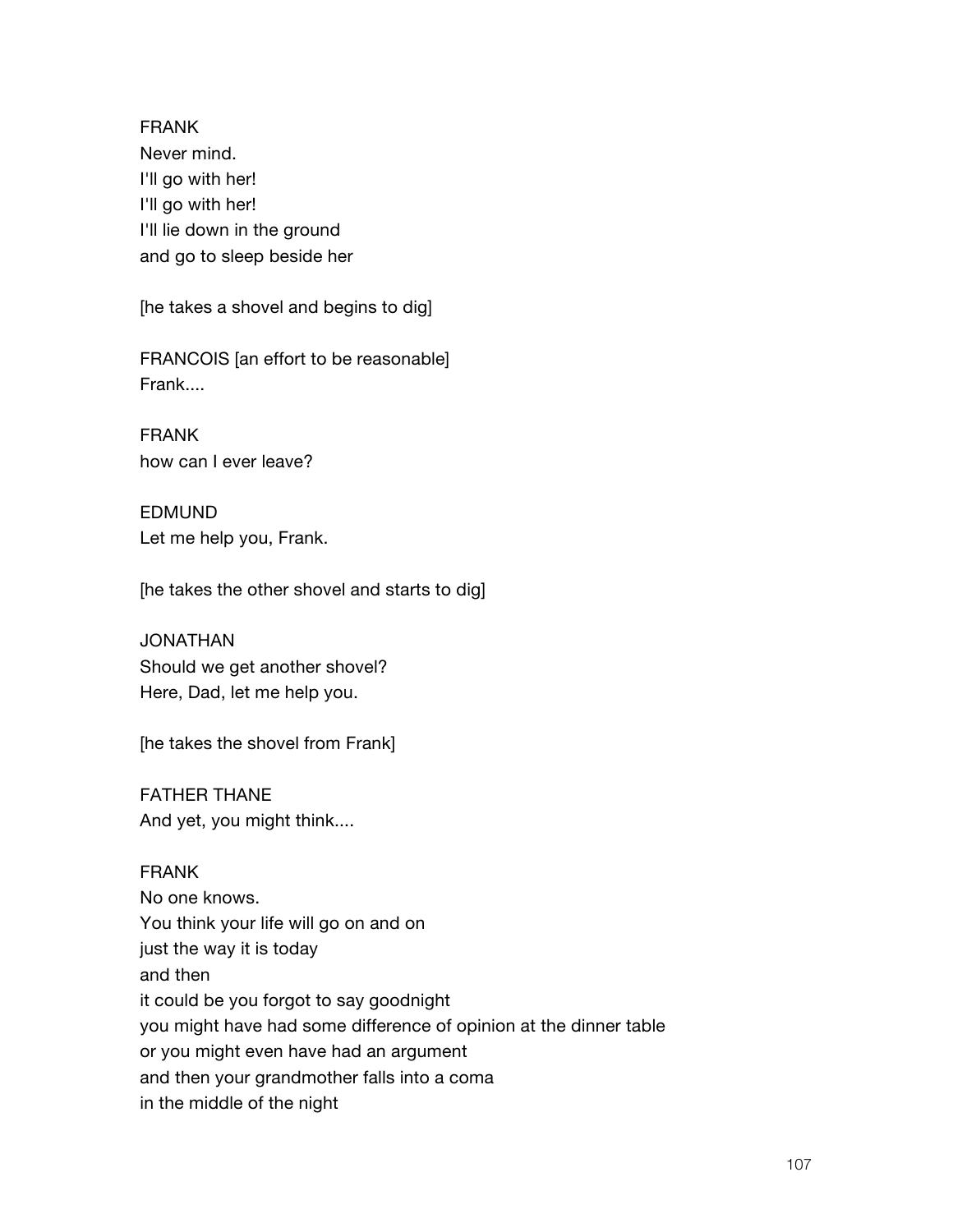you wait by her hospital bed hoping she will wake up again just so you can say you are sorry and then she dies you think it could be that she had a stroke because of the argument that you had and you can never speak to her again the times you had together the stories she told you the advice she gave you the walks around the block all gone forever

[Frank throws himself to the ground and begins digging a grave with his hands]

## **MERIDEE**

Dad... Dad...

MARIA Let me help you, Frank.

[She gets down on the ground and digs with her hands, too.]

#### MERIDEE

I can help you, Dad.

[She gets down on the ground and digs with her hands, too.]

NOTE: THE REMINISCENCES THAT FOLLOW CAN JUST BE CUT IF THIS ALL SEEMS TOO LONG OR THEY CAN BE KEPT IF YOU LIKE THEM OR IF MORE TIME IS NEEDED FOR GRAVE DIGGING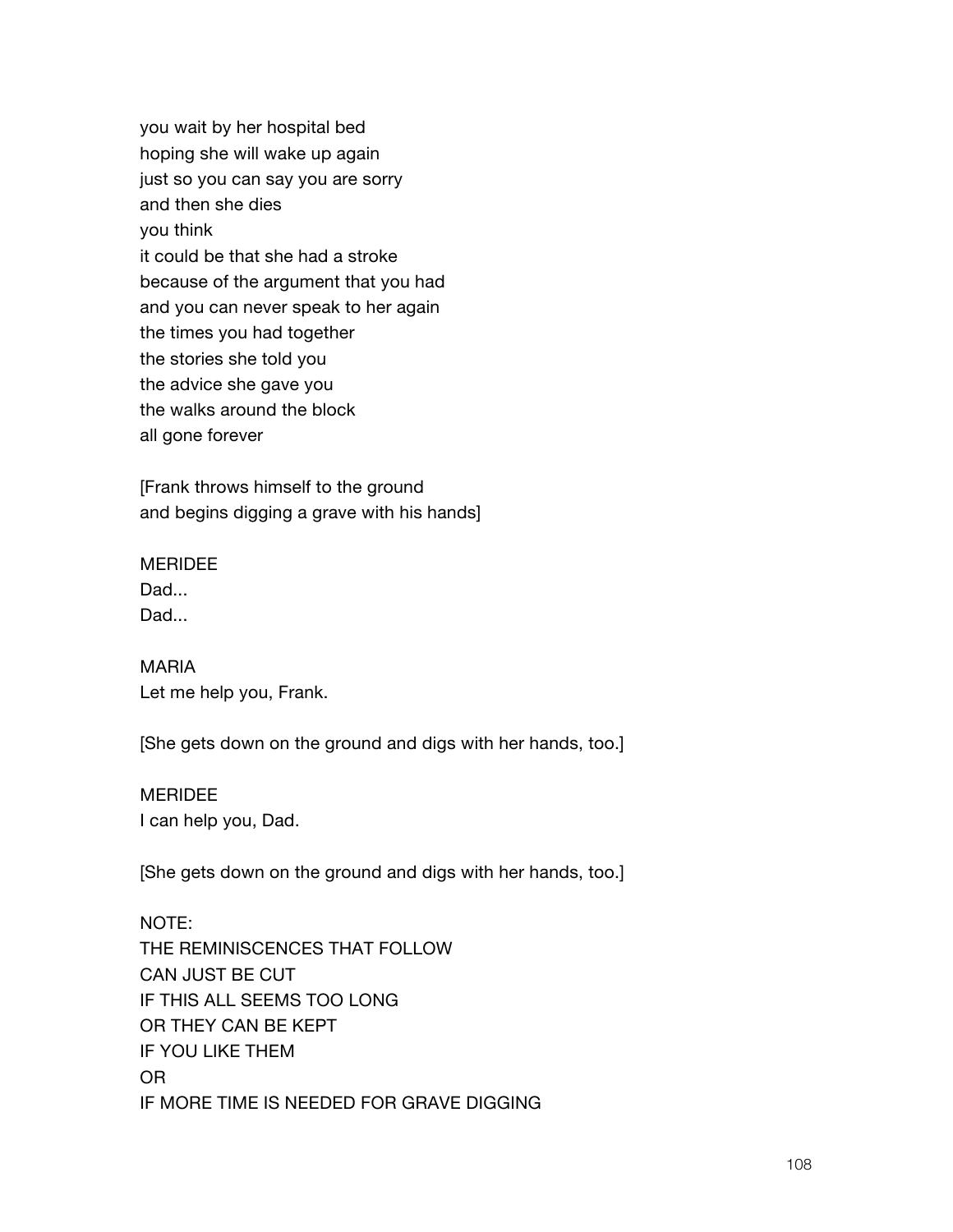### DIETER

I remember the wail of my mother when my brother died, we thought she was laughing and I went into the kitchen, she was holding onto the counter, she had collapsed there and the phone was dangling from its cord and I'd never heard a sound like my mother was making.

[Everyone is down on the ground, digging with their hands.]

#### DJAMILA

I remember the happiest times of my life as a child were with my brothers collecting the shells along the shore and then one day when he was a small boy it seems my brother just decided to walk out into the ocean he loved it so

[by now several of them, including Frank, are sitting on the edge of the grave with their feet in the grave]

### JONATHAN

I remember my dog George became deaf and blind, and finally just walked around the outside of the house all day, Around and around the house, and as he got older, the path got wider and wider until one day he just fell into pool and drowned,

and so we had him cremated

and spread his ashes in a circle around the house.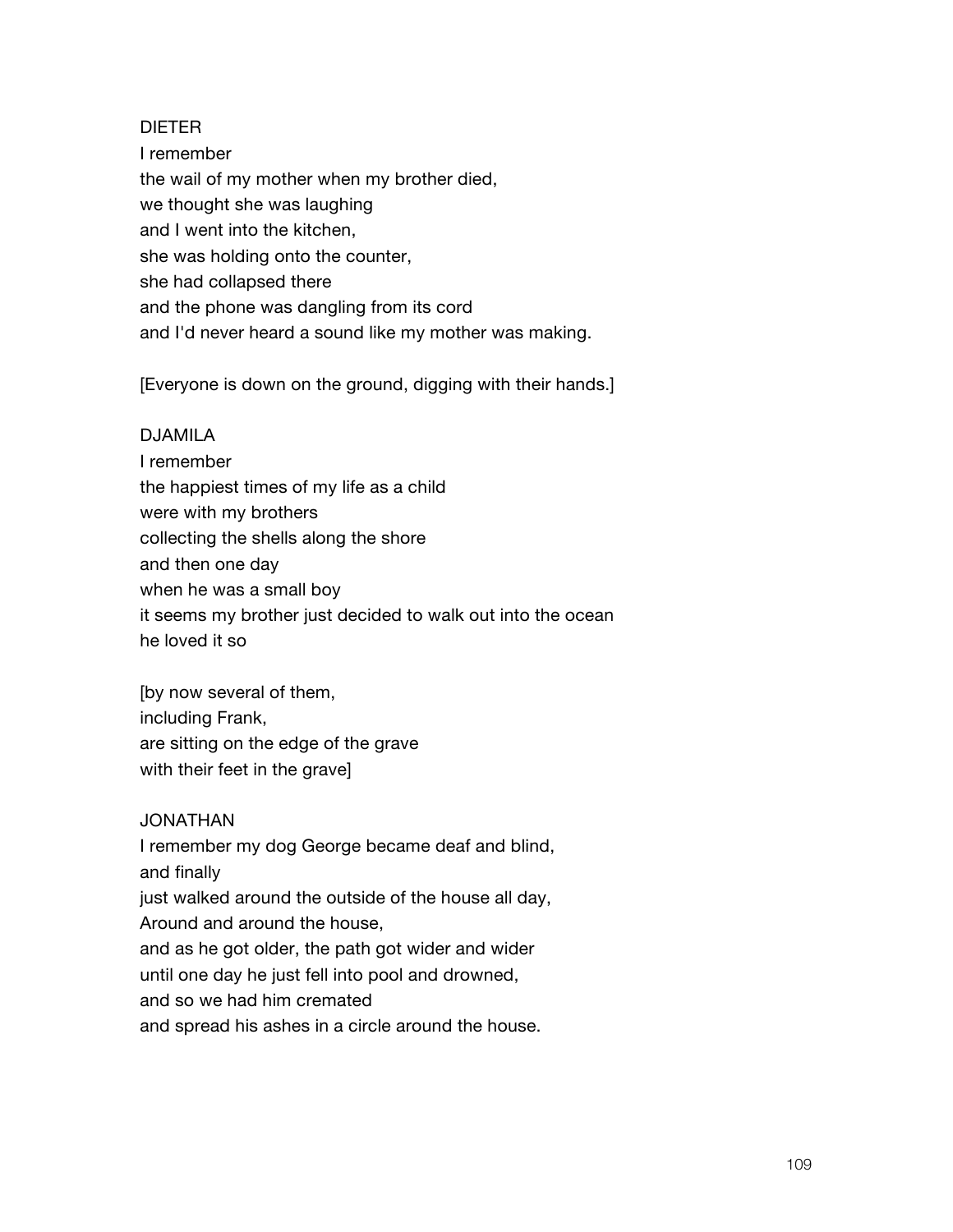## AMADOU

My grandfather was dying in hospital, and then one day he escaped, and went home, shot his wife, and then went back to hospital to die.

### **TESSA**

Every funeral I've ever attended: it ends up the guys outside comparing cars, looking at all the cars with the hoods up, and talking about who has the best car.

### **WILLY**

Usually whenever I go to a funeral, I'm mostly thinking I'm so certain I'm going to do something inappropriate, and then I do.

## FRANK

Oh, mother! I'll go with you!

[he throws himself down into the grave and disappears;

everyone looks around at one another, not knowing what to do; one by one they step back out of the grave,

and finally

Father Thane sings the beautiful, quiet Vaughan Williams' "The Call"]

Come, my Way, my Truth, my Life: Such a Way, as gives us breath: Such a Truth, as ends all strife: Such a Life, as killeth death.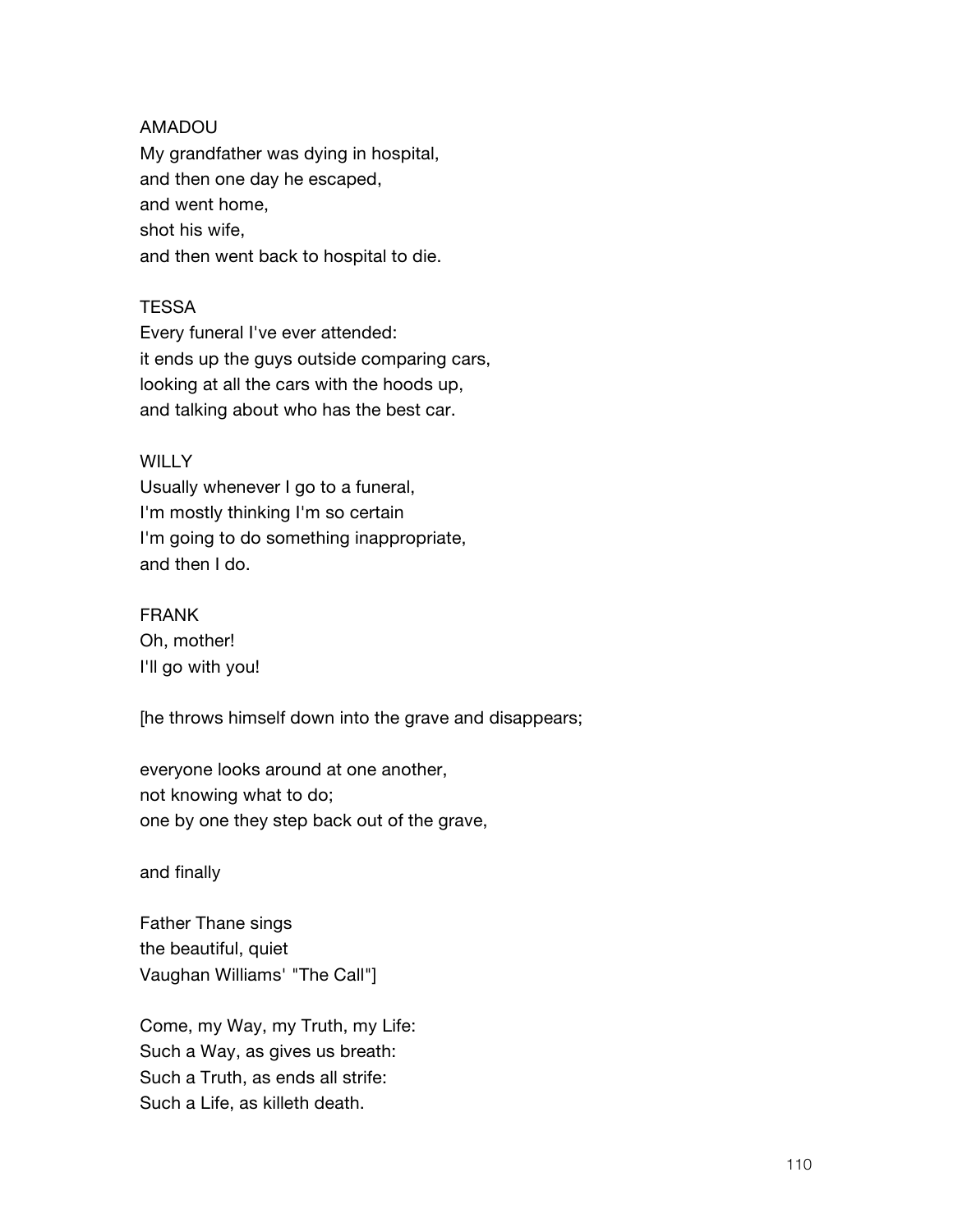Come, My Light, my Feast, my Strength: Such a Light, as shows a feast: Such a Feast, as mends in length: Such a Strength, as makes his guest.

Come, my Joy, my Love, my Heart: Such a Joy, as none can move: Such a Love, as none can part: Such a heart, as joys in love.

Or else he could sing Purcell's Hark! Hark! Each Tree!

or Purcell's Elegy Upon the Death of Queen Mary:

O Dive custos Auriacae Domus Et spes labantis certior imperi; Orebus adversis vocande, O superum, o superum decus in secundis! Seu te fluentem pronus ad Isida In vota fervens, in vota fervens Oxonidum chorus, Seu te precantur, quos remoti Unda lavat properata Cami, Descende, descende coelo non ita creditas, Visurus, visurus aedes praesidiis tuis, Descende, descende visurus penates, Penates Caesaris, et, et penetrali sacrum. Maria musis flebilis occidit, Maria gentis deliciae breves, Maria, Maria occidit, O flete Mariam, o flete Mariam, Flete Mariam, o flete Camoenae, O flete Divae! Flete dea moriente.

[Frank stands up in the grave.]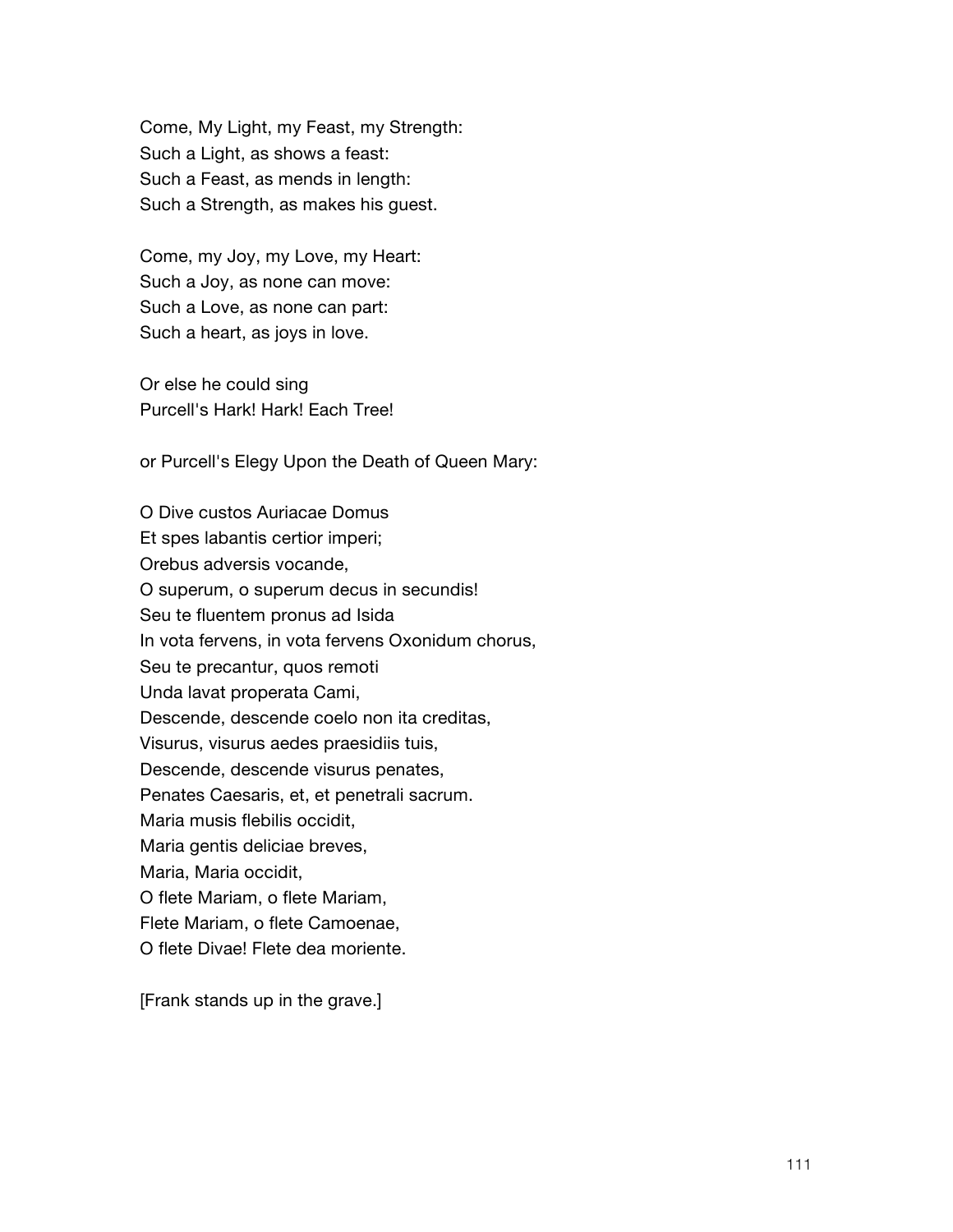FRANK People say that in time we recover from the tragedies of life

but this is not true

we never recover

we take them with us as we go

we take them along with our good days as we go

and this is who we are

none of us ever escapes from life itself as we do from the difficulties of each day

in the end life consumes us

and in the end finally the curse of life is that either you die before you want to

or else you live until you live in such pain or confusion

that life itself becomes the worst torment of all

so that life has embedded in it the most appalling predicament there could be the tragedy of life is inescapable in the end

and why is this?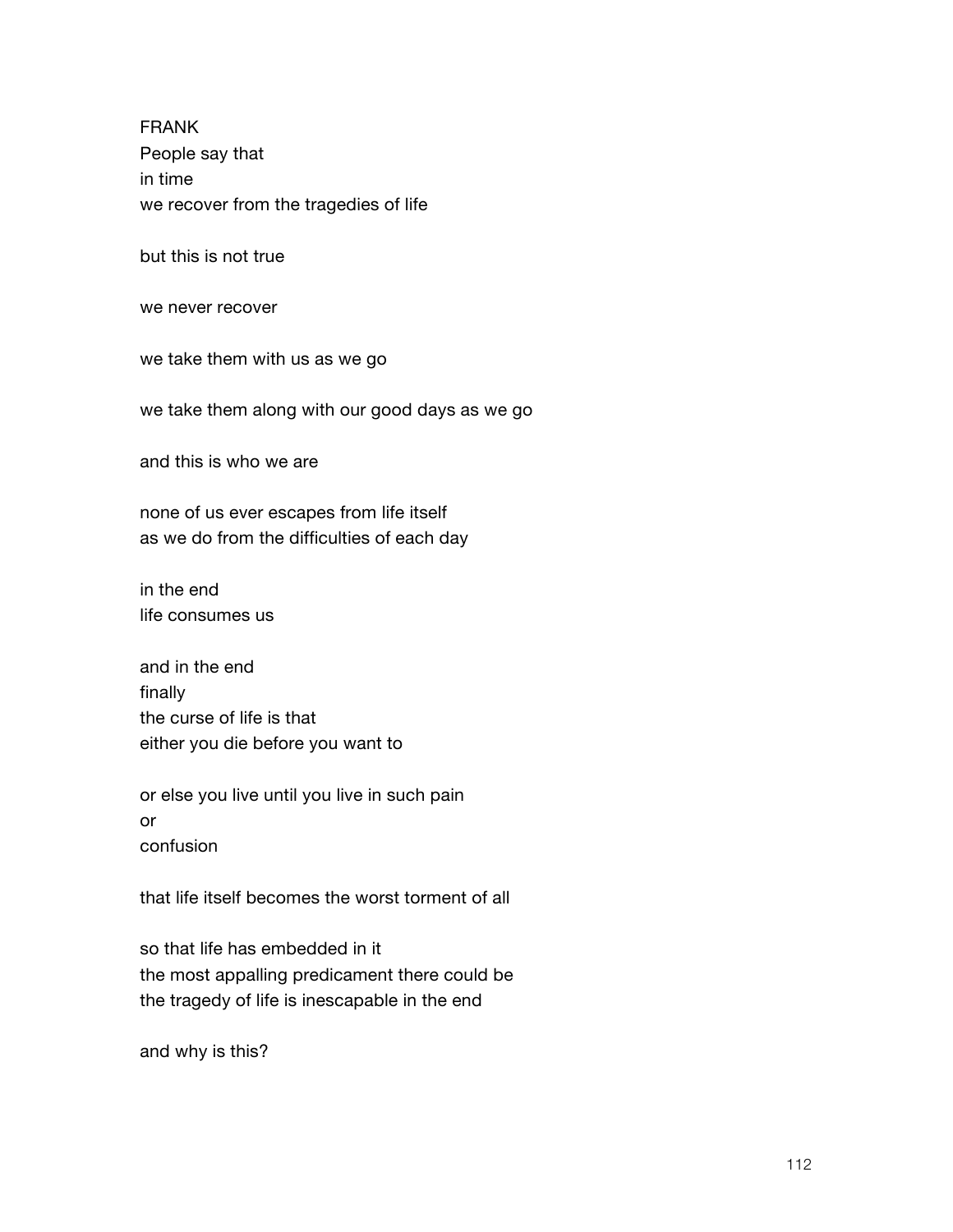you think if you had a choice you wouldn't choose to put yourself in such a position and yet you would and if you could you would put yourself in the same position over and over and over again

### MARIA

Frank....

### FRANCOIS

Here, Frank. Let me give you a hand.

[Maria and Francois and Edmund all help Frank step up out of the grave.]

### JULIAN

If you like if you wish there would be a little ceremony I think we can help because normally we do funerals as well as weddings

# HEINER

Right.

### JULIAN

Heiner and I we are usually the specialists for funerals Isaac and Dieter do the weddings but we do the funerals

### **HEINER**

we weren't prepared really for a funeral, so we haven't brought everything with us but some things are easy to do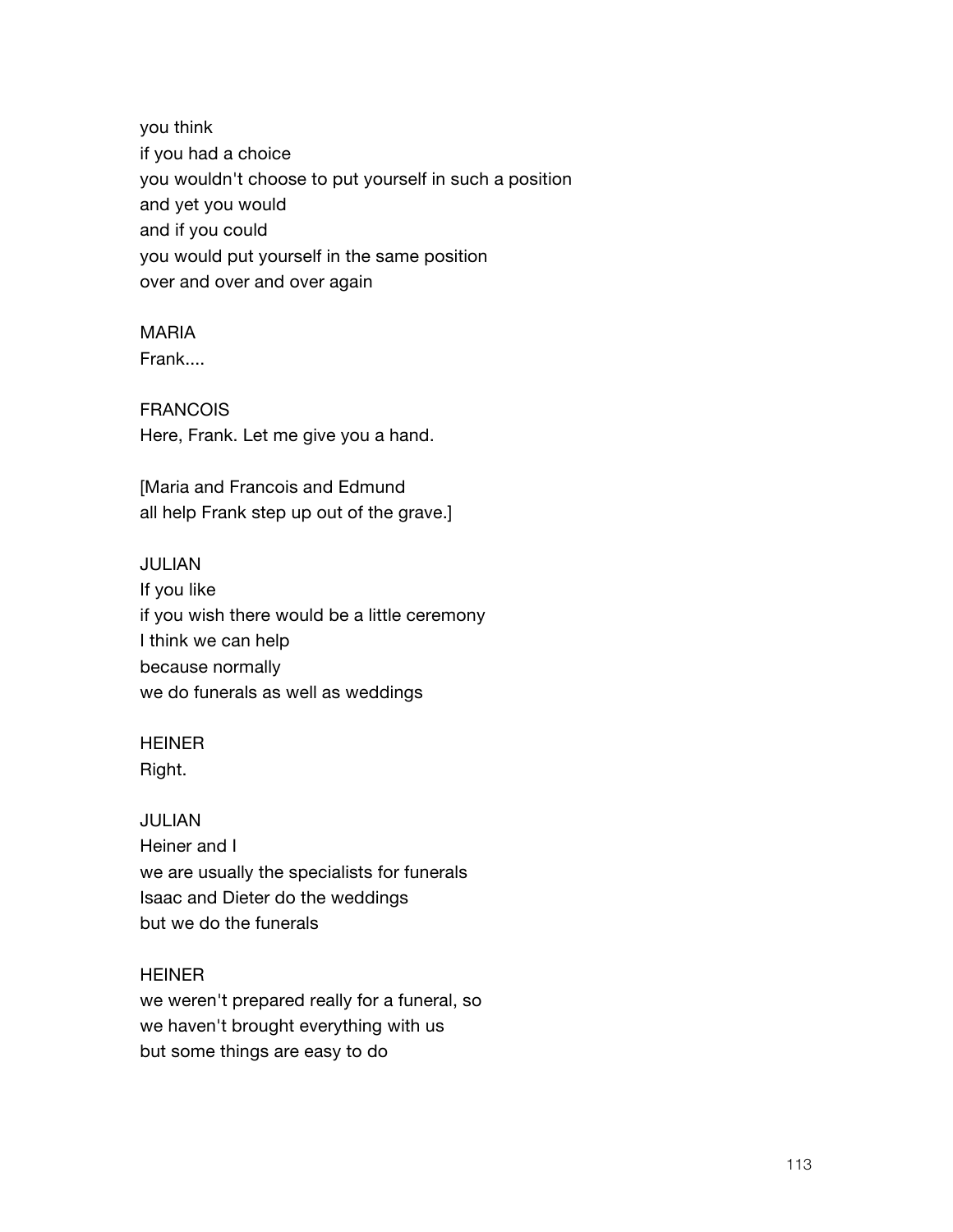You can take an apple, for example, and carve the loved one's name into it and bury it.

### JULIAN

This is very environmentally sensitive and many people like it.

# **HEINER**

No.

### **HEINER**

Well. Or, we can do some portions of the Japanese ceremony You know, customarily the body is cremated. And then the guests take their first meal in the crematorium with the ashes. And then after the meal the relatives pick the bones out of the ash and pass them from person to person with their chopsticks.

### JULIAN

I don't think....

# HEINER No, this is not what you want.

# JULIAN We have also from time to time done the Zoroastrian ceremony

### **HEINER**

this is very popular with some people

# JULIAN

with the drinking of the consecrated Haoma juice and the pomegranate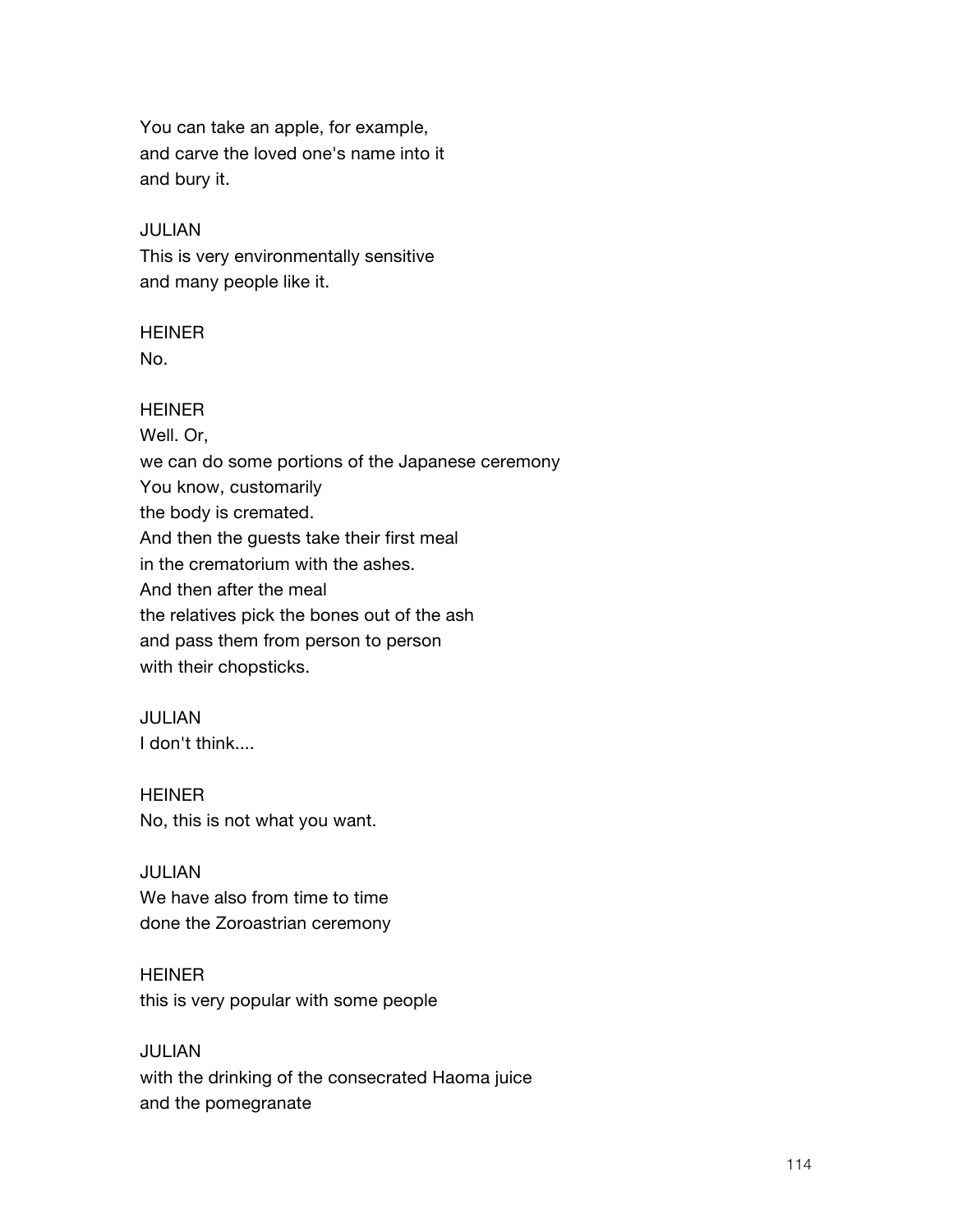and then the part of the ceremony called the sagdid where a dog is brought in to see the body of the deceased.

# **HEINER** But perhaps this isn't....

# JULIAN

No....

# **HEINER**

And of course people no longer want to do the breaking of fingers or the cutting off of earlobes and the beating of themselves with stones

# JULIAN

and you can't break the bones of slaves these days

# **HEINER**

or kill a person's spouse to bury them with the body.

# JULIAN

Still, there are some things that are easy to do we brought some cannon to fire off at the wedding and we can shoot the cannon for the funeral this is often done and people seem to like that we can spread flowers and the teeth of dogs on the ground and certainly we can all join hands and sit in a circle around the coffin let's do that let's start with that

[everyone begins to do this]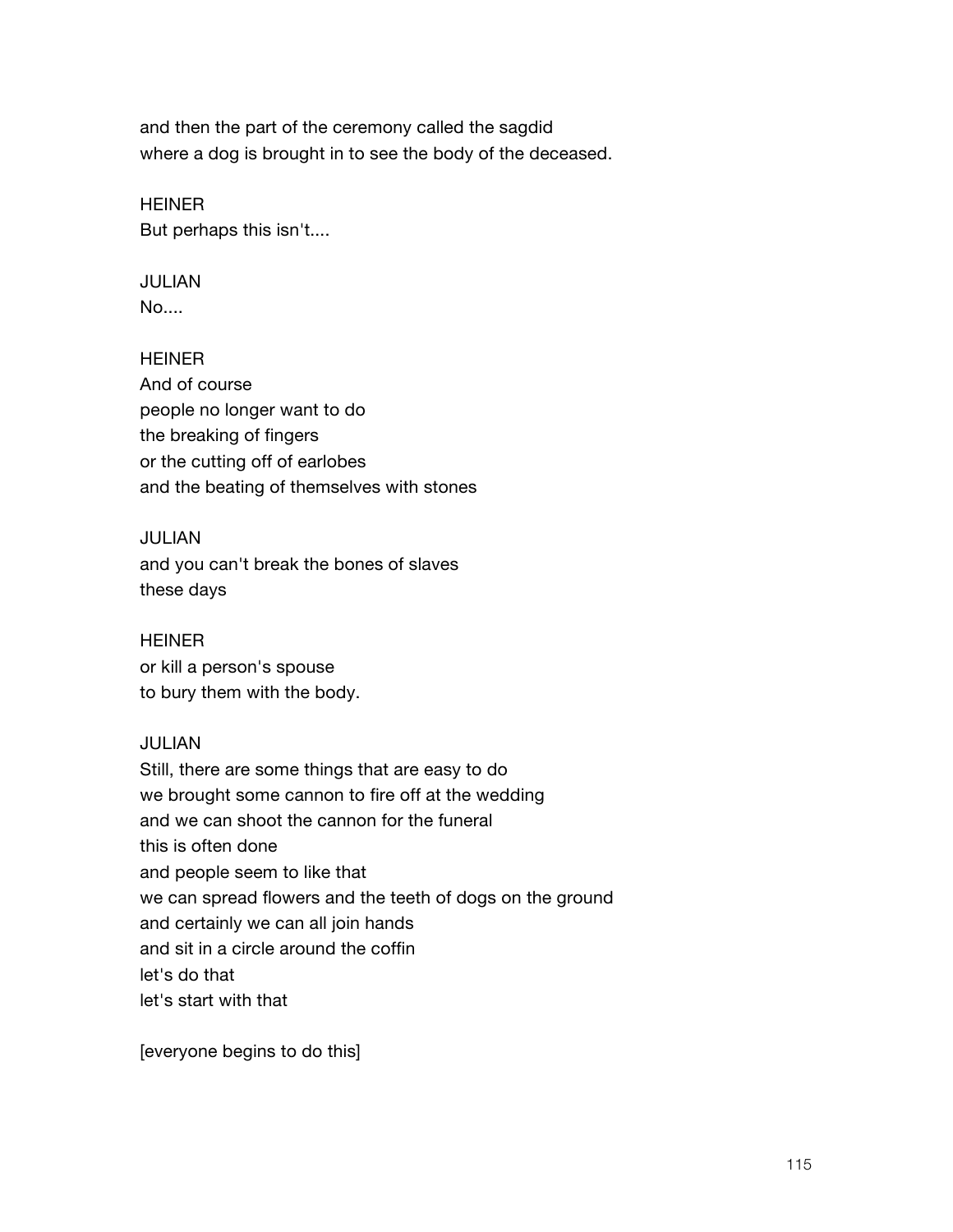because, in a sense, this is the most basic ritual of all the sense of community gathering around the loved one the circle of life going on and then people can do whatever it is they feel moved to do

[everyone is sitting now in silence

and Heiner begins to sing

the extremely, extremely low-voiced vocalizing of a Tibetan monk

and, as this goes on for a while,

soon the vocalizing is punctuated by the sound of cymbals, the Tibetan Rolmo and Sylnyen cymbals that Julian can do

the low-voiced singing continues with cymbals

and then soon is joined by the Tibetan drum, the rGna which Dieter can do

and Julian joins in the vocalizing

and then Isaac and Dieter join the vocalizing

and then we hear the long, low, sustained blast of the Tibetan trumpet, the Dung

and soon after the piercing reed instruments, the rGaling and the shell trumpet, the Dung-dkar and the high-pitched trumpet, the rKangling

cannon are shot off

and the keening begins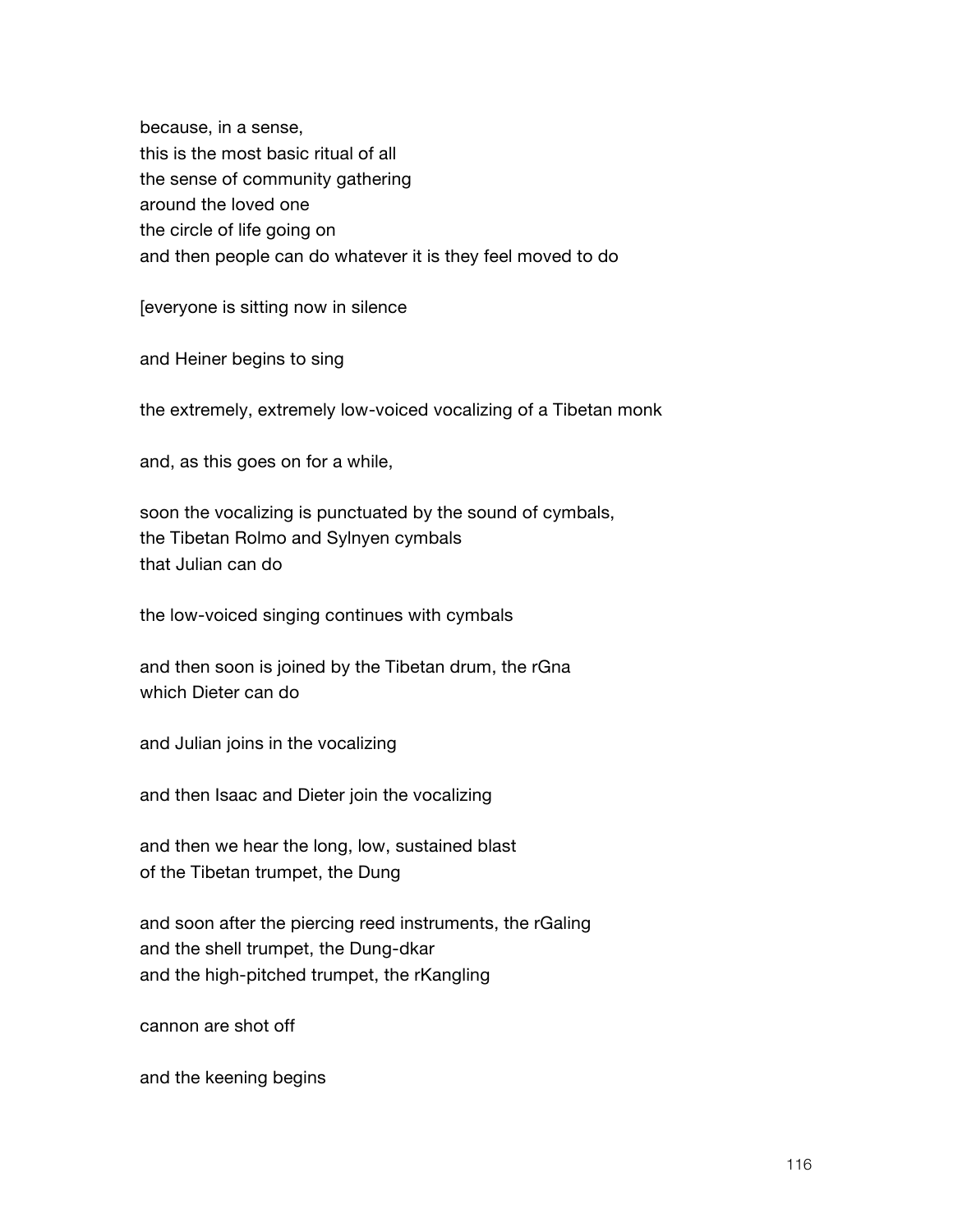the wild, high-pitched keening and ululating and then Bob and Karl pick up the coffin and, holding the coffin high above their heads, walking in wide, wide circles yelling and keening as they go as drums and trumpets cut loose in wild, deafening chaotic music everyone (except the wedding planners) is at first confused by this they look around uncertainly from one to the other until Frank gets up and goes after the coffin soon Edmund rises to join him and then Maria and Francois and the children and all the others except the wedding planners who remain chanting and keening they walk around and around and yell and keen [Ariel runs in, joins the others, and runs out again] until, at last, exhausted, the coffin is brought back to the center of the circle and everyone sits again it is quiet for a time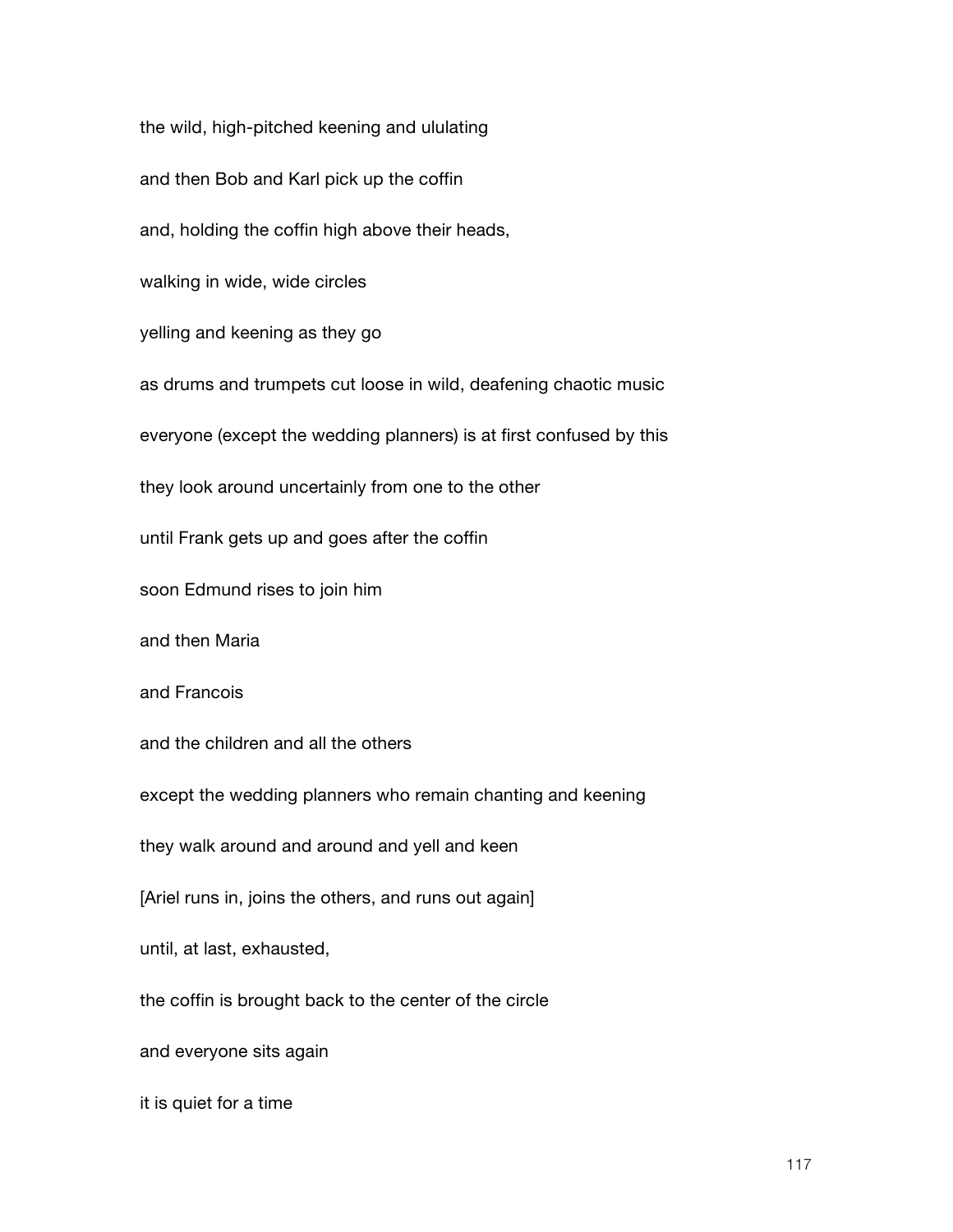and then Djamila begins quietly to sing a moving South African song

which is serious and heartbreaking.

Here is a place saver, not the real song:

DJAMILA [singing] Aih, dia deh aku Kumang Jawai ti bejalai, Nengah tembawai udu panjai madang lensat, Aku meda sibau pemadu mansau, udu pengelebat, Ka aku niki wai menyadi, Tulang aku lemi enda alah pakap, Ka aku nyarau iya Kumang Kumbau, Isau aku lembau enda uluh mantap; Ka aku nyulok iya Kumang Demok, Laban penyuluk enda ulih datai sipat; Tang bisi buah Kumang beremah, Labuh ka tanah ka arung lengkap, Ka aku pakai, nyawa aku enggai, Enda ulih nyuap

[silence]

### FRANK

The truth is I will miss her. And I only hope she will come to visit me in my dreams. I think she will I think this is how generous she is that she will come back to me again and again at least for a while for a year or two to help me through this time and I only wish I could help her, too.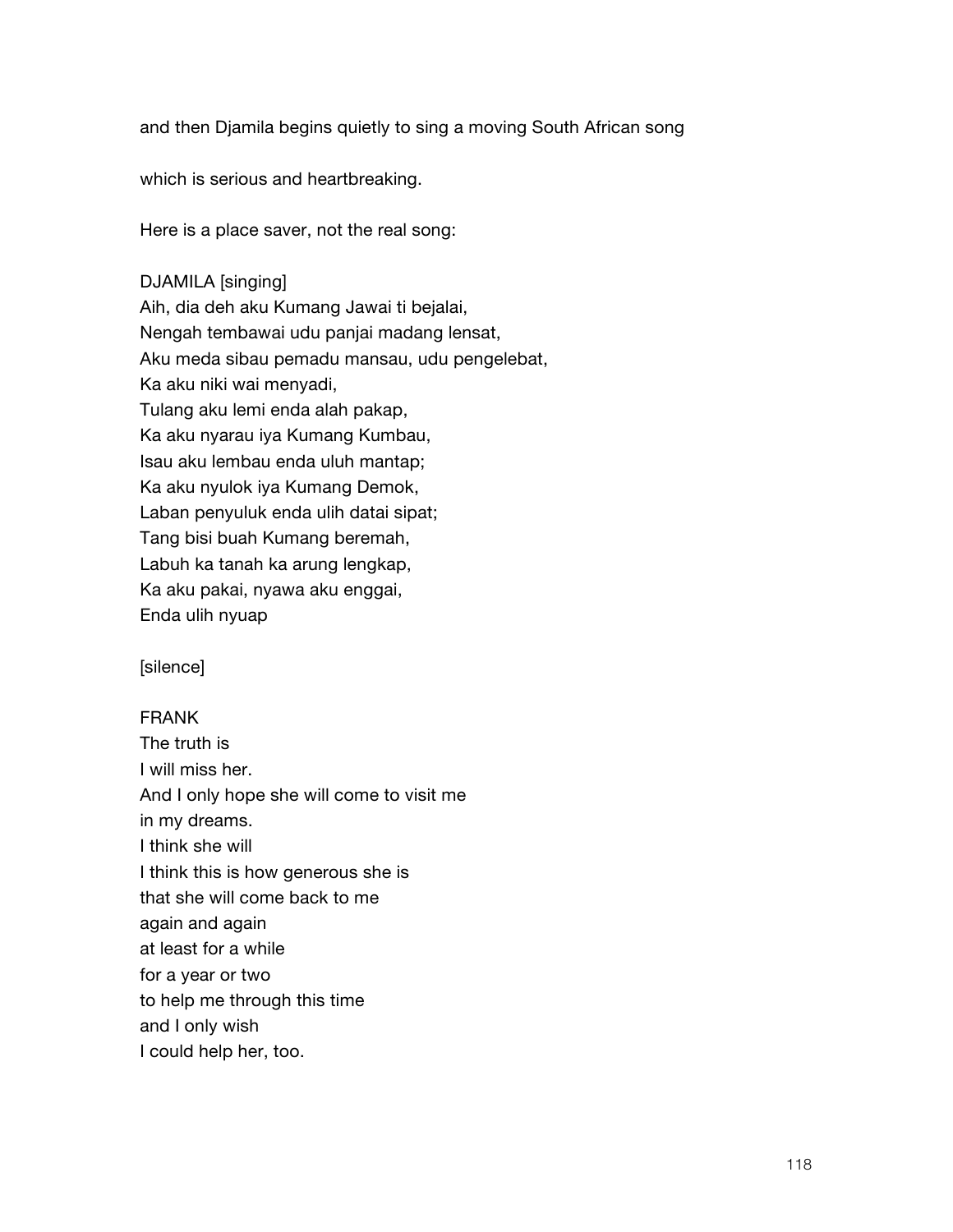MARIA There, there, Frank.

[Edmund puts his arm around Frank.

Bob and Karl lower the coffin into the ground.

Meanwhile Isaac and Dieter and the other wedding planners have slipped out and now return with champagne and glasses.]

ISAAC I know it is not entirely appropriate champagne but perhaps something to drink and we had the champagne for the wedding.

[glasses are poured and handed around]

KARL

If you will permit me I know it may be a little inappropriate for a stranger to speak on an occasion such as this and to speak of love and yet if any moment is appropriate to speak of love it seems to me this would be such a moment. Because, well, in my life I've had some time to read and I remember in the Symposium Plato asks: "What then is Love?" And he answers: Love is neither mortal nor immortal, but a great spirit, and like all spirits Love is intermediate between the divine and the mortal.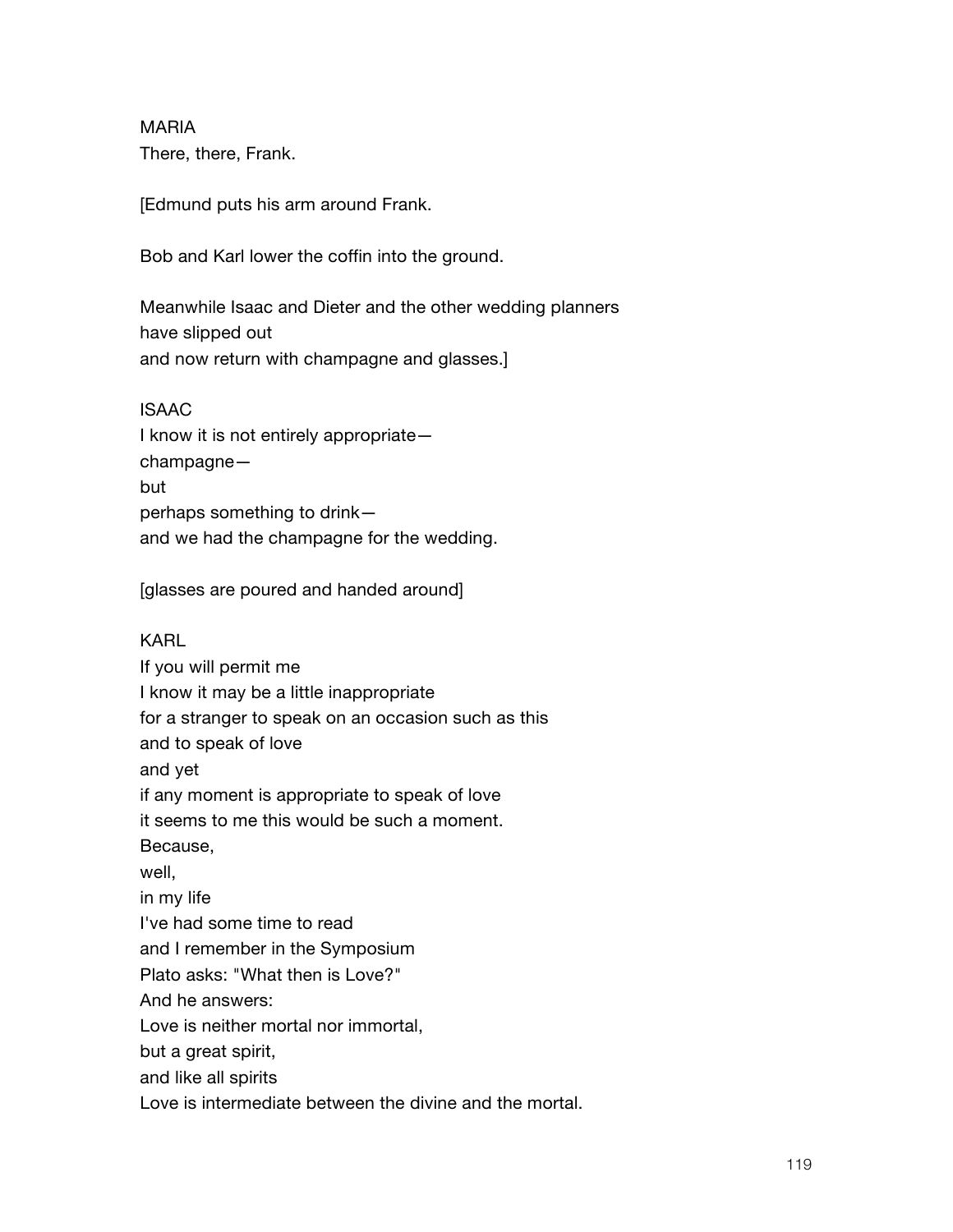FRANCOIS Right. This is very true.

KARL And what then is the power of love? The power of love is that love interprets between gods and men, Love is the mediator who spans the chasm which divides them, and therefore in him all is bound together, and through him the arts of the prophet and the priest, and all of prophecy and incantation, find their way.

[silence]

**FRANCOIS** What does this mean?

KARL I'm sorry?

FRANCOIS What does this mean what you say?

KARL It means: the leap of faith the hope in the future the sacredness of the shared life this is what we feel when we have lost someone at the moment of death just as this is what we feel when we find someone when we fall in love.

[silence]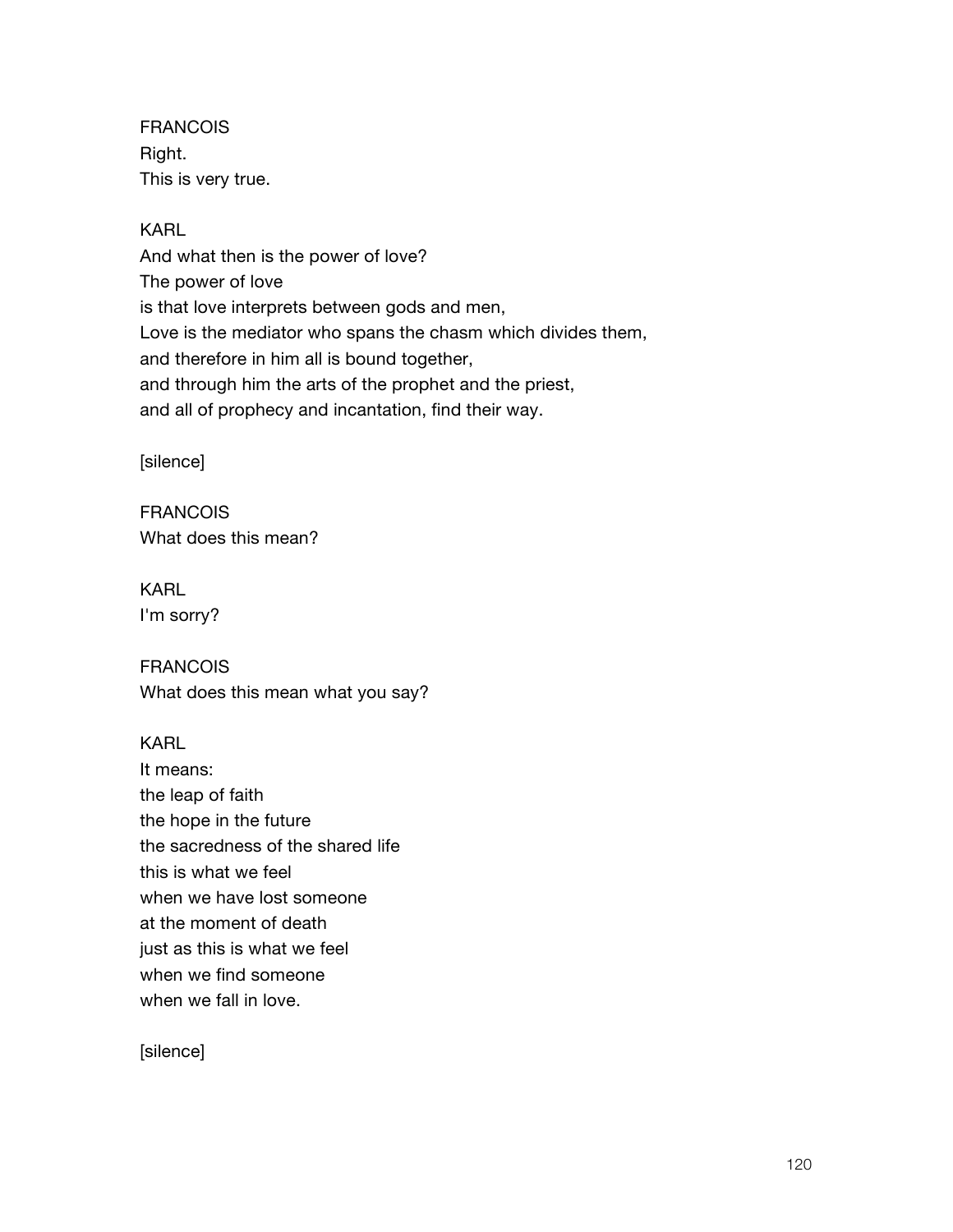FRANCOIS I see.

EDMUND Right.

DJAMILA I think this is true.

VIKRAM This could be true.

JULIAN This is why really I have always felt most connected to life when I am present at a wedding or a funeral.

**WILLY** Well, I would say more at a funeral than at a wedding.

JONATHAN Yes.

**WILLY** Because a wedding is stupid.

JONATHAN But a funeral you don't expect to have a good time,

**WILLY** and then you find for some reason you really like it.

JONATHAN Because, probably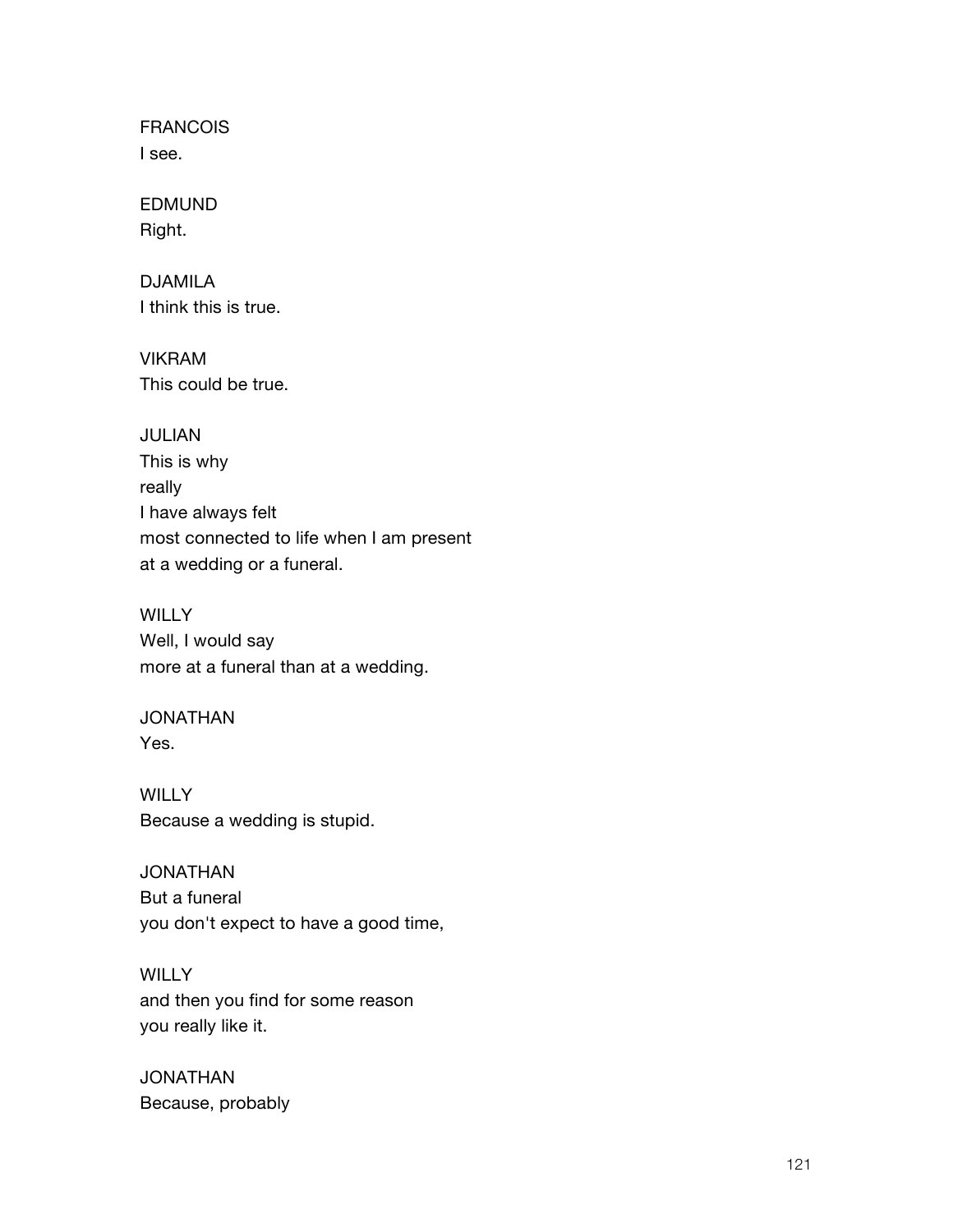after a funeral you find you love life more because you have seen the dark side for a moment

### **WILLY**

and so you always leave the cemetary with mixed feelings of sadness and happiness and guilt that you've had such a good time.

### JONATHAN

The trouble is guys marry charm. They marry a sweet smile.

# **WILLY**

They marry clear skin and bright eyes, soft lips, warm hands.

# JONATHAN

They marry curves in a pretty print dress and silken hair that smells like warm milk and new-mown grass.

# **WILLY**

They marry necking on back roads with crickets chirping in the woods and warm breezes and then they don't understand what went wrong.

JONATHAN Fifty percent of marriages end in divorce.

**JAMES** That doesn't seem bad to me.

**WILLY** What?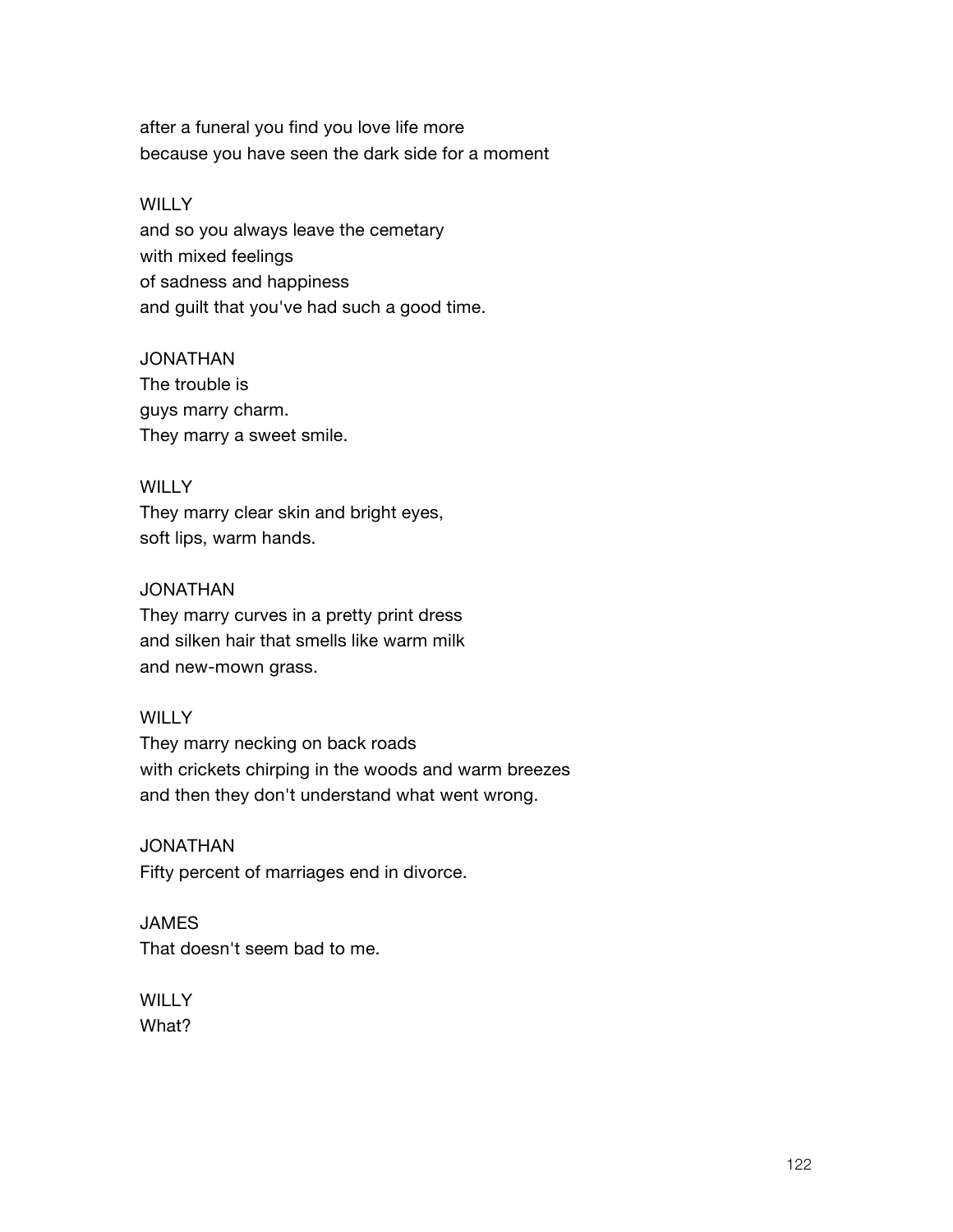# JAMES

Fifty percent of marriages fail? You know, like 80% of new businesses fail but that doesn't stop people from being capitalists. Fifty percent success rate is really high. And then everyone gets married again and again until almost everyone is married even if it takes two or three times to get it right it's like baseball. You're like an allstar if you get a hit one out of three times at bat! And a home run that's like hardly ever but you don't hear people booing anyone just because they don't get a home run every time they come up to bat!

# JONATHAN

This is insane! Trying to raise your batting average? Trying to score? And then people tell you they marry for love?

### **WILLY**

It has nothing to do with love.

### JONATHAN

It has to do with progeny and property.

# **WILLY**

So what is this with gay people getting married?

# JONATHAN

Last time I checked gays and lesbians could not breed among themselves.

### WILLY

Please note that semen dripping out of some guy's butthole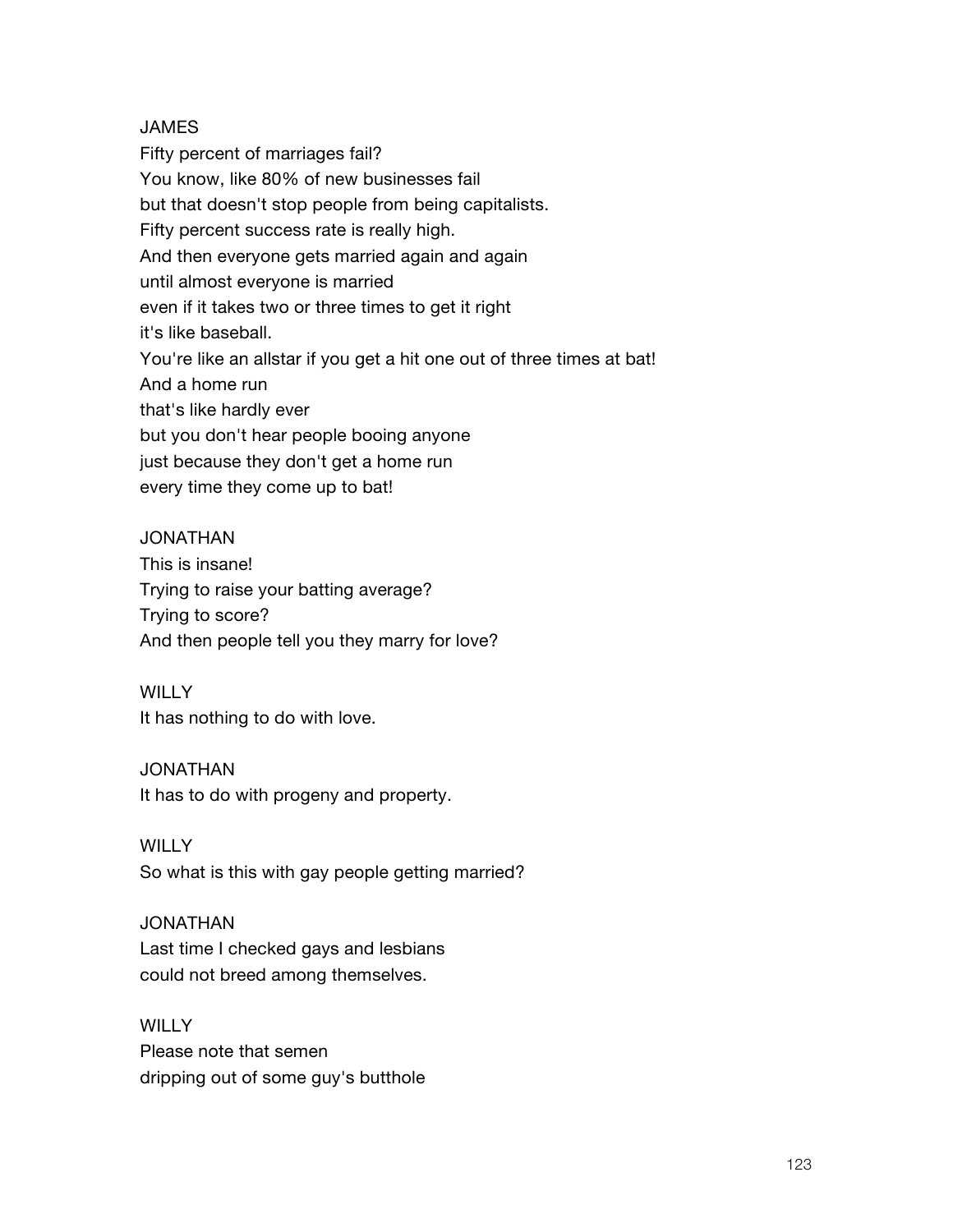does not constitute a child. So why are gays getting married now???

### JONATHAN

Why is it when the institution of marriage is sinking like a rock the people who consider themselves the coolest people on earth want to throw themselves onto the sinking ship?

# **WILLY**

And now every gay man I know wants to get married and for what? Just when every sensible heterosexual has finally discovered what a dreadful thing matrimony is gays and lesbians rush in to embrace it? Did you see Christians rushing in to go and live in concentration camps at the end of World War II? No. No, you didn't.

When the Berlin Wall came down did West Germans rush East to try to get into jails run by the Stasi?

# JONATHAN

When Napoleon was defeated at Waterloo were men everywhere clamoring to join the French Army?

### **WILLY**

When the Roman Empire fell were barbarians still trying to learn to speak Latin?

JONATHAN When houses were invented were Neanderthals still trying to find caves to live in?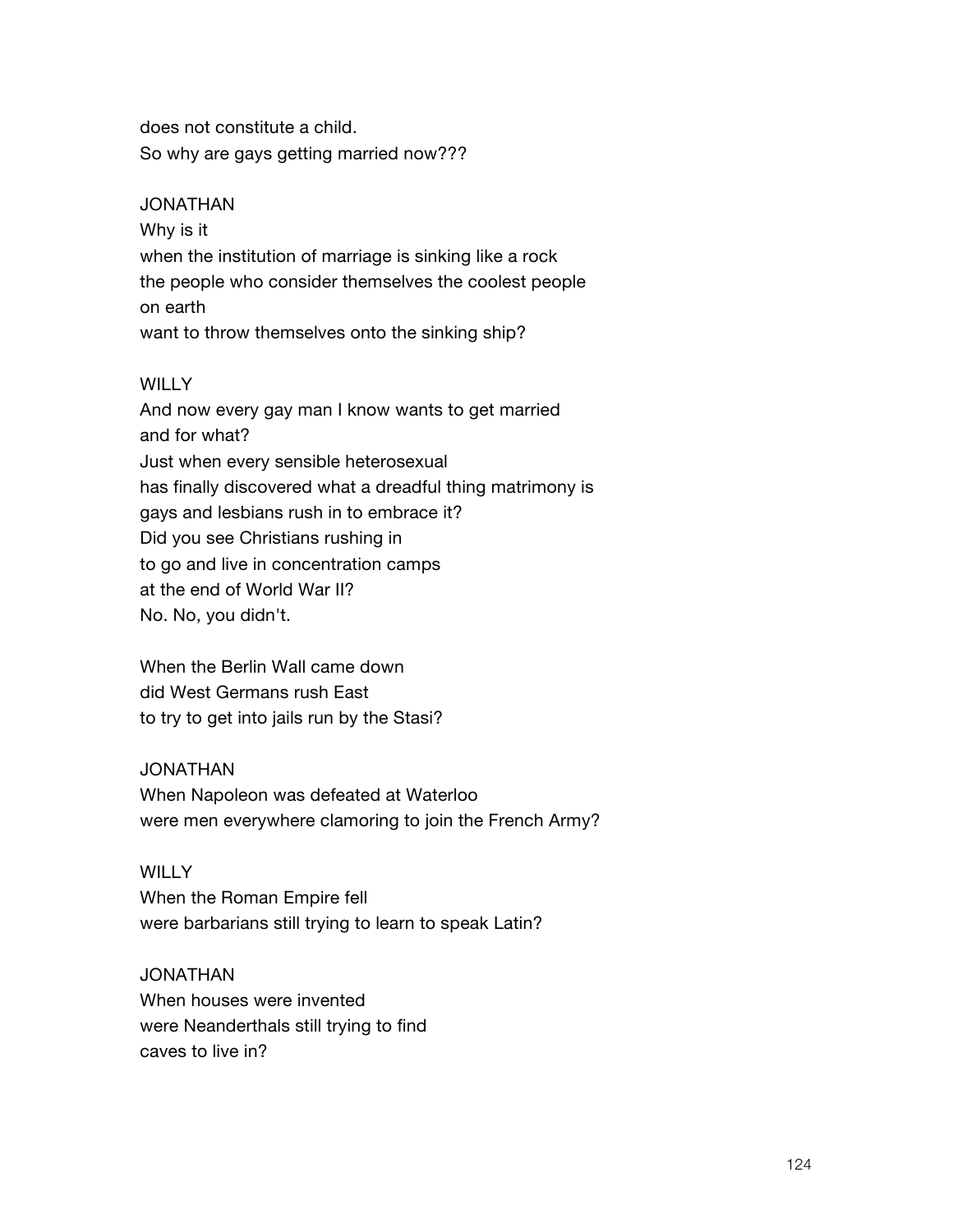### **WILLY**

Remember your worst days with her. When she was at her bitchiest, her most sarcastic, her most manipulative and whiny. Ask yourself, could you live with that every day for the rest of your life? Then don't marry her. Because it's the good days that are the anomaly. All of the time, every day, she is acting. She's being nice to you because she's trying to make a good impression, because she wants something from you. Only when she's under stress, or when you cross her, does the mask come off and you get to see what she can really be like!

[silence]

### FRANK

And yet, I have to say, finally, to me one of the greatest sorrows of the moment is that mother was unable, finally, to officiate at the marriage of her granddaughter and this was why she was coming to join us this was to be a real joy for her.

## MARIA

This is true.

# FRANK

A joy she will never know.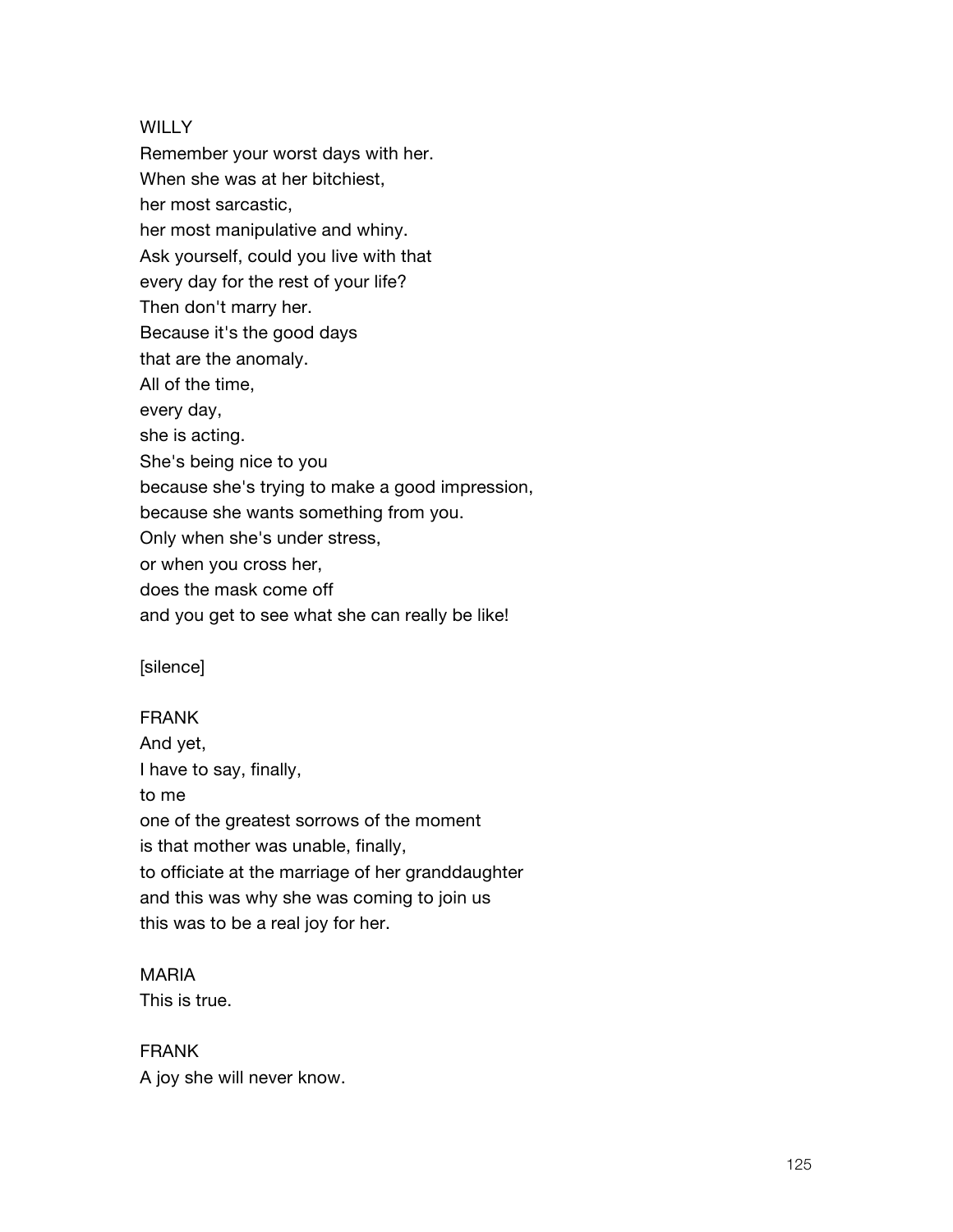MARIA And yet, her spirit is still here, Frank.

FRANK Yes, I'm sure, her spirit is still here.

DJAMILA I myself even though I knew her only briefly can feel her spirit.

# FRANCOIS And in truth if you like she could still preside over a ceremony in spirit if one wanted to have it.

FRANK Preside over a ceremony.

FRANCOIS In her spirit because this is what she wanted.

EDMUND Yes. Right. This is true.

FATHER THANE In fact, I think you could....

MARIA and that might be the best thing we could do in her memory

FRANCOIS the best we could do in the spirit of giving her new life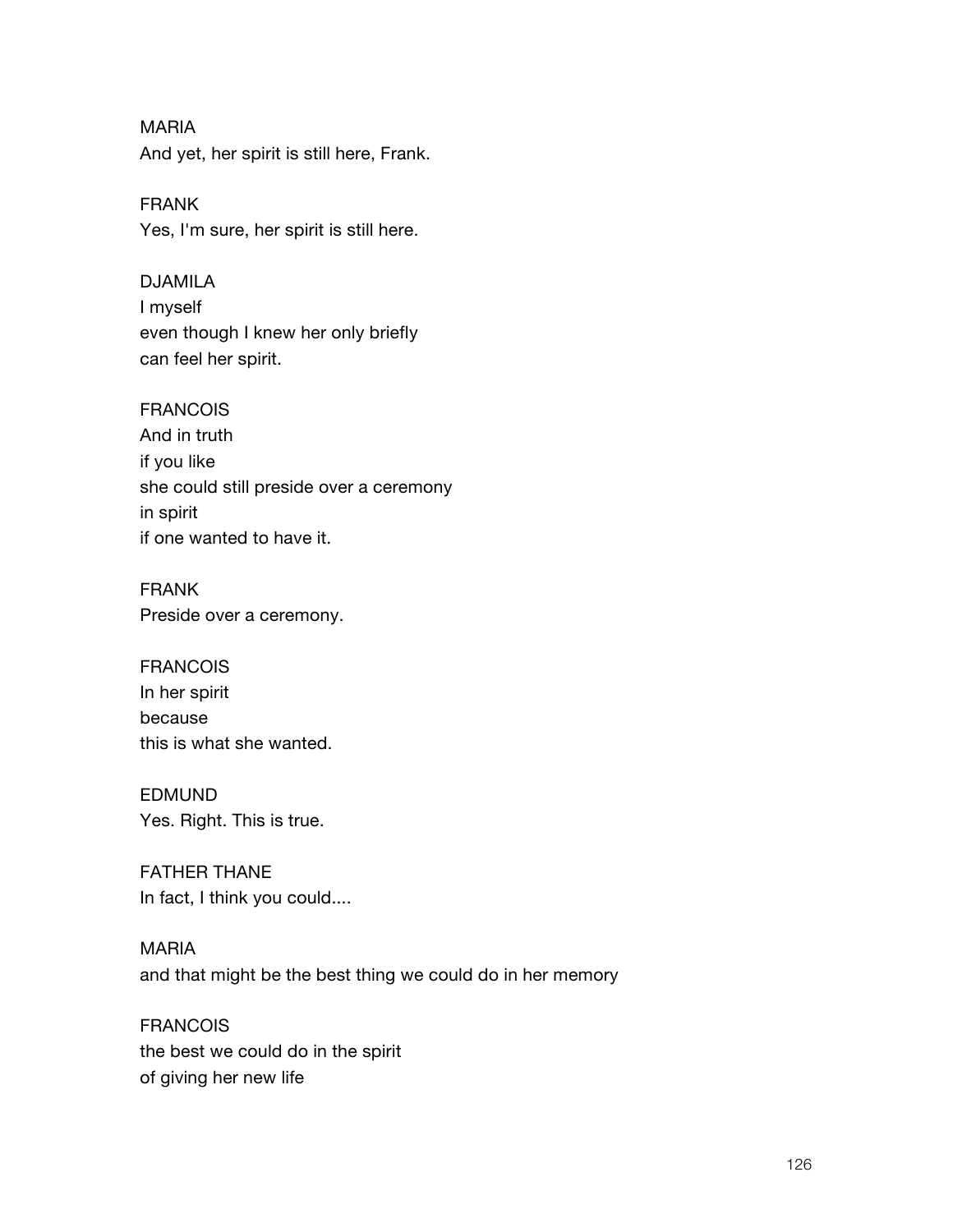FRANK letting her live on.

FRANCOIS

Yes.

FRANK This is true.

Of course, I must say, I wouldn't want you young people to get married just for your grandmother's sake. Not at all. Still, it does seem to me it is also true a sobering moment like this should be a lesson for us all to embrace life while we have it because if we turn our backs on the prospect of happiness now when will we ever again have the chance?

FATHER THANE On the other hand, I....

# MERIDEE Frankly, Dad, what you say sounds lovely but I wouldn't marry Amadou now

if he were the last chance of happiness in the universe.

# AMADOU

Don't imagine for a moment I'd marry you either, Meridee. One little slip and a man is just dropped like that no second chance what kind of love is that?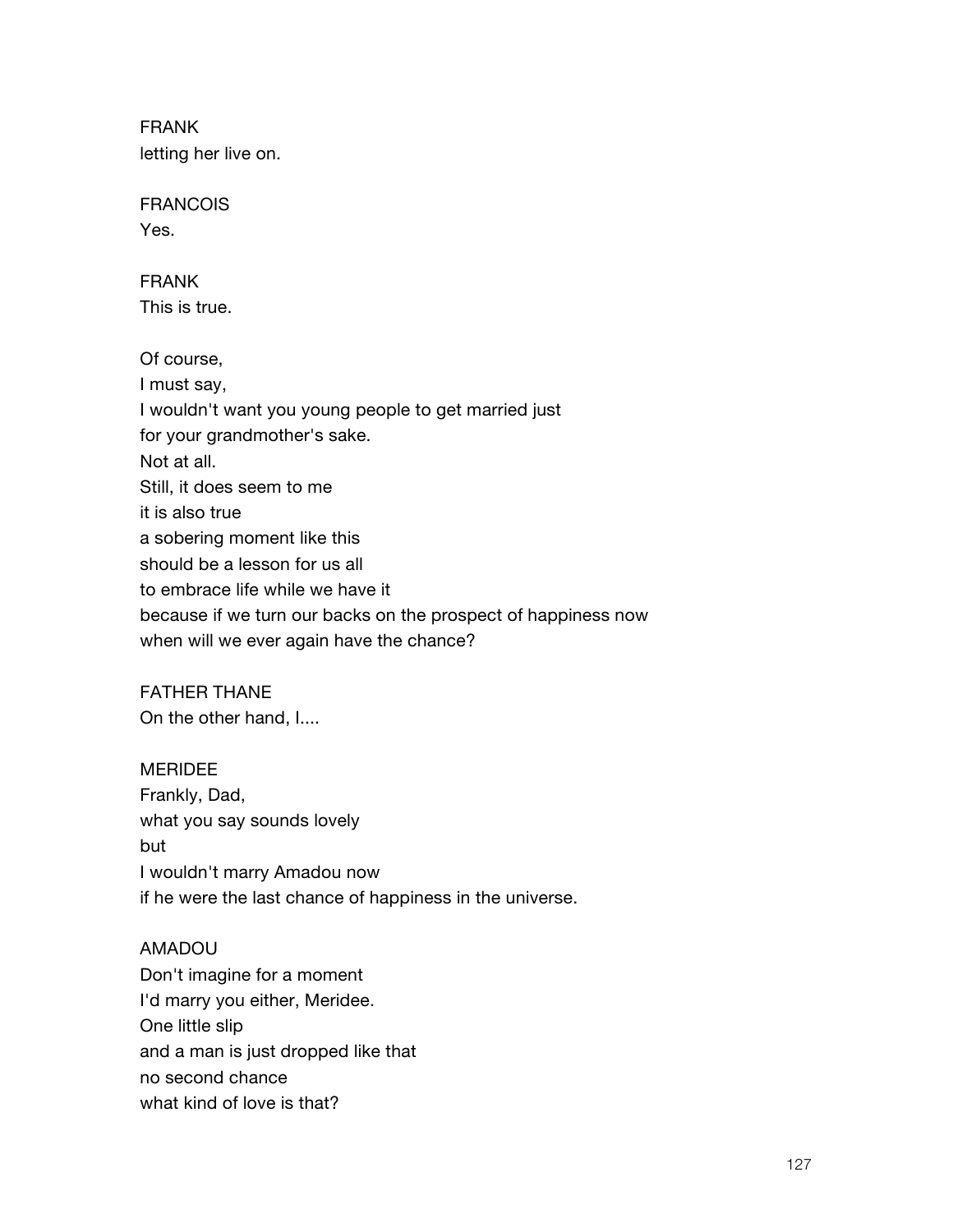I told you I was sorry. I begged for your forgiveness. and what did you do? you iced me just like that you made no effort to save anything you never said I hope it'll work out later or please please stay in here with me while I try to work it out you froze me out you let me know if anyone were to try to save this relationship it wouldn't be you it wasn't worth it to you I wasn't worth it to you OK, I see that clear enough so for me, too, now it's over.

# VIKRAM Let's not be too hasty.

# AMADOU

Over.

# VIKRAM

You know, Amadou, a person doesn't want to turn away from marriage without giving it some serious thought because I don't know where I'd be if I hadn't married your mother. Probably I'd be alone somewhere living in a basement or just going from airport to airport trying to make a business deal

AMADOU Or chasing girls with big keisters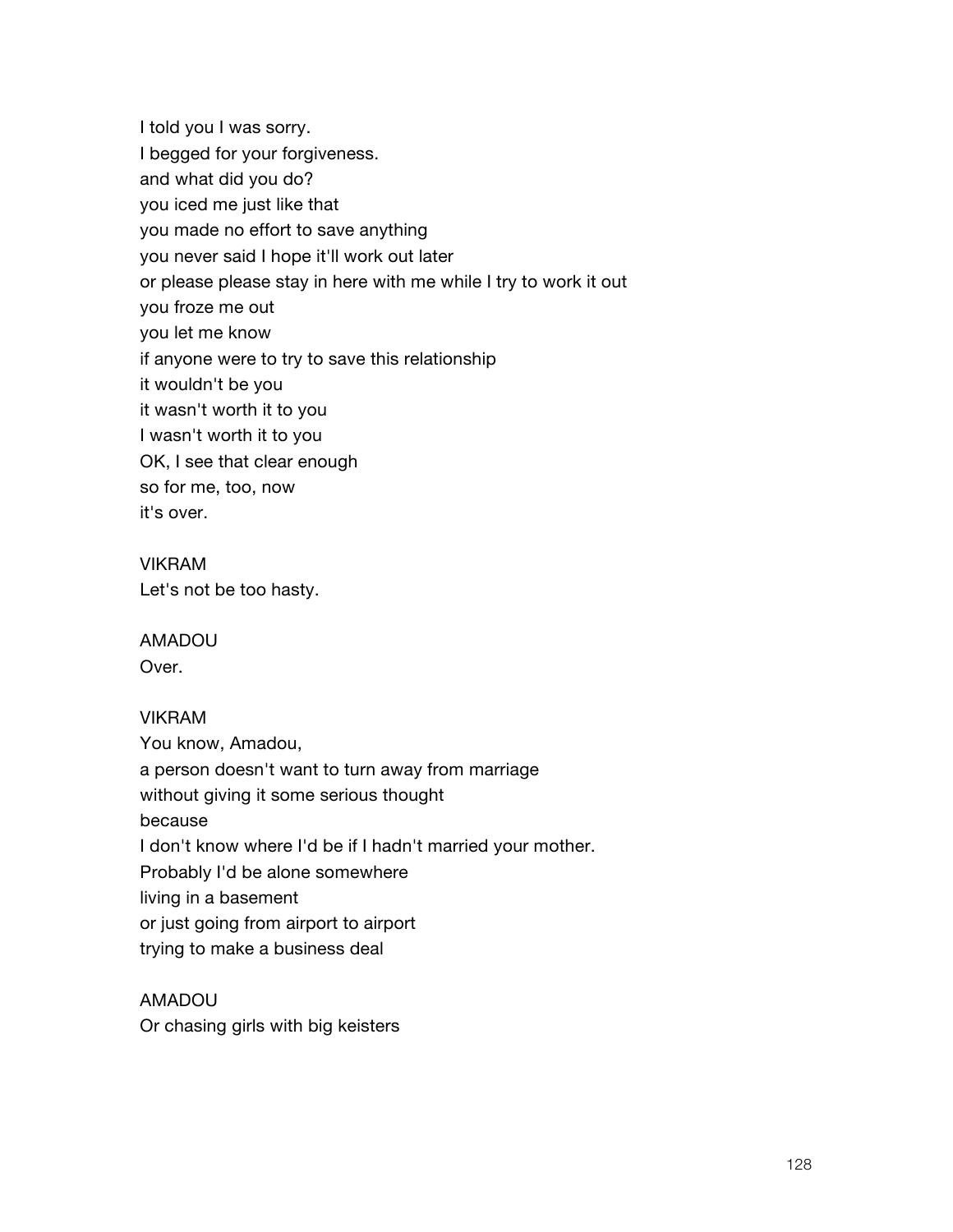#### VIKRAM

Or chasing girls with big keisters and not happy at all. When you come to the end of your life, what do you think will have mattered to you at all except that you knew another person and loved her?

#### AMADOU

I'm sorry, Dad. For me, it's over.

### DJAMILA

And yet here we are the wedding preparations are all made what a shame to waste them it could be one day soon you will change your mind but then it will be too late because the wedding planners will have taken back all the plates and glasses all the table linens and the cake then what? you will have to be married in the basement with some bottles of Coca Cola.

### ISAAC

I think this is true. I could weep to think all the work we have done the nautical theme and then the woodland theme the cake the ribbons and then at the last minute we changed it all to an Indian theme because we were told the groom is Indian and it was no trouble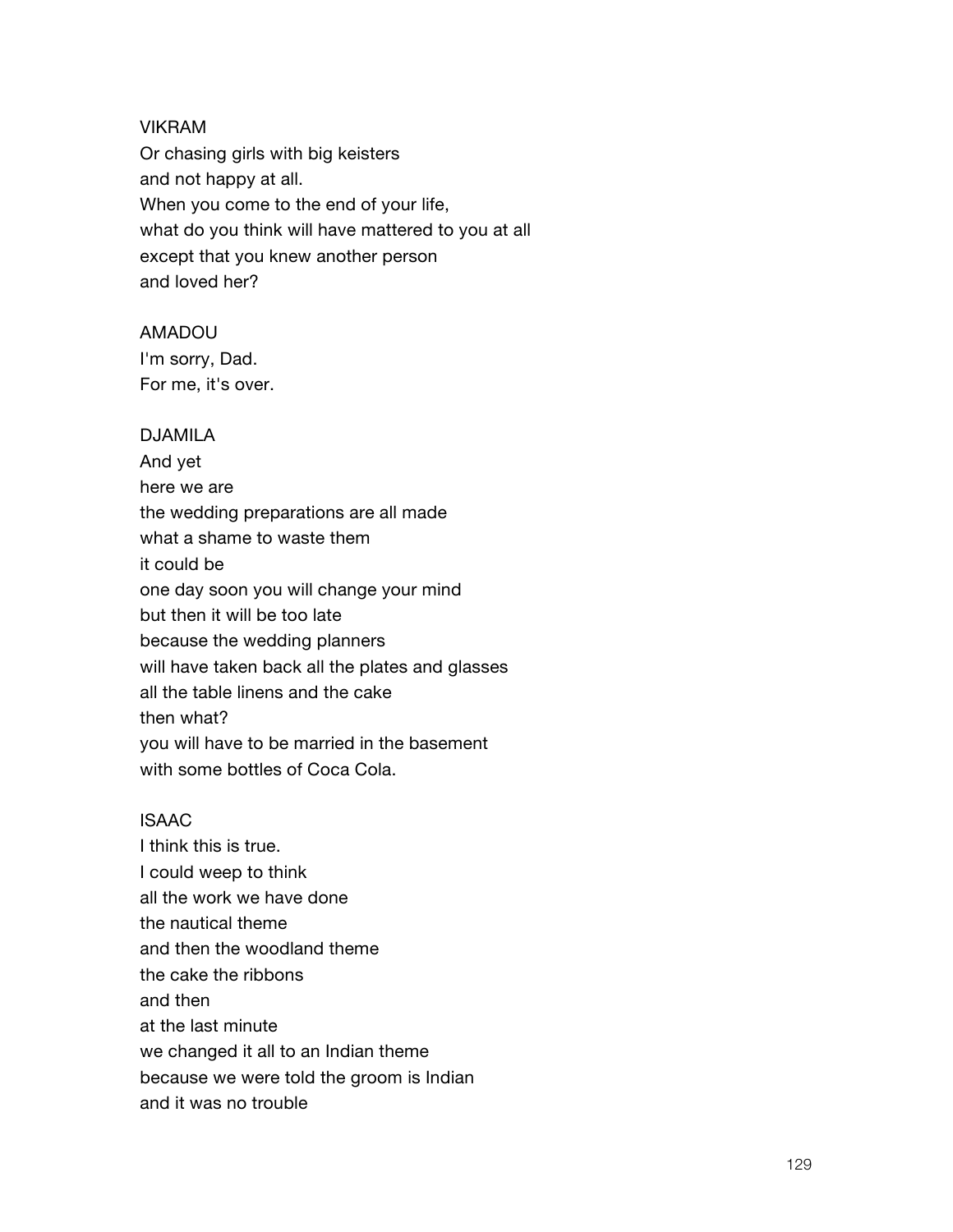we were happy to do it because we are all multicultural people all of us who live in the world as a whole who think of ourselves as human beings on earth so that the poori and the papadoms the chicken tikka masala, the pork vindaloo the tandoori naan and the onion bhaji but now to think we would just throw it all away I think you don't understand not just that it would be wrong but also this is all we do this is our art this is our lives would you have Leonardo da Vinci come over to your house and take out your penknife and cut the Last Supper up into pieces? I don't think so. To have all this treated with such disrespect: It can't be done. It makes me weep.

# DIETER

What he said is true.

### ISAAC

All the work my dear friend Dieter has gone to. And now you would what? just throw him out the door? This is all you care for him?

I tell you, Dieter, I can't let this happen and I have to say: if you will have me,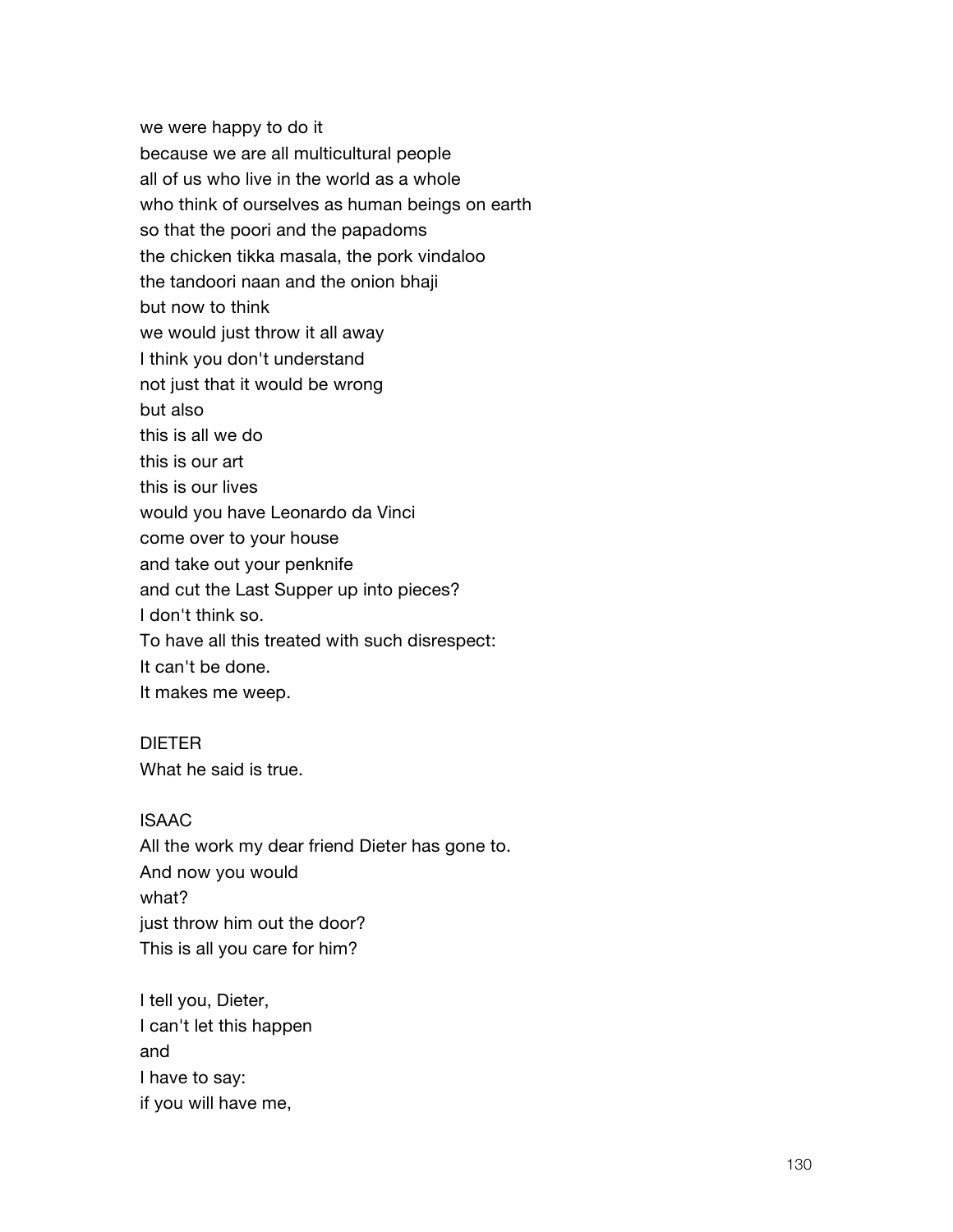I would like to marry you today. This may be sudden and if you refuse I will understand but I think here I am and I agree with Plato, too and with Karl and I love you as you know and always have and just because I think you and I we are too special to be married so what? here is a wedding all set out we set it out we've put it together, you and I, let's have it for ourselves.

DIETER Have it for ourselves?

ISAAC Yes.

# DIETER

You are proposing to me.

ISAAC Yes.

# DIETER

Oh, Isaac, I accept. I accept. Oh. I accept. I propose to you, too.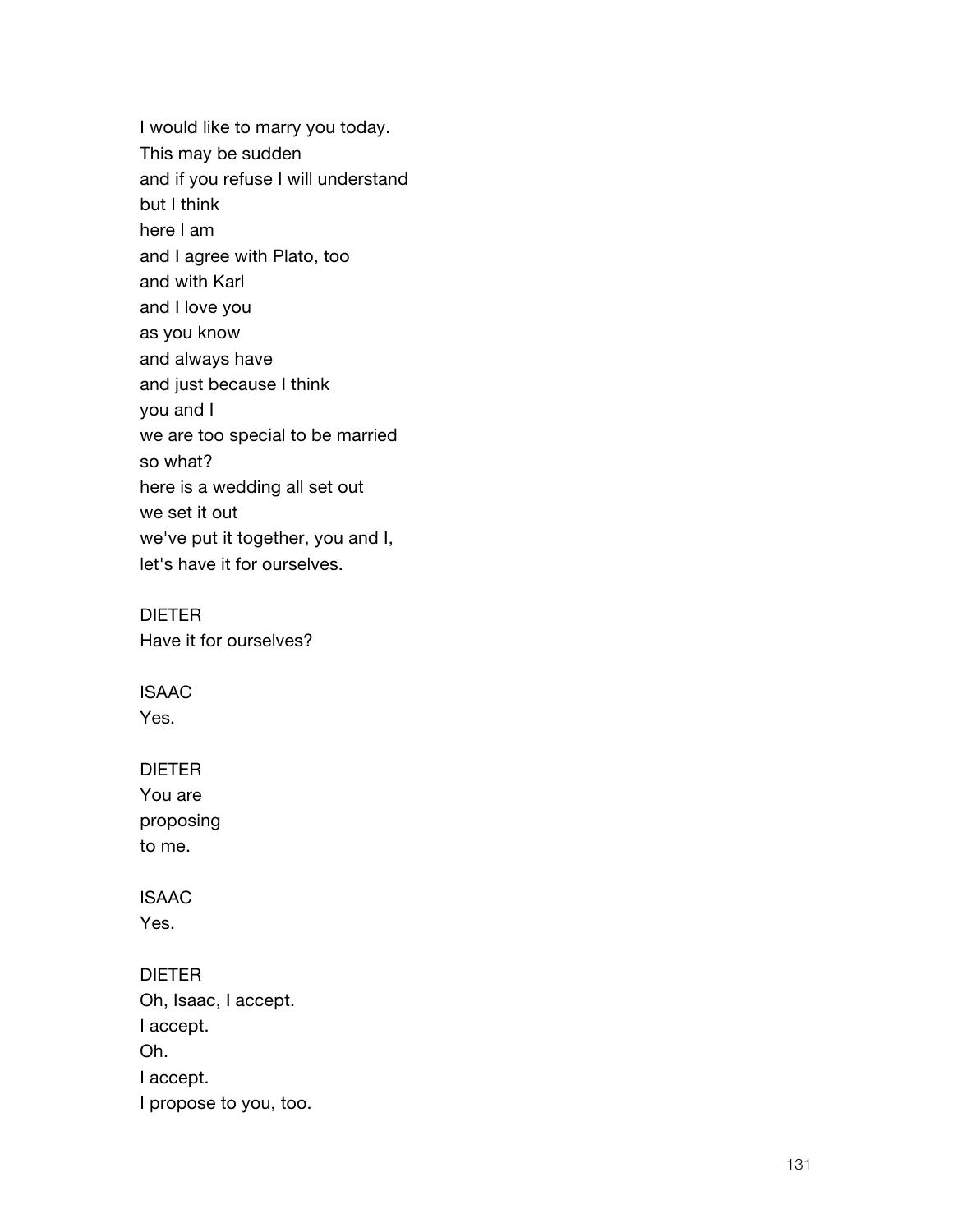I propose and propose to you. I propose and propose and propose. Let's us get married and live happily ever after.

[Suddenly: music.

Bollywood music.

Isaac and Dieter sing a duet with the entire cast joining in as chorus.

And the entire cast dances a big Bollywood number in unison, led by Dieter and Isaac.

For instance, it could be this song from the movie Lagaan.

And it could be sung in Hindi or English or Dutch.

# ISAAC

O re chhori, o ri chhori, maan bhi le baat mori Oh girl, believe my words Maine pyaar tujhi se hai kiya, ho I have only loved you Tere bin main jeeya to kya jeeya Without you, what life have I lived? Oh, tere nainon mein yeh jo kaajal hai The eyeliner that is upon your eyes Sapnon ka baadal hai Is the cloud of my dreams Mann tere hi kaaran paagal hai, o goriya My mind is only crazy for you, oh girl Ho oh, oh, oh oh oh

# DIETER

O re chhore, dil se nikle, bol more Oh boy, out of my heart come my words Maine pyaar tujhi se hai kiya, ho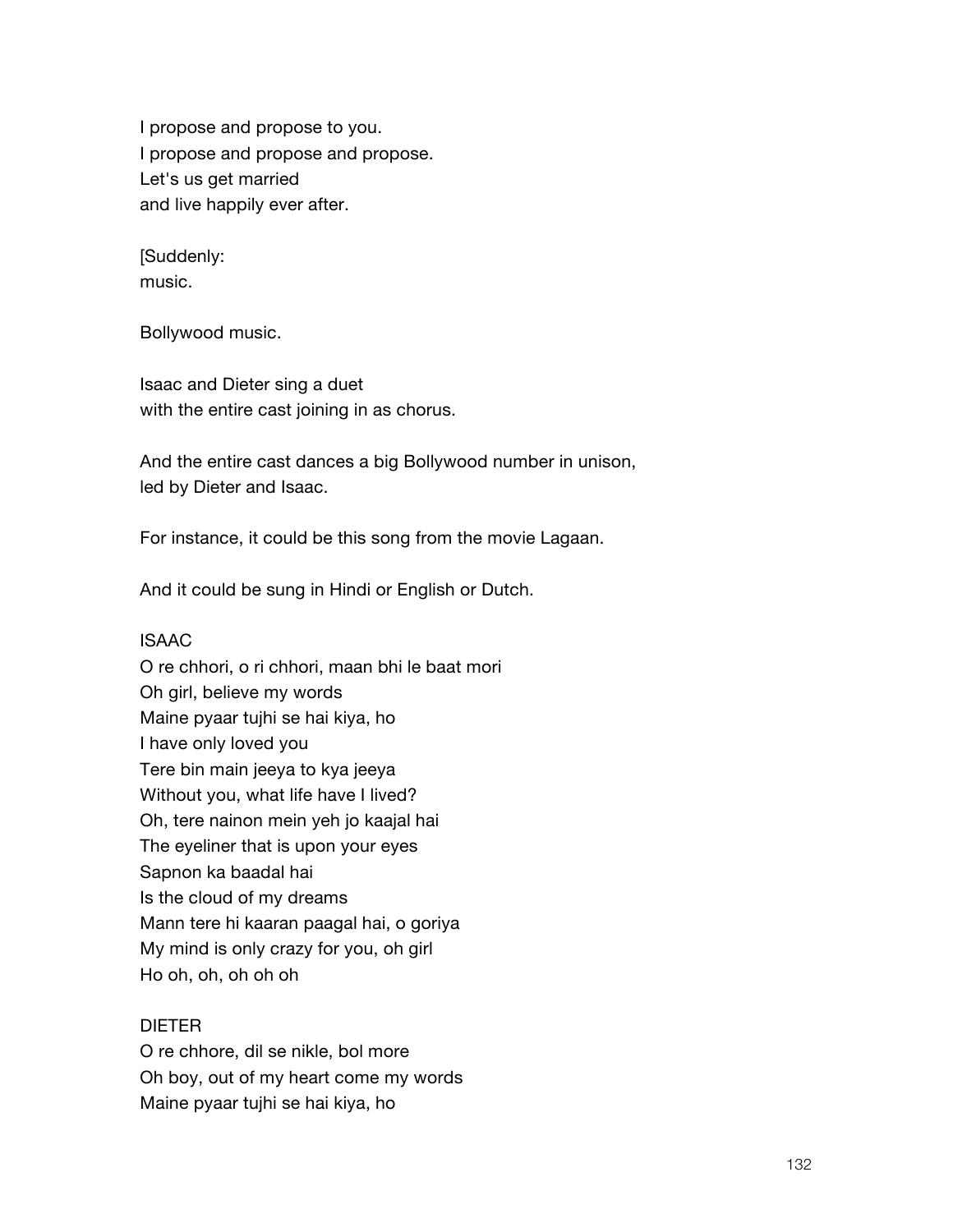I have only loved you Maine tujhko hi maana hai piya I have only believed you to be my lover Oh, tune thaama aaj yeh aanchal hai Today you have grasped my scarf Mann mein ek halchal hai And in my mind there is confusion Main na bhooloongi yeh voh pal hai, saanwariya This is the moment I will never forget, lover Oh oh, oh, oh oh oh

#### **CHORUS**

My heart, it speaks a thousand words I feel eternal bliss The roses pout their scarlet mouths Like offering a kiss No drop of rain, no glowing flame Has ever been so pure If being in love can feel like this Then I'm in love for sure

[Does Ariel run in and join the dancing?]

### ISAAC

More mann mein In my mind More mann mein thi jo baat chhupi The words that were hidden in my mind Aayi hai jabaan par Have now come to my tongue More dil mein kahin ek teer jo tha The arrow that was somewhere in my heart Aaya hai kamaan par Has now come to the bow

### DIETER

Sun sun le sajan rahe janam janam Listen lover, birth after birth let us remain Hum prem nagar ke baasi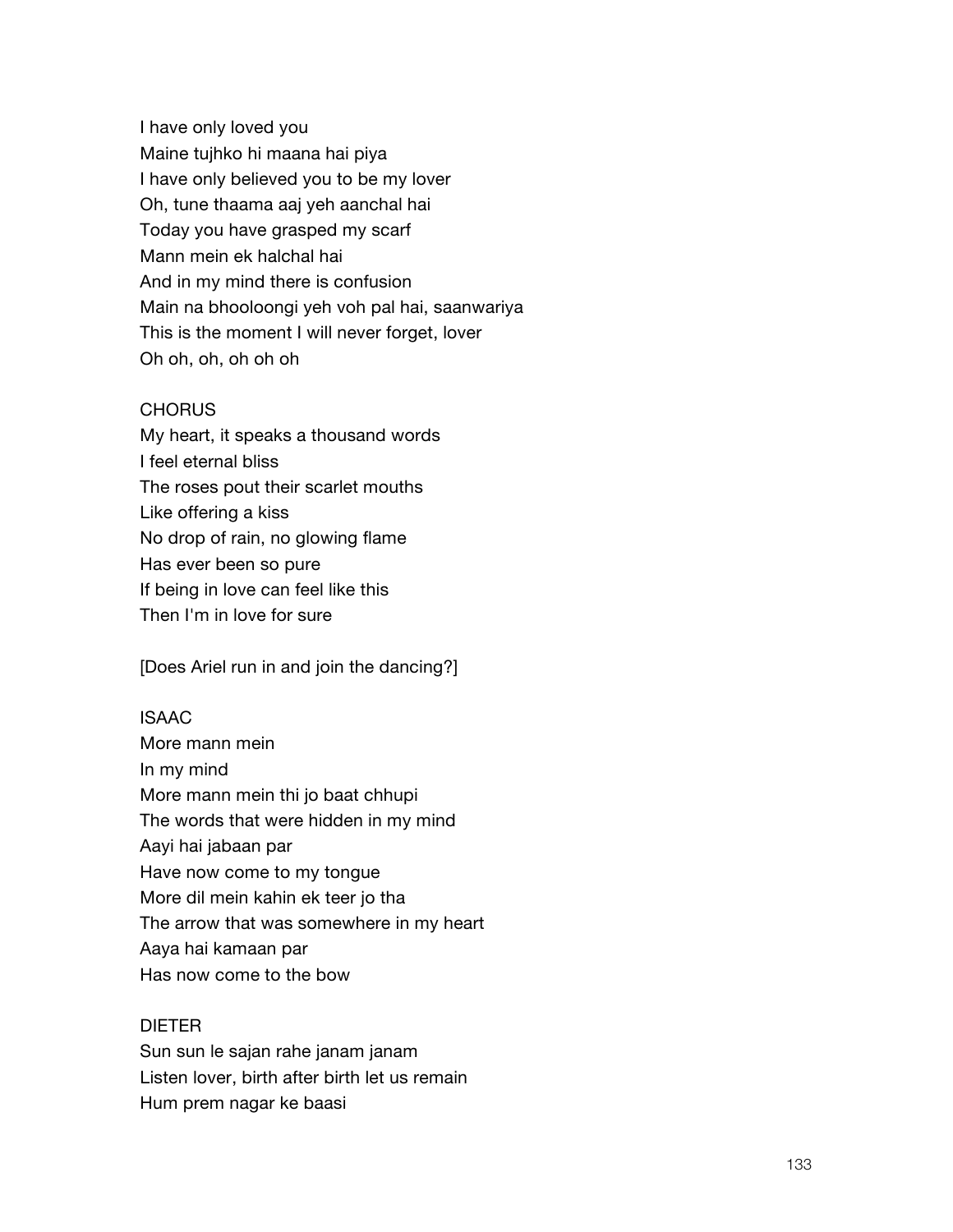In the city of love Thaame thaame haath, rahe saath saath Grasping each other's hands, let us stay together Kabhi doore ho na jara si Let there not be any bit of distance Chaloon main sang sang teri raah mein I will walk with you in your path Bas teri chaah mein, ho oh oh oh With only longing for you O re chhore Oh, boy

# ISAAC O ri chhori Oh, girl

DIETER Oh, I'm in love, I am in love, yes I'm in love

### **CHORUS**

Mm, koi poochhe If one asks Koi poochhe to main boloon kya If one asks, what will I say? Ke mujhko hua hai kya What will I say has happened to me? More ang ang mein hai sughand In my body there is a fragrance Jo tune hai chhoo liya Since you have touched me

### ISAAC

Tan maheka maheka, rang daheka baheka Your body is fragrant, your colors blaze Mujhe tu gulaab si laage To me you seem like a rose Jo hai yeh nikhaar aur yeh singhaar When there is such beauty and adornment To kyoon na kaamna jaaga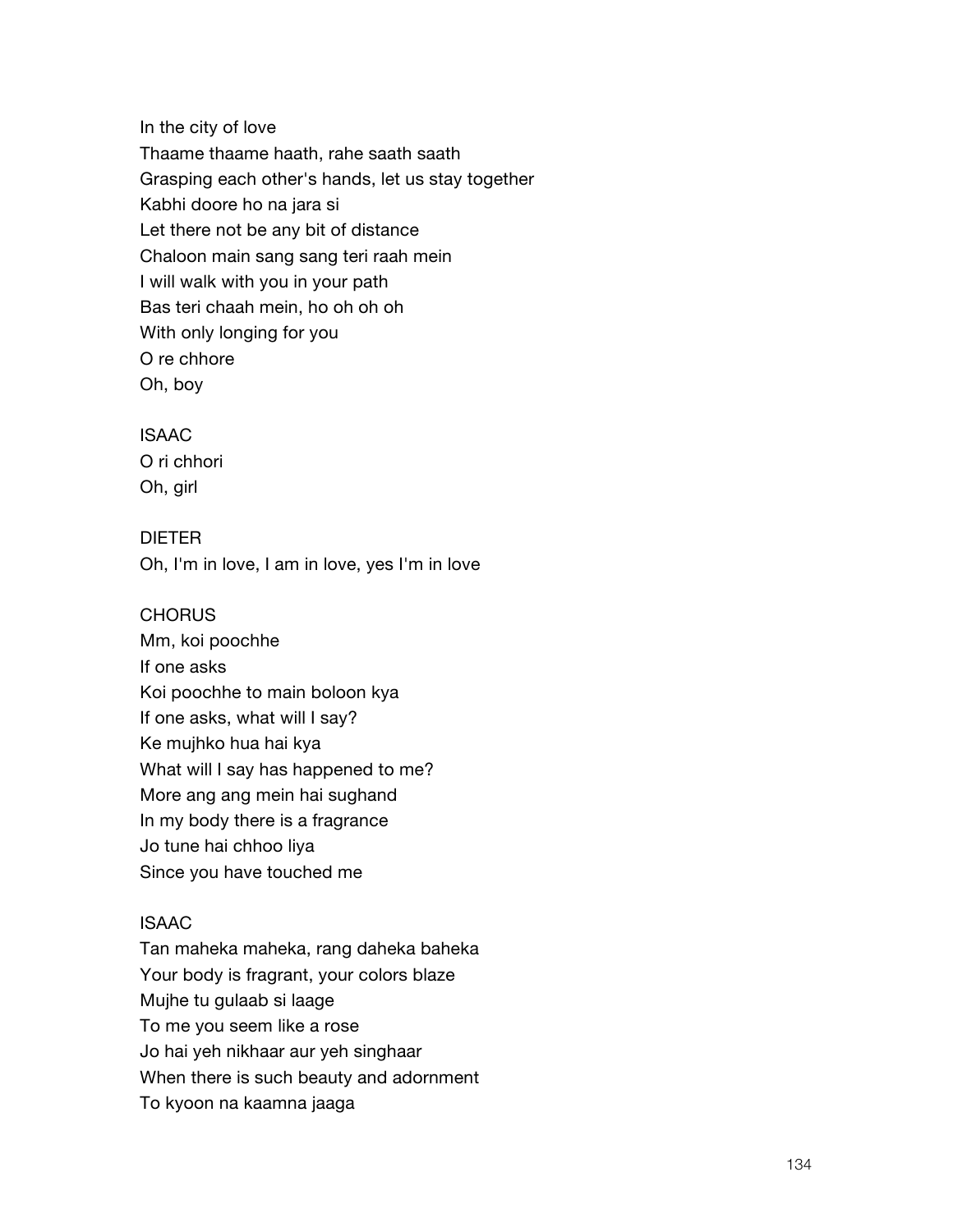Why wouldn't desires awaken? Tera ujla ujla jo roop hai This bright bright beauty of yours Yovan ki dhoop hai, oh oh oh oh Is youth's sunlight O ri chhori Oh, girl

## DIETER

(Oh, I'm in love)

#### **CHORUS**

O re chhore Oh, boy

### DIETER

(Oh, I'm in love)

### [Father Thane wanders in.]

**CHORUS** Dil se nikle Out of my heart come

# DIETER (Yes, I'm in love)

### Bol more

My words Maine pyaar tujhi se hai kiya, ho I have only loved you Maine tujhko hi maana hai piya I have only believed you to be my lover Oh, tune thaama aaj yeh aanchal hai Today you have grasped my scarf Mann mein ek halchal hai And in my mind there is confusion Main na bhooloongi yeh voh pal hai This is the moment I will never forget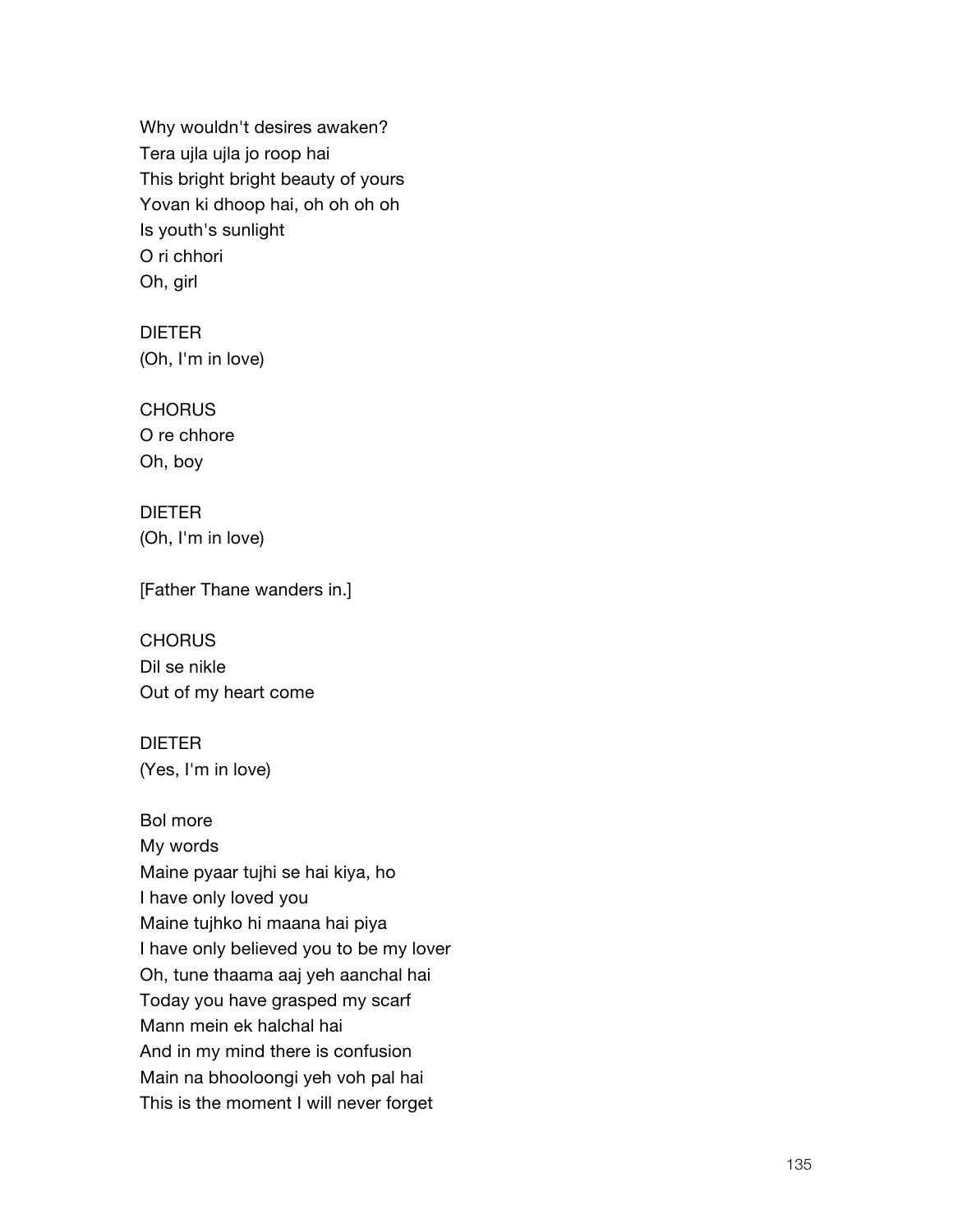ISAAC O goriya, ho oh, oh, oh oh oh Oh, girl

DIETER (Yes, I'm in love)

[Or, for other possible Bollywood music and dance numbers see http://www.bollywoodlyrics.com]

During the Bollywood number the petals of cherry blossoms rain down.

The singing and dancing ends.]

MARIA Oh, this is such a lovely surprise. So we will have a wedding after all!

Now, children, we'll all be needing to dress for the wedding.

FRANCOIS Right. Good.

EDMUND Yes. OK.

[EVERYONE takes off all their clothes and changes into wedding outfits during the following talk:

### MARIA

Everyone will want to have a special wedding outfit so that we are all in a proper mood of celebration.

[to Djamila as they are dressing]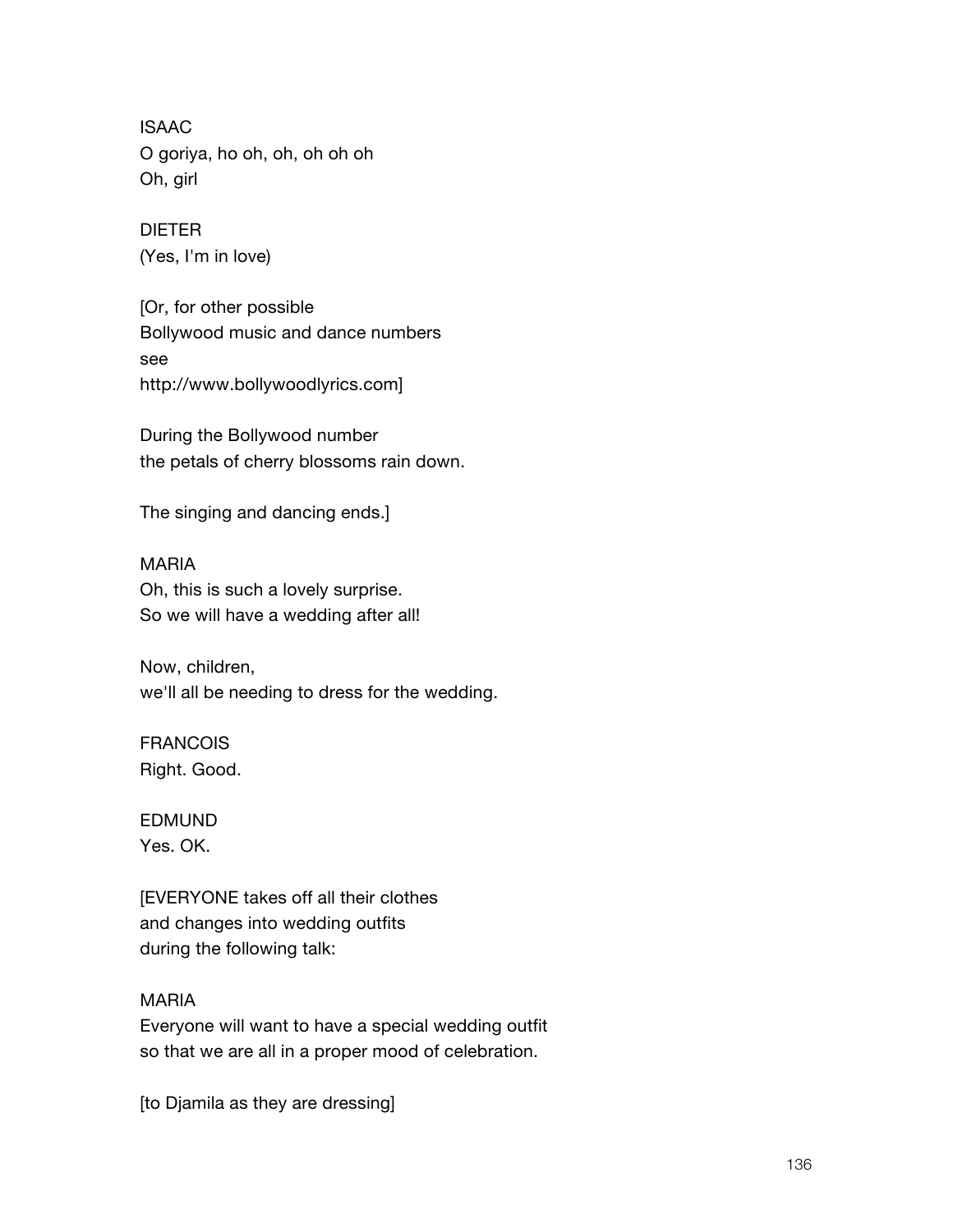I had a friend once who loved to sew dresses for her daughter all sorts of things and one day she happened to make a little dress her daughter was only three years old a little dress with a long train behind it and then she made a little veil why not, she thought and when her little girl was all dressed up my friend realized that without knowing what she was doing she had made her daughter a wedding dress and she said, now all you need is a husband and the little girl ran around and around the living room calling out: I'm looking for a husband, I'm looking for a husband!

These days, of course, a woman has so many choices and wants nothing more than to live a full life

#### DJAMILA

not defined by motherhood alone as it was in the olden days

#### MARIA

exactly to have no chance for any life other than to stay at home care for the children, cook the meals even though, I would be the first to say, this could be good this could be fulfilling

### DJAMILA

many many people, both men and women still believe it is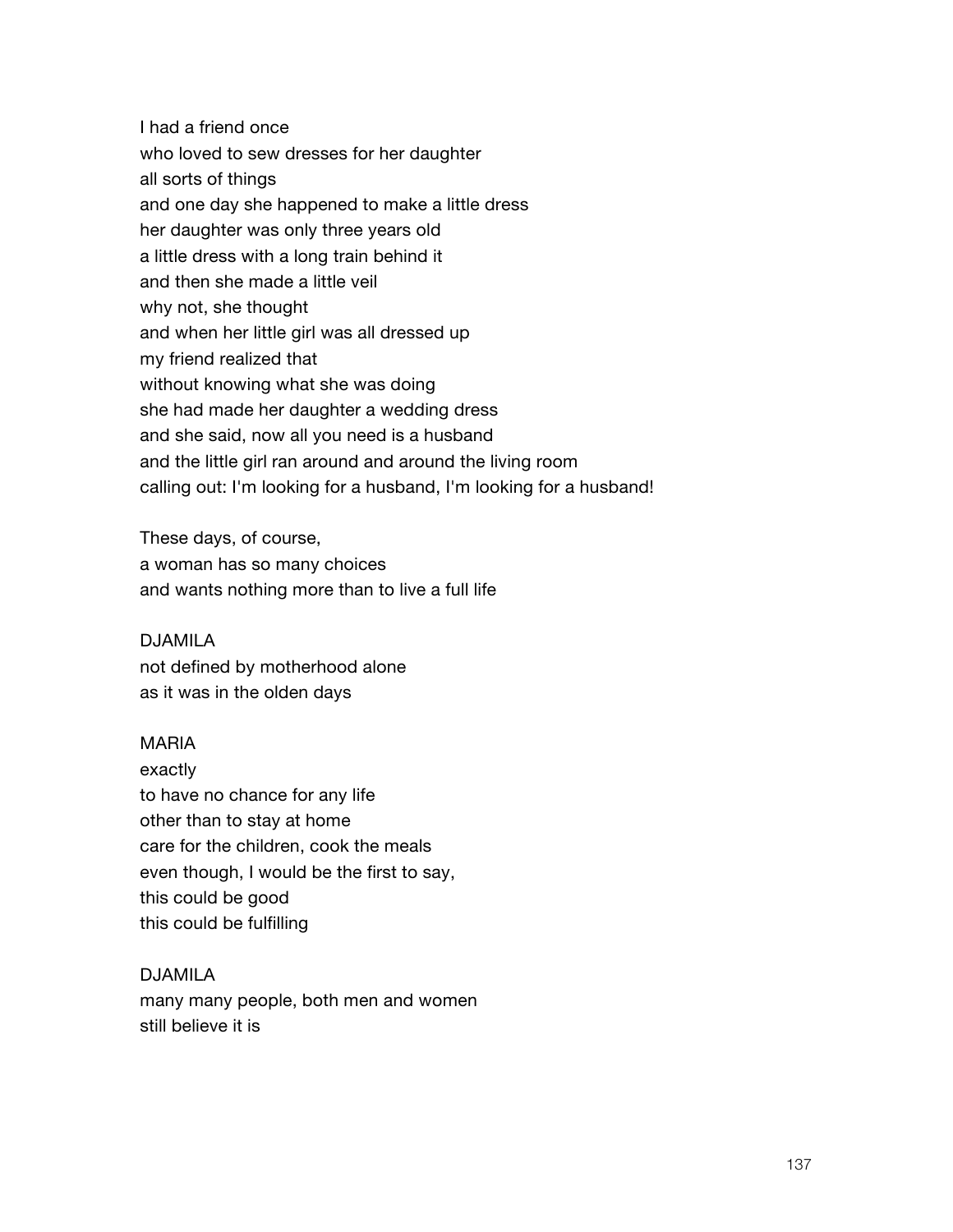### MARIA

but now how much better it is for a woman to enjoy an absolute equality with others be an astronaut, go to Antarctica take lovers in foreign countries

### DJAMILA

run for public office, have her own car, leave her family in the dust if they are not nice to her

### MARIA

this is good, this is good this is a world to which I wish every human being would be entitled

# DJAMILA

but even so any mother with grown children thinks of weddings all the time

MARIA it can't be helped

**TESSA** It should.

MARIA and so now to have a wedding at last it makes me happier than I can say.

# JONATHAN

Mom, could you fix my collar? I seem to have have my collar turned under my, what is this?

**WILLY** Here. Let me see.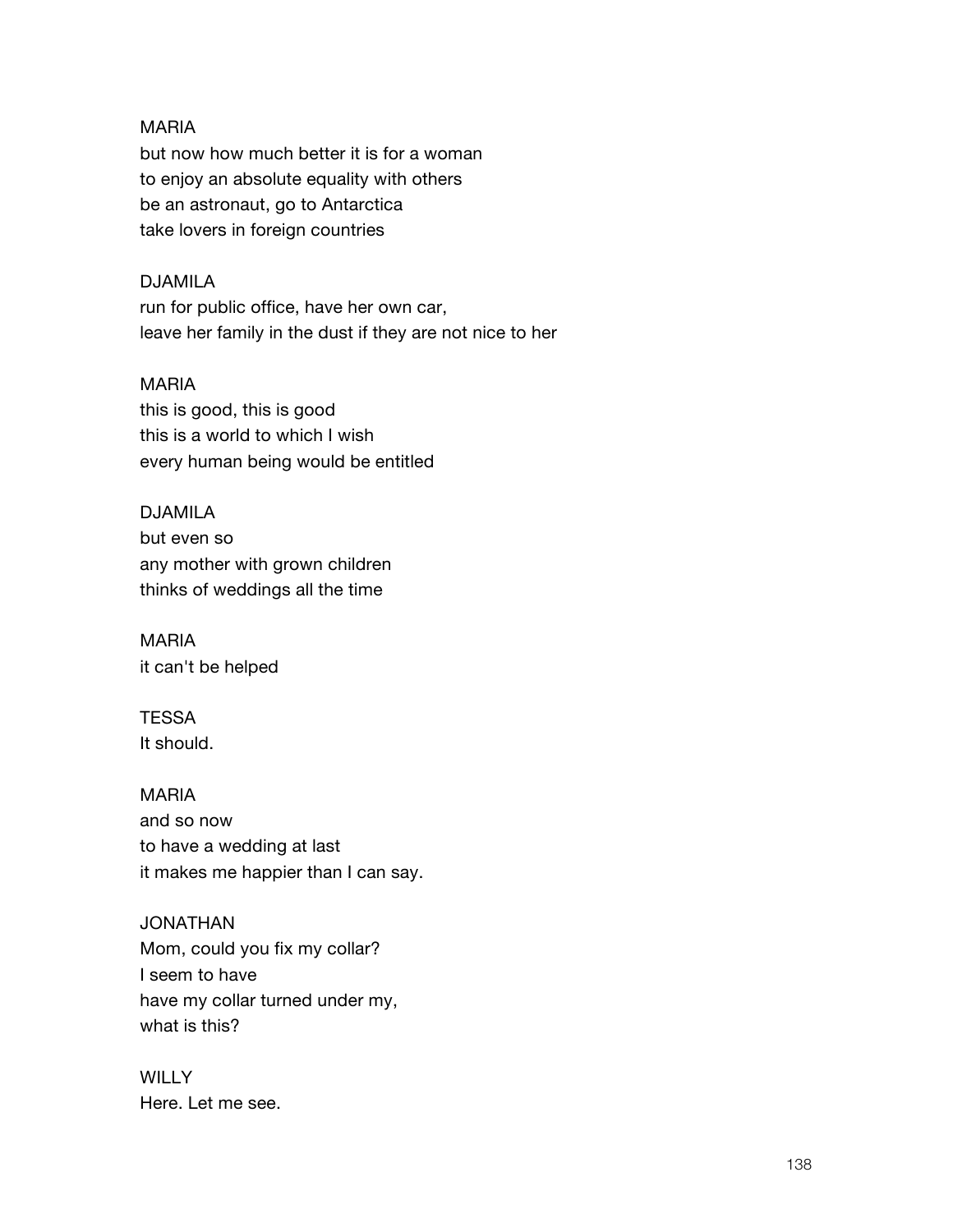[he tries to adjust Jonathan's collar]

Oh, you have an Indian shirt.

JONATHAN Yeah. Sure. It's all I ever wear for formal occasions.

**WILLY** Really. I didn't see it before.

JONATHAN I had it in the car.

**WILLY** You have a car?

JONATHAN Sure. Sure, I do.

**WILLY** What kind of car?

JONATHAN 68 Olds.

WILLY A 68 Olds! What have you done to it?

JONATHAN Not much, you know, it's chopped, blocked, shaved, channeled.

**WILLY** Channeled?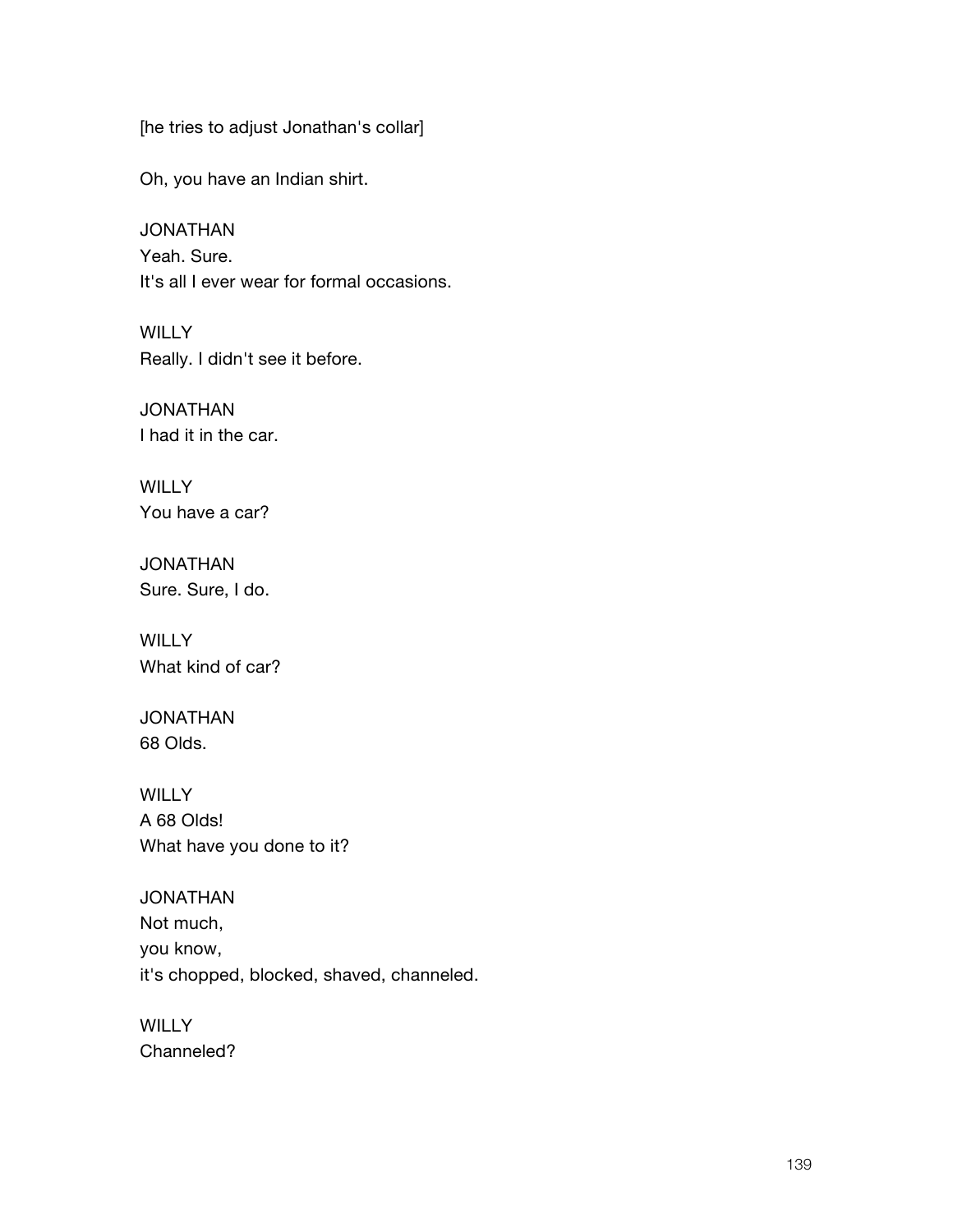[Gradually,

everyone else has finished getting dressed for the wedding, and now they are all just standing around watching these two guys with their boring car talk that goes on and on, waiting for the guys to finish, so they can all get on with it or else, if the car talk just slows down the momentum too much, it can be cut.]

JONATHAN Sure.

**WILLY** And lowered?

JONATHAN Yeah, right. Lowered. You know about cars?

**WILLY** I know something about cars.

JONATHAN What have you got?

**WILLY** I have a 55 Chevy 210 2 Door.

JONATHAN With a hardtop?

**WILLY** A hardtop and, you know, Chrome Rally Wheels dual carbs Lower Body sill Moldings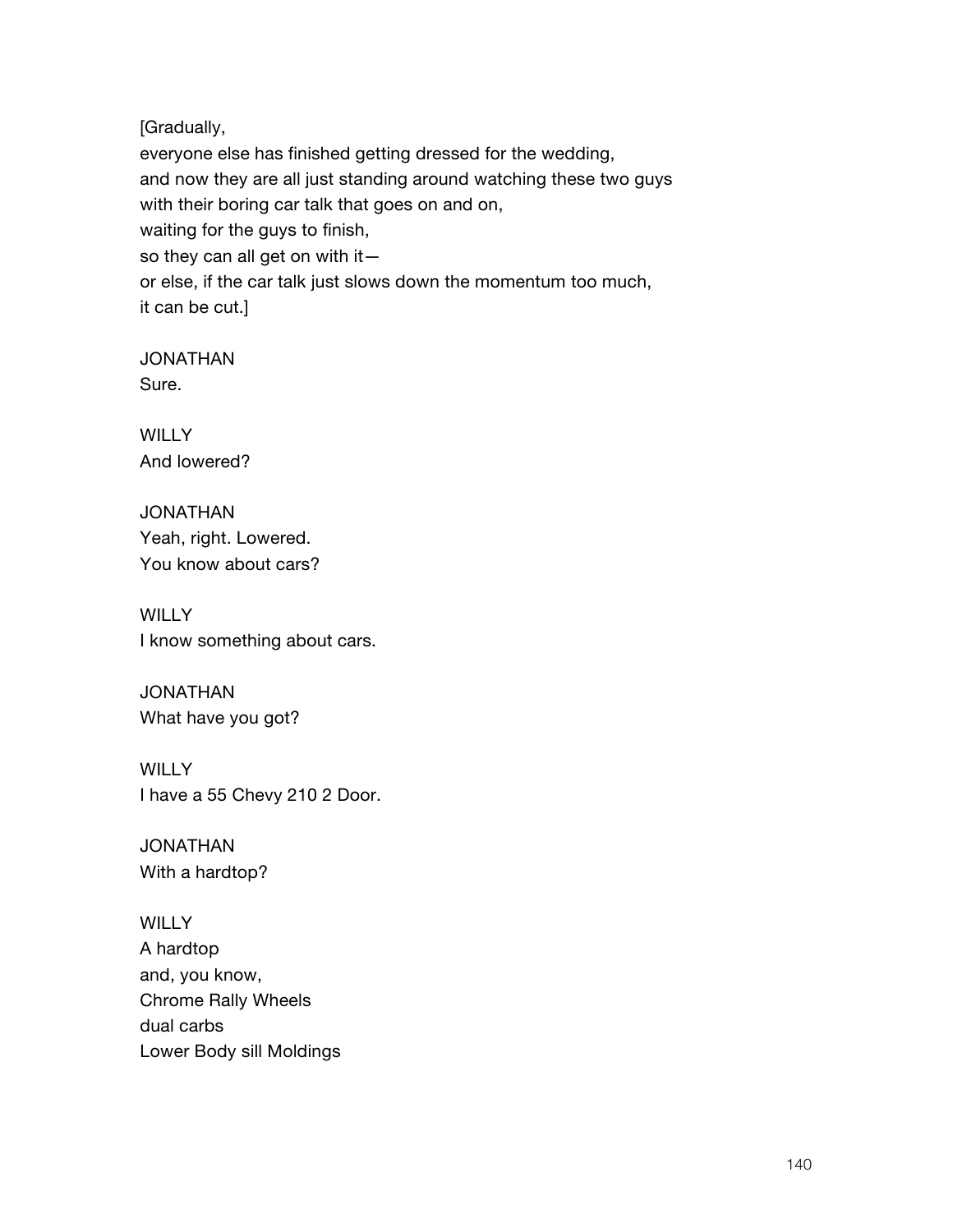JONATHAN Fender Skirts?

**WILLY** Yeah, sure, Fender Skirts.

### JONATHAN Wow.

Maybe we could see it after the wedding.

**WILLY** Sure. Maybe I could see yours.

JONATHAN Sure. Sure.

**WILLY** That would be really great.

[and are they all finally dressed in different outfits? Indian, nautical, traditional, etc? a multicultural event]

MARIA Are we ready?

FRANK I think we are.

EDMUND Yes. I'm ready.

FRANCOIS Ready.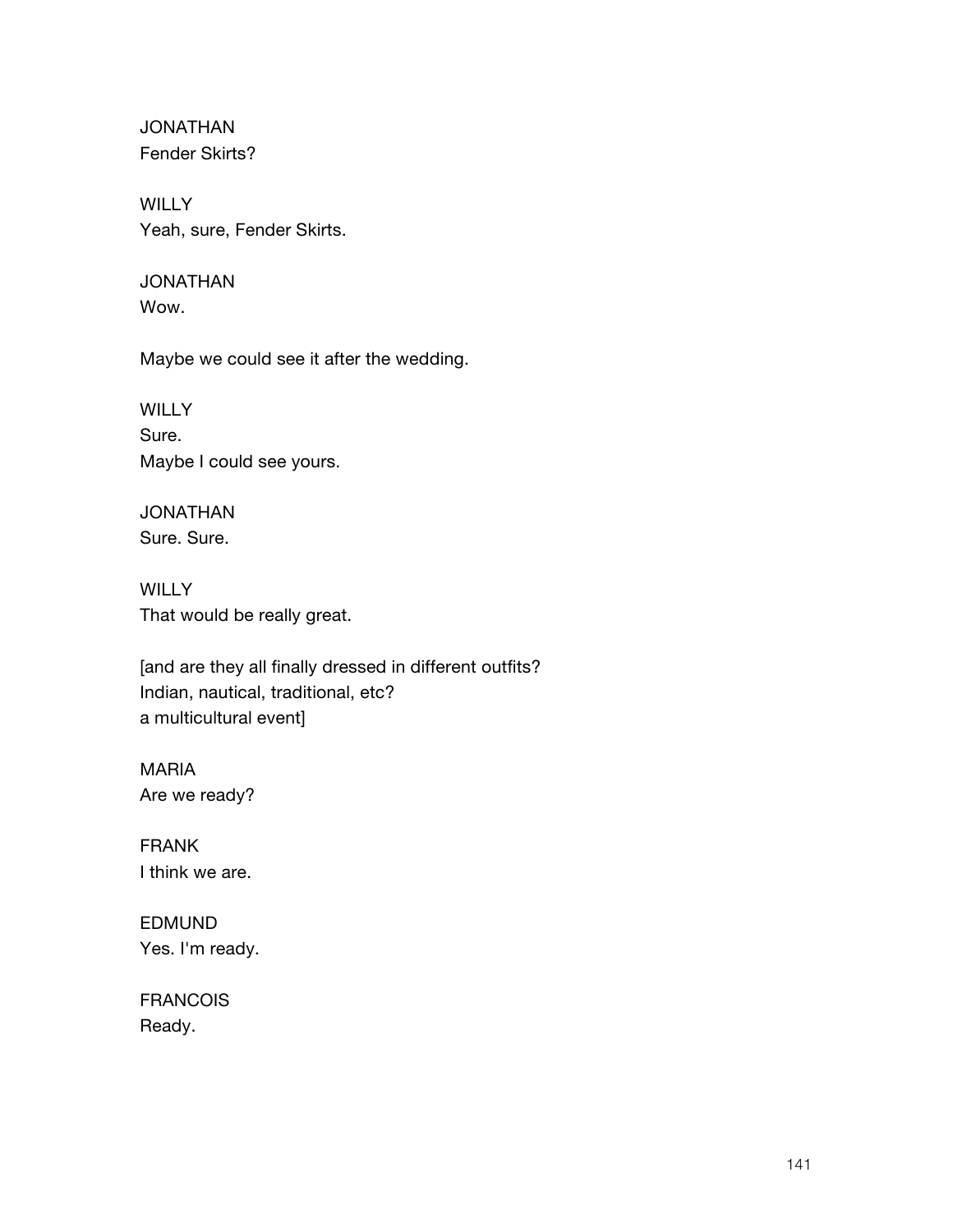### MERIDEE

Oh, Mom, now I see everyone dressed up for the wedding. And now I see I've been wrong. I've just been all wrong. And I realize the truth is I would like to get married, too!

TESSA [disgusted] Meridee....

MARIA [in joy] Oh Meridee, how happy this makes me feel!

VIKRAM Well. Well! Lovely!

DJAMILA Wonderful!

EDMUND Amazing, really.

**TESSA** Are you sure, Meridee?

MERIDEE Yes. Yes, I am.

**TESSA** Really sure?

MERIDEE Yes.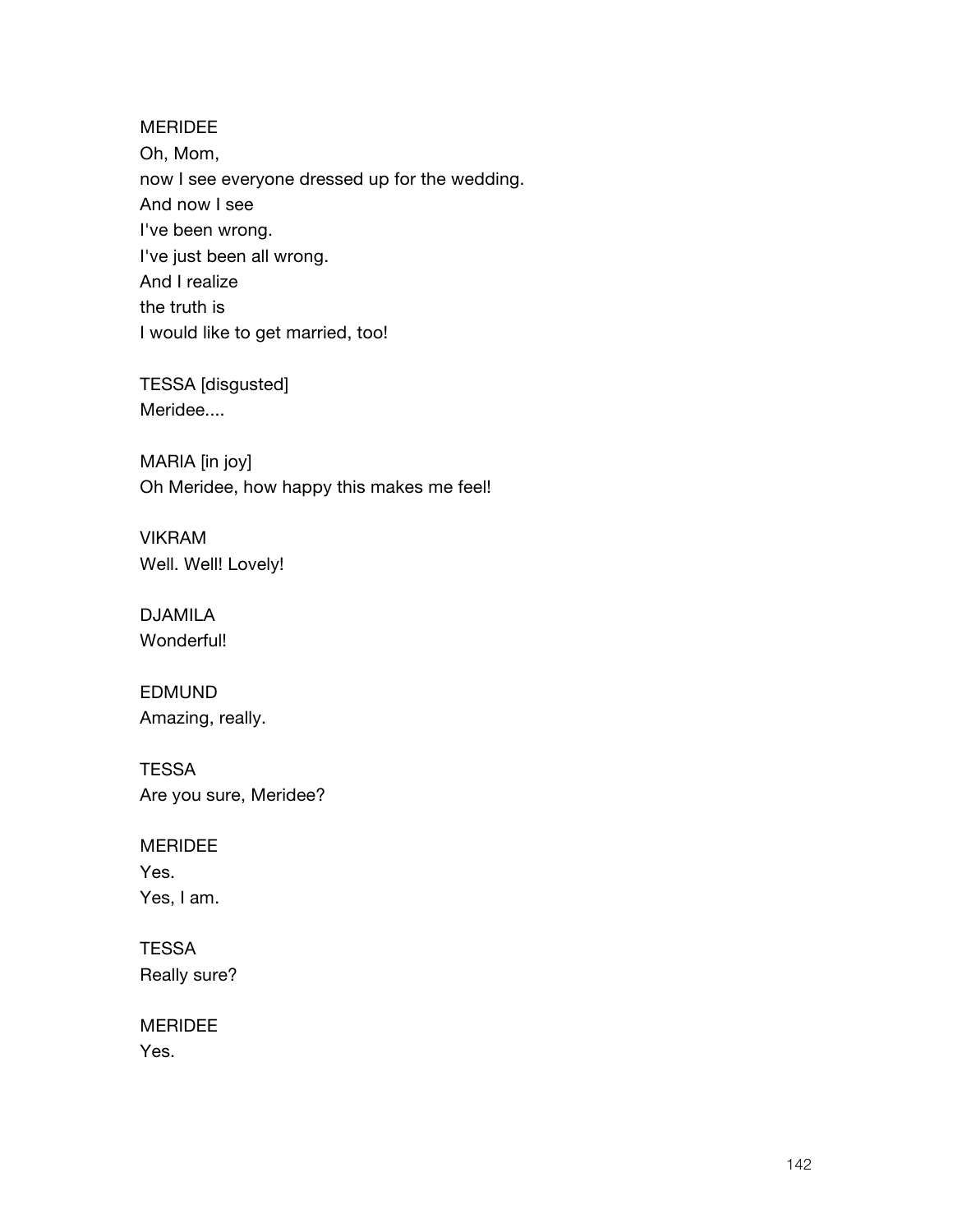# AMADOU

Meridee....

### MERIDEE

Oh, Amadou, the thing is I was so quick to judge you so quick just as you say to seize upon any excuse to call off our wedding you were right and I apologize I was in a panic, I see that now I was so confused I think I've been confused for ever so long that's the trouble I didn't know what it was and now at last I see clearly exactly what I've hoped for all my life and what I want with all my heart is to be married to Ariel.

### AMADOU

Ariel?

# ARIEL Me?

DJAMILA Who?

# MARIA Ariel?

FRANK She said: to Ariel?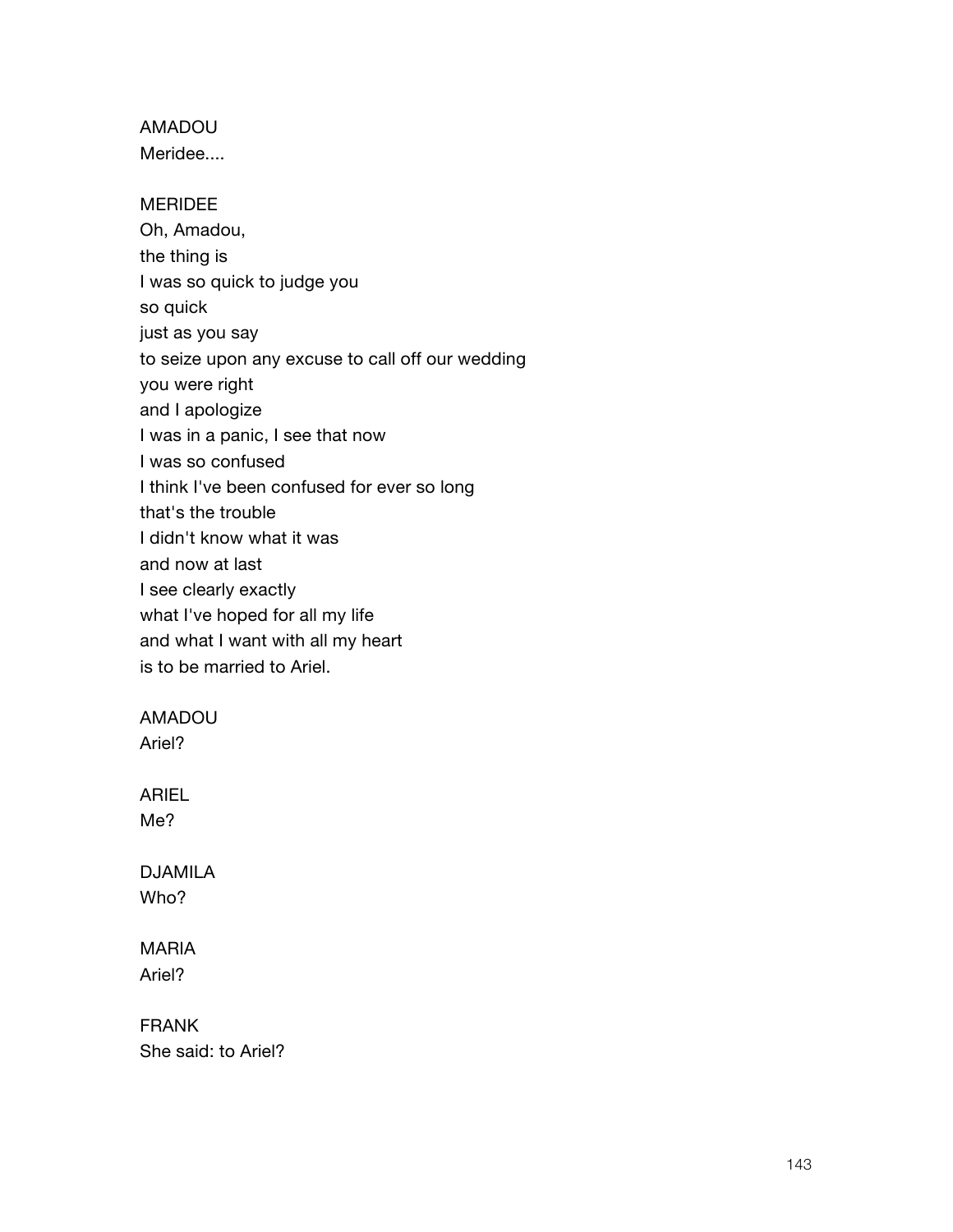# EDMUND Ariel?

MERIDEE Yes, Ariel. It's you who came to me, Ariel, when I was sad and desperate you who knew just how I felt you who had such empathy for me who stayed with me and cared for me I see how I've loved you since the moment that we met and I beg you to marry me.

ARIEL

Marry you?

MERIDEE Yes.

**TESSA** Marry her?

ARIEL Oh, Meridee, you want me to marry you?

MERIDEE Yes. I do.

ARIEL Nothing would make me happier.

[they embrace]

MARIA Oh, darlings, darlings, darlings, I'm so happy for you.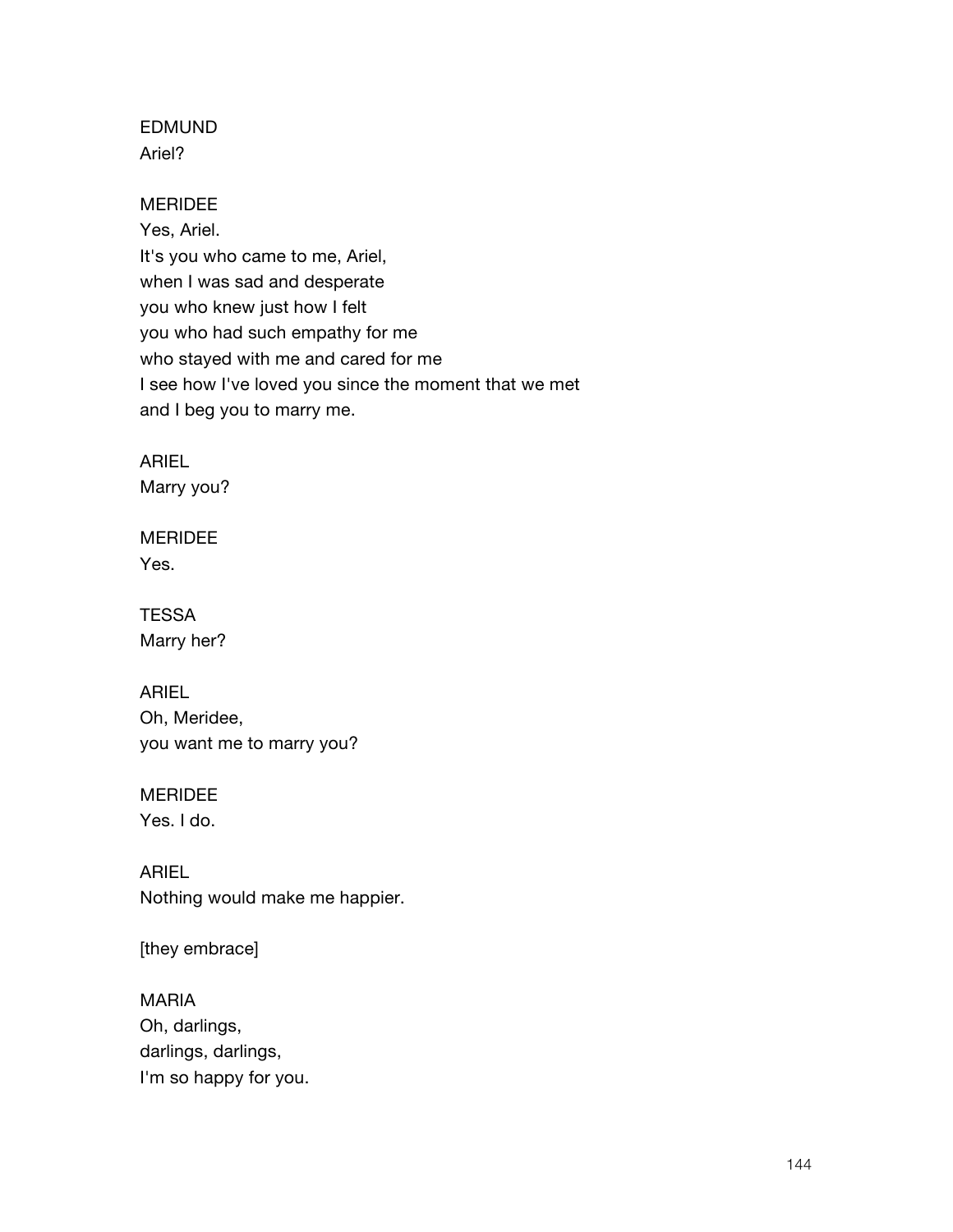FRANCOIS Well! Congratulations! Best, best wishes to you both.

MARIA You see, this is a wonderful thing because love love is a wonderful thing.

# FRANCOIS

Indeed it is.

## **TESSA**

If a person has only one life to live they may as well live it with the person that they love.

JONATHAN What?

JAMES Do you think so?

## **TESSA**

Yes, I do. What's the point, you know? If you live on earth, you live with other people. And sometimes you happen to bump into someone and you realize oh I'd like to just sort of hang out with this person all the time. And you might have an attitude about it or a principle or even a set of principles but what does that all mean when this is really how you feel and probably it's true you won't live more than once.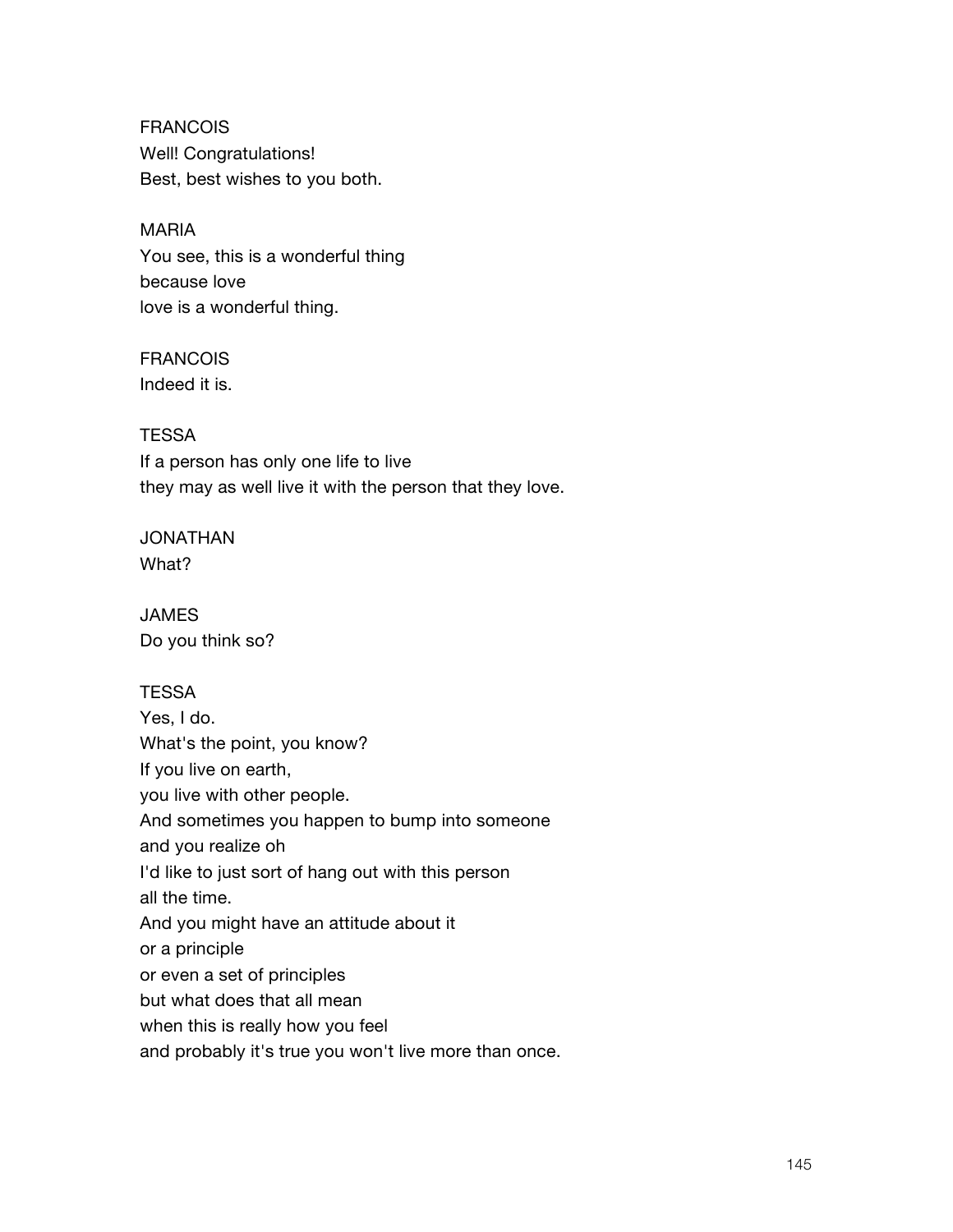JONATHAN What is this all of a sudden?

JAMES I've never heard you talk this way. That's what you've always thought?

## **TESSA**

Yes.

JAMES

Do you mean now you would live your life with me?

## **TESSA**

Oh, James, I'm so sorry. You've been such a good friend and I love you the way a person loves a friend. And the last thing I ever hoped to do was hurt you. But the truth is if I have to tell the truth I'm in love with Amadou.

### AMADOU

Amadou?

VIKRAM Amadou?

## **TESSA**

All this time when he's been with Meridee I knew it would be wrong of me to say anything to get between them when after all it seemed they were getting married!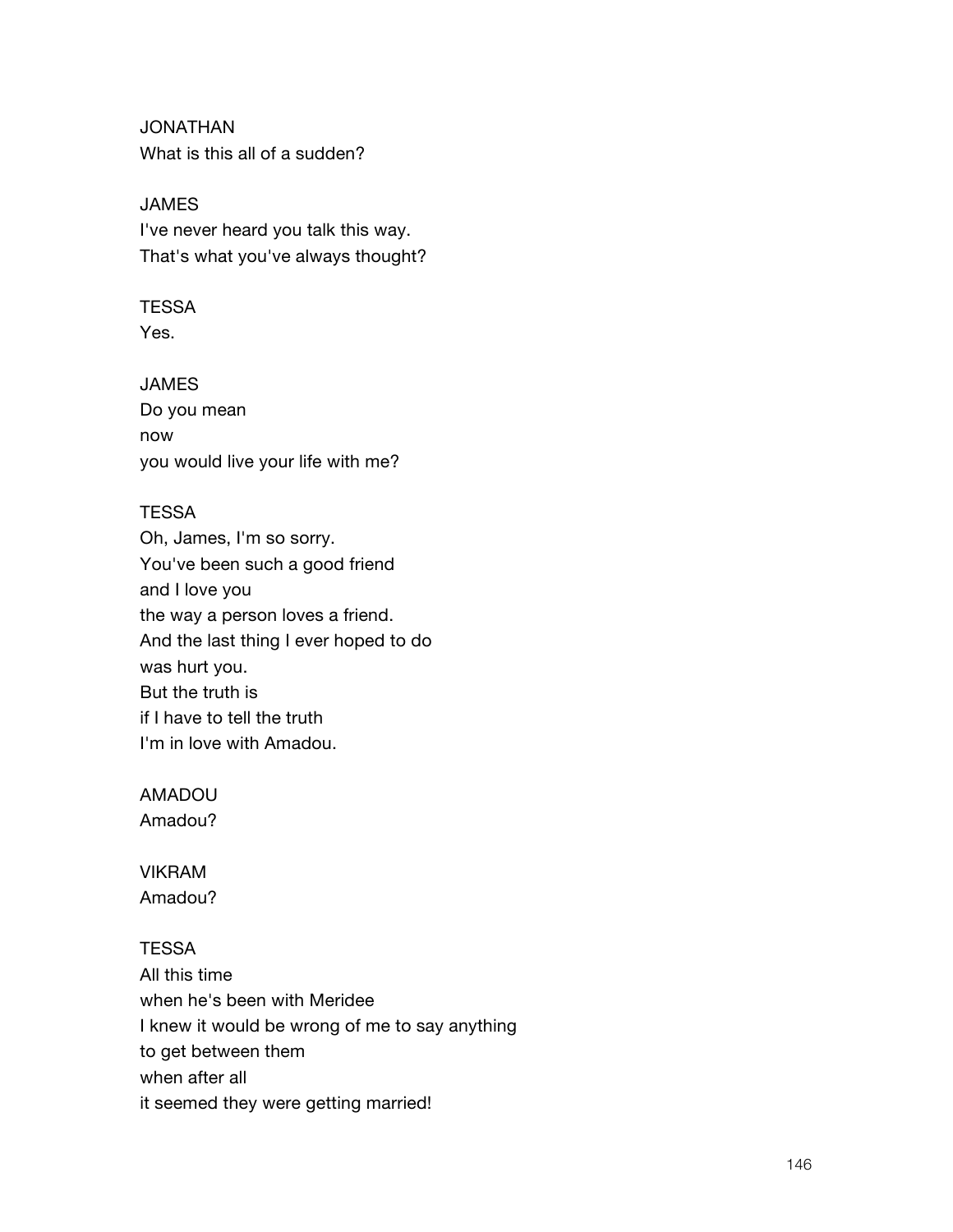But, Amadou,

I fell in love with you the first time I saw you and I couldn't get you out of my mind. And if you would have me or not maybe this is too sudden for you I mean, of course it is, I'm sorry to embarass you this way you should take your time I mean, we should take our time but if you would even consider getting to know me a little bit spending some time together maybe one day you would come to love me and we could spend our lives together.

### AMADOU

I don't need time, Tessa. This is the reason I've been less than a good, steady person for you, Meridee behaving like I don't know what peevish and sullen not quite a grownup and I apologize for that I've been so confused myself not knowing whether I was just suffering from anxiety about our wedding thinking I was making such a mistake or wondering if I was just having a crazy fantasy about a different life the way people do when they are in a panic or if that was the life I really wanted all along that was truly how I felt but I fell in love with you, too, Tessa, the moment that we met. And if you would marry me I would live happily ever after.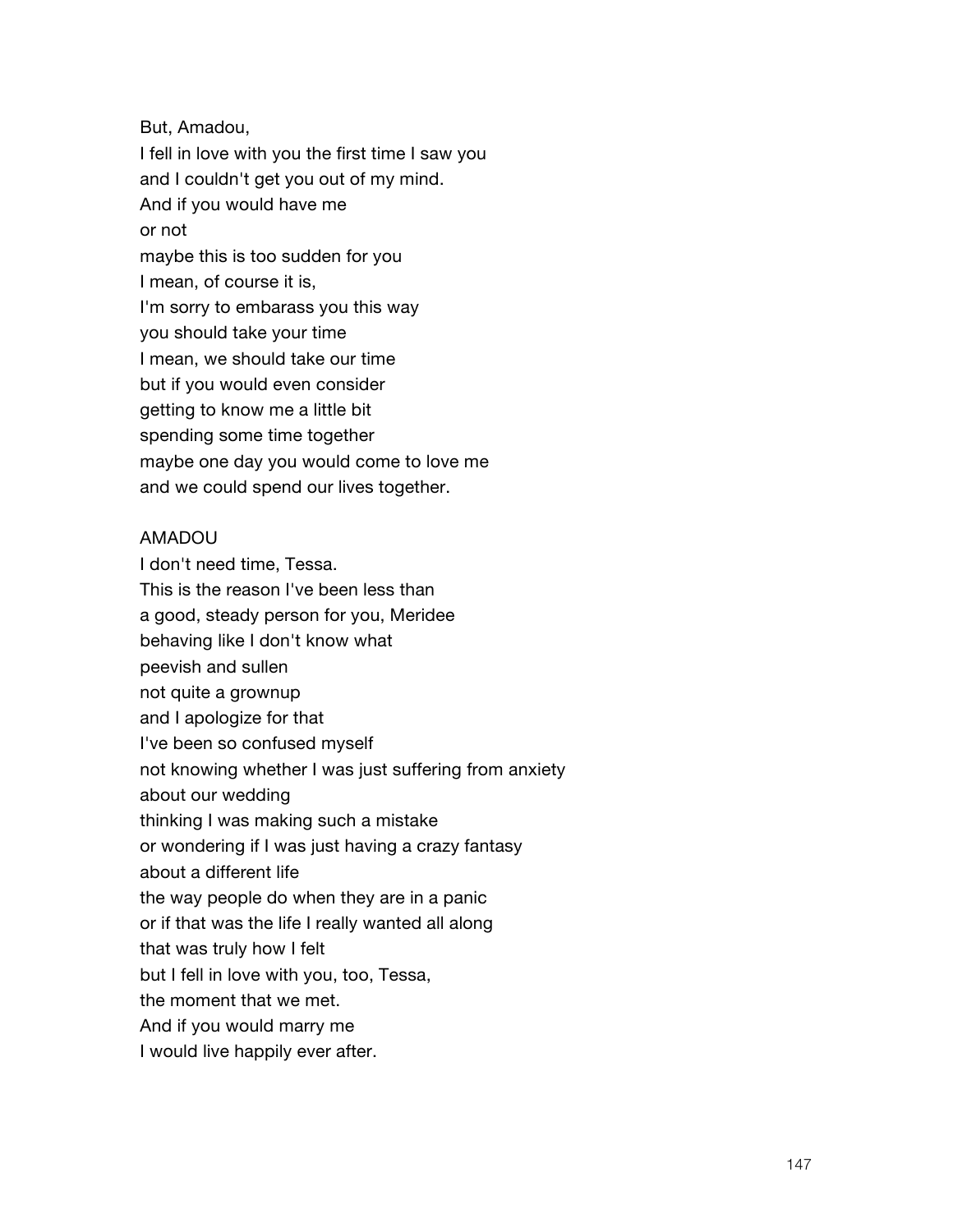**TESSA** I will. I will. [they kiss] JAMES Oh. Well. So. I don't know what's going to happen to me now. But if you really care for another person all you really wish for is their happiness so I guess I I wish you all the best.

[he slumps to the ground, his head in his hands]

## MARIA

It's a triple wedding, then! Just what I've always dreamed of! Just what I've always hoped for. This is just what we had been planning for, Frank! Oh, dear, what a perfect day this turned out to be.

## VIKRAM

I would like to propose a toast if I may. To the brides and grooms after all: may they live long and happily ever after.

## OTHERS Here...here....

148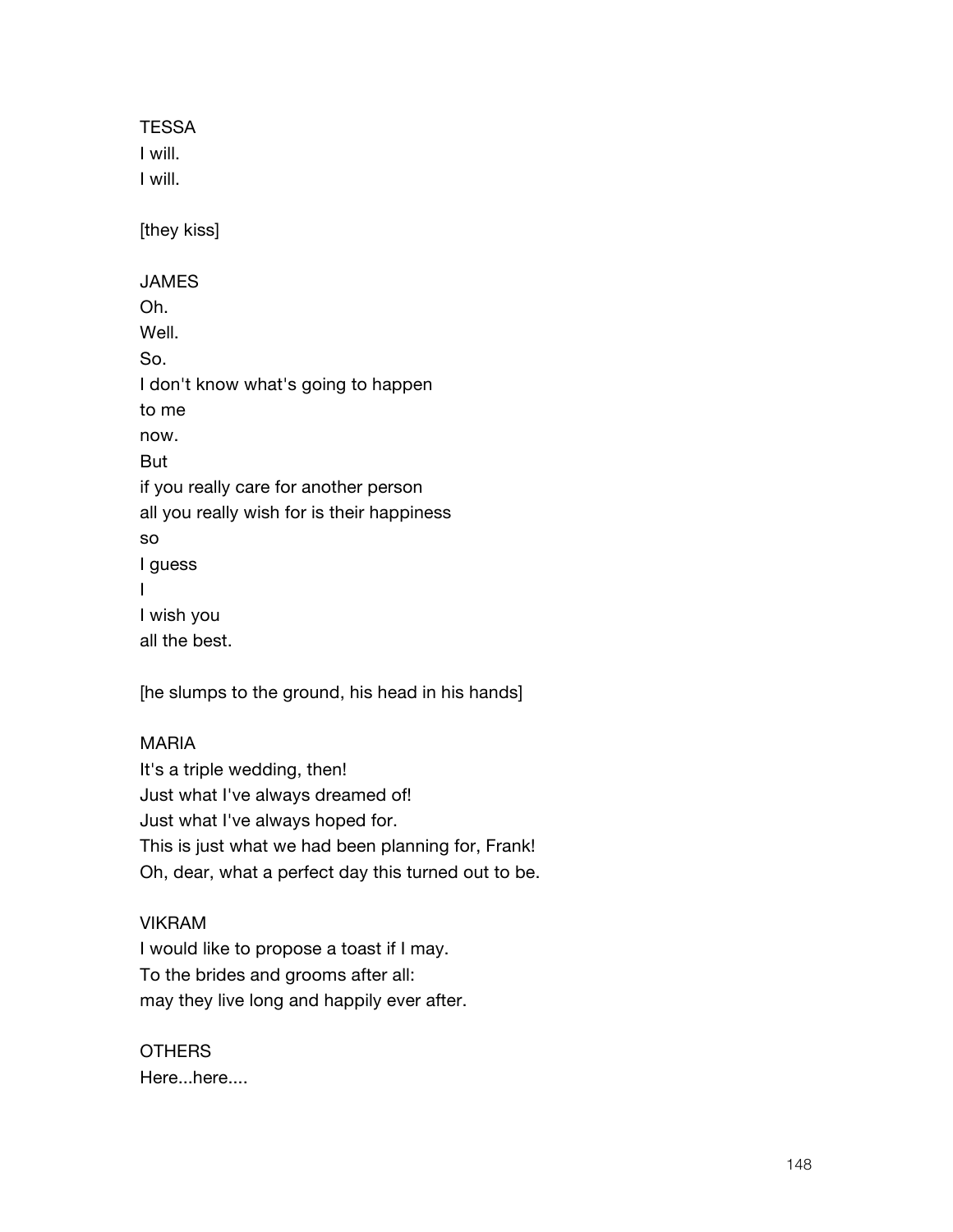FRANCOIS To those who plunge into life over their heads and risk everything they have to follow their loves.

#### MARIA

And to my lovely children however they may live they live always in my heart

## FRANK

So here it is finally just as my mother would have wished and even though I myself might be discredited and falling apart my body as well as my mind my outmoded views, bankrupt values decrepitude consuming my flesh and with every word I speak my children just hold me in greater and greater contempt for me, for fathers in general for grownups as a whole for the entire structure of society, really, indeed of life itself moving as it does toward maturity and antiquity and uselessness nonetheless I am happy

[he begins to weep with joy]

because life and love itself and not just a fleeting love not just a brief romance but the commitment to the project of enduring love through all the difficulties life has to offer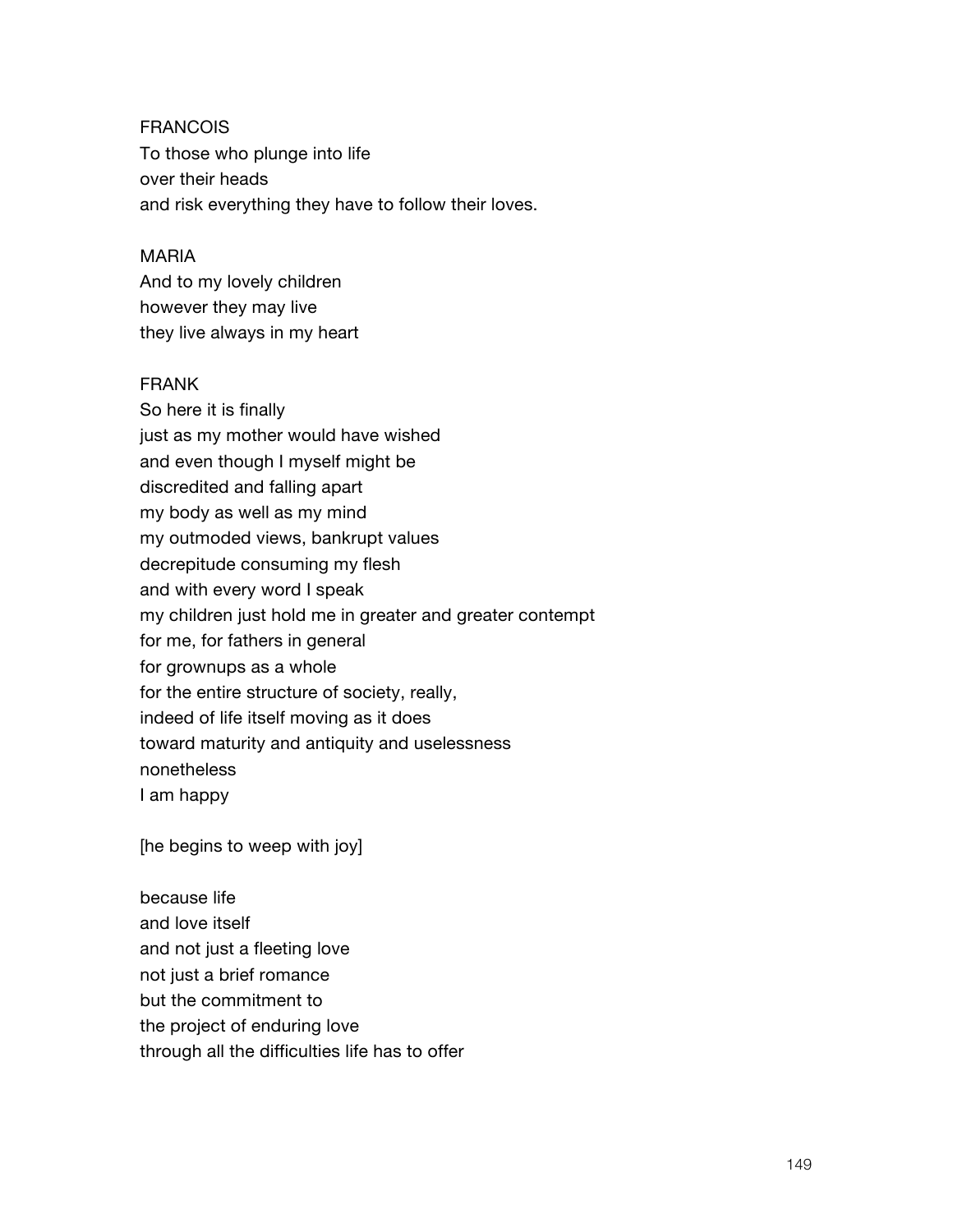#### FATHER THANE

the commitment, as they say, to the ongoing construction in domestic microcosm of a better world

### FRANK

This is the hope of lovers over and over again as often as we give up on it as hopeless and old fashioned nothing can put an end to it we come back to it even in the midst of war because it is our deepest need it cannot be stopped this urge, this urge thank god even as everything is collapsing into total chaos on all sides and death and people falling on all sides and buildings and civilizations and pointless dieting and despair and the older you become the more you think about incontinence and whereas it used to be that your appetite for life made you think of nothing but ingestion, ingestion, ingestion all the time now all you can think of is elimination we become preoccupied with our bowels the flowers reach toward the sun the grass beneath our feet the sun and the little little white clouds in the blue sky because life will persist in molecules or dust even dust itself on into eternity and we all live under the same sun and we all breathe the same air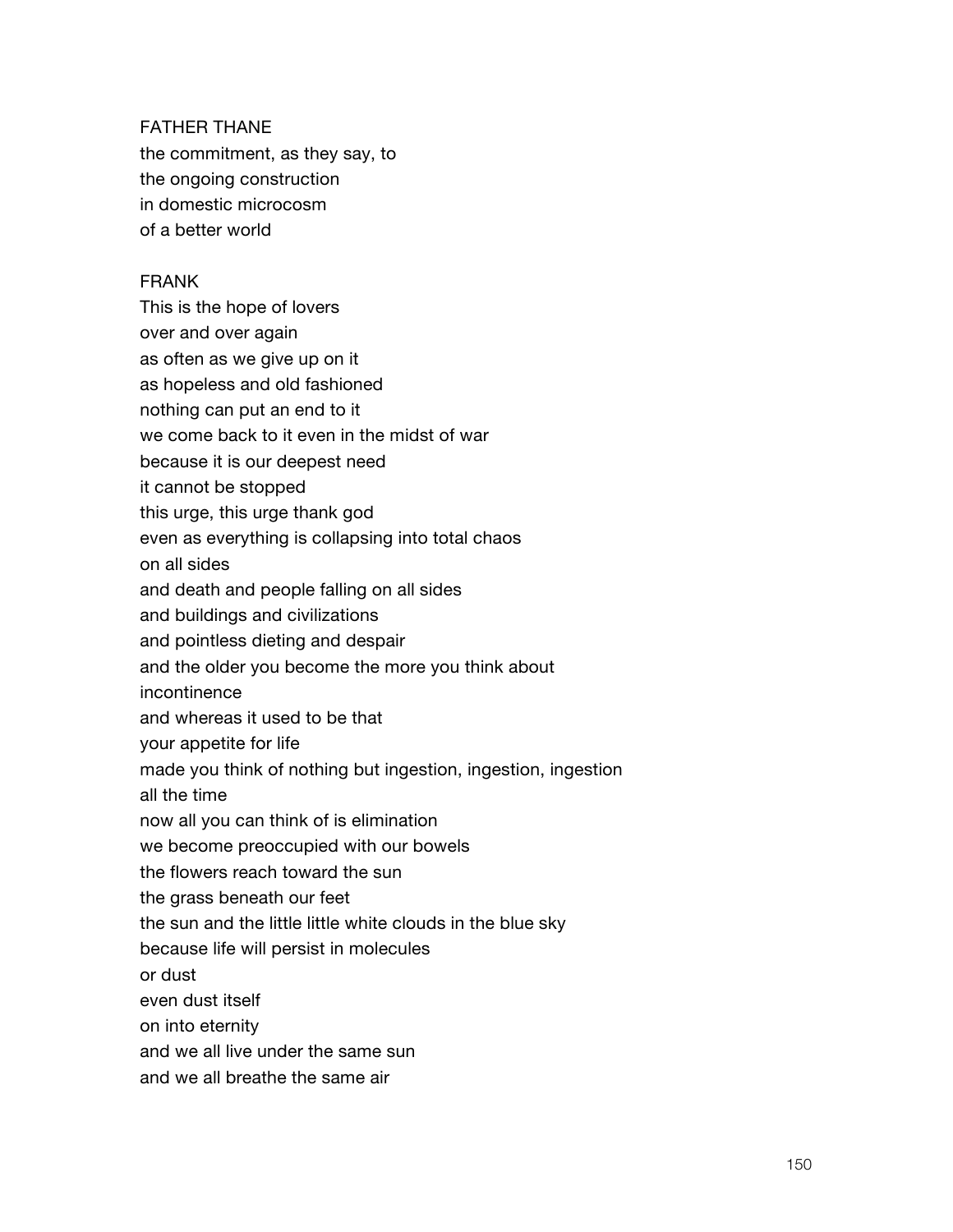[he is smiling and almost laughing and weeping at the same time]

because this is the human condition we are all made of the same phenotypes or strands of these things whatever that scientists are only now discovering have always been true as far as we know you children you children the very glue of the universe I lift my glass to you in joy.

[Sweet, gentle, romantic music comes up. It could be Bach's Jesu, Joy of Man's Desiring from Cantata 147, or Francisque's Courante from Three Lute Dances or Mozart's Adagio from Sonata in E-Flat. If it is the Mozart, maybe it wants to be timed so that it stops finally after the lights go to black at the end of a phrase, but not at the end of the piece. Or it could be Frank Sinatra. Or maybe it would be nice to end with a brand new love song from the present moment.

Maria extends her hand to Frank, and they begin the wedding dance.

Other people couple up.

In time, Maria goes to Francois, and Frank to Edmund, and all the couples dance together Meridee and Ariel Tessa and Amadou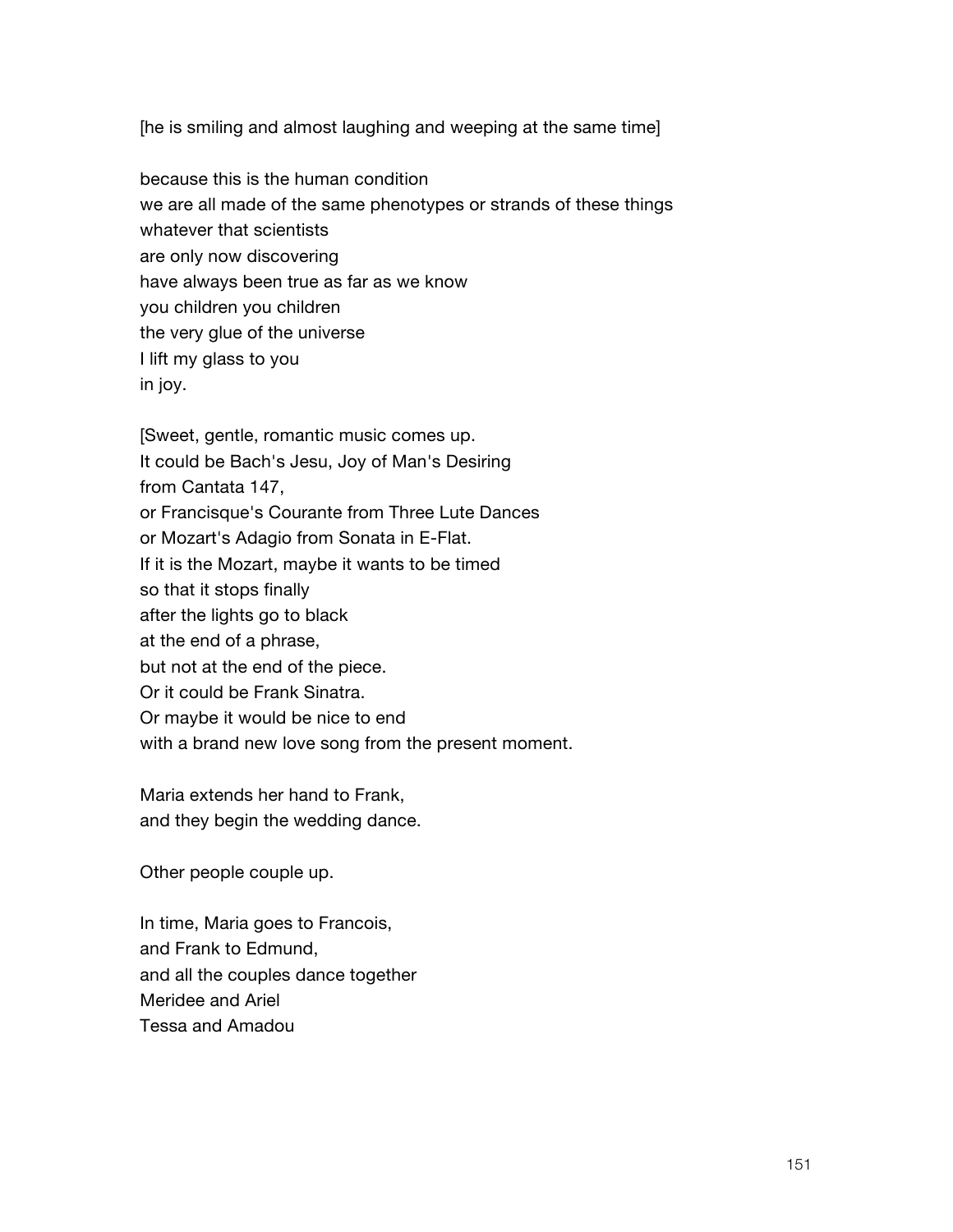Dieter and Isaac Djamila and Vikram Bob and Karl and Heiner and Julian as a foursome

### and

Willy and Jonathan. Or, if Willy and Jonathan don't dance together, maybe one of them has found a rear-view mirror that he shows to the other one, and they leave together, one guy with his arm around the other's shoulders, talking cars as they go out.

James sits disconsolate off to one side his head in his hands.

Different couples take the spotlight at different times: Meridee and Ariel Tessa and Amadou Dieter and Isaac

Finally, the couples and groups begin dancing out together in twos and threes and fours

the brides throw their bouquets into the audience

and, at the end, only Father Thane remains, with James, alone

and then, after a moment, Julian returns [with Heiner, who remains behind, just at the edge of the stage, waiting for Julian] puts out a hand to Father Thane and, accompanied by Heiner, takes him out.